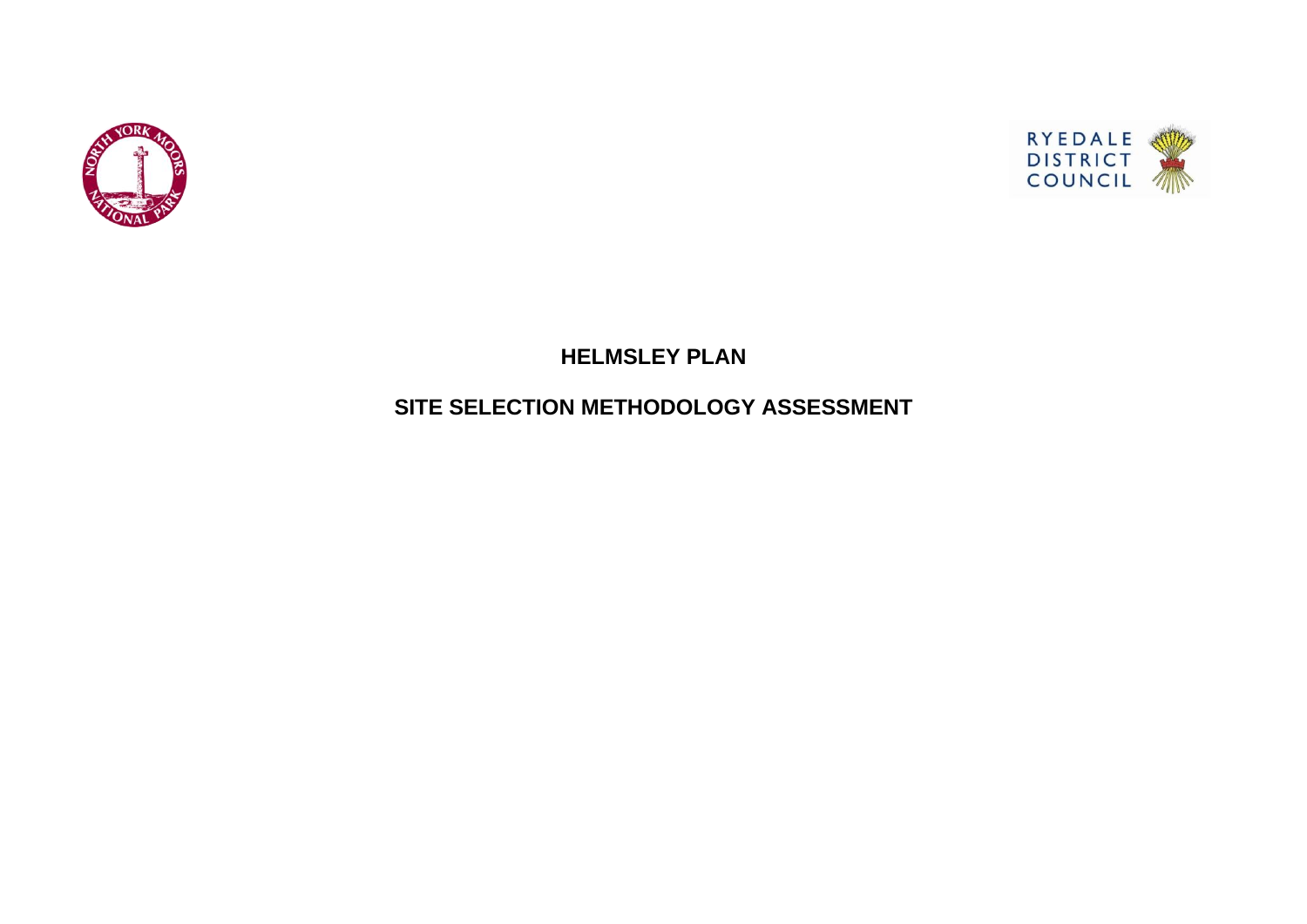## **INTRODUCTION**

The Site Selection Methodology (SSM) is intended to objectively screen and then assess sites taking into account a wide range of factors to guide choices over site allocations in the Sites Development Plan Document (DPD) and the Helmsley Plan. The approach has also been supported by the National Park Authority for the assessment of sites in Helmsley and is set out in detail below. The content and staging of the SSM was consulted on in both 2009 and 2010 by Ryedale District Council.

Proposers of sites are now required to produce a greater amount of detail and this process cannot be a surprise. Indeed it is essential to positively engage the development industry for them to have confidence in the process, and ultimately for the right development to take place in the right places. All the Stages of the SSM involve the gathering of further information to enable assessment to take place. This SSM effectively 'signposts' developers to the likely site specific requirements needed to progress their site. However this is not only to be done by developers –it also involves information gathering by statutory and non-statutory bodies who provide some of this information, including Ryedale District Council, the North York Moors National Park Authority and North Yorkshire County Council. It is essential therefore that this process begins now, so that proposers of the site are aware of the likely information requirements from them.

Stage 1 - is an initial sift of sites which do not fit with the approach of the North York Moors National Park Core Strategy or the Ryedale Local Plan Strategy or have significant constraints which effectively prevent the site coming forward for development.

- o *Assessment 1*  considers key strategic considerations accessibility, highways and flood risk that should be given due
- $\circ$  weight through this methodology and which were supported at consultation as having more significant weight.
- o *Assessment 2*  considers groups of detailed thematic considerations which influence and inform relative merits of each site.
- o *Assessment 3*  considers the deliverability of the site in terms of physical, commercial, legal and other factors. It also assesses
- $\circ$  the likely contributions that can be secured from the development of the site to necessary infrastructure to deliver the objectives
- $\circ$  of the plan. This will be an ongoing discussion and negotiation with the development industry.

### The SSM is split into 3 stages:

**Stage 2** – is made up of three assessment levels to allow comparisons between the various factors and to take into account the weighting of those factors. These are:

**Stage 3** – represents the outcome of Stages 1 and 2 to enable Officers to make informed choices based on the results of the detailed assessment undertaken.

#### **What uses included?**

The SSM applies the approach of the Ryedale Local Plan Strategy for the key land uses which are housing, employment and retail. Mixed-use sites are also included where they involve elements of the key land uses.

Uses to be considered through SSM:

- Housing (including use classes C2 and C3)
- Employment (including use classes B1, B2 and B8)
- Retail (including use classes A1, A2 and A3)
- Mixed Use sites (which include elements of the above)
- Uses not considered individually through the SSM unless part of mixed use proposal set out above:  $\bullet$
- Leisure or tourism  $\bullet$
- Open space  $\bullet$
- Transport
- Community uses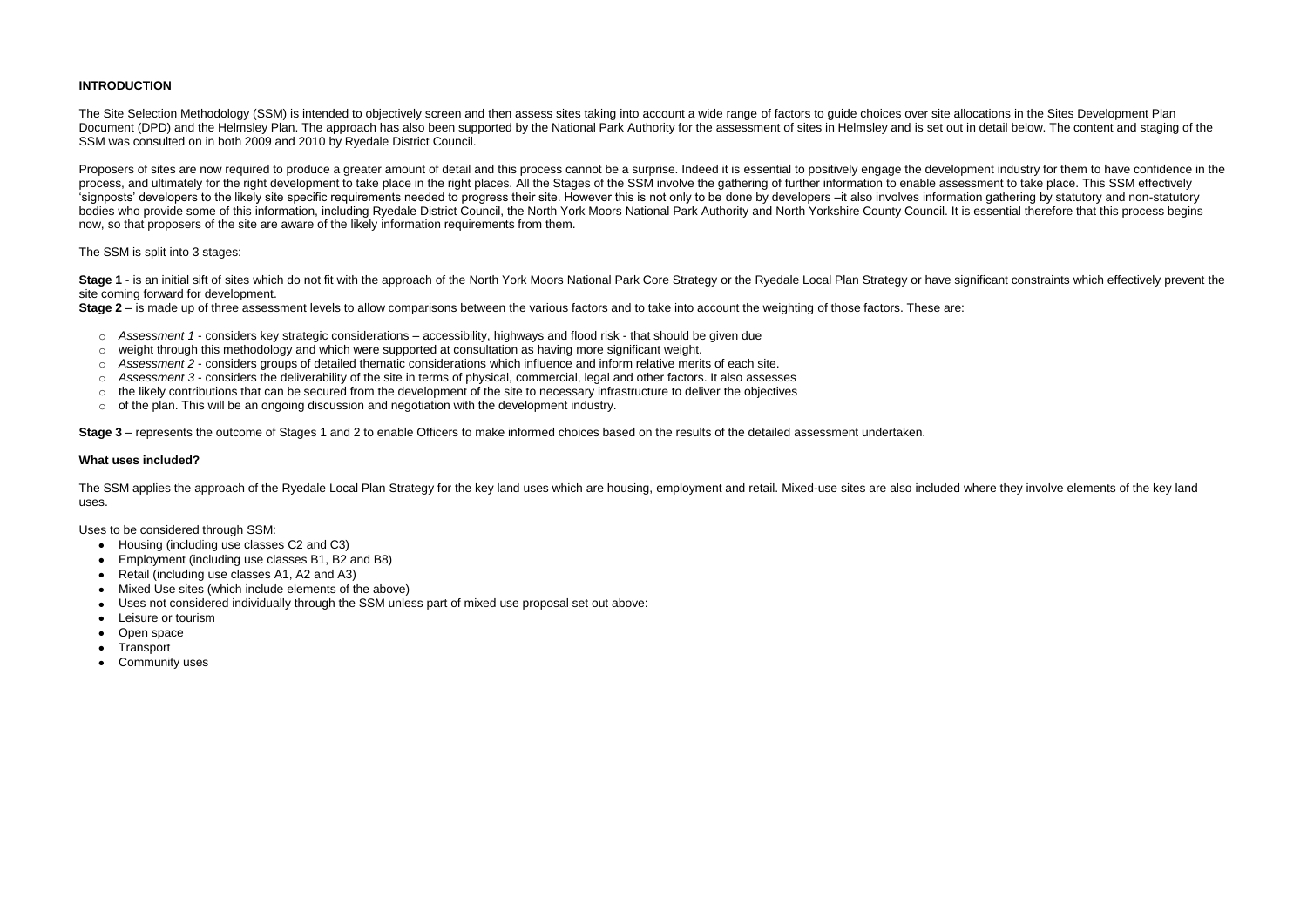#### **Stage 1 - Sift**

This is the only stage where sites are ruled out of consideration when the considerations are applied. The latter two stages are concerned with comparison of the relative merits of sites remaining after this first stage 'sieve' has been undertaken. In particular this stage applies the approach of the North York Moors National Park Core Strategy and Ryedale Local Plan Strategy in guiding allocations through the Sites and Helmsley DPDs. It also dismisses sites which are affected by constraints of a significance which effectively preclude them coming forward for development. These constraints are national and international level nature conservation sites and Flood Zone 3b (functional floodplain). The threshold for sites being capable of allocation is 0.3ha and above. Below this level sites will not be taken further.

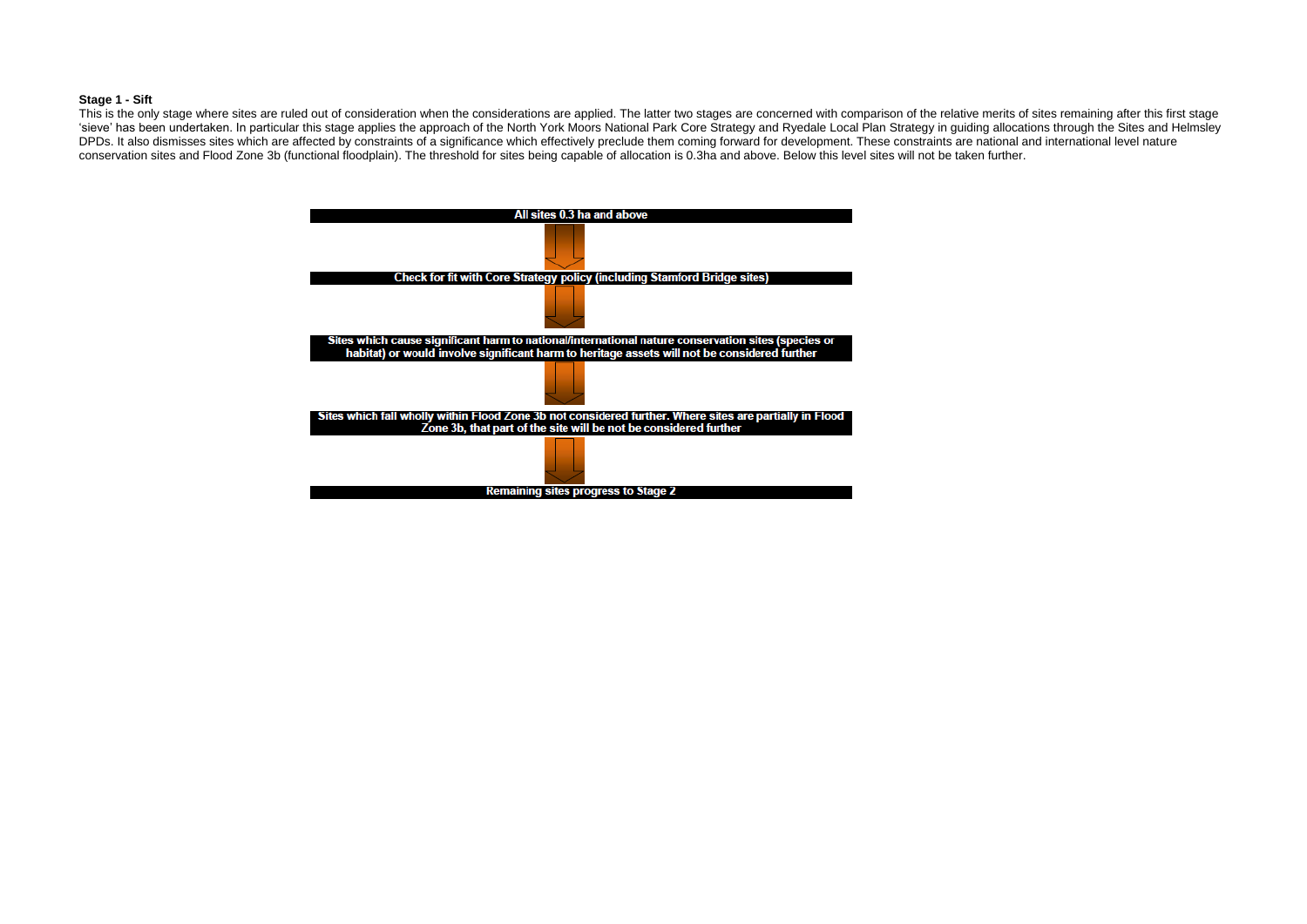## **STAGE 1 – SIFT**

This initial sift was carried out on the sites originally put forward by developers as part of the call for sites by Ryedale District Council for their 2009 consultation on the Core Strategy and in response to the Helmsley Plan Discussion Paper consultation paper which took place in 2012.

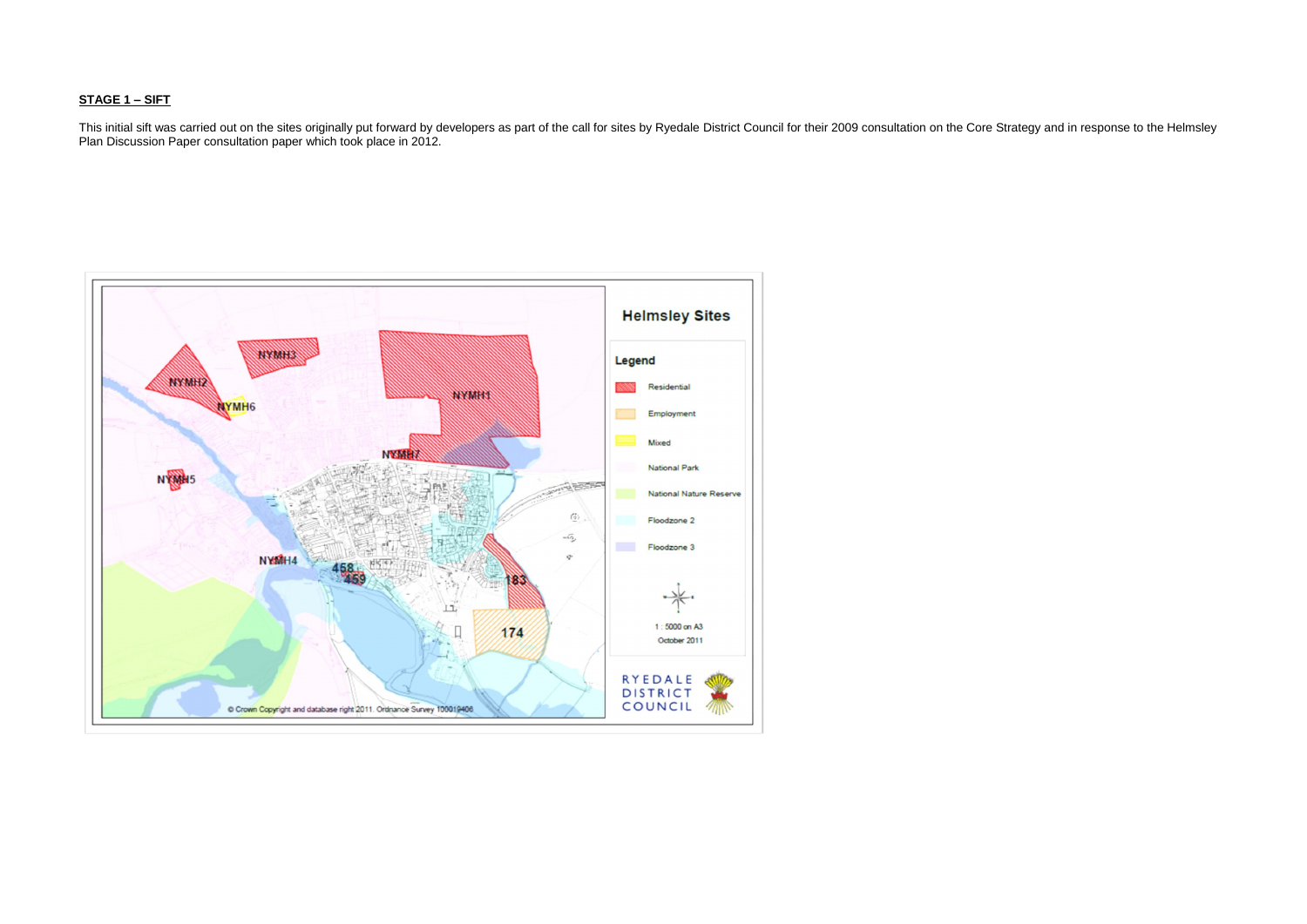| Site No                  | NYMH1                                                          |
|--------------------------|----------------------------------------------------------------|
| <b>Site</b>              | Land to the North of Swanland Road and East<br>of Carlton Road |
| <b>Size of Site</b>      | 2.3                                                            |
| <b>Possible capacity</b> | 69                                                             |
|                          |                                                                |

**Site Description**

The site is located to the north of Swanland Road, where access has been created into the site by the original development. The land falls gently from north east to south west and is bounded on its northern edge by much steeper slopes rising towards Ashdale Plantation, Cliff Hill and Monk Holme Wood. The development site is broadly level.

.

# **Stage 1 Sift**

| Is the site above 0.3 ha?                                                           | Yes       |
|-------------------------------------------------------------------------------------|-----------|
| Core Strategy/Local Plan Strategy?                                                  | Yes       |
| Does the site cause harm to<br>national/international nature conservation<br>sites? | <b>No</b> |
| Is the site within Flood Zones 3b?                                                  | No        |
| <b>Progress to Stage 2 Sift?</b>                                                    | Yes       |

#### **Stage 1 Site Assessment**

| Site No                 | NYMH <sub>2</sub> |
|-------------------------|-------------------|
| <b>Site</b>             | Land to the No    |
| Size of Site            | 2.39ha            |
| Possible capacity       |                   |
| <b>Site Description</b> |                   |

This broad location is a triangular shaped area, tapering to the south, and being situated on the north-western edge of Helmsley. To the east of the area is the unclassified no through road.

### **Stage 1 Sift**

| Is the site above 0.3 ha?                                                           | Yes |
|-------------------------------------------------------------------------------------|-----|
| Core Strategy/Local Plan Strategy?                                                  | Yes |
| Does the site cause harm to<br>national/international nature conservation<br>sites? | No  |
| Is the site within Flood Zones 3b                                                   | No  |
| <b>Progress to Stage 2 Sift?</b>                                                    | Yes |

## orth of Beckdale Road

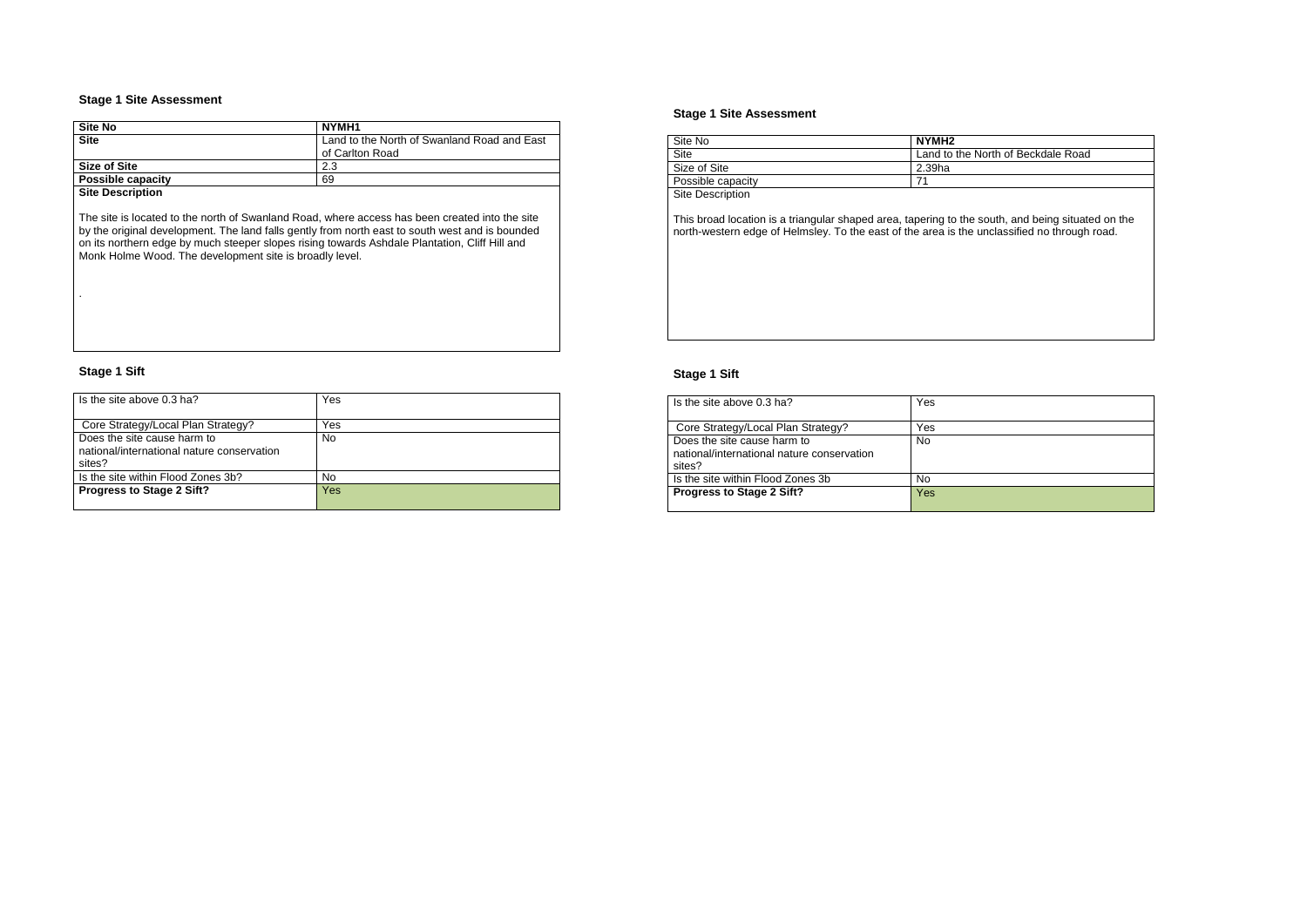The land concerning this broad location is to the north of Helmsley, and despite being to the north, the land is flat within this area, before it begins to rise again.

| Site No            | NYMH3                             |
|--------------------|-----------------------------------|
| Site               | Land to the North of Elmslac Road |
| Size of Site       | 2.10ha                            |
| Possible capacity  | 63                                |
| Other Distribution |                                   |

Site Description

## **Stage1 Sift**

This site is a small area located adjacent to two listed buildings within close proximity to the entrance to Duncombe Park and within the Conservation Area. The development of this site would need to consider the potential impact on both the Conservation Area and the adjacent listed buildings.

| Is the site above 0.3 ha?                                                           | Yes |
|-------------------------------------------------------------------------------------|-----|
| Core Strategy/Local Plan Strategy?                                                  | Yes |
| Does the site cause harm to<br>national/international nature conservation<br>sites? | No  |
| Is the site within Flood Zones 3b                                                   | No  |
| <b>Progress to Stage 2 Sift?</b>                                                    | Yes |

### **Stage 1 Site Assessment**

| Site No                 | NYM4           |
|-------------------------|----------------|
| Site                    | Land West of 4 |
| Size of site            | 0.08ha         |
| Possible capacity       | 2 units        |
| <b>Site Description</b> |                |

## **Stage 1 Sift**

| Is the site above $0.3$ ha?                                                         | No        |
|-------------------------------------------------------------------------------------|-----------|
| Core Strategy/Local Plan Strategy?                                                  | Yes       |
| Does the site cause harm to<br>national/international nature conservation<br>sites? | No        |
| Is the site within Flood Zones 3b                                                   | Yes       |
| <b>Progress to Stage 2 Sift?</b>                                                    | <b>No</b> |

## 4 Buckingham Square

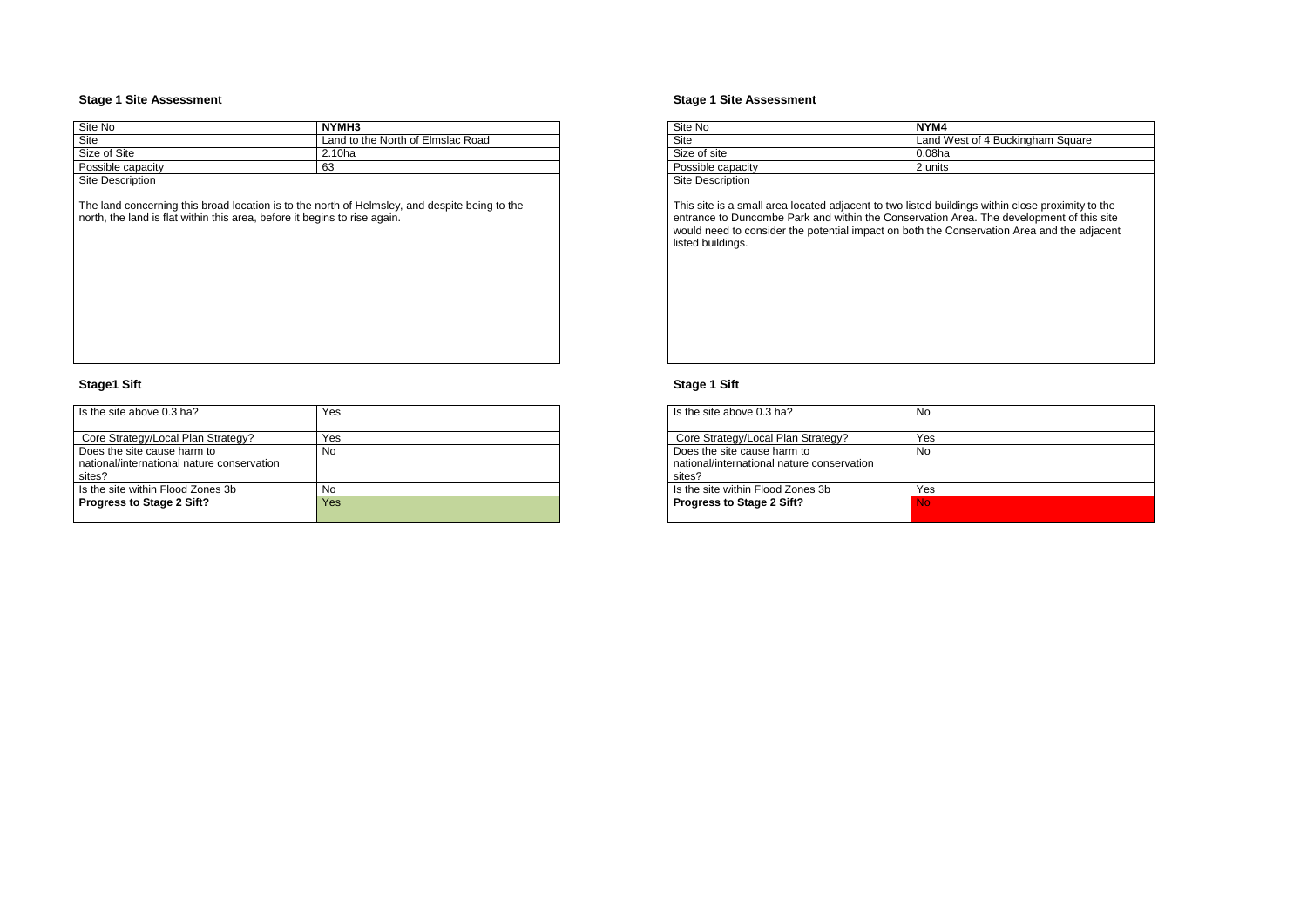| Site No           | NYMH5                     |
|-------------------|---------------------------|
| Site              | Land West of Castle Court |
| Size of Site      | 0.26ha                    |
| Possible capacity | 8                         |
| Site Description  |                           |

This a small site of 0.26ha which is adjacent to the modern development of Castle Court. The site is relatively flat and currently accommodates a number of stone sheds. The site is adjacent to the curtilage of Knipes Hall a Grade II Listed Building. The site is identified in the Conservation Area Appraisal as being an important open space which offers important views into/out of the Conservation Area.

## **Stage 1 Sift**

| Is the site above 0.3 ha?                  | No  |
|--------------------------------------------|-----|
|                                            |     |
| Core Strategy/Local Plan Strategy?         | Yes |
| Does the site cause harm to                | No  |
| national/international nature conservation |     |
| sites?                                     |     |
| Is the site within Flood Zones 3b          | No  |
| <b>Progress to Stage 2 Sift?</b>           | No  |
|                                            |     |

### **Stage 1 Site Assessment**

| Site No                 | NYM7                |
|-------------------------|---------------------|
| Site                    | Land North of I     |
|                         | <b>Carlton Road</b> |
| Size of Site            | 0.17ha              |
| Possible capacity       | 5                   |
| <b>Site Description</b> |                     |

The site is a relatively flat piece of land currently used for sheep grazing.

## **Stage 1 Sift**

| Is the site above 0.3 ha?                                                           | No |
|-------------------------------------------------------------------------------------|----|
| Core Strategy/Local Plan Strategy?                                                  | No |
| Does the site cause harm to<br>national/international nature conservation<br>sites? | No |
| Is the site within Flood Zones 3b                                                   | No |
| <b>Progress to Stage 2 Sift?</b>                                                    | No |

## Linkfoot Lane and East of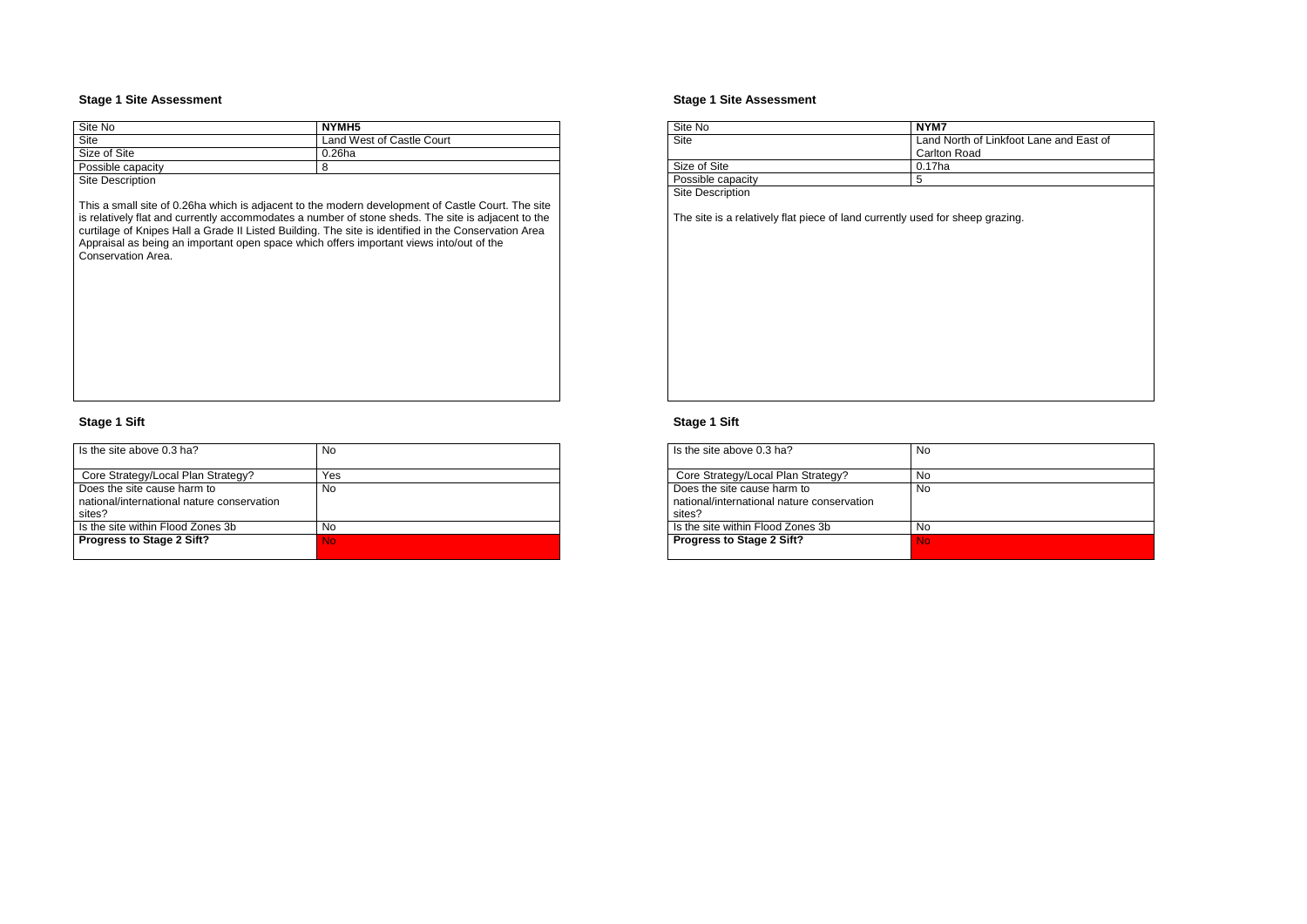| Site No                                   | 174/ EMP2                  |
|-------------------------------------------|----------------------------|
| <b>Site</b>                               | Land South of Riccal Drive |
| Size of Site                              | 3.27ha                     |
| Possible capacity                         | 98                         |
| $\sim$ $\sim$ $\sim$ $\sim$ $\sim$ $\sim$ |                            |

Site Description

The site is a Greenfield site on the edge of Helmsley and allocated employment land in the Local Plan. Access to this site would need to be gained from Sawmill Lane or the development of adjacent land. Site is adjacent to existing B1/B2/B8 uses and could provide additional land for the expansion of the industrial estate.

### **Stage 1 Sift**

| Is the site above 0.3 ha?                  | Yes |
|--------------------------------------------|-----|
|                                            |     |
| Core Strategy/Local Plan Strategy?         | Yes |
| Does the site cause harm to                | No  |
| national/international nature conservation |     |
| sites?                                     |     |
| Is the site within Flood Zones 3b          | No  |
| <b>Progress to Stage 2 Sift?</b>           | Yes |
|                                            |     |

#### **Stage 1 Site Assessment**

| Site No           | <b>183/EMP1</b> |
|-------------------|-----------------|
| Site              | Land East of R  |
| <b>Size</b>       | 1.54ha          |
| Possible capacity | 46              |
| $\sim$ $\sim$     |                 |

Site Description

This broad location is on the flatter, southeastern side of the town. Spittle Beck borders it to the east, and the River Rye to the South. From the southern and eastern A170 approaches, there would be no views of the site. There could be potential views from the B1257 northwestern approach, the unclassified northwestern approach and from Carlton Lane when viewing from an elevated position. This site conforms to the development of the town, and abuts existing twentieth century development. When viewed from east of the town, looking west close to the Round Barrow Sites, the land falls away to Spittle Beck, and is well screened by trees;

## **Stage 1 Sift**

| Is the site above 0.3 ha?                                                           | Yes |
|-------------------------------------------------------------------------------------|-----|
| Core Strategy/Local Plan Strategy?                                                  | Yes |
| Does the site cause harm to<br>national/international nature conservation<br>sites? | No  |
| Is the site within Flood Zones 3b                                                   | No  |
| <b>Progress to Stage 2 Sift?</b>                                                    | Yes |

## Riccal Drive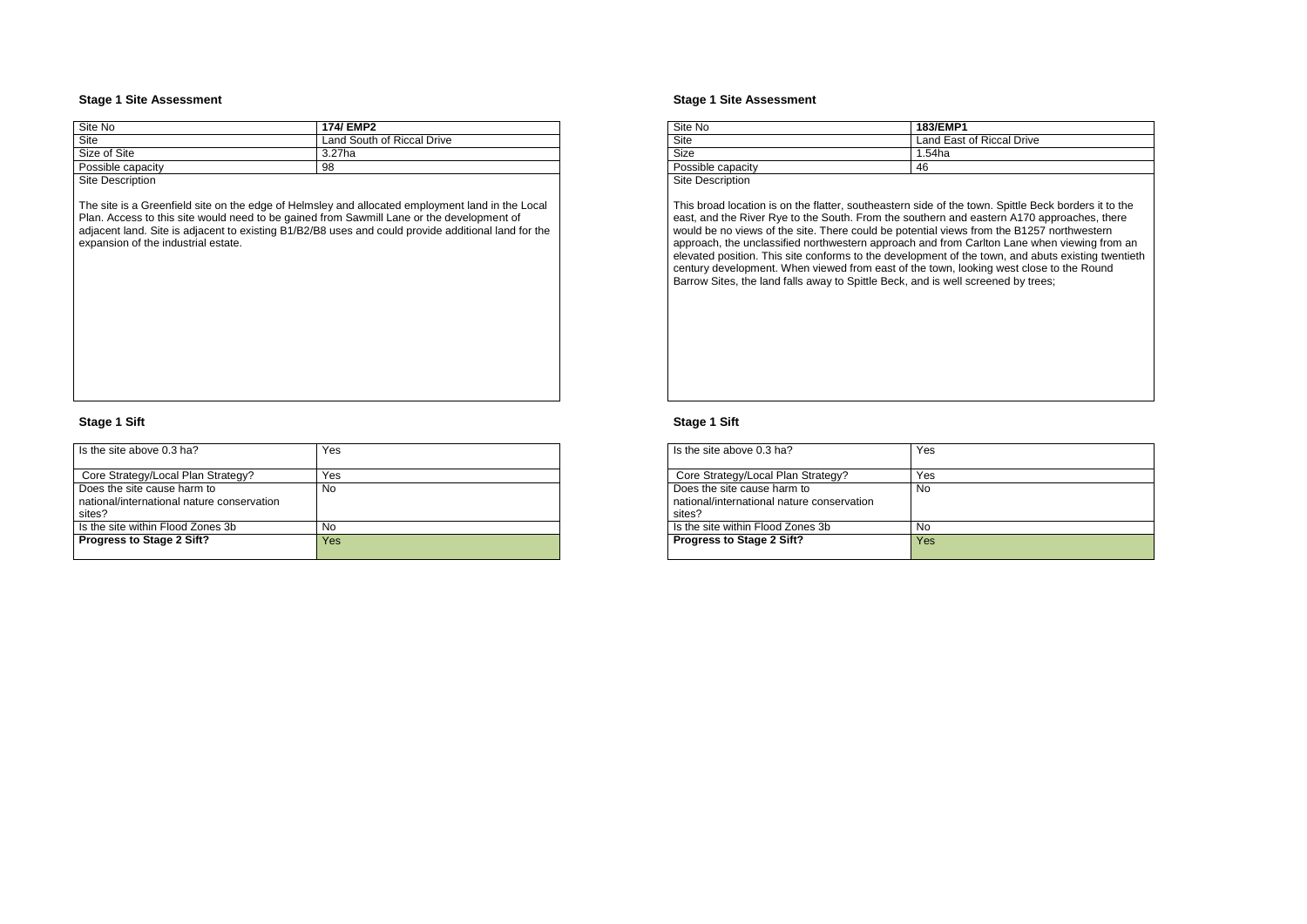| Site No           | 458                        |
|-------------------|----------------------------|
| Site              | Land South of 9-10 Ryegate |
| Size of site      | 0.02ha                     |
| Possible capacity |                            |

**Site Description** 

A very small site located on backland in close proximity to the river. The site is located within Flood Zones 2 and 3 and have been affected by flash flooding and the Environment Agency strongly recommends that development is steered away from this site.

# **Stage 1 Sift**

| Is the site above $0.3$ ha?                                                         | No        |
|-------------------------------------------------------------------------------------|-----------|
| Core Strategy/Local Plan Strategy?                                                  |           |
| Does the site cause harm to<br>national/international nature conservation<br>sites? | No        |
| Is the site within Flood Zones 3b                                                   | Yes       |
| <b>Progress to Stage 2 Sift?</b>                                                    | <b>No</b> |

## **Stage 1 Site Assessment**

| Site No                 | 459             |
|-------------------------|-----------------|
| Site                    | Land South of 1 |
| Size of site            | $0.19$ ha       |
| Possible capacity       | 5               |
| <b>Site Description</b> |                 |

The land comprises a range of outbuildings located in the rear gardens of properties located on Ryegate.

# **Stage 1 Sift**

| Is the site above $0.3$ ha?                                                         | No        |
|-------------------------------------------------------------------------------------|-----------|
| Core Strategy/Local Plan Strategy?                                                  | Yes       |
| Does the site cause harm to<br>national/international nature conservation<br>sites? | <b>No</b> |
| Is the site within Flood Zones 3b                                                   | Yes       |
| <b>Progress to Stage 2 Sift?</b>                                                    | <b>No</b> |
|                                                                                     |           |

## 12-22 Ryegate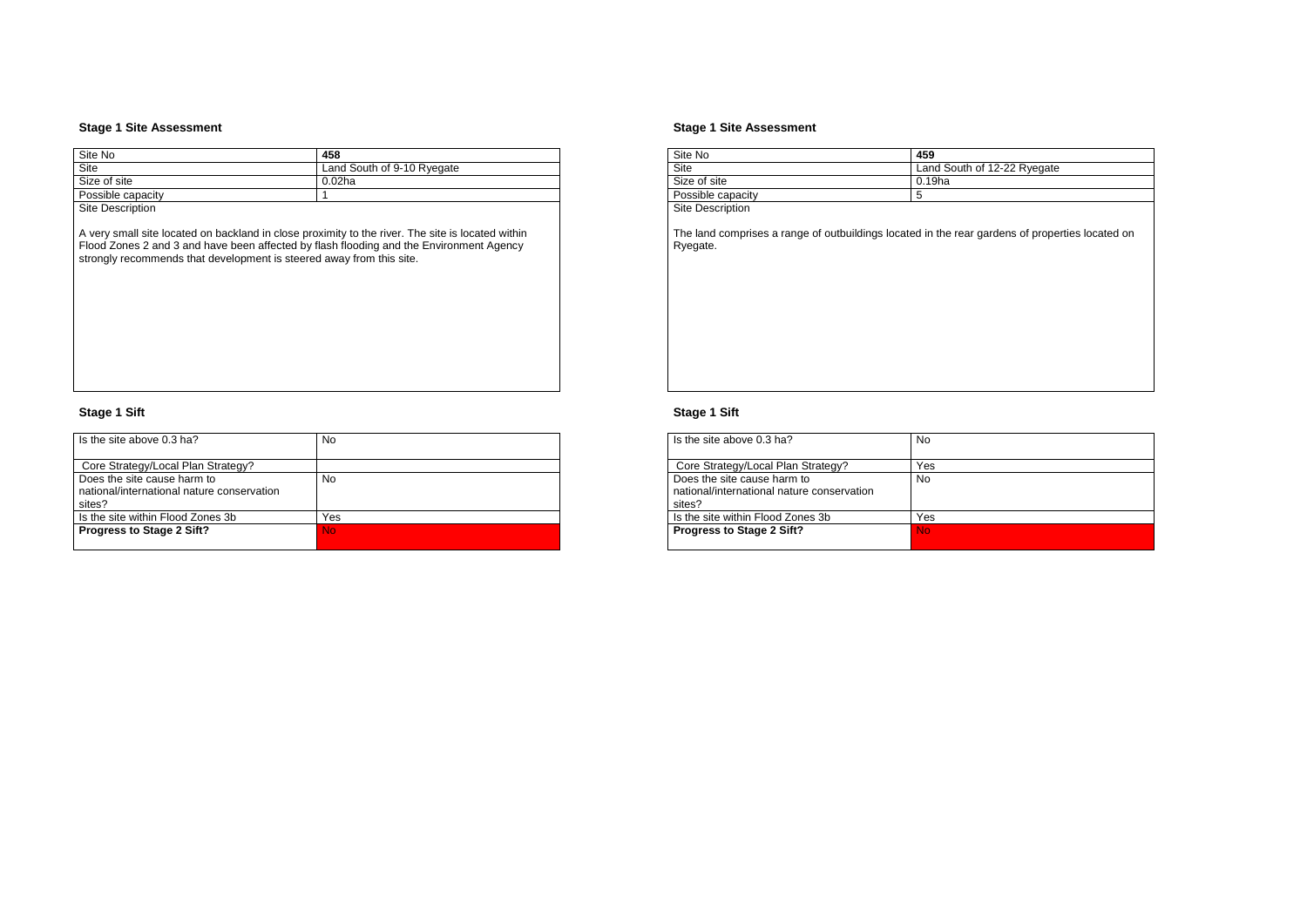## Conclusions to the Stage 1 Sift

Following the initial sift the following sites have been eliminated as they are below 0.3ha in size:-

NYMH4 – Land west of 4 Buckingham Square NYMH5 – Land West of Castle Court NYMH7 – Land north of Linkfoot Lane and East of Carlton Road 458 –Land South of 9-10 Ryegate 459 – Land South of 12-22 Ryegate

It should be noted that with the exception of NYMH7, these sites are located within the development boundary identified on the Policies Map. The principle of residential development in general terms is supported where they are located within the development boundary shown on the Policies Map However this is subject to all other matters being acceptable. Any proposal which came forward would be considered against Policy H2 (Infill Development) of the Publication version of the Helmsley Plan.

Site NYMH6 (Land north of the cemetery) has been built on so is no longer available for development as it forms the site of the new vicarage.

Following the consultation on the Discussion Paper the developers for site NYMH1 submitted a site, which was greatly reduced in size to the original submitted, however this resulted in the creation of two separate sites, NYMH1 and NYMH8. After conducting site visits it became clear that the nature of the revised site NYMH1 warranted two separate assessments through the site selection methodology as one area was different in character to the other. Following discussions with developers site 174 and 183 has been assessed separately for residential allocation and employment allocation rather than as a mixed development as originally proposed.

The following sites were taken forward for further assessment at Stage 2:-

NYMH1 – Land north of Swanland Road NYMH2 – Land North of Beckdale Road NHMH3 – Land North of Elmslac Road 183 – Land East of Riccal Drive 174 – Land South of Riccal Drive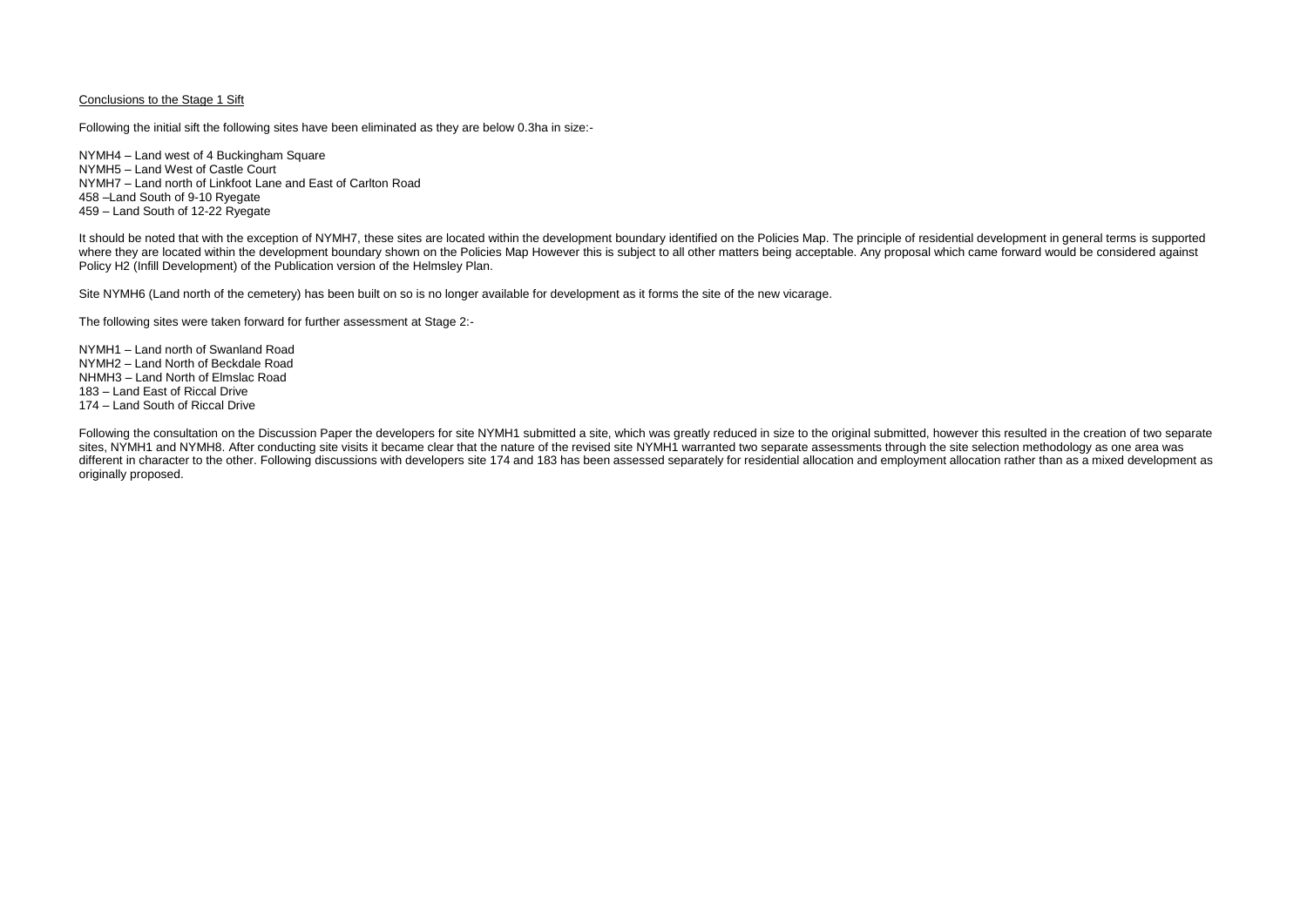## **STAGE 2 – SITE ASSESSMENTS**

### **Stage 2 – Site Assessments**

This stage is made up of three assessment levels. Assessment 1 considers the key factors which allow comparisons between the various factors and to take into account the weighting of those factors. Assessment 1 considers key strategic considerations (those supported at consultation) – accessibility, highways and flood risk - that should be given due weight through this methodology as having more significant weight.

Assessment 2 considers groups of detailed social, environmental and economic thematic considerations which influence and inform the relative merits of each site.

Sites from Stage 1 will be assessed on a Settlement basis in accordance with the Settlement Hierarchy of the Ryedale Local Plan Strategy. There are a number of constraints which are critical to the ability or appropriateness of a site coming forward. After an analysis of all the various elements set out in Table 2 above, the following elements are considered to have that weight or importance:

Assessment 3 considers the deliverability of the site in terms of physical, commercial, legal and other factors. It also assesses the likely contributions that can be secured from the development of the site to necessary infrastructure to deliver the objectives of the plan. This will be an ongoing discussion and negotiation with the development industry.

### **Assessment 1- Key Site Considerations**

- **Accessibility** Using local standards and those developed for the Yorkshire and Humber Regional Spatial Strategy
- **Flood Risk**  Assessing the main flooding factors including Flood Zone and Vulnerability of Use
- $\bullet$ **Highway assessment** – Applying initial highway advice from the Highway Authority

These factors have are given additional weight in the decision making process as they are fundamental principles about the acceptability of a site, before more detailed factors can be assessed in Stage 2. Results from Assessment 1 in Stage 2 will be analysed in detail and then compared to the results from Assessments 2 and 3 to arrive at a balanced view of the suitability of the site. Results will be presented in a clear visual way to enable comparisons between the relative merits of each site.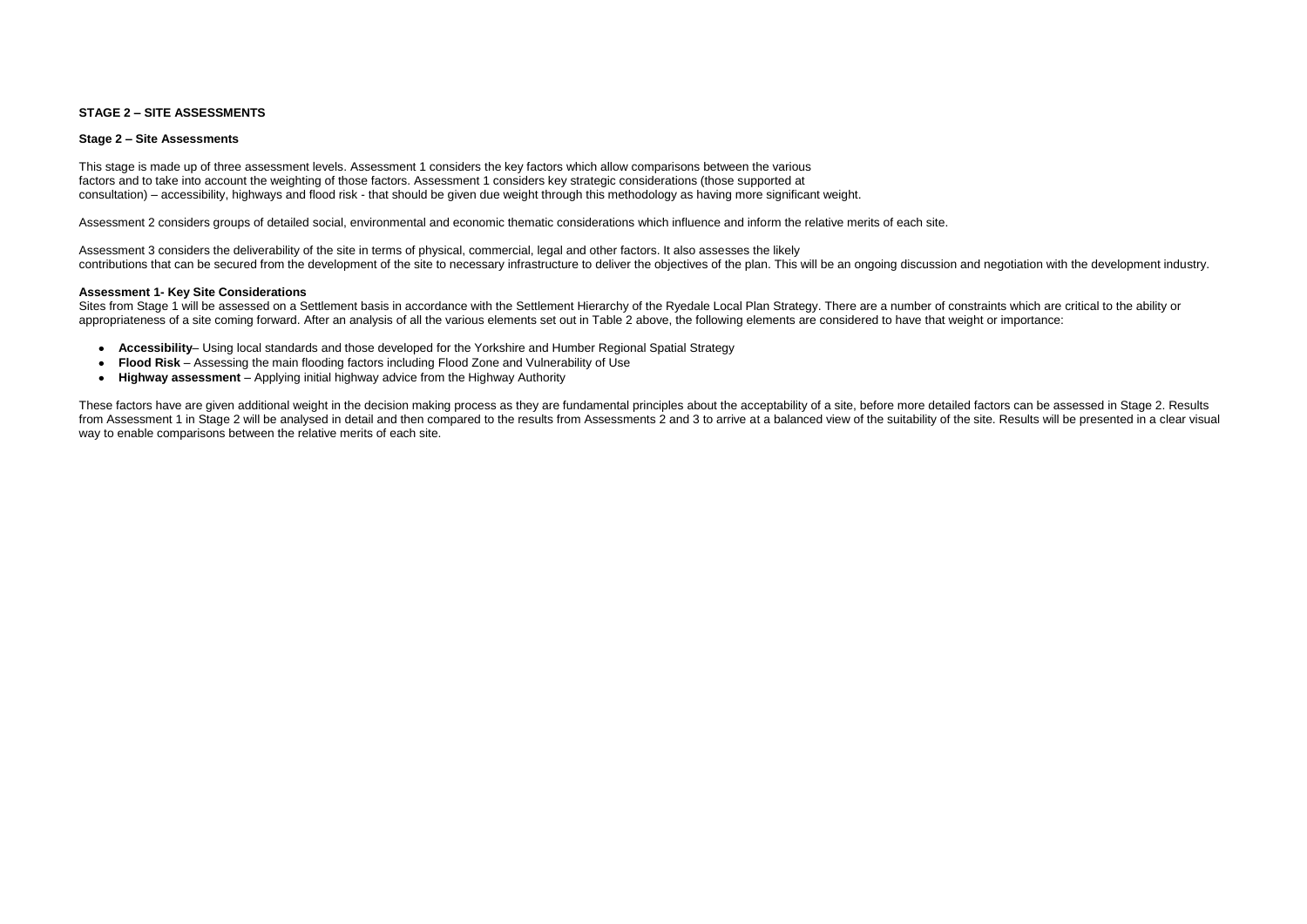### **Site Selection Methodology Stage 2 Assessment**

The Stage 2 assessment is made up of three assessment levels to allow comparisons between the various factors and to take into account the weighting of those factors, These are:

Assessment 1 – considers key strategic considerations – accessibility, highways and flood risk – that should be given due weight through this methodology and which were supported at consultation as having more significant weight.

Assessment 3 – considers the deliverability of the site in terms of physical, commercial, legal and other factors. It also assesses the likely contributions that can be secured from the development of the site to necessary infrastructure to deliver the objectives of the plan. This will be an ongoing discussion and negotiation with the development industry.

Assessment 2 – considers groups of detailed thematic considerations which influence and inform relative merits of each site.

#### Key to table

|                                       |            |                 | NYMH1 - Land  | Wider Site of | NYMH <sub>2</sub> – Land | NYMH3 - Land     | $174 -$ Land    | $183 -$ land   | NYMH8-Land      | <b>EMP1 land East</b> | EMP2 Land to  |
|---------------------------------------|------------|-----------------|---------------|---------------|--------------------------|------------------|-----------------|----------------|-----------------|-----------------------|---------------|
|                                       |            |                 | north of      | NYMH1         | north of                 | North of Elmslac | South of Riccal | East of Riccal | to the South of | of Riccal Drive       | the South of  |
|                                       |            |                 | Swanland Road |               | Beckdale Road            | Road             | <b>Drive</b>    | <b>Drive</b>   | Swanland Road   |                       | Swanland Road |
|                                       |            |                 | and East of   |               |                          |                  |                 |                |                 |                       |               |
|                                       |            |                 | Carlton Road  |               |                          |                  |                 |                |                 |                       |               |
| Q1A How accessible is the site to key | Bus stop   | Up to $5$       |               |               |                          |                  |                 |                |                 |                       |               |
| services and facilities               |            | minutes         |               |               |                          |                  |                 |                |                 |                       |               |
|                                       |            | walking         |               |               |                          |                  |                 |                |                 |                       |               |
|                                       |            |                 |               |               |                          |                  |                 |                |                 |                       |               |
|                                       |            | $time + +$      |               |               |                          |                  |                 |                |                 |                       |               |
|                                       |            | Up to           |               |               |                          |                  |                 |                |                 |                       |               |
|                                       |            | 10 <sub>1</sub> |               |               |                          |                  |                 |                |                 |                       |               |
|                                       |            | minutes         |               |               |                          |                  |                 |                |                 |                       |               |
|                                       |            | walking         |               |               |                          |                  |                 |                |                 |                       |               |
|                                       |            | $time +$        |               |               |                          |                  |                 |                |                 |                       |               |
|                                       |            | Up to           |               |               |                          |                  |                 |                |                 |                       |               |
|                                       |            | 15              |               |               |                          |                  |                 |                |                 |                       |               |
|                                       |            | minutes         |               |               |                          |                  |                 |                |                 |                       |               |
|                                       |            | walking         |               |               |                          |                  |                 |                |                 |                       |               |
|                                       |            | $time -$        |               |               |                          |                  |                 |                |                 |                       |               |
|                                       |            | Over            |               |               |                          |                  |                 |                |                 |                       |               |
|                                       |            | 20 <sub>1</sub> |               |               |                          |                  |                 |                |                 |                       |               |
|                                       |            | minutes         |               |               |                          |                  |                 |                |                 |                       |               |
|                                       |            | walking         |               |               |                          |                  |                 |                |                 |                       |               |
|                                       |            | $time -$        |               |               |                          |                  |                 |                |                 |                       |               |
|                                       | Nearest    | Up to 5         |               |               |                          |                  |                 |                |                 |                       |               |
|                                       | commercial | minutes         |               |               |                          |                  |                 |                |                 |                       |               |
|                                       | limit      | walking         |               |               |                          |                  |                 |                |                 |                       |               |
|                                       |            | $time++$        |               |               |                          |                  |                 |                |                 |                       |               |
|                                       |            | Up to           |               |               |                          |                  |                 |                |                 |                       |               |
|                                       |            | 10              |               |               |                          |                  |                 |                |                 |                       |               |
|                                       |            | minutes         |               |               |                          |                  |                 |                |                 |                       |               |
|                                       |            | walking         |               |               |                          |                  |                 |                |                 |                       |               |
|                                       |            | $time +$        |               |               |                          |                  |                 |                |                 |                       |               |
|                                       |            | Up to           |               |               |                          |                  |                 |                |                 |                       |               |
|                                       |            | 15              |               |               |                          |                  |                 |                |                 |                       |               |
|                                       |            | minutes         |               |               |                          |                  |                 |                |                 |                       |               |
|                                       |            | walking         |               |               |                          |                  |                 |                |                 |                       |               |
|                                       |            | $time -$        |               |               |                          |                  |                 |                |                 |                       |               |
|                                       |            |                 |               |               |                          |                  |                 |                |                 |                       |               |

- 
- 

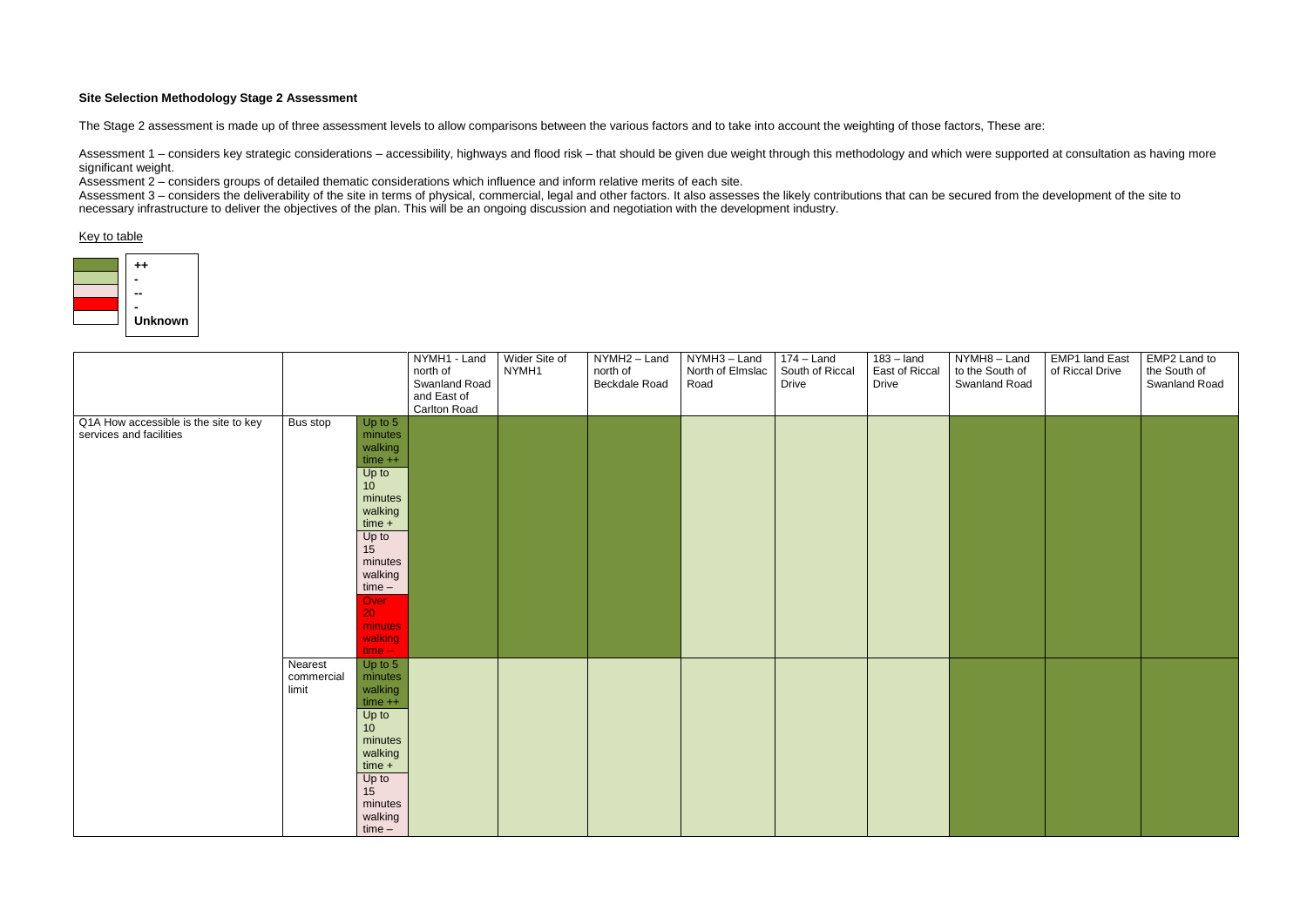|                                |                                                                                                                                                                                                                                            | NYMH1 - Land<br>north of<br>Swanland Road<br>and East of<br>Carlton Road | Wider Site of<br>NYMH1 | NYMH2 - Land<br>north of<br>Beckdale Road | NYMH <sub>3</sub> – Land<br>North of Elmslac<br>Road | $174 -$ Land<br>South of Riccal<br>Drive | $183 -$ land<br>East of Riccal<br>Drive | NYMH8-Land<br>to the South of<br>Swanland Road | <b>EMP1 land East</b><br>of Riccal Drive | EMP2 Land to<br>the South of<br>Swanland Road |
|--------------------------------|--------------------------------------------------------------------------------------------------------------------------------------------------------------------------------------------------------------------------------------------|--------------------------------------------------------------------------|------------------------|-------------------------------------------|------------------------------------------------------|------------------------------------------|-----------------------------------------|------------------------------------------------|------------------------------------------|-----------------------------------------------|
|                                | Over<br>20 <sub>1</sub><br>minutes<br>walking<br>$time -$                                                                                                                                                                                  |                                                                          |                        |                                           |                                                      |                                          |                                         |                                                |                                          |                                               |
| Nearest<br>employment<br>area  | Up to 5<br>minutes<br>walking<br>$time++$<br>Up to<br>10 <sup>10</sup><br>minutes<br>walking<br>$time +$<br>Up to<br>15<br>minutes<br>walking<br>$time -$<br>Over<br>20<br>minutes<br>walking<br>$time -$                                  |                                                                          |                        |                                           |                                                      |                                          |                                         |                                                |                                          |                                               |
| Nearest<br>Primary<br>School   | Up to $5$<br>minutes<br>walking<br>$time++$<br>Up to<br>10 <sup>°</sup><br>minutes<br>walking<br>$\frac{\text{time +}}{\text{Up to}}$<br>15<br>minutes<br>walking<br>$time -$<br>Over<br>20 <sub>1</sub><br>minutes<br>walking<br>$time -$ |                                                                          |                        |                                           |                                                      |                                          |                                         |                                                |                                          |                                               |
| Nearest<br>Secondary<br>School | Up to 5<br>minutes<br>walking<br>$time++$<br>$Up$ to<br>10 <sup>1</sup><br>minutes<br>walking<br>$time +$<br>Up to $15$<br>minutes                                                                                                         |                                                                          |                        |                                           |                                                      |                                          |                                         |                                                |                                          |                                               |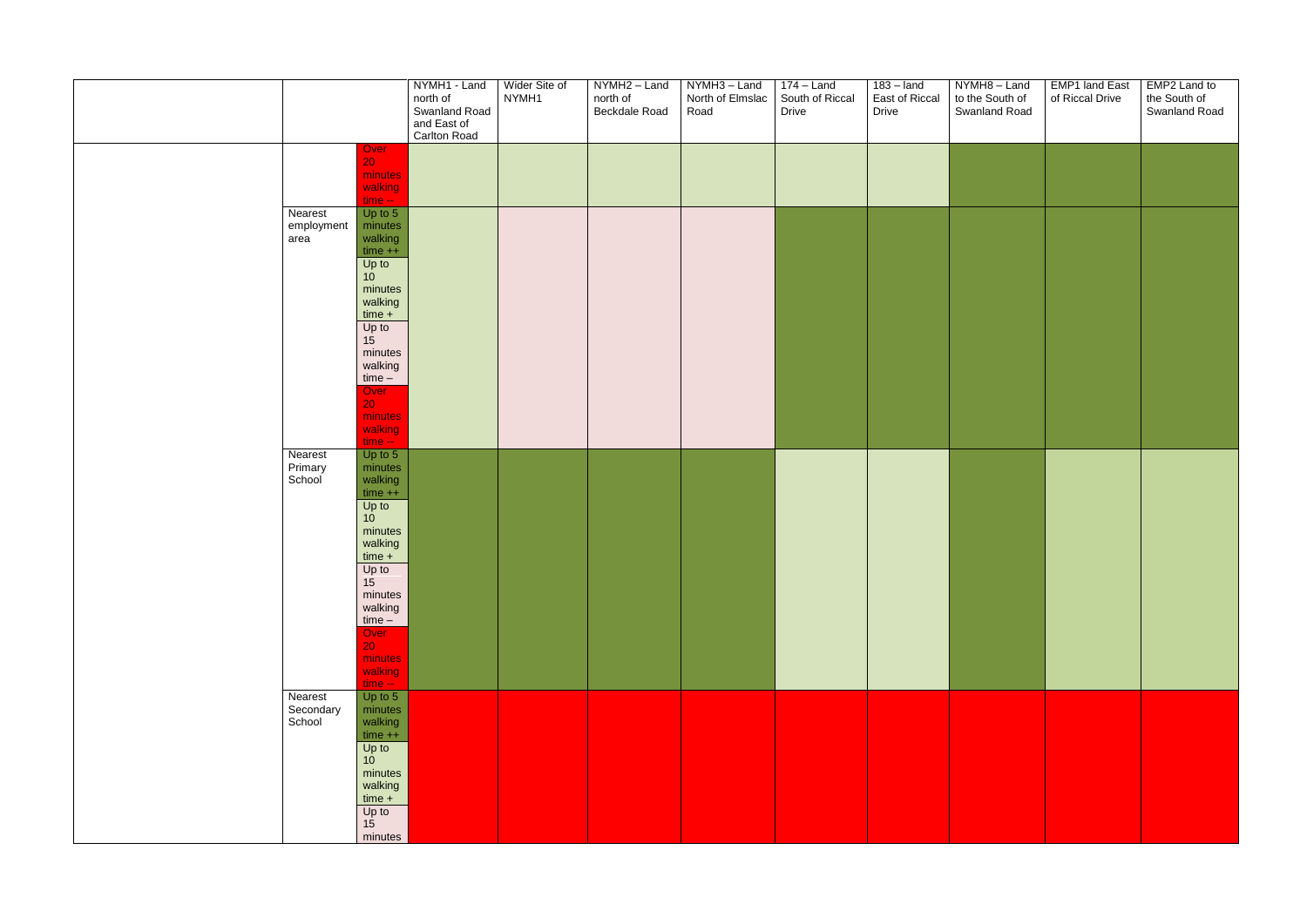|                                                                                                                                                  |                                                                                                                                                         |                                                                                                                                                                                                     | NYMH1 - Land<br>north of<br><b>Swanland Road</b><br>and East of<br><b>Carlton Road</b>                                                                                 | Wider Site of<br>NYMH1                                                                                                                                                 | NYMH2 - Land<br>north of<br><b>Beckdale Road</b>                                                                                                                    | NYMH3 - Land<br>North of Elmslac<br>Road                                                                                                                                        | $174 -$ Land<br>South of Riccal<br><b>Drive</b>                                                                                                                                                                                                                                                            | $183 -$ land<br>East of Riccal<br><b>Drive</b>                                                                                                                                                                         | NYMH8-Land<br>to the South of<br><b>Swanland Road</b>                                                                                                                             | <b>EMP1 land East</b><br>of Riccal Drive                                                                                                                                                                                                                                                                   | EMP2 Land to<br>the South of<br>Swanland Road                                                                                                                                                                                                                                                                              |
|--------------------------------------------------------------------------------------------------------------------------------------------------|---------------------------------------------------------------------------------------------------------------------------------------------------------|-----------------------------------------------------------------------------------------------------------------------------------------------------------------------------------------------------|------------------------------------------------------------------------------------------------------------------------------------------------------------------------|------------------------------------------------------------------------------------------------------------------------------------------------------------------------|---------------------------------------------------------------------------------------------------------------------------------------------------------------------|---------------------------------------------------------------------------------------------------------------------------------------------------------------------------------|------------------------------------------------------------------------------------------------------------------------------------------------------------------------------------------------------------------------------------------------------------------------------------------------------------|------------------------------------------------------------------------------------------------------------------------------------------------------------------------------------------------------------------------|-----------------------------------------------------------------------------------------------------------------------------------------------------------------------------------|------------------------------------------------------------------------------------------------------------------------------------------------------------------------------------------------------------------------------------------------------------------------------------------------------------|----------------------------------------------------------------------------------------------------------------------------------------------------------------------------------------------------------------------------------------------------------------------------------------------------------------------------|
|                                                                                                                                                  |                                                                                                                                                         | walking<br>$time -$<br>Over<br>20.<br>minutes<br>walking<br>time -- i                                                                                                                               |                                                                                                                                                                        |                                                                                                                                                                        |                                                                                                                                                                     |                                                                                                                                                                                 |                                                                                                                                                                                                                                                                                                            |                                                                                                                                                                                                                        |                                                                                                                                                                                   |                                                                                                                                                                                                                                                                                                            |                                                                                                                                                                                                                                                                                                                            |
|                                                                                                                                                  | Nearest<br>Doctors<br>Surgery                                                                                                                           | Up to 5<br>minutes<br>walking<br>$time++$<br>Up to<br>10<br>minutes<br>walking<br>$time +$<br>Up to<br>15<br>minutes<br>walking<br>$time -$<br><b>Over</b><br>20.<br>minutes<br>walking<br>$time -$ |                                                                                                                                                                        |                                                                                                                                                                        |                                                                                                                                                                     |                                                                                                                                                                                 |                                                                                                                                                                                                                                                                                                            |                                                                                                                                                                                                                        |                                                                                                                                                                                   |                                                                                                                                                                                                                                                                                                            |                                                                                                                                                                                                                                                                                                                            |
| Overall accessibility rating                                                                                                                     | Site has excellent<br>accessibility ++<br>Site has good<br>accessibility +<br>Site has variable<br>accessibility -<br>Site has poor<br>accessibility -- |                                                                                                                                                                                                     | Site has good<br>overall<br>accessibility to<br>local services<br>as is within 5<br>minutes walking<br>time of key<br>services and<br>facilities                       | Site has good<br>overall<br>accessibility to<br>local services<br>as is within 5<br>minutes walking<br>time of key<br>services and<br>facilities                       | Site has good<br>accessibility as<br>it is within 10<br>minutes walking<br>time of key<br>services and<br>facilities                                                | Site has good<br>accessibility as it<br>is within 5<br>minutes walking<br>time of key<br>services and<br>facilities                                                             | Site has good<br>accessibility as<br>it is within 10<br>minutes walking<br>time of key<br>services and<br>facilities                                                                                                                                                                                       | Site has good<br>accessibility<br>as it is within<br>10 minutes<br>walking time<br>of key<br>services and<br>facilities                                                                                                | Site has good<br>overall<br>accessibility to<br>local services as<br>is within 5<br>minutes walking<br>time of key<br>services and<br>facilities                                  | Site has good<br>accessibility as it<br>is within 10<br>minutes walking<br>time of key<br>services and<br>facilities                                                                                                                                                                                       | Site has good<br>accessibility as it<br>is within 10<br>minutes walking<br>time of key<br>services and<br>facilities                                                                                                                                                                                                       |
| <b>Flood Risk</b>                                                                                                                                |                                                                                                                                                         |                                                                                                                                                                                                     |                                                                                                                                                                        |                                                                                                                                                                        |                                                                                                                                                                     |                                                                                                                                                                                 |                                                                                                                                                                                                                                                                                                            |                                                                                                                                                                                                                        |                                                                                                                                                                                   |                                                                                                                                                                                                                                                                                                            |                                                                                                                                                                                                                                                                                                                            |
| Q2 How does the site perform against<br>the flooding sequential test as set out in<br>the NPPF in terms of what flood zone<br>the site falls in? | Flood Zones 1, 2 or 3a                                                                                                                                  |                                                                                                                                                                                                     | The site is<br>within Flood<br>Zone 1 and is<br>therefore not at<br>risk from<br>flooding, as<br>shown on maps<br>provided by the<br>Environment<br>Agency in<br>2012. | The site is<br>within Flood<br>Zone 1 and is<br>therefore not at<br>risk from<br>flooding, as<br>shown on maps<br>provided by the<br>Environment<br>Agency in<br>2012. | The site is<br>within Flood<br>Zone 1 and is<br>therefore not at<br>risk from<br>flooding, as<br>shown on maps<br>provided by the<br>Environment<br>Agency in 2012. | The site is within<br>Flood Zone 1<br>and is therefore<br>not at risk from<br>flooding, as<br>shown on maps<br>provided by the<br>Environment<br><b>Agency in March</b><br>2012 | Part of the site<br>(along the road)<br>is in Flood Zone<br>2 along road<br>and part of the<br>site (along the<br>beck) is in Flood   the site (along<br>Zone 3, as<br>shown in maps<br>supplied by the<br>Environment<br>Agency in<br>March 2012. As<br>this is only<br>relates to a<br>small part of the | Part of the<br>site (along the<br>road) is in<br>Flood Zone 2<br>along road<br>and part of<br>the beck) is in<br>Flood Zone 3,<br>as shown in<br>maps<br>supplied by<br>the<br>Environment<br>Agency in<br>March 2012. | A small area in<br>south east<br>corner of the site<br>is located within<br>Flood Zone 2 as<br>shown on maps<br>provided by the<br>Environment<br><b>Agency in March</b><br>2012. | Part of the site<br>(along the road)<br>is in Flood Zone<br>2 along road and<br>part of the site<br>(along the beck)<br>is in Flood Zone<br>3, as shown in<br>maps supplied<br>by the<br>Environment<br><b>Agency in March</b><br>2012. As this is<br>only relates to a<br>small part of the<br>site it is | Part of the site<br>(along the road)<br>is in Flood Zone<br>2 along road and<br>part of the site<br>(along the beck)<br>is in Flood Zone<br>3, as shown in<br>maps supplied by<br>the Environment<br><b>Agency in March</b><br>2012. As this is<br>only relates to a<br>small part of the<br>site it is<br>considered that |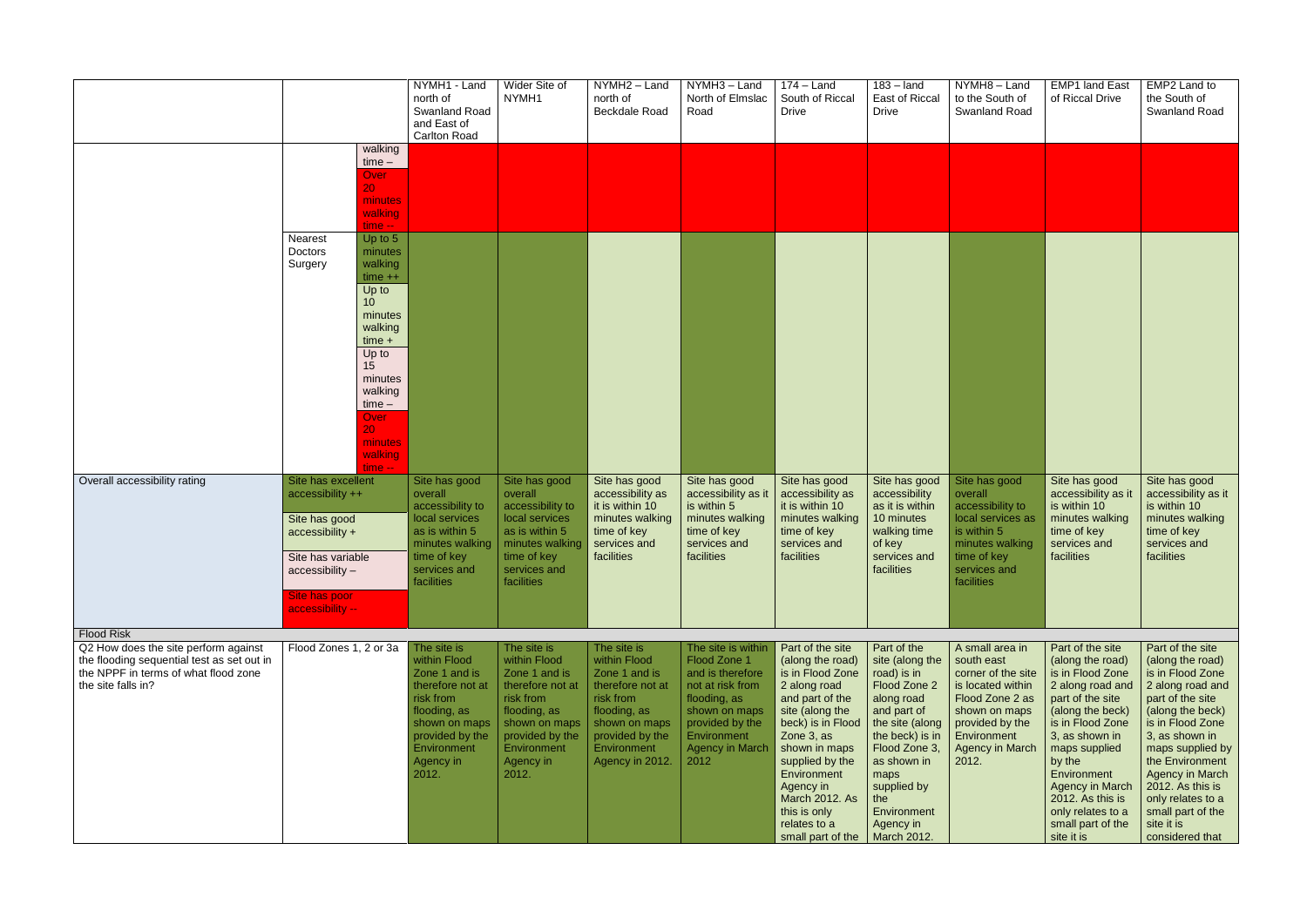|                                                                                           |                                                                                                                                                                                                                                                                                                                                                                                                                          | NYMH1 - Land<br>north of<br>Swanland Road<br>and East of<br>Carlton Road                                                                                | Wider Site of<br>NYMH1                                                                                                                                        | NYMH2 - Land<br>north of<br>Beckdale Road                                                                                               | NYMH3 - Land<br>North of Elmslac<br>Road                                                                                            | $174 -$ Land<br>South of Riccal<br><b>Drive</b>                                                                                                        | $183 -$ land<br>East of Riccal<br><b>Drive</b>                                                                                                                | NYMH8-Land<br>to the South of<br><b>Swanland Road</b>                                                                              | <b>EMP1 land East</b><br>of Riccal Drive                                                                                                  | EMP2 Land to<br>the South of<br>Swanland Road                                                                                                              |
|-------------------------------------------------------------------------------------------|--------------------------------------------------------------------------------------------------------------------------------------------------------------------------------------------------------------------------------------------------------------------------------------------------------------------------------------------------------------------------------------------------------------------------|---------------------------------------------------------------------------------------------------------------------------------------------------------|---------------------------------------------------------------------------------------------------------------------------------------------------------------|-----------------------------------------------------------------------------------------------------------------------------------------|-------------------------------------------------------------------------------------------------------------------------------------|--------------------------------------------------------------------------------------------------------------------------------------------------------|---------------------------------------------------------------------------------------------------------------------------------------------------------------|------------------------------------------------------------------------------------------------------------------------------------|-------------------------------------------------------------------------------------------------------------------------------------------|------------------------------------------------------------------------------------------------------------------------------------------------------------|
|                                                                                           |                                                                                                                                                                                                                                                                                                                                                                                                                          |                                                                                                                                                         |                                                                                                                                                               |                                                                                                                                         |                                                                                                                                     | site it is<br>considered that<br>this can be<br>mitigated<br>through design<br>of the<br>development.                                                  | As this is only<br>relates to a<br>small part of<br>the site it is<br>considered<br>that this can<br>be mitigated<br>through<br>design of the<br>development. |                                                                                                                                    | considered that<br>this can be<br>mitigated<br>through design<br>of the<br>development.                                                   | this can be<br>mitigated through<br>design of the<br>development.                                                                                          |
| Q3 What vulnerability class does the<br>site fall                                         | Less vulnerable, more<br>vulnerable, highly<br>vulnerable                                                                                                                                                                                                                                                                                                                                                                | More<br>vulnerable (as<br>defined by<br>Technical<br>Guidance to the<br>NPPF).                                                                          | More<br>vulnerable (as<br>defined by<br>Technical<br>Guidance to the<br>NPPF).                                                                                | More vulnerable<br>(as defined by<br>Technical<br>Guidance to the<br>NPPF).                                                             | More vulnerable<br>(as defined by<br>Technical<br>Guidance to the<br>NPPF).                                                         | More vulnerable<br>(as defined by<br>Technical<br>Guidance to the<br>NPPF).                                                                            | More<br>vulnerable (as<br>defined by<br>Technical<br>Guidance to<br>the NPPF).                                                                                | More vulnerable<br>(as defined by<br>Technical<br>Guidance to the<br>NPPF).                                                        | Less vulnerable<br>(as defined by<br>Technical<br>Guidance to the<br>NPPF).                                                               | Less vulnerable<br>(as defined by<br>Technical<br>Guidance to the<br>NPPF).                                                                                |
| A Overall Assessment                                                                      | Site has low overall<br>flood risk $++$<br>Site faces significant<br>flood risk issues which<br>can be mitigated +<br>Site faces significant<br>flood risk issues which<br>could potentially be<br>mitigated $-$<br><b>Site faces significant</b><br>flood risk issues and<br>may be inappropriate<br>for development --                                                                                                 | Flood Zone 1                                                                                                                                            | Flood Zone 1                                                                                                                                                  | Flood Zone 1                                                                                                                            | Flood Zone 1                                                                                                                        | Flood risk<br>assessment<br>required. Some<br>of site identified<br>as Flood Zone<br>2, can be<br>mitigated<br>through<br>development                  | Flood risk<br>assessment<br>required.<br>Some of site<br>identified as<br>Flood Zone 2,<br>can be<br>mitigated<br>through<br>development                      | Flood risk<br>assessment<br>required. Some<br>of site identified<br>as Flood Zone 2.<br>can be mitigated<br>through<br>development | <b>Flood risk</b><br>assessment<br>required. Some<br>of site identified<br>as Flood Zone 2,<br>can be mitigated<br>through<br>development | <b>Flood risk</b><br>assessment<br>required. Some<br>of site identified<br>as Flood Zone 2,<br>can be mitigated<br>through<br>development                  |
| <b>Highway Assessment</b>                                                                 |                                                                                                                                                                                                                                                                                                                                                                                                                          |                                                                                                                                                         |                                                                                                                                                               |                                                                                                                                         |                                                                                                                                     |                                                                                                                                                        |                                                                                                                                                               |                                                                                                                                    |                                                                                                                                           |                                                                                                                                                            |
| Q4 What are the conclusions of the<br>Highways Authorities initial highway<br>assessment? | Site has no highway<br>issues identified ++<br>Site has some<br>highways issues<br>identified which can be<br>mitigated subject to<br>further investigation +<br>Site has multiple<br>highways issues which<br>can be mitigated<br>subject to further<br>investigation -<br>Site has multiple<br>highway issues which<br>may be difficult to<br>mitigate unless further<br>investigation<br>demonstrates<br>otherwise -- | Access is<br>considered<br>acceptable onto<br>Carlton Road,<br>and Swanland<br>Road but will<br>need to be<br>determined by<br>a traffic<br>assessment. | Access is<br>considered<br>acceptable onto<br><b>Carlton Road</b><br>and Swanland<br>Road but will<br>need to be<br>determined by<br>a traffic<br>assessment. | Access is<br>considered<br>acceptable onto<br><b>Baxton's Sprunt</b><br>but will need to<br>be determined<br>by a traffic<br>assessment | Access<br>acceptable onto<br>the road at<br><b>Ashwood Close</b><br>and will need to<br>be determined<br>by a traffic<br>assessment | Access is<br>considered<br>appropriate<br>onto Riccal<br>Drive through<br>site 183 but will<br>need to be<br>determined by<br>a traffic<br>assessment. | Access is<br>considered<br>appropriate<br>onto Riccal<br>Drive through<br>site 183 but<br>will need to be<br>determined by<br>a traffic<br>assessment.        | Highways have Access is<br>confirmed that<br>bus stop would<br>need to be re-<br>located and<br>street lighting<br>extended.       | considered<br>appropriate onto<br><b>Riccal Drive but</b><br>will need to be<br>determined by a<br>traffic<br>assessment.                 | Access is<br>considered<br>appropriate onto<br><b>Riccal Drive</b><br>through site 183<br>but will need to<br>be determined by<br>a traffic<br>assessment. |
| <b>Biodiversity and Geo-diversity</b>                                                     |                                                                                                                                                                                                                                                                                                                                                                                                                          |                                                                                                                                                         |                                                                                                                                                               |                                                                                                                                         |                                                                                                                                     |                                                                                                                                                        |                                                                                                                                                               |                                                                                                                                    |                                                                                                                                           |                                                                                                                                                            |
| Q5 Would the development affect a                                                         | <b>Enhancement of</b>                                                                                                                                                                                                                                                                                                                                                                                                    | There are no                                                                                                                                            | There are no                                                                                                                                                  | There are no                                                                                                                            | There are no                                                                                                                        | There are no                                                                                                                                           | There are no                                                                                                                                                  | There are no                                                                                                                       | There are no                                                                                                                              | There are no                                                                                                                                               |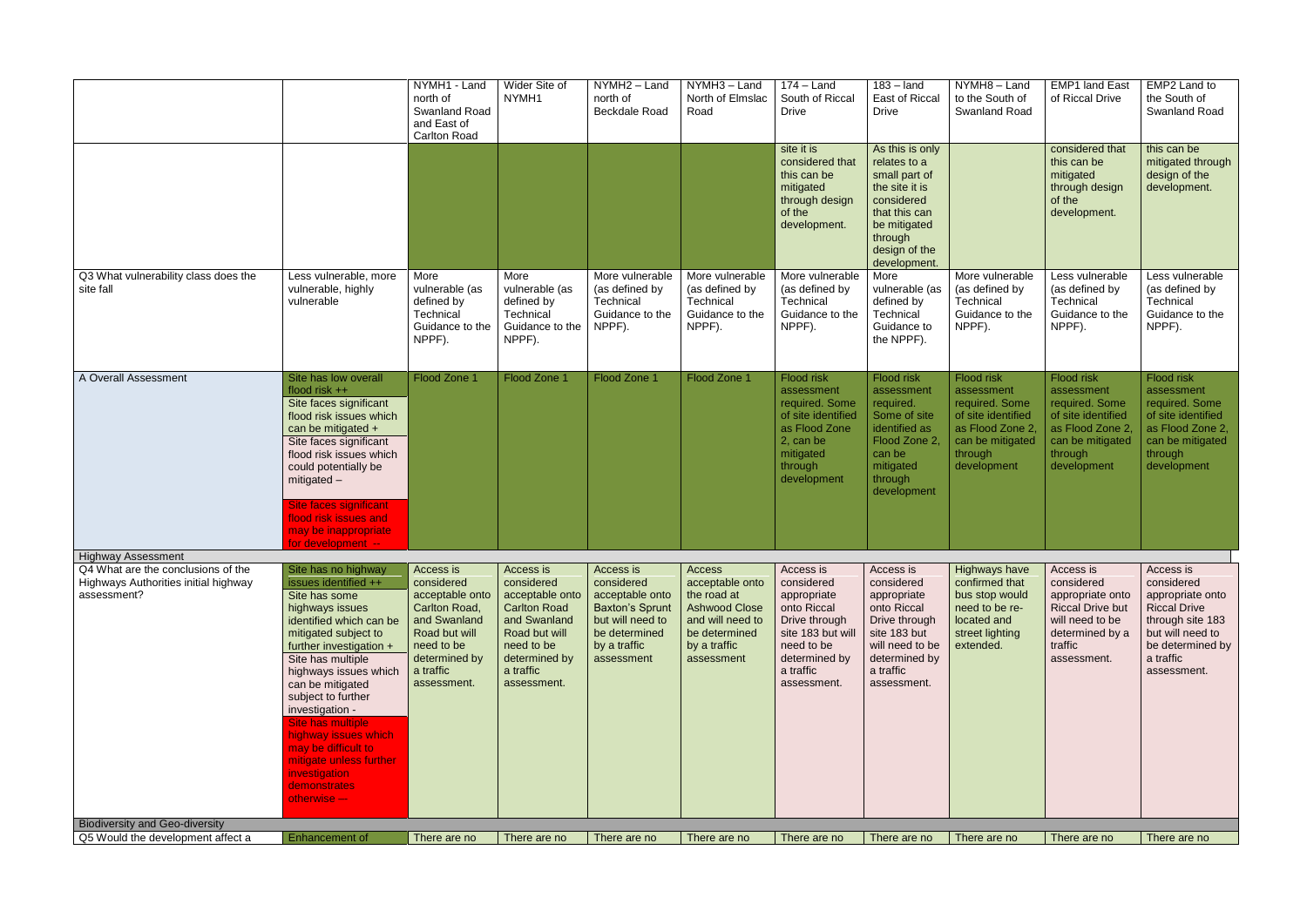|                                                                                                                                                                       |                                                                                                                                                                                                                                                                                                                                                                                                                                                     | NYMH1 - Land<br>north of<br>Swanland Road<br>and East of<br><b>Carlton Road</b>                                                                                                                                                                                                                                                                                                                                                                                                                                                   | Wider Site of<br>NYMH1                                                                                                                                                                                                                                                                                                                                                                                                                                                                                                            | NYMH2 - Land<br>north of<br>Beckdale Road                                                                                                                                                                                                                                                                                                        | NYMH3 - Land<br>North of Elmslac<br>Road                                                                                                                                                                                                                                                                                                         | $174 -$ Land<br>South of Riccal<br><b>Drive</b>                                                                                                                                                                                                                                                                                                       | $183 -$ land<br>East of Riccal<br><b>Drive</b>                                                                                                                                                                                                                                                                                                        | NYMH8-Land<br>to the South of<br><b>Swanland Road</b>                                                                                                                                                                                                                                                                                                                                                                                | <b>EMP1 land East</b><br>of Riccal Drive                                                                                                                                                                                                                                                                                                        | EMP2 Land to<br>the South of<br>Swanland Road                                                                                                                                                                                                                                                                                                   |
|-----------------------------------------------------------------------------------------------------------------------------------------------------------------------|-----------------------------------------------------------------------------------------------------------------------------------------------------------------------------------------------------------------------------------------------------------------------------------------------------------------------------------------------------------------------------------------------------------------------------------------------------|-----------------------------------------------------------------------------------------------------------------------------------------------------------------------------------------------------------------------------------------------------------------------------------------------------------------------------------------------------------------------------------------------------------------------------------------------------------------------------------------------------------------------------------|-----------------------------------------------------------------------------------------------------------------------------------------------------------------------------------------------------------------------------------------------------------------------------------------------------------------------------------------------------------------------------------------------------------------------------------------------------------------------------------------------------------------------------------|--------------------------------------------------------------------------------------------------------------------------------------------------------------------------------------------------------------------------------------------------------------------------------------------------------------------------------------------------|--------------------------------------------------------------------------------------------------------------------------------------------------------------------------------------------------------------------------------------------------------------------------------------------------------------------------------------------------|-------------------------------------------------------------------------------------------------------------------------------------------------------------------------------------------------------------------------------------------------------------------------------------------------------------------------------------------------------|-------------------------------------------------------------------------------------------------------------------------------------------------------------------------------------------------------------------------------------------------------------------------------------------------------------------------------------------------------|--------------------------------------------------------------------------------------------------------------------------------------------------------------------------------------------------------------------------------------------------------------------------------------------------------------------------------------------------------------------------------------------------------------------------------------|-------------------------------------------------------------------------------------------------------------------------------------------------------------------------------------------------------------------------------------------------------------------------------------------------------------------------------------------------|-------------------------------------------------------------------------------------------------------------------------------------------------------------------------------------------------------------------------------------------------------------------------------------------------------------------------------------------------|
| regional or local site of biodiversity<br>(including SINCs, LNRs or RIGS) or<br>affect UK, NYMNPA or Ryedale<br><b>Biodiversity Plan protected species</b>            | feature/species<br>possible - mitigation<br>not required ++<br>Neutral impact $-$ no<br>effect or effect can be<br>fully mitigated +<br>Adverse impact but<br>mitigation possible -<br><b>Serious impact with</b><br>limited means of<br>mitigation --                                                                                                                                                                                              | SINCs, LNRs,<br>RIGs or other<br>regional or local<br>nature<br>conservation<br>designations in<br>or close to the<br>site. Nesting<br>birds surveys<br>have been<br>carried out as<br>part of the<br><b>Habitats</b><br><b>Regulations</b><br>Assessment<br>which found no<br>evidence of the<br>use of the site<br>by Golden<br>Plover. Site<br>comprises<br>semi-improved<br>and improved<br>grassland used<br>for sheep<br>grazing. Open<br>ditches and<br>watercourses<br>running through<br>the site should<br>be retained. | SINCs, LNRs,<br>RIGs or other<br>regional or local<br>nature<br>conservation<br>designations in<br>or close to the<br>site. Nesting<br>birds surveys<br>have been<br>carried out as<br>part of the<br><b>Habitats</b><br><b>Regulations</b><br>Assessment<br>which found no<br>evidence of the<br>use of the site<br>by Golden<br>Plover. Site<br>comprises<br>semi-improved<br>and improved<br>grassland used<br>for sheep<br>grazing. Open<br>ditches and<br>watercourses<br>running through<br>the site should<br>be retained. | SINCs, LNRs,<br><b>RIGs or other</b><br>regional or local<br>nature<br>conservation<br>designations in<br>or close to the<br>site. Nesting<br>birds surveys<br>have been<br>carried out as<br>part of the<br><b>Habitats</b><br><b>Regulations</b><br>Assessment<br>which found no<br>evidence of the<br>use of the site<br>by Golden<br>Plover. | SINCs, LNRs,<br><b>RIGs or other</b><br>regional or local<br>nature<br>conservation<br>designations in<br>or close to the<br>site. Nesting<br>birds surveys<br>have been<br>carried out as<br>part of the<br><b>Habitats</b><br><b>Regulations</b><br>Assessment<br>which found no<br>evidence of the<br>use of the site<br>by Golden<br>Plover. | SINCs, LNRs,<br>RIGs or other<br>regional or<br>local nature<br>conservation<br>designations in<br>or close to the<br>site. It is<br>possible that<br>great crested<br>newts may<br>exist on the site<br>however it the<br>opinion of the<br>authority's<br>ecologist that if<br>they do exist<br>mitigation<br>measures<br>could be put in<br>place. | SINCs, LNRs,<br>RIGs or other<br>regional or<br>local nature<br>conservation<br>designations<br>in or close to<br>the site. It is<br>possible that<br>great crested<br>newts may<br>exist on the<br>site however it<br>the opinion of<br>the authority's<br>ecologist that<br>if they do exist<br>mitigation<br>measures<br>could be put in<br>place. | SINCs, LNRs,<br>RIGs or other<br>regional or local<br>nature<br>conservation<br>designations in<br>or close to the<br>site. Nesting<br>birds surveys<br>have been<br>carried out as<br>part of the<br><b>Habitats</b><br><b>Regulations</b><br>Assessment<br>which found no<br>evidence of the<br>use of the site by<br>Golden Plover.<br>Site comprises<br>semi-improved<br>and improved<br>grassland used<br>for sheep<br>grazing. | SINCs, LNRs,<br>RIGs or other<br>regional or local<br>nature<br>conservation<br>designations in<br>or close to the<br>site. It is possible<br>that great<br>crested newts<br>may exist on the<br>site however it<br>the opinion of<br>the authority's<br>ecologist that if<br>they do exist<br>mitigation<br>measures could<br>be put in place. | SINCs, LNRs,<br>RIGs or other<br>regional or local<br>nature<br>conservation<br>designations in<br>or close to the<br>site. It is possible<br>that great crested<br>newts may exist<br>on the site<br>however it the<br>opinion of the<br>authority's<br>ecologist that if<br>they do exist<br>mitigation<br>measures could<br>be put in place. |
| Q6 Would the development provide<br>opportunities for the provision of green<br>infrastructure, including linking in with<br>existing green infrastructure/ corridors | <b>Excellent opportunities</b><br>demonstrated to<br>incorporate green<br>infrastructure into the<br>scheme and/or link to<br>existing<br>infrastructure/corridors<br>$+$<br>Some opportunities<br>demonstrated to<br>incorporate green<br>infrastructure into the<br>scheme and/or link to<br>existing<br>infrastructure/corridors<br>No opportunities<br>demonstrated to<br>incorporate green<br>infrastructure into the<br>scheme and/or link to | There are good<br>link with<br>existing Rights<br>of Way<br>network.                                                                                                                                                                                                                                                                                                                                                                                                                                                              | There are good<br>opportunities to $\vert$ opportunities to<br>link with<br>existing Rights<br>of Way<br>network.                                                                                                                                                                                                                                                                                                                                                                                                                 | There are good<br>opportunities for<br>linking with<br>existing Rights<br>of Way network.                                                                                                                                                                                                                                                        | There are good<br>opportunities for<br>linking in with<br>the existing<br><b>Rights of Way</b><br>network                                                                                                                                                                                                                                        | There are good<br>opportunities<br>for linking in<br>with the Rye<br>Green<br>Infrastructure<br>corridor and<br>existing Rights<br>of Way network                                                                                                                                                                                                     | There are<br>good<br>opportunities<br>for linking in<br>with the Rye<br>Green<br>Infrastructure<br>corridor and<br>existing Rights<br>of Way<br>network.                                                                                                                                                                                              | A public footpath<br>lies to the north<br>of the site. There<br>are good<br>opportunities to<br>create new<br>footpaths to link<br>up footpaths<br>along Spittle<br>Beck south of<br>the A170 with<br>this footpath.                                                                                                                                                                                                                 | There are good<br>opportunities for<br>linking in with the<br><b>Rye Green</b><br>Infrastructure<br>corridor and<br>existing Rights of<br>Way network                                                                                                                                                                                           | There are good<br>opportunities for<br>linking in with the<br><b>Rye Green</b><br>Infrastructure<br>corridor and<br>existing Rights of<br>Way network                                                                                                                                                                                           |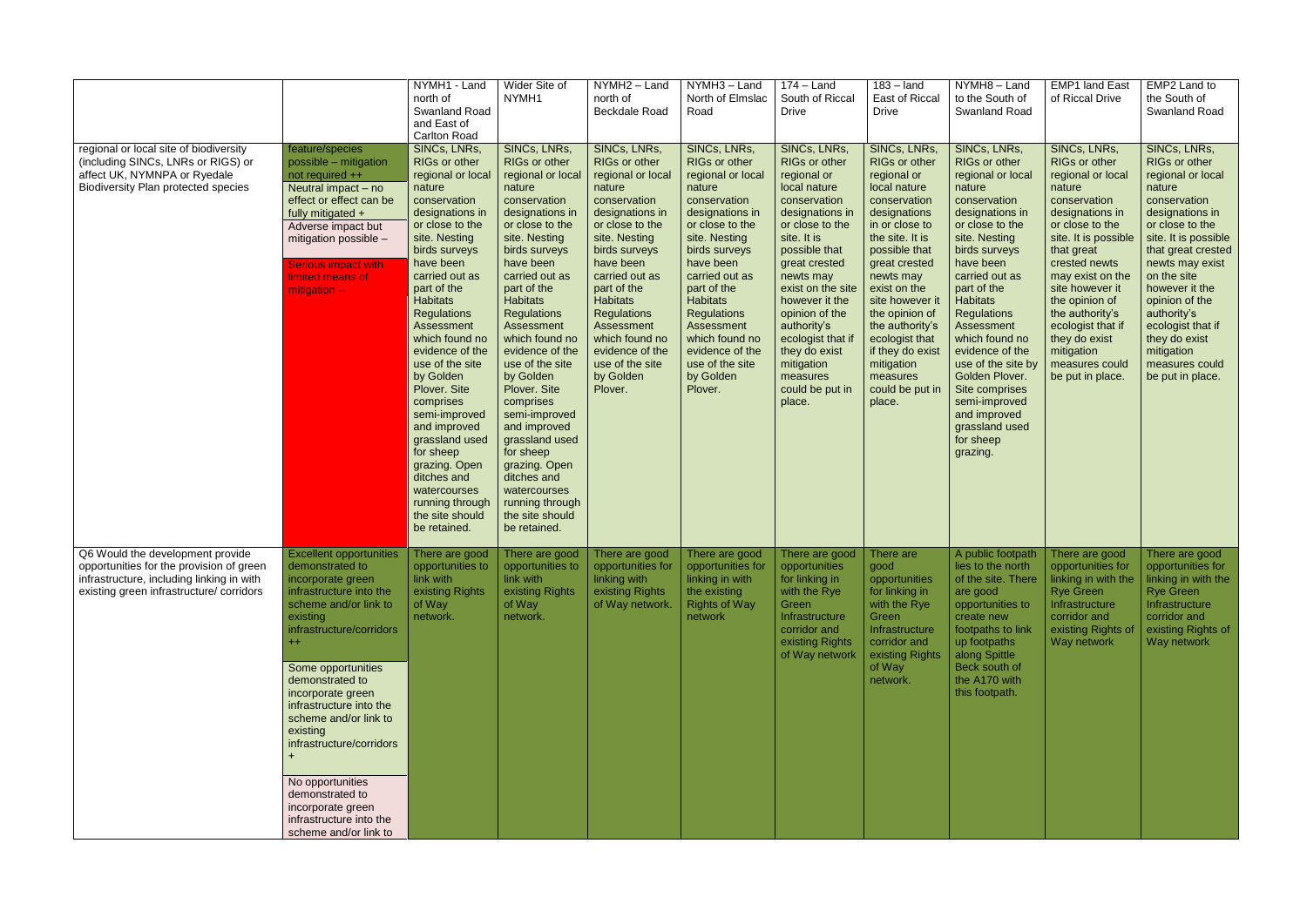|                                                                                                           |                                                                                                                                                                                                                                                                                                                                                | NYMH1 - Land<br>north of<br>Swanland Road<br>and East of<br><b>Carlton Road</b>                                                                                                                                                                                                                                                                                                                                                                                                                     | Wider Site of<br>NYMH1                                                                                                                                                                                                                                                                               | NYMH2 - Land<br>north of<br>Beckdale Road                                                                                                                 | NYMH3 - Land<br>North of Elmslac<br>Road                                                                                                                  | $174 -$ Land<br>South of Riccal<br><b>Drive</b>                                                                                             | $183 -$ land<br>East of Riccal<br><b>Drive</b>                                                                                         | NYMH8-Land<br>to the South of<br>Swanland Road                                                                                                                                             | <b>EMP1 land East</b><br>of Riccal Drive                                                                                                                  | EMP2 Land to<br>the South of<br>Swanland Road                                                                                                             |
|-----------------------------------------------------------------------------------------------------------|------------------------------------------------------------------------------------------------------------------------------------------------------------------------------------------------------------------------------------------------------------------------------------------------------------------------------------------------|-----------------------------------------------------------------------------------------------------------------------------------------------------------------------------------------------------------------------------------------------------------------------------------------------------------------------------------------------------------------------------------------------------------------------------------------------------------------------------------------------------|------------------------------------------------------------------------------------------------------------------------------------------------------------------------------------------------------------------------------------------------------------------------------------------------------|-----------------------------------------------------------------------------------------------------------------------------------------------------------|-----------------------------------------------------------------------------------------------------------------------------------------------------------|---------------------------------------------------------------------------------------------------------------------------------------------|----------------------------------------------------------------------------------------------------------------------------------------|--------------------------------------------------------------------------------------------------------------------------------------------------------------------------------------------|-----------------------------------------------------------------------------------------------------------------------------------------------------------|-----------------------------------------------------------------------------------------------------------------------------------------------------------|
|                                                                                                           | existing<br>infrastructure/corridors,<br>however the site has<br>the potential to<br>accommodate these -<br>No opportunities<br>demonstrated to<br>incorporate green<br>infrastructure into the<br>scheme and/or link to<br>existing infrastructure<br>corridors, however the<br>site does not have the<br>potential to<br>accommodate these - |                                                                                                                                                                                                                                                                                                                                                                                                                                                                                                     |                                                                                                                                                                                                                                                                                                      |                                                                                                                                                           |                                                                                                                                                           |                                                                                                                                             |                                                                                                                                        |                                                                                                                                                                                            |                                                                                                                                                           |                                                                                                                                                           |
| Q7 Would the development impact on<br>protected and unprotected trees,<br>hedgerows and ancient woodland? | Positive impact.<br><b>Enhancement of</b><br>feature possible and<br>mitigation not required<br>$^{++}$<br>Neutral impact. No<br>effect or effect can be<br>fully mitigated +<br>Adverse impact but<br>mitigation possible -<br><b>Serious impact with</b><br>limited or no means of<br>mitigation-                                            | There are<br>remnants of an<br>ancient orchard<br>to the south of<br>the application<br>site adjacent to<br><b>Swanland Road</b><br>which are<br>considered<br>worthy of<br>retention. There<br>are also a<br>number of<br>mature<br>sycamore and<br>oak trees which<br>should be<br>retained.<br>Developers say<br>there is the<br>opportunity to<br>create new<br>settings for<br>existing trees<br>and to reinforce<br>existing<br>hedgerows by<br>further tree,<br>hedge and<br>shrub planting. | There are a<br>number of<br>mature<br>sycamore and<br>oak trees which<br>should be<br>retained.<br>Developers say<br>there is the<br>opportunity to<br>create new<br>settings for<br>existing trees<br>and to reinforce<br>existing<br>hedgerows by<br>further tree,<br>hedge and<br>shrub planting. | There are<br>hedgerows on<br>the boundary of<br>the site which<br>should be<br>retained.                                                                  | Existing<br>hedgerows and<br>trees on and<br>along boundary<br>of the site<br>should be<br>retained.                                                      | There are<br>hedgerows and<br>trees on the<br>boundary of the<br>site which<br>should be<br>retained.                                       | There are<br>hedgerows<br>and trees on<br>the boundary<br>of the site<br>which should<br>be retained.                                  | There is a strong<br>tree line along<br>the A170 which<br>should be<br>retained as this<br>is a key element<br>of the gateway<br>appearance<br>when entering<br>the town from<br>the east. | There are<br>hedgerows and<br>trees on the<br>boundary of the<br>site which should<br>be retained.                                                        | There are<br>hedgerows and<br>trees on the<br>boundary of the<br>site which should<br>be retained.                                                        |
| B Overall rating for 'Biodiversity and<br>Geo-diversity'                                                  | Positive impact on<br>geodiversity or<br>biodiversity elements<br>and no mitigation<br>required++<br>Neutral impact on<br>geodiversity or<br>biodiversity elements                                                                                                                                                                             | Although there<br>are some<br>concerns about<br>the impact on<br>existing mature<br>trees it is likely<br>that these could<br>be retained as<br>part of any                                                                                                                                                                                                                                                                                                                                         | Although there<br>are some<br>concerns about<br>the impact on<br>existing mature<br>trees it is likely<br>that these could<br>be retained as<br>part of any                                                                                                                                          | There are no<br>significant<br>geodiversity or<br>biodiversity<br>issues of<br>concern relating<br>to the site. It is<br>considered that<br>there will be | There are no<br>significant<br>geodiversity or<br>biodiversity<br>issues of<br>concern relating<br>to the site. It is<br>considered that<br>there will be | There are no<br>significant<br>geodiversity or<br>biodiversity<br>issues of<br>concern<br>relating to the<br>site. It is<br>considered that | There are no<br>significant<br>geodiversity or<br>biodiversity<br>issues of<br>concern<br>relating to the<br>site. It is<br>considered | There are no<br>significant<br>geodiversity or<br>biodiversity<br>issues of<br>concern relating<br>to the site. It is<br>considered that<br>there will be                                  | There are no<br>significant<br>geodiversity or<br>biodiversity<br>issues of<br>concern relating<br>to the site. It is<br>considered that<br>there will be | There are no<br>significant<br>geodiversity or<br>biodiversity<br>issues of concern<br>relating to the<br>site. It is<br>considered that<br>there will be |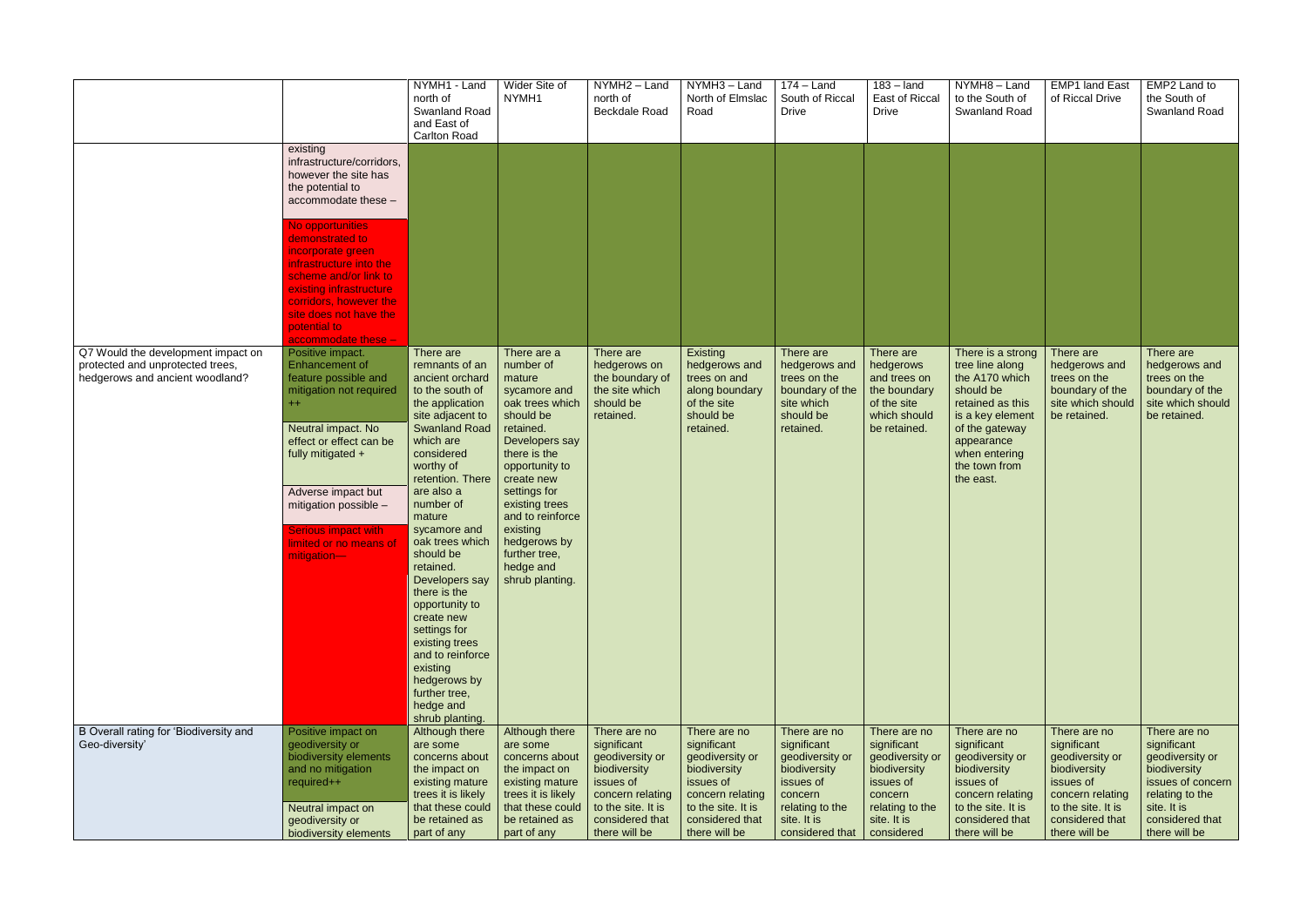|                                                                                                                                                                                                                              | however any effect can<br>be fully mitigated +<br>Adverse impact on<br>geodiversity or<br>biodiversity elements<br>by effects are capable<br>of some mitigation -<br><b>Significant impact on</b><br>geodiversity or<br><b>biodiversity elements</b><br>and effects are unable<br>to be satisfactorily                                                                                                                                                                                                                                                                                                                                                                                                                                                                                                                                                  | NYMH1 - Land<br>north of<br><b>Swanland Road</b><br>and East of<br><b>Carlton Road</b><br>detailed<br>scheme and<br>there are good<br>opportunities<br>for new<br>planting, which<br>may have a<br>positive impact<br>on biodiversity | Wider Site of<br>NYMH1<br>detailed<br>scheme and<br>there are good<br>opportunities<br>for new<br>planting, which<br>may have a<br>positive impact<br>on biodiversity                                                                                                                           | NYMH2 - Land<br>north of<br><b>Beckdale Road</b><br>neutral impact<br>and that any<br>effects can be<br>fully mitigated                                                                                                                                                                                                                                                          | NYMH3 - Land<br>North of Elmslac<br>Road<br>neutral impact<br>and that any<br>effects can be<br>fully mitigated                                                                                                                                                                                                                                                                                                                                                                                                                                  | $174 -$ Land<br>South of Riccal<br><b>Drive</b><br>there will be<br>neutral impact<br>and that any<br>effects can be<br>fully mitigated                                                                                                                       | $183 -$ land<br>East of Riccal<br><b>Drive</b><br>that there will<br>be neutral<br>impact and<br>that any<br>effects can be<br>fully mitigated                                                                                                                                                                                                                                                      | NYMH8 - Land<br>to the South of<br><b>Swanland Road</b><br>neutral impact<br>and that any<br>effects can be<br>fully mitigated                                               | <b>EMP1 land East</b><br>of Riccal Drive<br>neutral impact<br>and that any<br>effects can be<br>fully mitigated                                                                                                                                                                                                                                                                            | EMP2 Land to<br>the South of<br>Swanland Road<br>neutral impact<br>and that any<br>effects can be<br>fully mitigated                                                                                                                                       |
|------------------------------------------------------------------------------------------------------------------------------------------------------------------------------------------------------------------------------|---------------------------------------------------------------------------------------------------------------------------------------------------------------------------------------------------------------------------------------------------------------------------------------------------------------------------------------------------------------------------------------------------------------------------------------------------------------------------------------------------------------------------------------------------------------------------------------------------------------------------------------------------------------------------------------------------------------------------------------------------------------------------------------------------------------------------------------------------------|---------------------------------------------------------------------------------------------------------------------------------------------------------------------------------------------------------------------------------------|-------------------------------------------------------------------------------------------------------------------------------------------------------------------------------------------------------------------------------------------------------------------------------------------------|----------------------------------------------------------------------------------------------------------------------------------------------------------------------------------------------------------------------------------------------------------------------------------------------------------------------------------------------------------------------------------|--------------------------------------------------------------------------------------------------------------------------------------------------------------------------------------------------------------------------------------------------------------------------------------------------------------------------------------------------------------------------------------------------------------------------------------------------------------------------------------------------------------------------------------------------|---------------------------------------------------------------------------------------------------------------------------------------------------------------------------------------------------------------------------------------------------------------|-----------------------------------------------------------------------------------------------------------------------------------------------------------------------------------------------------------------------------------------------------------------------------------------------------------------------------------------------------------------------------------------------------|------------------------------------------------------------------------------------------------------------------------------------------------------------------------------|--------------------------------------------------------------------------------------------------------------------------------------------------------------------------------------------------------------------------------------------------------------------------------------------------------------------------------------------------------------------------------------------|------------------------------------------------------------------------------------------------------------------------------------------------------------------------------------------------------------------------------------------------------------|
| C Special Qualities, Landscape and Setting                                                                                                                                                                                   | mitigated --                                                                                                                                                                                                                                                                                                                                                                                                                                                                                                                                                                                                                                                                                                                                                                                                                                            |                                                                                                                                                                                                                                       |                                                                                                                                                                                                                                                                                                 |                                                                                                                                                                                                                                                                                                                                                                                  |                                                                                                                                                                                                                                                                                                                                                                                                                                                                                                                                                  |                                                                                                                                                                                                                                                               |                                                                                                                                                                                                                                                                                                                                                                                                     |                                                                                                                                                                              |                                                                                                                                                                                                                                                                                                                                                                                            |                                                                                                                                                                                                                                                            |
| Q8 What is the capacity of the<br>landscape to accommodate the site<br>according to the Landscape Character<br>Assessments which cover the Ryedale<br>Area and Special Qualities Study<br>(including views and open spaces)? | Site has a very low<br>landscape sensitivity to<br>being developed or<br>existing landscape<br>features are retained<br>or enhanced. Site will<br>not detract from<br>landscape character<br>$++$<br>Site has a low<br>landscape sensitivity to<br>being developed and<br>some existing<br>landscape features<br>can be retained. Site is<br>unlikely to detract from<br>landscape character +<br>Site has medium<br>landscape sensitivity to<br>being developed and<br>may affect landscape<br>features, however<br>mitigation is possible.<br>Site may detract from<br>landscape character<br>unless satisfactory<br>mitigation can be<br>achieved-<br>Site has high<br>landscape sensitivity to<br>being developed and<br>will affect landscape<br>features with limited/no<br>means of mitigation.<br>Site will detract from<br>landscape character | The site has the<br>remnants of an<br>ancient orchard<br>and a number<br>of mature trees<br>which creates a<br>parkland setting<br>to the town.                                                                                       | The site has<br>the last remants<br>of medieval<br>field patterns<br>around<br><b>Helmsley and</b><br>the:<br>development of<br>the site would<br>result in the<br>loss of this<br><i>important</i><br>landscape<br>feature and the<br>characterof this<br>part of the<br><b>National Park.</b> | The land is<br>currently in<br>arable use.<br>There are no<br>pronounced<br>landforms, trees<br>or other obvious<br>landscape<br>features within<br>the site itself.<br>Development of<br>the site would<br>alter the existing<br>open landscape<br>character and<br>would interrupt<br>views to the<br>prominent ridge<br>above the site<br>within the<br><b>National Park.</b> | Half of the site is<br>currently used<br>as a community<br>sports field. It is<br>bounded to the<br>west and north<br>by a public<br>footpath that is<br>part of the<br><b>Tabular Hills</b><br>Walk. The site is<br>visually<br>contained to the<br>south and east<br>by existing<br>housing and to<br>the west is partly<br>screened by the<br>fence and row of<br>trees along the<br>western edge. It<br>is open to view<br>at close range<br>from the north<br>but longer<br>distances are<br>contained by<br>woodland and<br>rising ground. | Land is<br>improved<br>grassland. Site<br>is bounded by<br>dense<br>hedgerows on<br>the south and<br>west, which<br>should be<br>retained. The<br>tree cover<br>along the beck<br>and railway<br>embankment<br>provides visual<br>containment of<br>the site. | The site has<br>the<br>appearance of<br>waste ground<br>with ash and<br>sycamore<br>regeneration<br>and tall grass.<br>There are<br>some larger<br>ash trees on<br>the site<br>probably on a<br>former hedge<br>line. There is<br>dense riparian<br>tree cover,<br>mainly young<br>ash along<br>Spittle Beck.<br>The tree cover<br>along the beck<br>provides visual<br>containment of<br>the site. | The site has a<br>high degree of<br>visual<br>containment as<br>they relate<br>closely to the<br>existing built up<br>area and by a<br>strong hedgerow<br>and line of trees. | The site has the<br>appearance of<br>waste ground<br>with ash and<br>sycamore<br>regeneration and<br>tall grass. There<br>are some larger<br>ash trees on the<br>site probably on<br>a former hedge<br>line. There is<br>dense riparian<br>tree cover,<br>mainly young<br>ash along Spittle<br>Beck. The tree<br>cover along the<br>beck provides<br>visual<br>containment of<br>the site. | Land is improved<br>grassland. Site is<br>bounded by<br>dense<br>hedgerows on<br>the south and<br>west, which<br>should be<br>retained. The<br>tree cover along<br>the beck and<br>railway<br>embankment<br>provides visual<br>containment of<br>the site. |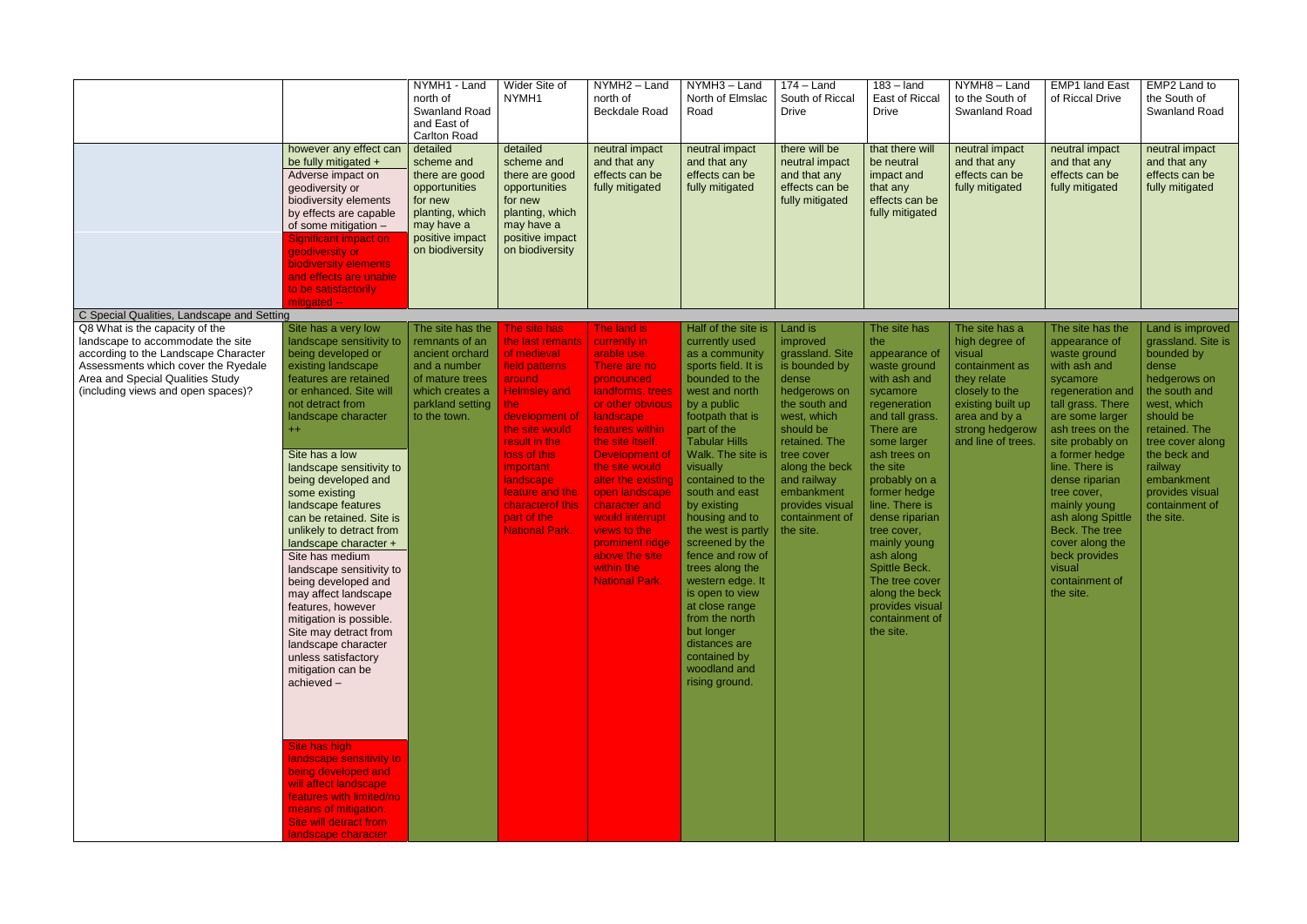|                                                                      |                                                                                                                                                                                                                                                                                                                                                                                                                                                                                                                                                                                                                                                                                                                                                                                                                                                                                                                 | NYMH1 - Land<br>north of<br><b>Swanland Road</b><br>and East of<br><b>Carlton Road</b>                                                                                                                                                                                                                                                                                                                                                                                                                                                                                                                                                   | Wider Site of<br>NYMH1                                                                                                                                                                                                                                                                                                                                                                                                   | NYMH2 - Land<br>north of<br><b>Beckdale Road</b>                                                                                                               | NYMH3-Land<br>North of Elmslac<br>Road                                                                                                                                                                                                                                                                                                                                               | $174 -$ Land<br>South of Riccal<br><b>Drive</b>                                                                                                                              | $183 -$ land<br>East of Riccal<br><b>Drive</b>                                                                                                                               | NYMH8-Land<br>to the South of<br><b>Swanland Road</b>                                                                                                                                           | <b>EMP1 land East</b><br>of Riccal Drive                                                                                                                                          | EMP2 Land to<br>the South of<br>Swanland Road                                                                                                                                |
|----------------------------------------------------------------------|-----------------------------------------------------------------------------------------------------------------------------------------------------------------------------------------------------------------------------------------------------------------------------------------------------------------------------------------------------------------------------------------------------------------------------------------------------------------------------------------------------------------------------------------------------------------------------------------------------------------------------------------------------------------------------------------------------------------------------------------------------------------------------------------------------------------------------------------------------------------------------------------------------------------|------------------------------------------------------------------------------------------------------------------------------------------------------------------------------------------------------------------------------------------------------------------------------------------------------------------------------------------------------------------------------------------------------------------------------------------------------------------------------------------------------------------------------------------------------------------------------------------------------------------------------------------|--------------------------------------------------------------------------------------------------------------------------------------------------------------------------------------------------------------------------------------------------------------------------------------------------------------------------------------------------------------------------------------------------------------------------|----------------------------------------------------------------------------------------------------------------------------------------------------------------|--------------------------------------------------------------------------------------------------------------------------------------------------------------------------------------------------------------------------------------------------------------------------------------------------------------------------------------------------------------------------------------|------------------------------------------------------------------------------------------------------------------------------------------------------------------------------|------------------------------------------------------------------------------------------------------------------------------------------------------------------------------|-------------------------------------------------------------------------------------------------------------------------------------------------------------------------------------------------|-----------------------------------------------------------------------------------------------------------------------------------------------------------------------------------|------------------------------------------------------------------------------------------------------------------------------------------------------------------------------|
|                                                                      | unless satisfactory<br>mitigation can be<br>achieved-                                                                                                                                                                                                                                                                                                                                                                                                                                                                                                                                                                                                                                                                                                                                                                                                                                                           |                                                                                                                                                                                                                                                                                                                                                                                                                                                                                                                                                                                                                                          |                                                                                                                                                                                                                                                                                                                                                                                                                          |                                                                                                                                                                |                                                                                                                                                                                                                                                                                                                                                                                      |                                                                                                                                                                              |                                                                                                                                                                              |                                                                                                                                                                                                 |                                                                                                                                                                                   |                                                                                                                                                                              |
| What impact would the site have on<br>North York Moors National Park | Site has a very low<br>landscape sensitivity to<br>being developed or<br>existing landscape<br>features are retained<br>or enhanced. Site will<br>not detract from<br>landscape character<br>$+$<br>Site has a low<br>landscape sensitivity to<br>being developed and<br>some existing<br>landscape features<br>can be retained. Site is<br>unlikely to detract from<br>landscape character +<br>Site has medium<br>landscape sensitivity to<br>being developed and<br>may affect landscape<br>features, however<br>mitigation is possible.<br>Site may detract from<br>landscape character<br>unless satisfactory<br>mitigation can be<br>achieved-<br>Site has high<br>landscape sensitivity to<br>being developed and<br>will affect landscape<br>features with limited/no<br>means of mitigation.<br>Site will detract from<br>landscape character<br>unless satisfactory<br>mitigation can be<br>achieved- | The site is<br>located within<br>the National<br>Park and would<br>therefore have<br>an element of<br>impact on the<br>landscape of<br>the Park.<br>However as<br>there is scope<br>to retain parts<br>of important<br>features of the<br>site including<br>the remnant<br>orchard and<br>important trees<br>it is considered<br>that the overall<br>effects would<br>be consistent<br>with<br>maintaining the<br>landscape<br>character of the<br><b>National Park.</b><br>The location is<br>one of the least<br>tranguil parts of<br>the National<br>Park and<br>therefore there<br>are unlikely to<br>be effects on<br>tranquillity. | The site is<br>prominent in<br>views of<br><b>Helmsley and</b><br>to the National<br>Park beyond to<br>the north.<br>There are some<br>landscape<br>features on the<br>site including,<br>remnant<br>orchard and a<br>number of<br>mature trees.<br>The loss of the<br>field patterns<br>and the longer<br>distance views<br>of the site are<br>considered to<br>impact the<br>character of the<br><b>National Park.</b> | <b>Development of</b><br>the site would<br>disrupt the<br>relationship<br>between the<br>historic market<br>town and the<br><b>National Park</b><br>landscape. | The site is within<br>the National<br>Park but<br>development<br>would be seen<br>in the context of<br>the existing built<br>form and<br>therefore will<br>have limited<br>visual impact on<br>the NP. The<br>location is one<br>of the least<br>tranquil in the<br><b>National Park</b><br>and therefore it<br>is unlikely that<br>there would be<br>any effects on<br>tranquillity | The site is not<br>within the<br><b>National Park</b><br>and<br>development<br>will not have<br>any impact on<br>its setting.                                                | The site is not<br>within the<br><b>National Park</b><br>and<br>development<br>will not have<br>any impact on<br>its setting.                                                | The site is<br>located within<br>the National<br>Park but as it is<br>enclosed on two<br>sides by existing<br>housing it is not<br>considered to<br>cause harm the<br>character of the<br>Park. | The site is not<br>within the<br>National Park<br>and<br>development will<br>not have any<br>impact on its<br>setting.                                                            | The site is not<br>within the<br><b>National Park</b><br>and development<br>will not have any<br>impact on its<br>setting.                                                   |
| Q9A What impact would the site have<br>on the Howardian Hills AONB?  | Site has a very low<br>landscape sensitivity to<br>being developed or<br>existing landscape<br>features are retained<br>or enhanced. Site will<br>not detract from<br>landscape character<br>$^{++}$<br>Site has a low<br>landscape sensitivity to                                                                                                                                                                                                                                                                                                                                                                                                                                                                                                                                                                                                                                                              | Development of<br>the site is not<br>considered to<br>harm the<br>landscape<br>character of the<br><b>AONB</b>                                                                                                                                                                                                                                                                                                                                                                                                                                                                                                                           | Development of<br>the site is not<br>considered to<br>harm the<br>landscape<br>character of the<br><b>AONB</b>                                                                                                                                                                                                                                                                                                           | Development of<br>the site is not<br>considered to<br>harm the<br>landscape<br>character of the<br><b>AONB</b>                                                 | Development of<br>the site is not<br>considered to<br>harm the<br>landscape<br>character of the<br><b>AONB</b>                                                                                                                                                                                                                                                                       | Site is nearest<br>to AONB,<br>which begins to<br>the south of the<br>River Rye,<br>however<br>development is<br>not considered<br>to harm the<br>AONB due to<br>the current | Development<br>of the site is<br>not considered<br>to harm the<br>landscape<br>character of<br>the AONB due<br>to the current<br>developed<br>nature of this<br>area and the | Development of<br>the site is not<br>considered to<br>harm the<br>landscape<br>character of the<br><b>AONB</b>                                                                                  | Development of<br>the site is not<br>considered to<br>harm the<br>landscape<br>character of the<br>AONB due to the<br>current<br>developed<br>nature of this<br>area and the fact | Site is nearest to<br>AONB, which<br>begins to the<br>south of the<br>River Rye,<br>however<br>development is<br>not considered to<br>harm the AONB<br>due to the<br>current |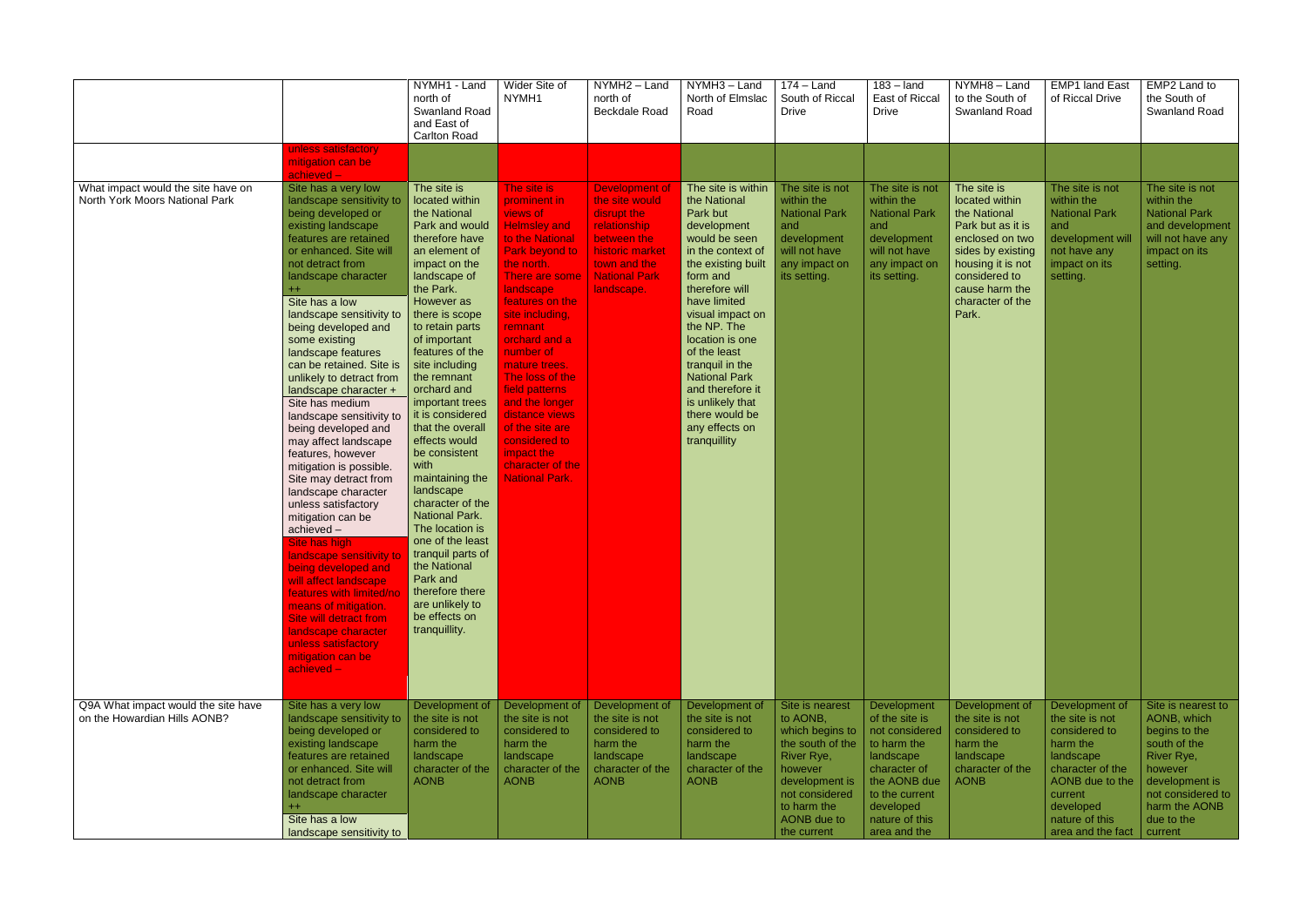|                                                                                                                                                     |                                                                                                                                                                                                                                                                                                                                                                                                                                                                                                                                                                                                                                                                        | NYMH1 - Land<br>north of<br>Swanland Road<br>and East of<br><b>Carlton Road</b>                                                                                                                                                                                                                                                                    | Wider Site of<br>NYMH1                                                                                                                                                                                                                                                                                                     | NYMH2 - Land<br>north of<br><b>Beckdale Road</b>                                                                                                        | NYMH3 - Land<br>North of Elmslac<br>Road                        | $174 -$ Land<br>South of Riccal<br><b>Drive</b>                                                                                                                    | $183 -$ land<br>East of Riccal<br><b>Drive</b>                                                                                               | NYMH8-Land<br>to the South of<br><b>Swanland Road</b>                                                                                                             | <b>EMP1 land East</b><br>of Riccal Drive                                                                                                    | EMP2 Land to<br>the South of<br><b>Swanland Road</b>                                                                                                            |
|-----------------------------------------------------------------------------------------------------------------------------------------------------|------------------------------------------------------------------------------------------------------------------------------------------------------------------------------------------------------------------------------------------------------------------------------------------------------------------------------------------------------------------------------------------------------------------------------------------------------------------------------------------------------------------------------------------------------------------------------------------------------------------------------------------------------------------------|----------------------------------------------------------------------------------------------------------------------------------------------------------------------------------------------------------------------------------------------------------------------------------------------------------------------------------------------------|----------------------------------------------------------------------------------------------------------------------------------------------------------------------------------------------------------------------------------------------------------------------------------------------------------------------------|---------------------------------------------------------------------------------------------------------------------------------------------------------|-----------------------------------------------------------------|--------------------------------------------------------------------------------------------------------------------------------------------------------------------|----------------------------------------------------------------------------------------------------------------------------------------------|-------------------------------------------------------------------------------------------------------------------------------------------------------------------|---------------------------------------------------------------------------------------------------------------------------------------------|-----------------------------------------------------------------------------------------------------------------------------------------------------------------|
|                                                                                                                                                     | being developed and<br>some existing<br>landscape features<br>can be retained. Site is<br>unlikely to detract from<br>landscape character +<br>Site has medium<br>landscape sensitivity to<br>being developed and<br>may affect landscape<br>features, however<br>mitigation is possible.<br>Site may detract from<br>landscape character<br>unless satisfactory<br>mitigation can be<br>achieved-<br>Site has high<br>landscape sensitivity to<br>being developed and<br>will affect landscape<br>features with limited/no<br>means of mitigation.<br><b>Site will detract from</b><br>landscape character<br>unless satisfactory<br>mitigation can be<br>achieved -- |                                                                                                                                                                                                                                                                                                                                                    |                                                                                                                                                                                                                                                                                                                            |                                                                                                                                                         |                                                                 | developed<br>nature of this<br>area and the<br>fact that the<br>site is within a<br>dip that is not<br>easily visible in<br>views towards<br>and from the<br>AONB. | fact that the<br>site is within a<br>dip that is not<br>easily visible in<br>views towards<br>and from the<br>AONB.                          |                                                                                                                                                                   | that the site is<br>within a dip that<br>is not easily<br>visible in views<br>towards and<br>from the AONB.                                 | developed nature<br>of this area and<br>the fact that the<br>site is within a<br>dip that is not<br>easily visible in<br>views towards<br>and from the<br>AONB. |
| Q10 Is the site capable of utilising<br>existing landscape features to minimise<br>its impact or provide adequate<br>landscape mitigation measures? | Site is capable of<br>retaining and<br>enhancing existing<br>landscape features ++<br>Site is capable of<br>retaining some existing<br>landscape features<br>and limited or no<br>landscape mitigation is<br>required +<br>Site will not retain most<br>existing landscape<br>features, however<br>landscape mitigation is<br>possible -<br>Site will not retain any<br>existing landscape<br>features and limited or<br>no landscape<br>mitigation is<br>possible/proposed -                                                                                                                                                                                          | There are some<br>landscape<br>features on the<br>site including,<br>remnant<br>orchard and a<br>number of<br>mature trees,<br>however there<br>is scope to<br>retain these<br>features in the<br>detailed design<br>of the scheme.<br>The allocation<br>also includes a<br>swathe of<br>landscaped<br>area in the<br>eastern part of<br>the site. | The site has<br>the last<br>remanants of<br>medieval field<br>patterns around<br><b>Helmsley and</b><br>the l<br>development of<br>the site would<br>result in the<br>loss of this<br><i>important</i><br>landscape<br>feature.and<br>adversely<br>impact the<br>character of this<br>part of the<br><b>National Park.</b> | Development of<br>the site would<br>disrupt the<br>relationship<br>between the<br>historic market<br>town and the<br><b>National Park</b><br>landscape. | There are few<br>landscape<br>features of note<br>on this site. | It is possible to<br>develop the site<br>and retain the<br>existing<br>landscape<br>features which<br>are located on<br>boundary of<br>site.                       | It is possible to<br>develop the<br>site and retain<br>the existing<br>landscape<br>features which<br>are located on<br>boundary of<br>site. | The site is<br>currently well<br>contained<br>visually.<br>Retention of the<br>existing trees<br>and hedgerow<br>will reduce the<br>impact of any<br>development. | It is possible to<br>develop the site<br>and retain the<br>existing<br>  landscape<br>features which<br>are located on<br>boundary of site. | It is possible to<br>develop the site<br>and retain the<br>existing<br>landscape<br>features which<br>are located on<br>boundary of site.                       |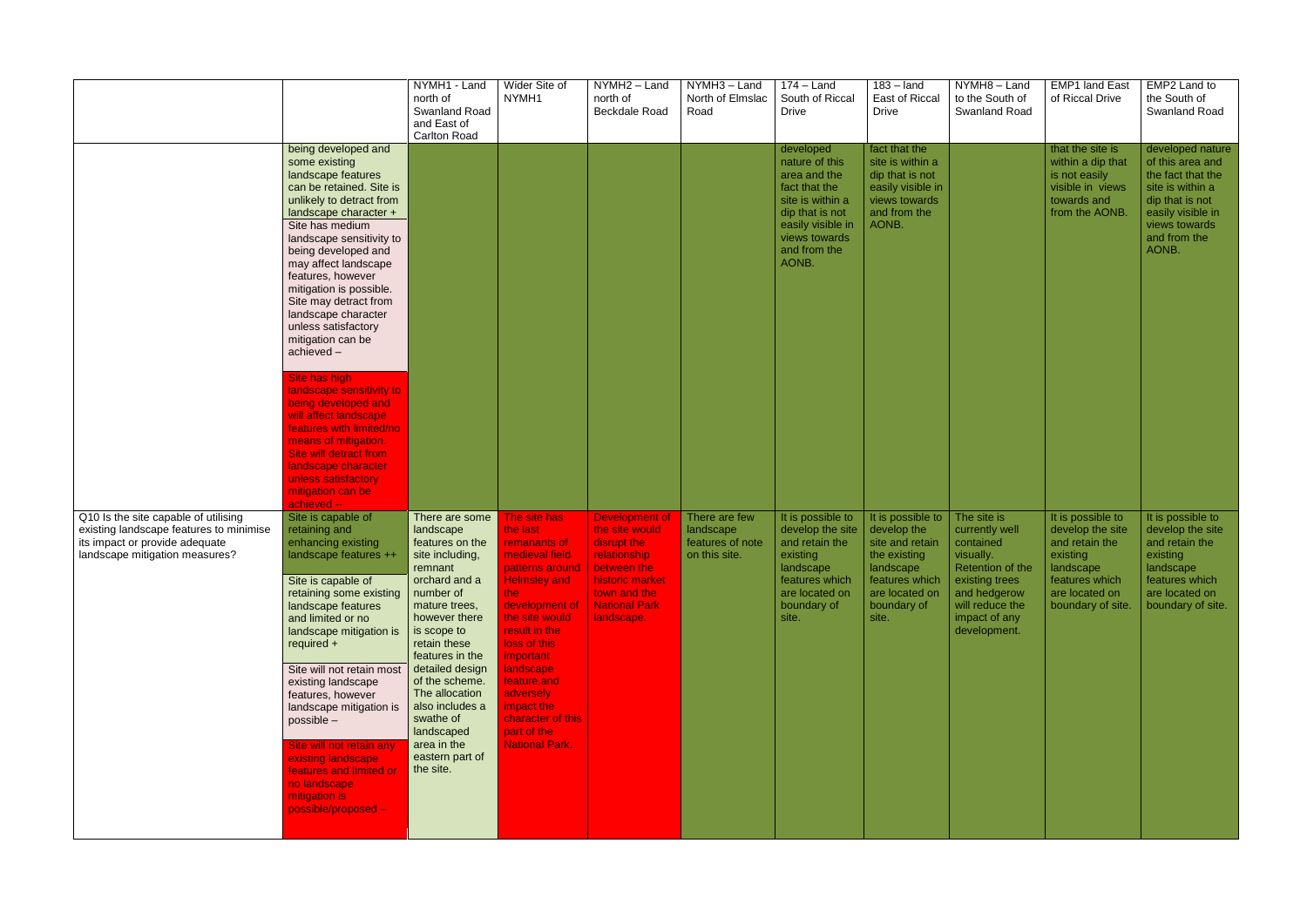|                                                                                                                  |                                                                                                                                                                                                                                                                                                                                                                                                                                                                                                                                                                                                                    | NYMH1 - Land<br>north of<br>Swanland Road<br>and East of<br><b>Carlton Road</b>                                                                                                                                                                                                 | Wider Site of<br>NYMH1                                                                                                            | NYMH2 - Land<br>north of<br><b>Beckdale Road</b>                                                                                                                                                                                                                                                 | NYMH3 - Land<br>North of Elmslac<br>Road                                                                                                                                                                                                        | $174 -$ Land<br>South of Riccal<br><b>Drive</b>                                                                                                                    | $183 -$ land<br>East of Riccal<br><b>Drive</b>                                                                                              | NYMH8-Land<br>to the South of<br><b>Swanland Road</b>                                                                                              | <b>EMP1</b> land East<br>of Riccal Drive                                                                                                                           | EMP2 Land to<br>the South of<br><b>Swanland Road</b>                                                                                                            |
|------------------------------------------------------------------------------------------------------------------|--------------------------------------------------------------------------------------------------------------------------------------------------------------------------------------------------------------------------------------------------------------------------------------------------------------------------------------------------------------------------------------------------------------------------------------------------------------------------------------------------------------------------------------------------------------------------------------------------------------------|---------------------------------------------------------------------------------------------------------------------------------------------------------------------------------------------------------------------------------------------------------------------------------|-----------------------------------------------------------------------------------------------------------------------------------|--------------------------------------------------------------------------------------------------------------------------------------------------------------------------------------------------------------------------------------------------------------------------------------------------|-------------------------------------------------------------------------------------------------------------------------------------------------------------------------------------------------------------------------------------------------|--------------------------------------------------------------------------------------------------------------------------------------------------------------------|---------------------------------------------------------------------------------------------------------------------------------------------|----------------------------------------------------------------------------------------------------------------------------------------------------|--------------------------------------------------------------------------------------------------------------------------------------------------------------------|-----------------------------------------------------------------------------------------------------------------------------------------------------------------|
| Q11 Will the site lead to the<br>coalescence of settlements which will<br>impact on their character and setting? | Development within<br>the built form of the<br>settlement ++<br>Development is on the<br>edge of a settlement<br>which is not affected<br>by coalescence with<br>another settlement +<br>Development is on the<br>edge of the settlement<br>and will lead to<br>coalescence with<br>another settlement<br>however mitigation<br>possible -<br>Development is on the<br>edge of the settlement<br>and will lead to<br>significant coalescence<br>with another<br>settlement and<br>limited/no mitigation<br>$possible -$                                                                                            | Although site is<br>on the edge of<br>the settlement<br>development of<br>site will not lead<br>to coalescence<br>of settlements.                                                                                                                                               | Although site is<br>on the edge of<br>the settlement<br>development of<br>site will not lead<br>to coalescence<br>of settlements. | Although site is<br>on the edge of<br>the settlement<br>development of<br>site will not lead<br>to coalescence<br>of settlements.                                                                                                                                                                | Although site is<br>on the edge of<br>the settlement<br>development of<br>site will not lead<br>to coalescence<br>of settlements.                                                                                                               | Although site is<br>on the edge of<br>the settlement<br>development of<br>site will not<br>lead to<br>coalescence of<br>settlements.                               | Although site<br>is on the edge<br>of the<br>settlement<br>development<br>of site will not<br>lead to<br>coalescence<br>of settlements.     | Although site is<br>on the edge of<br>the settlement<br>development of<br>site will not lead<br>to coalescence<br>of settlements.                  | Although site is<br>on the edge of<br>the settlement<br>development of<br>site will not lead<br>to coalescence<br>of settlements.                                  | Although site is<br>on the edge of<br>the settlement<br>development of<br>site will not lead<br>to coalescence of<br>settlements.                               |
| Overall Rating for 'Special Qualities,<br>Landscape and Setting'                                                 | Positive impact – the<br>proposal will retain and<br>enhance the special<br>qualities, landscape<br>and setting of the<br>settlement ++<br>Neutral impact $-$ the<br>proposal will not have<br>an adverse impact on<br>the special qualities,<br>landscape and setting<br>of the settlement +<br>Negative impact $-$ the<br>proposal will have an<br>adverse impact on the<br>special qualities,<br>landscape and setting<br>of the settlement,<br>however mitigation is<br>possible -<br>Significant impact -<br>the proposal will have<br>a significant adverse<br>impact on the special<br>qualities, landscape | Although the<br>site is located<br>within the<br><b>National Park it</b><br>is well<br>contained<br>within the<br>setting of the<br>built up part of<br>the town and<br>therefore<br>development<br>would not<br>impact on<br>special<br>qualities. And<br>landscape<br>setting | There are some<br>significant<br>landscape<br>implications of<br>development of<br>this site.                                     | The site<br>provides an<br>important<br>contribution to<br>the setting of<br>the National<br>Park.<br>Development of $\vert$ the town and<br>this site would<br>significantly<br>harm this<br>important open<br>view and the<br>setting of the<br><b>National Park</b><br>and wider<br>landscape | Although the site<br>is located within<br>the National<br>Park it is well<br>contained within<br>the setting of the<br>built up part of<br>therefore<br>development<br>would not<br>impact on<br>special qualities.<br>And landscape<br>setting | The site is not<br>located within a<br>designated<br>landscape and<br>development is<br>likely to retain<br>and enhance<br>the landscape<br>setting of the<br>town | The site is not<br>located within<br>a designated<br>landscape and<br>development<br>is likely to<br>retain and<br>enhance the<br>landscape | The site is well<br>screened from<br>wider views and<br>development will<br>have limited<br>impact on<br>landscaping and<br>setting of the<br>town | The site is not<br>located within a<br>designated<br>landscape and<br>development is<br>likely to retain<br>and enhance the<br>landscape<br>setting of the<br>town | The site is not<br>located within a<br>designated<br>landscape and<br>development is<br>likely to retain<br>and enhance the<br>landscape setting<br>of the town |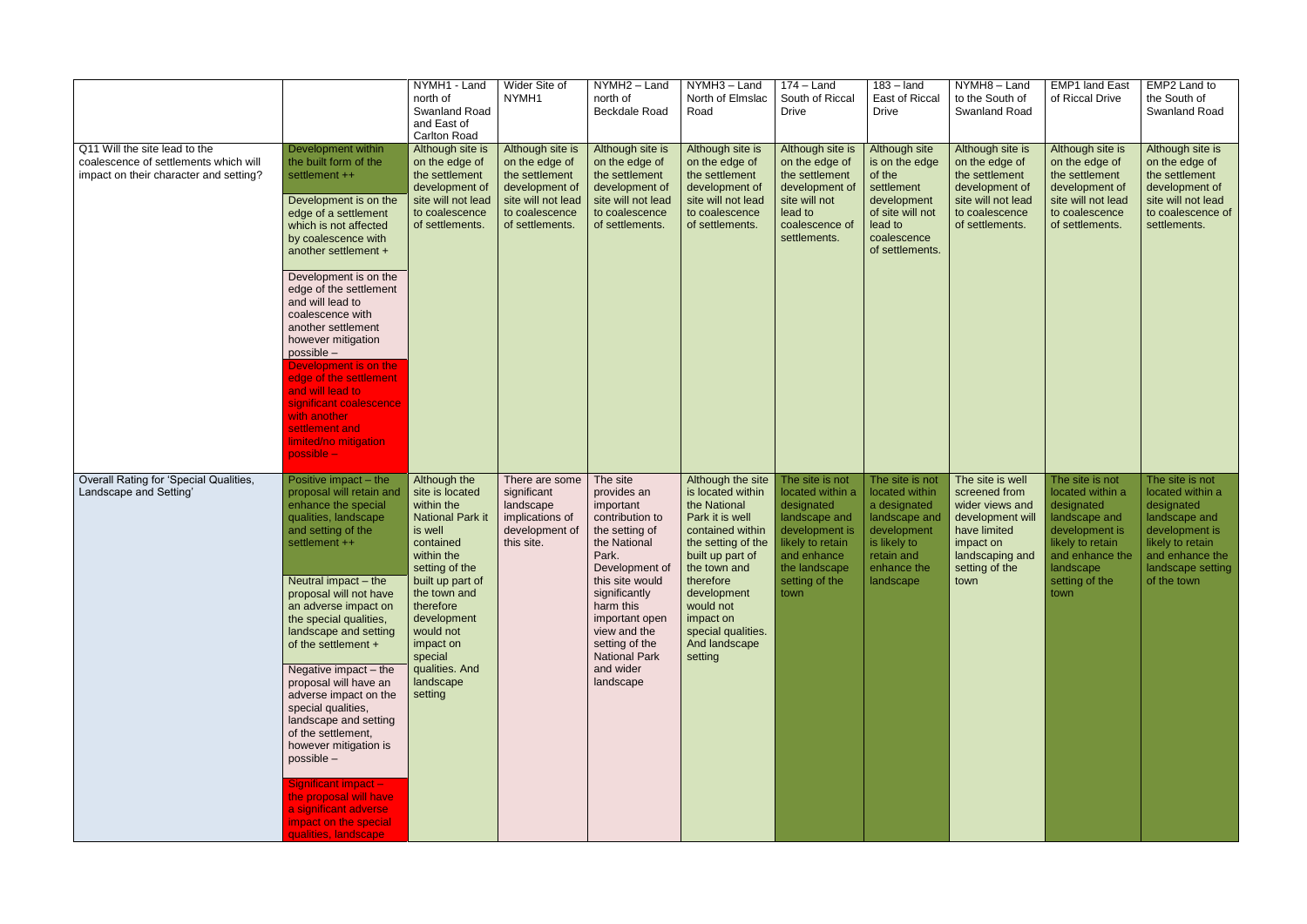|                                                                                                                                                                        |                                                                                                                                                                                                                                                                                                                                                                                                                                                                                                                                                                                                    | NYMH1 - Land<br>north of<br><b>Swanland Road</b><br>and East of<br>Carlton Road                                                                                                                                                             | Wider Site of<br>NYMH1                                                                                                                                                                                                                      | NYMH2 - Land<br>north of<br><b>Beckdale Road</b>                                                                                                                                                     | NYMH3 - Land<br>North of Elmslac<br>Road                                                                                                                                                                                                                                                                                                                                                                                                                                                                                                                                                                                                                                 | $174 -$ Land<br>South of Riccal<br><b>Drive</b>                                                                                                                                                                                                                                                                                                      | $183 -$ land<br>East of Riccal<br><b>Drive</b>                                                                                                                                                                                                                                                                                                             | NYMH8-Land<br>to the South of<br><b>Swanland Road</b>                                                                                                            | <b>EMP1 land East</b><br>of Riccal Drive                                                                                                                                                                                                                                                                                                       | EMP2 Land to<br>the South of<br>Swanland Road                                                                                                                                                                                                                                                                                                  |
|------------------------------------------------------------------------------------------------------------------------------------------------------------------------|----------------------------------------------------------------------------------------------------------------------------------------------------------------------------------------------------------------------------------------------------------------------------------------------------------------------------------------------------------------------------------------------------------------------------------------------------------------------------------------------------------------------------------------------------------------------------------------------------|---------------------------------------------------------------------------------------------------------------------------------------------------------------------------------------------------------------------------------------------|---------------------------------------------------------------------------------------------------------------------------------------------------------------------------------------------------------------------------------------------|------------------------------------------------------------------------------------------------------------------------------------------------------------------------------------------------------|--------------------------------------------------------------------------------------------------------------------------------------------------------------------------------------------------------------------------------------------------------------------------------------------------------------------------------------------------------------------------------------------------------------------------------------------------------------------------------------------------------------------------------------------------------------------------------------------------------------------------------------------------------------------------|------------------------------------------------------------------------------------------------------------------------------------------------------------------------------------------------------------------------------------------------------------------------------------------------------------------------------------------------------|------------------------------------------------------------------------------------------------------------------------------------------------------------------------------------------------------------------------------------------------------------------------------------------------------------------------------------------------------------|------------------------------------------------------------------------------------------------------------------------------------------------------------------|------------------------------------------------------------------------------------------------------------------------------------------------------------------------------------------------------------------------------------------------------------------------------------------------------------------------------------------------|------------------------------------------------------------------------------------------------------------------------------------------------------------------------------------------------------------------------------------------------------------------------------------------------------------------------------------------------|
|                                                                                                                                                                        | and setting of the<br>settlement and limited<br>or no mitigation is<br>possible -                                                                                                                                                                                                                                                                                                                                                                                                                                                                                                                  |                                                                                                                                                                                                                                             |                                                                                                                                                                                                                                             |                                                                                                                                                                                                      |                                                                                                                                                                                                                                                                                                                                                                                                                                                                                                                                                                                                                                                                          |                                                                                                                                                                                                                                                                                                                                                      |                                                                                                                                                                                                                                                                                                                                                            |                                                                                                                                                                  |                                                                                                                                                                                                                                                                                                                                                |                                                                                                                                                                                                                                                                                                                                                |
| <b>Culture and Heritage</b>                                                                                                                                            |                                                                                                                                                                                                                                                                                                                                                                                                                                                                                                                                                                                                    |                                                                                                                                                                                                                                             |                                                                                                                                                                                                                                             |                                                                                                                                                                                                      |                                                                                                                                                                                                                                                                                                                                                                                                                                                                                                                                                                                                                                                                          |                                                                                                                                                                                                                                                                                                                                                      |                                                                                                                                                                                                                                                                                                                                                            |                                                                                                                                                                  |                                                                                                                                                                                                                                                                                                                                                |                                                                                                                                                                                                                                                                                                                                                |
| Q12 Will the site affect a designated<br>heritage asset, either directly or<br>indirectly through its setting?                                                         | Development would<br>positively contribute to<br>the significance,<br>character and<br>distinctiveness of the<br>heritage asset ++<br>Development would<br>not adversely affect<br>the significance,<br>character and<br>distinctiveness of the<br>heritage asset +<br>Development would<br>adversely affect the<br>significance, character<br>and distinctiveness of<br>the heritage asset, but<br>mitigation is possible -<br><b>Development would</b><br>adversely affect the<br>significance, character<br>and distinctiveness of<br>the heritage asset and<br>mitigation is not<br>possible - | The site is not<br>adjacent or in<br>close proximity<br>to any heritage<br>assets. The<br>development of<br>the site would<br>not adversely<br>affect the<br>significance,<br>character and<br>distinctiveness<br>of the heritage<br>asset. | The site is not<br>adjacent or in<br>close proximity<br>to any heritage<br>assets. The<br>development of<br>the site would<br>not adversely<br>affect the<br>significance,<br>character and<br>distinctiveness<br>of the heritage<br>asset. | <b>Any</b><br>development on<br>this site would<br>significantly<br>affect the visual<br>setting of All<br><b>Saints Church</b><br>and Helmsley<br>Castle, both of<br>which are Listed<br>Buildings. | Since the initial<br>assessment was<br>undertaken it<br>has been<br>proposed to<br>designate<br><b>Elmslac Road</b><br>as part of<br>Helmsley<br>Conservation<br>Area. There is<br>therefore<br>potential for<br>development of<br>the site to have<br>an impact on the<br>Conservation<br>Area. The<br>Development<br>Brief for the site<br>does however<br>contain the<br>following<br>requirement 'the<br>effect of the<br>existing vista<br>view into the<br>open<br>countryside<br>along Elmslac<br>Road should be<br>retained through<br>the design of the<br>development',<br>which it is<br>considered<br>would mitigate<br>the effects of the<br>development at | The site lies<br>160 metres to<br>the west of 3<br>round barrows<br>which are<br>designated as<br>SAM.<br>Proposals for<br>the site would<br>need to<br>demonstrate<br>that the<br>development of<br>the site would<br>not harm any<br>elements which<br>contribute<br>towards the<br>significance of<br>these assets<br>including their<br>setting. | The site lies<br>130 metres to<br>the west of 3<br>round barrows<br>which are<br>designated as<br>SAM.<br>Proposals for<br>the site would<br>need to<br>demonstrate<br>that the<br>development<br>of the site<br>would not<br>harm any<br>elements<br>which<br>contribute<br>towards the<br>significance of<br>these assets<br>including their<br>setting. | Development of<br>the site would<br>not adversely<br>affect the<br>significance,<br>character or<br>distinctiveness of<br>any heritage<br>assets.                | The site lies 130<br>metres to the<br>west of 3 round<br>barrows which<br>are designated<br>as SAM.<br>Proposals for the<br>site would need<br>to demonstrate<br>that the<br>development of<br>the site would<br>not harm any<br>elements which<br>contribute<br>towards the<br>significance of<br>these assets<br>including their<br>setting. | The site lies 160<br>metres to the<br>west of 3 round<br>barrows which<br>are designated<br>as SAM.<br>Proposals for the<br>site would need<br>to demonstrate<br>that the<br>development of<br>the site would not<br>harm any<br>elements which<br>contribute<br>towards the<br>significance of<br>these assets<br>including their<br>setting. |
| Q13 Will the site affect a non-<br>designated heritage asset which the<br>Council identifies as having a degree of<br>significance that is worthy of<br>consideration? | Development would<br>positively contribute to<br>the significance,<br>character and<br>distinctiveness of the<br>heritage asset ++<br>Development would<br>not adversely affect<br>the significance,                                                                                                                                                                                                                                                                                                                                                                                               | The site does<br>not have any<br>non designated<br>heritage assets<br>which the<br>Authority<br>identifies as<br>having a<br>degree of<br>significance                                                                                      | The site has<br>evidence of the<br>remnants of<br>medieval field<br>patterns, which<br>are the last<br>remaining<br>adjacent to<br><b>Helmsley and</b><br>should be                                                                         | The site does<br>not have any<br>non designated<br>heritage assets<br>which the<br><b>Authority</b><br>identifies as<br>having a degree<br>of significance<br>worthy of                              | Plan level.<br>The site does<br>not have any<br>non designated<br>heritage assets<br>which the<br>Authority<br>identifies as<br>having a degree<br>of significance<br>worthy of                                                                                                                                                                                                                                                                                                                                                                                                                                                                                          | The site does<br>not have any<br>non designated<br>heritage assets<br>which the<br>Council<br>identifies as<br>having a<br>degree of<br>significance                                                                                                                                                                                                 | The site does<br>not have any<br>non<br>designated<br>heritage<br>assets which<br>the Council<br>identifies as<br>having a<br>degree of                                                                                                                                                                                                                    | The site does<br>not have any<br>non designated<br>heritage assets<br>which the<br>Authority<br>identifies as<br>having a degree<br>of significance<br>worthy of | The site does<br>not have any<br>non designated<br>heritage assets<br>which the<br>Authority<br>identifies as<br>having a degree<br>of significance<br>worthy of                                                                                                                                                                               | The site does not<br>have any non<br>designated<br>heritage assets<br>which the<br>Authority<br>identifies as<br>having a degree<br>of significance<br>worthy of                                                                                                                                                                               |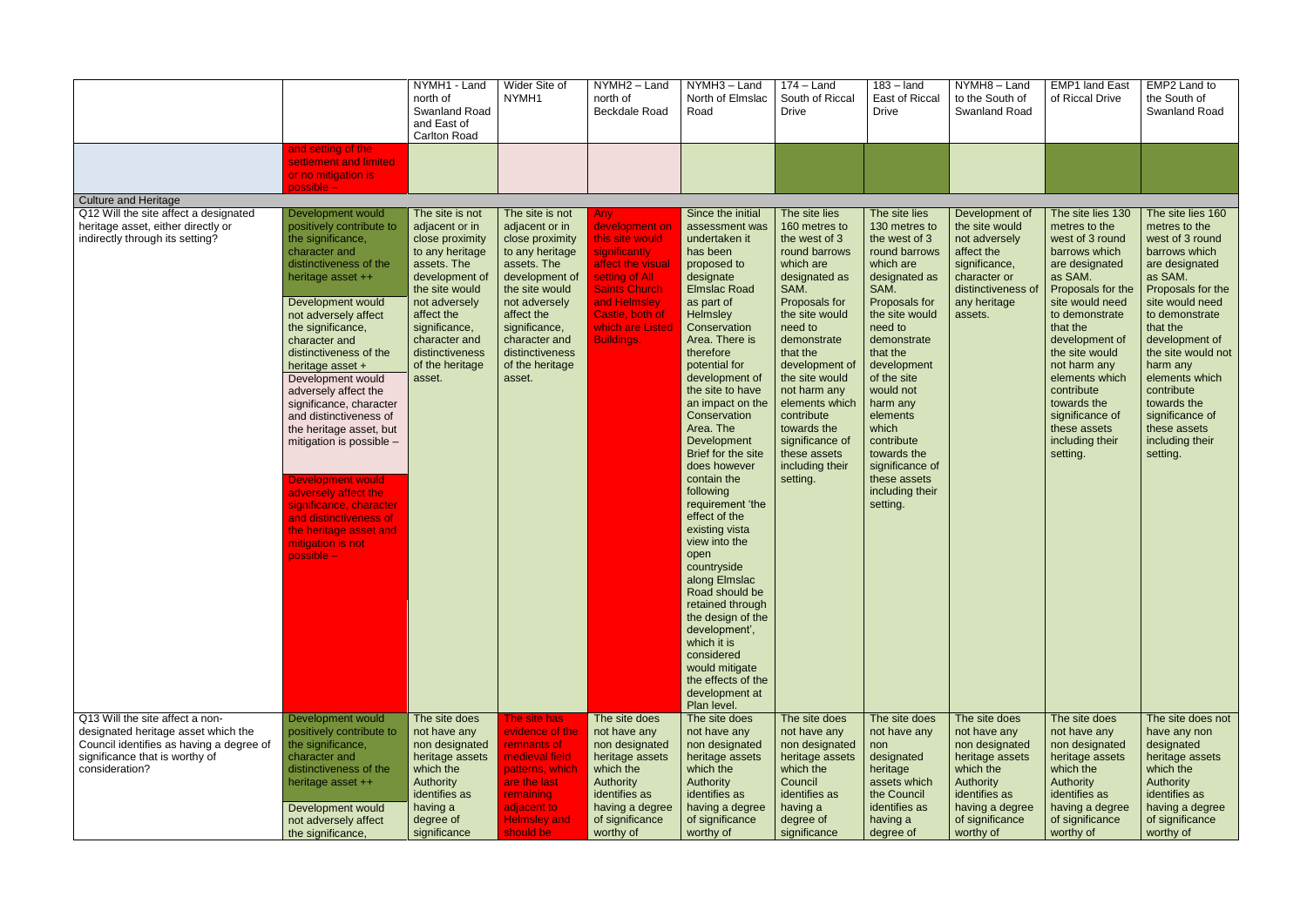|                                                                                                                                                           |                                                                                                                                                                                   | NYMH1 - Land<br>north of<br>Swanland Road<br>and East of<br><b>Carlton Road</b>                                      | Wider Site of<br>NYMH1                                                                                           | NYMH2 - Land<br>north of<br>Beckdale Road                                                                  | NYMH3 - Land<br>North of Elmslac<br>Road                                                                              | $174 -$ Land<br>South of Riccal<br><b>Drive</b>                                                                  | $183 -$ land<br>East of Riccal<br><b>Drive</b>                                                                   | NYMH8-Land<br>to the South of<br><b>Swanland Road</b>                                                                               | <b>EMP1 land East</b><br>of Riccal Drive                                                                                | EMP2 Land to<br>the South of<br>Swanland Road                                                                                           |
|-----------------------------------------------------------------------------------------------------------------------------------------------------------|-----------------------------------------------------------------------------------------------------------------------------------------------------------------------------------|----------------------------------------------------------------------------------------------------------------------|------------------------------------------------------------------------------------------------------------------|------------------------------------------------------------------------------------------------------------|-----------------------------------------------------------------------------------------------------------------------|------------------------------------------------------------------------------------------------------------------|------------------------------------------------------------------------------------------------------------------|-------------------------------------------------------------------------------------------------------------------------------------|-------------------------------------------------------------------------------------------------------------------------|-----------------------------------------------------------------------------------------------------------------------------------------|
|                                                                                                                                                           | character and<br>distinctiveness of the<br>heritage asset +                                                                                                                       | worthy of<br>consideration.                                                                                          | retained.                                                                                                        | consideration.                                                                                             | consideration                                                                                                         | worthy of<br>consideration                                                                                       | significance<br>worthy of<br>consideration                                                                       | consideration                                                                                                                       | consideration                                                                                                           | consideration                                                                                                                           |
|                                                                                                                                                           | Development would<br>adversely affect the<br>significance, character<br>and distinctiveness of<br>the heritage asset, but<br>mitigation is possible -<br><b>Development would</b> |                                                                                                                      |                                                                                                                  |                                                                                                            |                                                                                                                       |                                                                                                                  |                                                                                                                  |                                                                                                                                     |                                                                                                                         |                                                                                                                                         |
|                                                                                                                                                           | adversely affect the<br>significance, character<br>and distinctiveness of<br>the heritage asset and<br>mitigation is not<br>possible --                                           |                                                                                                                      |                                                                                                                  |                                                                                                            |                                                                                                                       |                                                                                                                  |                                                                                                                  |                                                                                                                                     |                                                                                                                         |                                                                                                                                         |
| Overall Rating for 'Culture and Heritage'                                                                                                                 | Development would<br>positively contribute to<br>the significance,<br>character and<br>distinctiveness of the<br>heritage asset ++<br>Development would                           | Development of<br>the site would<br>not adversely<br>affect the<br>significance,<br>character and<br>distinctiveness | The:<br>development of<br>the site will<br>result in the<br>loss of the last<br><b>remaining</b><br>examples of  | The:<br>development of<br>this site would<br>have an<br>adverse impact<br>on the setting of<br>a number of | Development of<br>the site would<br>not adversely<br>affect the<br>significance,<br>character and<br>distinctiveness  | Development of<br>site would not<br>adversely affect<br>the<br>significance,<br>character and<br>distinctiveness | Development<br>of site would<br>not adversely<br>affect the<br>significance,<br>character and<br>distinctiveness | Development of<br>site would not<br>adversely affect<br>the significance,<br>character and<br>distinctiveness of<br>heritage assets | Development of<br>the site would<br>not adversely<br>affect the<br>significance,<br>character and<br>distinctiveness of | Development of<br>the site would not<br>adversely affect<br>the significance,<br>character and<br>distinctiveness of<br>heritage assets |
|                                                                                                                                                           | not adversely affect<br>the significance,<br>character and<br>distinctiveness of the<br>heritage asset +<br>Development would                                                     | of heritage<br>assets                                                                                                | medieval field<br>patterns around<br>the town.                                                                   | listed buildings<br>and the<br><b>Conservation</b><br>Area                                                 | of heritage<br>assets                                                                                                 | of heritage<br>assets                                                                                            | of heritage<br>assets                                                                                            |                                                                                                                                     | heritage assets                                                                                                         |                                                                                                                                         |
|                                                                                                                                                           | adversely affect the<br>significance, character<br>and distinctiveness of<br>the heritage asset, but<br>mitigation is possible -                                                  |                                                                                                                      |                                                                                                                  |                                                                                                            |                                                                                                                       |                                                                                                                  |                                                                                                                  |                                                                                                                                     |                                                                                                                         |                                                                                                                                         |
|                                                                                                                                                           | Development would<br>adversely affect the<br>significance, character<br>and distinctiveness of<br>the heritage asset and<br>mitigation is not<br>possible --                      |                                                                                                                      |                                                                                                                  |                                                                                                            |                                                                                                                       |                                                                                                                  |                                                                                                                  |                                                                                                                                     |                                                                                                                         |                                                                                                                                         |
| Low Carbon Development and Renewable Energy                                                                                                               |                                                                                                                                                                                   |                                                                                                                      |                                                                                                                  |                                                                                                            |                                                                                                                       |                                                                                                                  |                                                                                                                  |                                                                                                                                     |                                                                                                                         |                                                                                                                                         |
| Q14 Is the site capable of utilising on-                                                                                                                  | Site capable and                                                                                                                                                                  | <b>Developers</b>                                                                                                    | <b>Developers</b>                                                                                                | The site is                                                                                                | The extra care                                                                                                        | Developers say                                                                                                   | The site is                                                                                                      | Developers have                                                                                                                     | The site is                                                                                                             | Developers say                                                                                                                          |
| site renewable energy or other low<br>carbon energy sources? The most up to<br>date national standards for energy<br>efficiency and on site decentralised | developer willing++<br>Site capable but<br>developer unwilling -<br>Site not capable --                                                                                           | have confirmed<br>they are keen<br>to explore a<br>wide range of                                                     | have confirmed<br>they are keen<br>to explore a<br>wide range of                                                 | capable of<br>utilising on-site<br>renewable<br>energy or other                                            | provision of the<br>proposal will<br>utilise a<br>combined                                                            | that<br>geographical<br>nature and<br>orientation of                                                             | capable of<br>utilising on-site<br>renewable<br>energy or                                                        | confirmed they<br>are keen to<br>explore a wide<br>range of options                                                                 | capable of<br>utilising on-site<br>renewable<br>energy or other                                                         | that geographical<br>nature and<br>orientation of the<br>site would lend                                                                |
| renewable and low carbon energy<br>should be sought.                                                                                                      |                                                                                                                                                                                   | options for on-<br>site renewable<br>energy such as<br>solar water<br>panels,<br>photovoltaics<br>and air source     | options for on-<br>site renewable<br>energy such as<br>solar water<br>panels,<br>photovoltaics<br>and air source | low carbon<br>energy sources.<br>No information<br>provided by<br>developer.                               | heating and<br>power plant to<br>reduce CO2.<br>The remainder<br>of the site is<br>suitable for on-<br>site renewable | the site would<br>lend itself to<br>renewable<br>sources such<br>as<br>photovoltaics,<br>solar thermal           | other low<br>carbon energy<br>sources. No<br>information<br>provided by<br>developer.                            | for on-site<br>renewable<br>energy such as<br>solar water<br>panels,<br>photovoltaics<br>and air source                             | low carbon<br>energy sources.<br>No information<br>provided by<br>developer.                                            | itself to<br>renewable<br>sources such as<br>photovoltaics,<br>solar thermal<br>electricity, solar<br>heating amongst                   |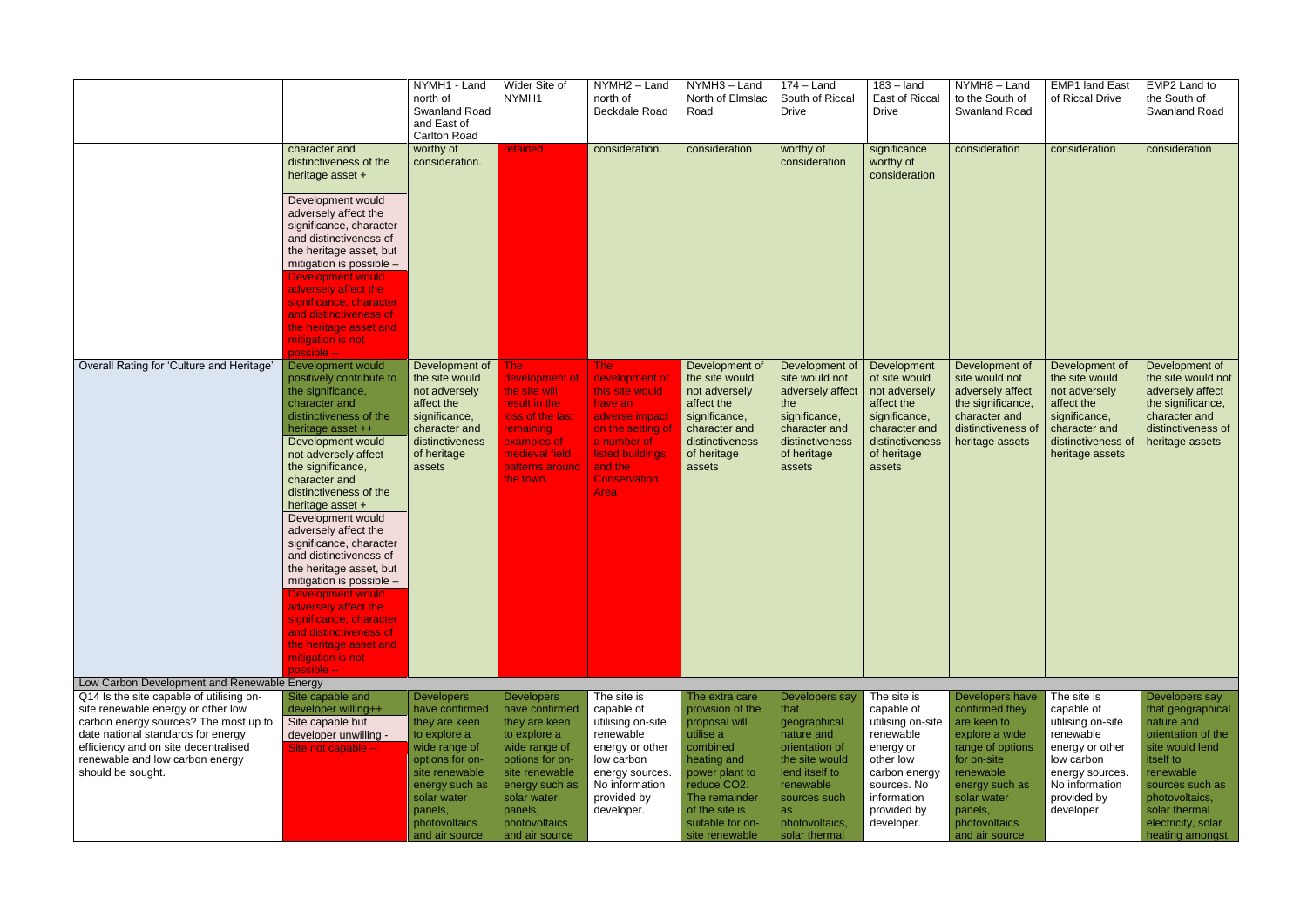|                                                                                                                                                                                                                                                     |                                                                                                                                                                                                                                                                                                                            | NYMH1 - Land<br>north of<br><b>Swanland Road</b><br>and East of<br><b>Carlton Road</b>                                                                                                   | Wider Site of<br>NYMH1                                                                                                                                                                   | NYMH2 - Land<br>north of<br><b>Beckdale Road</b>                                                                              | NYMH3 - Land<br>North of Elmslac<br>Road                                                                                                                                                | $174 -$ Land<br>South of Riccal<br><b>Drive</b>                                                                                                                                                                                                      | $\overline{183}$ – land<br>East of Riccal<br><b>Drive</b>                                                                        | NYMH8-Land<br>to the South of<br><b>Swanland Road</b>                                                                                                                             | <b>EMP1 land East</b><br>of Riccal Drive                                                                                      | EMP2 Land to<br>the South of<br><b>Swanland Road</b>                                                                                                                                                                                                 |
|-----------------------------------------------------------------------------------------------------------------------------------------------------------------------------------------------------------------------------------------------------|----------------------------------------------------------------------------------------------------------------------------------------------------------------------------------------------------------------------------------------------------------------------------------------------------------------------------|------------------------------------------------------------------------------------------------------------------------------------------------------------------------------------------|------------------------------------------------------------------------------------------------------------------------------------------------------------------------------------------|-------------------------------------------------------------------------------------------------------------------------------|-----------------------------------------------------------------------------------------------------------------------------------------------------------------------------------------|------------------------------------------------------------------------------------------------------------------------------------------------------------------------------------------------------------------------------------------------------|----------------------------------------------------------------------------------------------------------------------------------|-----------------------------------------------------------------------------------------------------------------------------------------------------------------------------------|-------------------------------------------------------------------------------------------------------------------------------|------------------------------------------------------------------------------------------------------------------------------------------------------------------------------------------------------------------------------------------------------|
|                                                                                                                                                                                                                                                     |                                                                                                                                                                                                                                                                                                                            | heat pumps.                                                                                                                                                                              | heat pumps.                                                                                                                                                                              |                                                                                                                               | energy<br>technologies.                                                                                                                                                                 | electricity, solar<br>heating<br>amongst other<br>renewable uses<br>including<br>ground source<br>and air source<br>heating                                                                                                                          |                                                                                                                                  | heat pumps.                                                                                                                                                                       |                                                                                                                               | other renewable<br>uses including<br>ground source<br>and air source<br>heating                                                                                                                                                                      |
| Q15 Is the site capable of linking in or<br>supporting off site renewable energy<br>schemes?                                                                                                                                                        | Site capable linking in<br>with off site renewable<br>energy scheme and<br>developer willing to<br>take it forward ++                                                                                                                                                                                                      | There are no<br>schemes to link<br>into.                                                                                                                                                 | There are no<br>schemes to link<br>into.                                                                                                                                                 | No schemes<br>available                                                                                                       | No schemes<br>available                                                                                                                                                                 | No schemes<br>available                                                                                                                                                                                                                              | No schemes<br>available                                                                                                          | No schemes<br>available                                                                                                                                                           | No schemes<br>available                                                                                                       | No schemes<br>available                                                                                                                                                                                                                              |
| Q16 Can the site link in to existing heat<br>or power sources available in the<br>District?                                                                                                                                                         | Site capable of linking<br>in with existing heat or<br>power source and<br>developer willing to<br>take it forward ++                                                                                                                                                                                                      | Not possible to<br>link to heat or<br>power sources<br>in Helmsley.                                                                                                                      | Not possible to<br>link to heat or<br>power sources<br>in Helmsley.                                                                                                                      | Not possible to<br>link to heat or<br>power sources<br>in Helmsley.                                                           | Not possible to<br>link to heat or<br>power sources<br>in Helmsley.                                                                                                                     | Not possible to<br>link to heat or<br>power sources<br>in Helmsley.                                                                                                                                                                                  | Not possible to<br>link to heat or<br>power sources<br>in Helmsley.                                                              | Not possible to<br>link to heat or<br>power sources in<br>Helmsley.                                                                                                               | Not possible to<br>link to heat or<br>power sources in<br>Helmsley.                                                           | N Not possible to<br>link to heat or<br>power sources in<br>Helmsley.                                                                                                                                                                                |
| E Overall rating for 'Low Carbon<br>Development and Renewable Energy'                                                                                                                                                                               | Site capable of<br>incorporating low<br>carbon and renewable<br>energy technology and<br>developer willing ++<br>Site capable of<br>incorporating low<br>carbon and renewable<br>energy technology and<br>developer unwilling -<br>Site not capable of<br>incorporating low<br>carbon and renewable<br>energy technology - | <b>Developers</b><br>intend to<br>explore a wide<br>range of<br>options for on-<br>site renewable<br>energy and the<br>site is suitable<br>for these<br>technologies                     | <b>Developers</b><br>intend to<br>explore a wide<br>range of<br>options for on-<br>site renewable<br>energy and the<br>site is suitable<br>for these<br>technologies                     | Site is capable<br>of incorporating<br>low carbon and<br>renewable<br>energy<br>technology but<br>no information<br>supplied. | <b>Developers</b><br>have confirmed<br>site would lend<br>itself to<br>renewable<br>energy sources                                                                                      | <b>Developers</b><br>have confirmed<br>site would lend<br>itself to<br>renewable<br>energy sources                                                                                                                                                   | Site is capable<br>0f<br>incorporating<br>low carbon<br>and renewable<br>energy<br>technology but<br>no information<br>supplied. | <b>Developers</b><br>intend to explore<br>a wide range of<br>options for on-<br>site renewable<br>energy and the<br>site is suitable<br>for these<br>technologies                 | Site is capable of<br>incorporating low<br>carbon and<br>renewable<br>energy<br>technology but<br>no information<br>supplied. | Developers<br>intend to explore<br>a wide range of<br>options for on-<br>site renewable<br>energy and the<br>site is suitable for<br>these<br>technologies                                                                                           |
| Sustainable Building and Waste Reduction                                                                                                                                                                                                            |                                                                                                                                                                                                                                                                                                                            |                                                                                                                                                                                          |                                                                                                                                                                                          |                                                                                                                               |                                                                                                                                                                                         |                                                                                                                                                                                                                                                      |                                                                                                                                  |                                                                                                                                                                                   |                                                                                                                               |                                                                                                                                                                                                                                                      |
| Q17 Can the site accommodate higher<br>sustainable building standards than<br>currently required? The most up to date<br>national standards for energy efficiency<br>and on site decentralised renewable and<br>low carbon energy should be sought. | Site can accommodate<br>2 levels higher than<br>mandatory limit ++<br>Site can accommodate<br>1 level higher than<br>mandatory limit -<br><b>Development cannot</b><br>accommodate higher<br>standards than<br>mandatory level -                                                                                           | The site is open<br>and presents<br>opportunities to<br>take advantage<br>of solar gain.<br>Developers say<br>that they can<br>accommodate 1<br>level higher<br>than mandatory<br>limit. | The site is open<br>and presents<br>opportunities to<br>take advantage<br>of solar gain.<br>Developers say<br>that they can<br>accommodate 1<br>level higher<br>than mandatory<br>limit. | No information<br>provided<br>although there<br>is no reason to<br>assume this<br>would not be<br>possible.                   | The housing<br>element is<br>currently set up<br>as being to<br>Code Level 3<br>but developers<br>are willing to<br>look at the<br>viability of the<br>scheme to go to<br>Code Level 4. | Developers say<br>higher<br>sustainable<br>standards are<br>possible but<br>there must be<br>sufficient scale<br>for there to be<br>efficiencies.<br>Would always<br>look to provide<br>the highest<br>sustainability<br>measures<br>where possible. | No information<br>provided,<br>although there<br>is no reason to<br>assume this<br>would not be<br>possible.                     | Site is open and<br>presents<br>opportunities to<br>take advantage<br>of solar gain.<br>Developers say<br>that they can<br>accommodate 1<br>level higher than<br>mandatory limit. | No information<br>provided,<br>although there is<br>no reason to<br>assume this<br>would not be<br>possible.                  | Developers say<br>higher<br>sustainable<br>standards are<br>possible but<br>there must be<br>sufficient scale<br>for there to be<br>efficiencies.<br>Would always<br>look to provide<br>the highest<br>sustainability<br>measures where<br>possible. |
| Q18 Does the development contain<br>proposals for waste reduction in both its<br>construction and when in operation?                                                                                                                                | Proposals for waste<br>reduction incorporated<br>into both the<br>construction and<br>operation of the<br>development++                                                                                                                                                                                                    | <b>Developers</b><br>have confirmed<br>that a waste<br>management<br>plan will be<br>integral to the                                                                                     | <b>Developers</b><br>have confirmed<br>that a waste<br>management<br>plan will be<br>integral to the                                                                                     | No information<br>provided,<br>although there<br>is no reason to<br>assume this<br>would not be                               | Developer has<br>confirmed that<br>there will be<br>proposals for<br>waste reduction<br>in both                                                                                         | Developers say<br>that they would<br>look to promote<br>waste reduction<br>development.                                                                                                                                                              | No information<br>provided,<br>although there<br>is no reason to<br>assume this<br>would not be                                  | Developers have<br>confirmed that a<br>waste<br>management<br>plan will be<br>integral to the                                                                                     | No information<br>provided,<br>although there is<br>no reason to<br>assume this<br>would not be                               | Developers say<br>that they would<br>look to promote<br>waste reduction<br>in development.                                                                                                                                                           |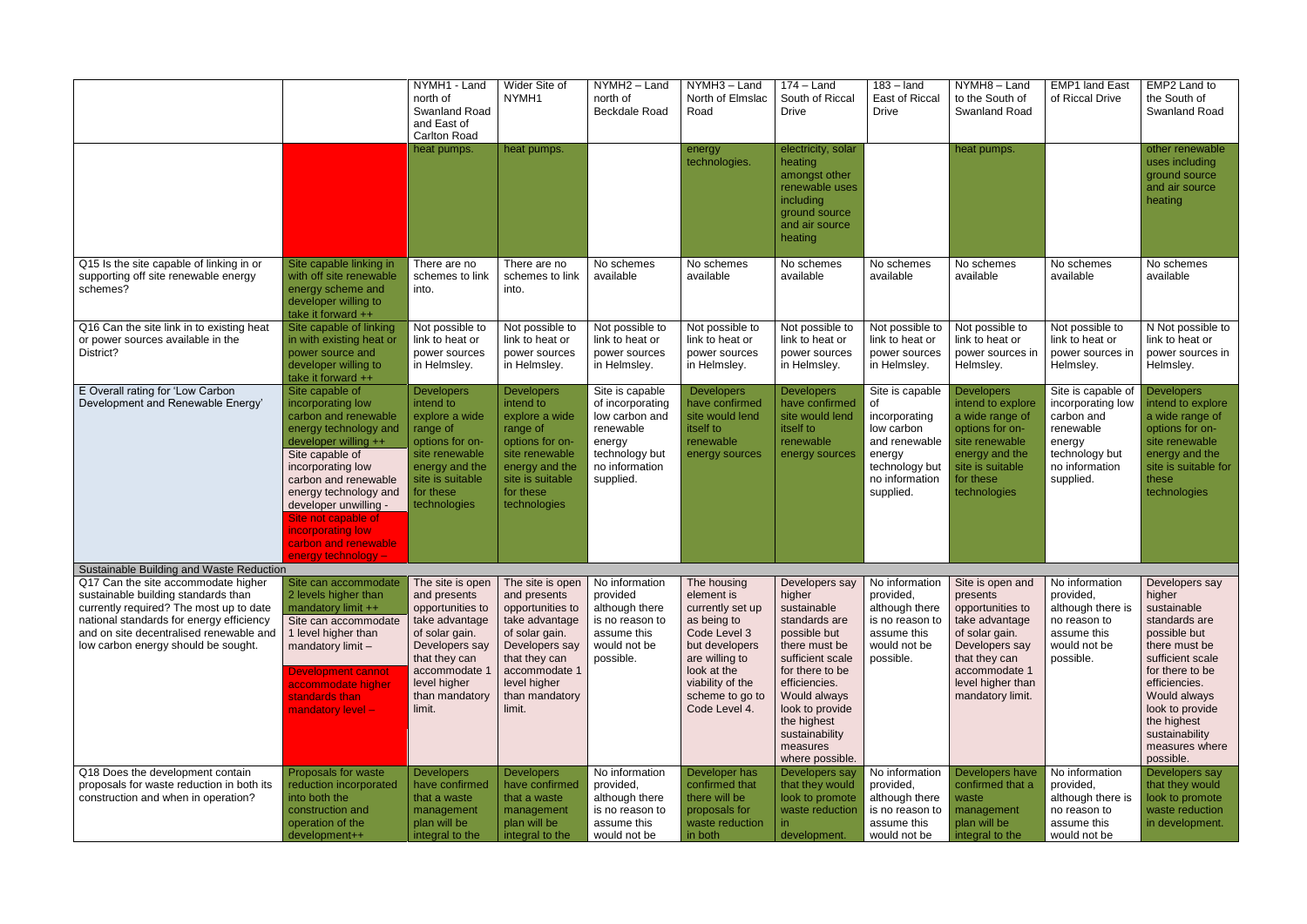|                                                                                                       | No proposals                                                                                                                                                                                                                                                                                                                                                                                                        | NYMH1 - Land<br>north of<br>Swanland Road<br>and East of<br><b>Carlton Road</b><br>construction                                                               | Wider Site of<br>NYMH <sub>1</sub><br>construction                                                                                                            | NYMH2 - Land<br>north of<br>Beckdale Road<br>possible.                                                                              | NYMH3 - Land<br>North of Elmslac<br>Road<br>construction and                                                                                                       | $174 -$ Land<br>South of Riccal<br><b>Drive</b>                                                                                                                    | $183 -$ land<br>East of Riccal<br><b>Drive</b><br>possible                                                                                | NYMH8-Land<br>to the South of<br><b>Swanland Road</b><br>construction                                                                                  | <b>EMP1 land East</b><br>of Riccal Drive<br>possible.                                                                               | EMP2 Land to<br>the South of<br>Swanland Road                                                                                                                                                                                                                                                          |
|-------------------------------------------------------------------------------------------------------|---------------------------------------------------------------------------------------------------------------------------------------------------------------------------------------------------------------------------------------------------------------------------------------------------------------------------------------------------------------------------------------------------------------------|---------------------------------------------------------------------------------------------------------------------------------------------------------------|---------------------------------------------------------------------------------------------------------------------------------------------------------------|-------------------------------------------------------------------------------------------------------------------------------------|--------------------------------------------------------------------------------------------------------------------------------------------------------------------|--------------------------------------------------------------------------------------------------------------------------------------------------------------------|-------------------------------------------------------------------------------------------------------------------------------------------|--------------------------------------------------------------------------------------------------------------------------------------------------------|-------------------------------------------------------------------------------------------------------------------------------------|--------------------------------------------------------------------------------------------------------------------------------------------------------------------------------------------------------------------------------------------------------------------------------------------------------|
|                                                                                                       | suggested for waste<br>reduction -                                                                                                                                                                                                                                                                                                                                                                                  | process.                                                                                                                                                      | process.                                                                                                                                                      |                                                                                                                                     | operations with<br>recycling<br>facilities.                                                                                                                        |                                                                                                                                                                    |                                                                                                                                           | process.                                                                                                                                               |                                                                                                                                     |                                                                                                                                                                                                                                                                                                        |
| Q. 19 Does the development contain<br>individual/communal recycling facilities/<br>infrastructure?    | $Yes +$<br>$No -$                                                                                                                                                                                                                                                                                                                                                                                                   | All dwellings<br>will incorporate<br>facilities for<br>waste recycling,<br><i>including</i><br>composting<br>facilities, and<br>water butts                   | All dwellings<br>will incorporate<br>facilities for<br>waste recycling,<br>including<br>composting<br>facilities, and<br>water butts                          | No information<br>provided,<br>although there<br>is no reason to<br>assume this<br>would not be<br>possible.                        | Developer has<br>confirmed that<br>there will be<br>proposals for<br>waste reduction<br>in both<br>construction and<br>operations with<br>recycling<br>facilities. | Developers say<br>that individual<br>and community<br>recycling<br>should be used<br>wherever<br>possible.                                                         | No information<br>provided,<br>although there<br>is no reason to<br>assume this<br>would not be<br>possible                               | All dwellings will<br>incorporate<br>facilities for<br>waste recycling,<br>including<br>composting<br>facilities, and<br>water butts.                  | No information<br>provided,<br>although there is<br>no reason to<br>assume this<br>would not be<br>possible.                        | Developers say<br>that individual<br>and community<br>recycling should<br>be used<br>wherever<br>possible.                                                                                                                                                                                             |
| F Overall Rating for 'Sustainable<br>Building and Waste Minimisation'                                 | Site capable of<br>incorporating<br>sustainable building<br>and waste<br>minimisation into the<br>development and<br>developer willing ++<br>Site capable of<br>incorporating<br>sustainable building<br>and waste<br>minimisation into the<br>development but<br>developer unwilling-<br>Site not capable of<br><i>incorporating</i><br>sustainable building<br>and waste<br>minimisation into the<br>development- | <b>Developers</b><br>have confirmed<br>that sustainable<br>credentials of<br>the scheme are<br>expected to be<br>central to the<br>marketing of<br>the houses | <b>Developers</b><br>have confirmed<br>that sustainable<br>credentials of<br>the scheme are<br>expected to be<br>central to the<br>marketing of<br>the houses | Site is capable<br>of incorporating<br>sustainable<br>building and<br>waste<br>minimisation but<br>no information<br>from developer | <b>Developers</b><br>have confirmed<br>that the<br>sustainable<br>building and<br>waste<br>minimisation will<br>be incorporated<br>into<br>development             | The Site is<br>capable of<br>incorporating<br>sustainable<br>building and<br>waste<br>minimisation<br>and the<br>developer is<br>willing where<br>this is possible | Site is capable<br>of<br>incorporating<br>sustainable<br>building and<br>waste<br>minimisation<br>but no<br>information<br>from developer | Developers have<br>confirmed that<br>sustainable<br>credentials of the<br>scheme are<br>expected to be<br>central to the<br>marketing of the<br>houses | Site is capable of<br>incorporating<br>sustainable<br>building and<br>waste<br>minimisation but<br>no information<br>from developer | Site is capable of<br>incorporating<br>sustainable<br>building and<br>waste<br>minimisation but<br>no information<br>from developer<br>The Site is<br>capable of<br>incorporating<br>sustainable<br>building and<br>waste<br>minimisation and<br>the developer is<br>willing where this<br>is possible |
| <b>Efficient Use of Land</b>                                                                          |                                                                                                                                                                                                                                                                                                                                                                                                                     |                                                                                                                                                               |                                                                                                                                                               |                                                                                                                                     |                                                                                                                                                                    |                                                                                                                                                                    |                                                                                                                                           |                                                                                                                                                        |                                                                                                                                     |                                                                                                                                                                                                                                                                                                        |
| Q.20 Is the site or any part of the site<br>considered previously developed land?                     | Site is over 50% to<br>100% Brownfield ++<br>Site is up to 50%<br>brownfield +                                                                                                                                                                                                                                                                                                                                      | Site is<br>Greenfield but<br>no brownfield<br>sites are<br>available in the<br>town to meet<br>housing need.                                                  | Site is<br>Greenfield but<br>no brownfield<br>sites are<br>available in the<br>town to meet<br>housing need.                                                  | Site is<br>Greenfield but<br>no brownfield<br>sites are<br>available in the<br>town to meet<br>housing need.                        | Site is<br>Greenfield but<br>no brownfield<br>sites are<br>available in the<br>town to meet<br>housing need.                                                       | Site is<br>Greenfield but<br>no brownfield<br>sites are<br>available in the<br>town to meet<br>housing need.                                                       | Site is<br>Greenfield but<br>no brownfield<br>sites are<br>available in<br>the town to<br>meet housing<br>need.                           | Site is Greenfield<br>but no brownfield<br>sites are<br>available in the<br>town to meet<br>housing need.                                              | Site is Greenfield<br>but no brownfield<br>sites are<br>available in the<br>town to meet<br>housing need.                           | Site is Greenfield<br>but no brownfield<br>sites are<br>available in the<br>town to meet<br>housing need.                                                                                                                                                                                              |
| Q.21 Can the site achieve an<br>appropriate density to achieve the most<br>efficient use of the land? | <b>Excellent density</b><br>achieved taking into<br>account location and<br>context ++<br>Appropriate density<br>achieved taking into<br>account location and<br>$context +$                                                                                                                                                                                                                                        | <b>Developers</b><br>have confirmed<br>they will be able<br>to achieve<br>required<br>densities<br>consistent with<br>the most<br>appropriate                 | <b>Developers</b><br>have confirmed<br>they will be<br>able to achieve<br>required<br>densities<br>consistent with<br>the most<br>appropriate                 | No information<br>provided,<br>although there<br>is no reason to<br>assume this<br>would not be<br>possible.                        | Draft layout<br>should that an<br>appropriate<br>density will be<br>achieved.                                                                                      | Draft proposals<br>identify<br>densities of<br>more than<br>30dph.                                                                                                 | No information<br>provided,<br>although there<br>is no reason to<br>assume this<br>would not be<br>possible.                              | <b>Developers</b><br>confirmed will be<br>able to achieve<br>required<br>densities<br>consistent with<br>the most<br>appropriate form<br>and type of   | No information<br>provided,<br>although there is<br>no reason to<br>assume this<br>would not be<br>possible.                        | Draft proposals<br>identify densities<br>of more than<br>30dph.                                                                                                                                                                                                                                        |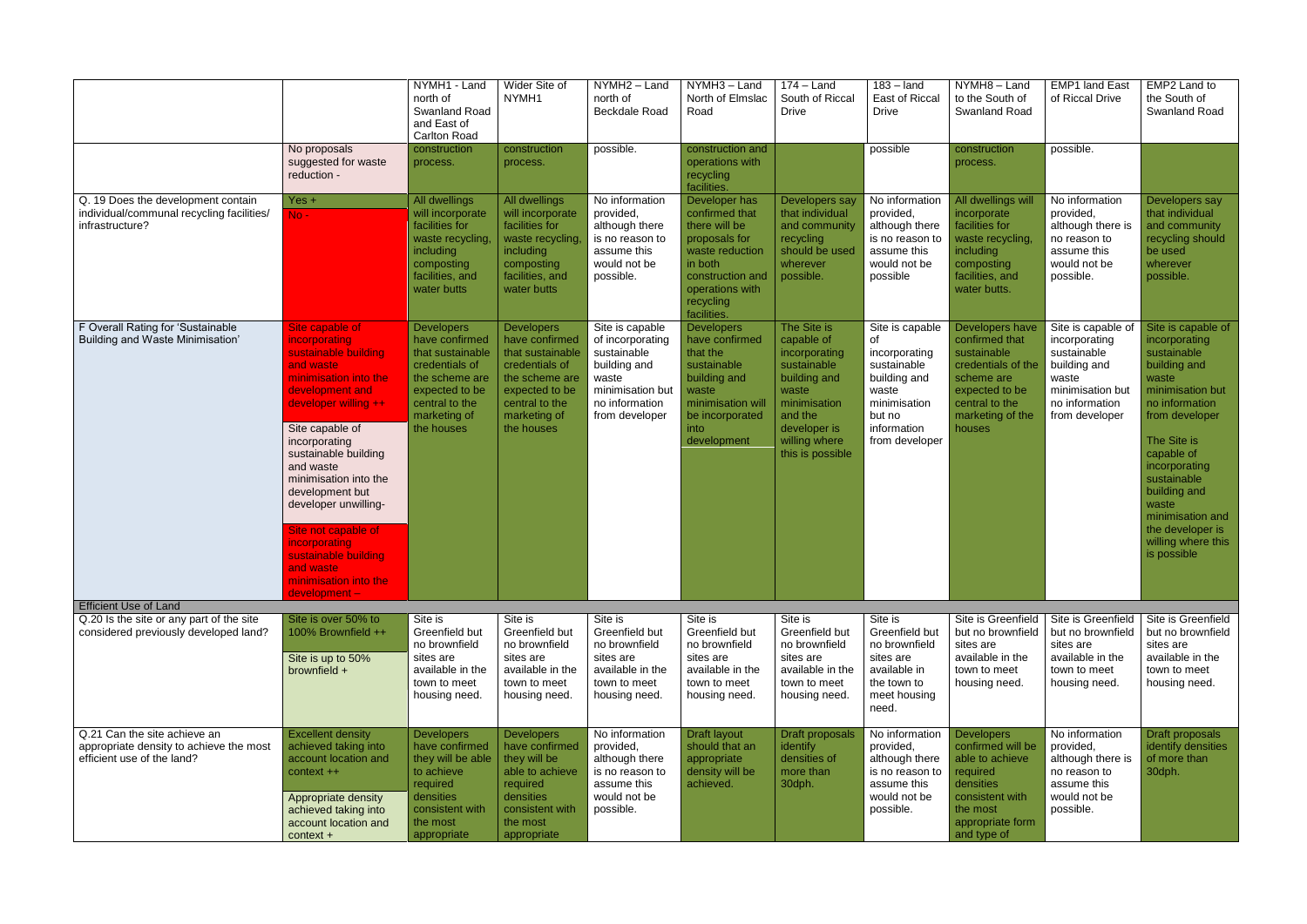|                                                                                            |                                                                                                                                                                                                                                                                                                                                                                                                                                                                                                    | NYMH1 - Land<br>north of<br>Swanland Road<br>and East of<br>Carlton Road                                                                                                                         | Wider Site of<br>NYMH1                                                                                                                                                                           | NYMH2 - Land<br>north of<br>Beckdale Road                                                                                                                                                            | NYMH3-Land<br>North of Elmslac<br>Road                                                                                                                                                               | $174 -$ Land<br>South of Riccal<br><b>Drive</b>                                                                                                                                               | $183 -$ land<br>East of Riccal<br><b>Drive</b>                                                                                                                                                   | NYMH8-Land<br>to the South of<br>Swanland Road                                                                                                                                                       | <b>EMP1 land East</b><br>of Riccal Drive                                                                                                                                                             | EMP2 Land to<br>the South of<br>Swanland Road                                                                                                                                                        |
|--------------------------------------------------------------------------------------------|----------------------------------------------------------------------------------------------------------------------------------------------------------------------------------------------------------------------------------------------------------------------------------------------------------------------------------------------------------------------------------------------------------------------------------------------------------------------------------------------------|--------------------------------------------------------------------------------------------------------------------------------------------------------------------------------------------------|--------------------------------------------------------------------------------------------------------------------------------------------------------------------------------------------------|------------------------------------------------------------------------------------------------------------------------------------------------------------------------------------------------------|------------------------------------------------------------------------------------------------------------------------------------------------------------------------------------------------------|-----------------------------------------------------------------------------------------------------------------------------------------------------------------------------------------------|--------------------------------------------------------------------------------------------------------------------------------------------------------------------------------------------------|------------------------------------------------------------------------------------------------------------------------------------------------------------------------------------------------------|------------------------------------------------------------------------------------------------------------------------------------------------------------------------------------------------------|------------------------------------------------------------------------------------------------------------------------------------------------------------------------------------------------------|
|                                                                                            | Lower density<br>proposed as site faces<br>some constraints in its<br>development-<br><b>Lower density</b><br>necessary as site<br>faces significant<br>constraints in its<br>development-                                                                                                                                                                                                                                                                                                         | form and type<br>of development.                                                                                                                                                                 | form and type<br>of.<br>development.                                                                                                                                                             |                                                                                                                                                                                                      |                                                                                                                                                                                                      |                                                                                                                                                                                               |                                                                                                                                                                                                  | development.                                                                                                                                                                                         |                                                                                                                                                                                                      |                                                                                                                                                                                                      |
| Q.22 Would the development of the site<br>lead to the remediation of contaminated<br>land? | Development is<br>located on land which<br>is likely to be highly<br>contaminated and will<br>be remediated ++<br>Development is<br>located on land which<br>may be contaminated<br>and will be remediated<br>Development is<br>located on land which<br>may be contaminated<br>and no proposals for<br>remediation have been<br>put forward -<br>Development is<br>located on land which<br>is likely to be highly<br>contaminated no<br>proposals for<br>remediation have been<br>put forward -- | Land is not<br>contaminated                                                                                                                                                                      | Land is not<br>contaminated                                                                                                                                                                      | Land is not<br>contaminated                                                                                                                                                                          | Land is not<br>contaminated                                                                                                                                                                          | Land is not<br>contaminated                                                                                                                                                                   | Land is not<br>contaminated                                                                                                                                                                      | Land is not<br>contaminated                                                                                                                                                                          | Land is not<br>contaminated                                                                                                                                                                          | Land is not<br>contaminated                                                                                                                                                                          |
| G Overall Rating for 'Efficient Use of<br>Land'                                            | Site represents very<br>efficient use of land<br>with mitigation to fully<br>overcome concerns<br>where necessary ++<br>Site represents<br>efficient use of land but<br>further mitigation<br>required to fully<br>overcome concerns<br>where necessary +<br>Site does not<br>represent efficient use<br>of land. Further<br>investigation of<br>mitigation measures to<br>overcome concerns<br>required --<br>Site does not                                                                       | There are no<br>constraints on<br>the site will<br>therefore be<br>able to achieve<br>required<br>densities and<br>make better<br>use of land in<br>accordance<br>with National<br>Park purposes | There are no<br>constraints on<br>the site will<br>therefore be<br>able to achieve<br>required<br>densities and<br>make better<br>use of land in<br>accordance<br>with National<br>Park purposes | There are no<br>constraints on<br>the site will<br>therefore be<br>able to achieve<br>required<br>densities and<br>make bet use of<br>land in<br>accordance with<br><b>National Park</b><br>purposes | There are no<br>constraints on<br>the site will<br>therefore be<br>able to achieve<br>required<br>densities and<br>make bet use of<br>land in<br>accordance with<br><b>National Park</b><br>purposes | There are no<br>constraints on<br>the site will<br>therefore be<br>able to achieve<br>required<br>densities and<br>make bet use<br>of land in<br>accordance<br>with National<br>Park purposes | There are no<br>constraints on<br>the site will<br>therefore be<br>able to<br>achieve<br>required<br>densities and<br>make bet use<br>of land in<br>accordance<br>with National<br>Park purposes | There are no<br>constraints on<br>the site will<br>therefore be able<br>to achieve<br>required<br>densities and<br>make bet use of<br>land in<br>accordance with<br><b>National Park</b><br>purposes | There are no<br>constraints on<br>the site will<br>therefore be able<br>to achieve<br>required<br>densities and<br>make bet use of<br>land in<br>accordance with<br><b>National Park</b><br>purposes | There are no<br>constraints on<br>the site will<br>therefore be able<br>to achieve<br>required<br>densities and<br>make bet use of<br>land in<br>accordance with<br><b>National Park</b><br>purposes |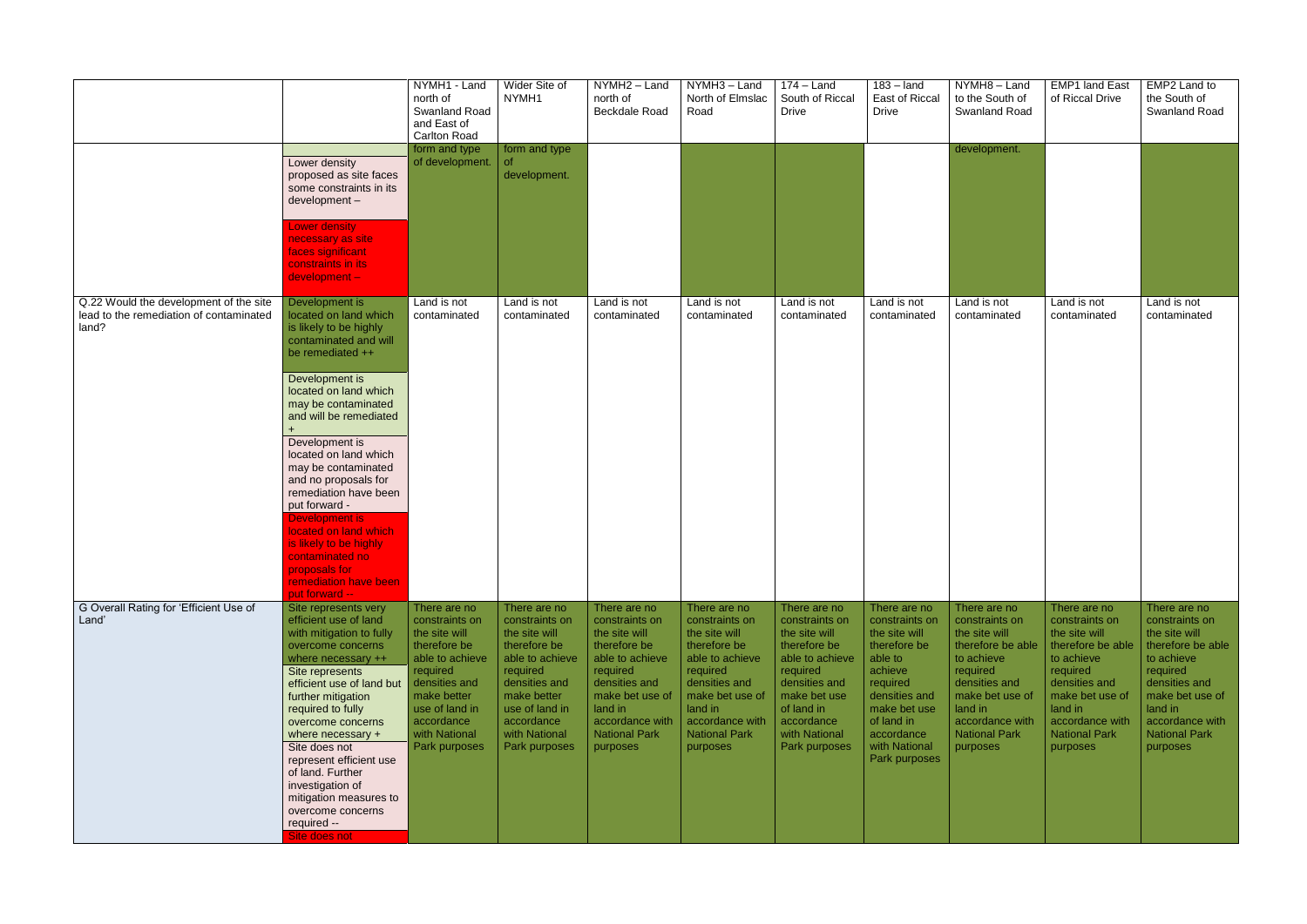|                                                                                                                                          |                                                                                                                                                                                                                                                                                                                                                              | NYMH1 - Land<br>north of<br><b>Swanland Road</b><br>and East of<br>Carlton Road                                                                                                                                                                                                                                                                                                                                  | Wider Site of<br>NYMH1                                                                                                                                                                                                                                                                                                                                                                                           | NYMH2 - Land<br>north of<br>Beckdale Road                                                                                                                                                                                                                                                                                                                                                                                | NYMH3 - Land<br>North of Elmslac<br>Road                                                                                                                                                                                                                                                                                                                                                                               | $174 -$ Land<br>South of Riccal<br><b>Drive</b>                                                                                                                                                                                                                                                                                                                                                                     | $183 -$ land<br>East of Riccal<br><b>Drive</b>                                                                                                                                                                                                                                                                                                                                                          | NYMH8-Land<br>to the South of<br>Swanland Road                                                                                                                                                                                                                                                                                                                                                                        | <b>EMP1 land East</b><br>of Riccal Drive                                                                                                                                                                                                                                                                                                                                                                            | EMP2 Land to<br>the South of<br>Swanland Road                                                                                                                                                                                                                                                                                                                                                              |
|------------------------------------------------------------------------------------------------------------------------------------------|--------------------------------------------------------------------------------------------------------------------------------------------------------------------------------------------------------------------------------------------------------------------------------------------------------------------------------------------------------------|------------------------------------------------------------------------------------------------------------------------------------------------------------------------------------------------------------------------------------------------------------------------------------------------------------------------------------------------------------------------------------------------------------------|------------------------------------------------------------------------------------------------------------------------------------------------------------------------------------------------------------------------------------------------------------------------------------------------------------------------------------------------------------------------------------------------------------------|--------------------------------------------------------------------------------------------------------------------------------------------------------------------------------------------------------------------------------------------------------------------------------------------------------------------------------------------------------------------------------------------------------------------------|------------------------------------------------------------------------------------------------------------------------------------------------------------------------------------------------------------------------------------------------------------------------------------------------------------------------------------------------------------------------------------------------------------------------|---------------------------------------------------------------------------------------------------------------------------------------------------------------------------------------------------------------------------------------------------------------------------------------------------------------------------------------------------------------------------------------------------------------------|---------------------------------------------------------------------------------------------------------------------------------------------------------------------------------------------------------------------------------------------------------------------------------------------------------------------------------------------------------------------------------------------------------|-----------------------------------------------------------------------------------------------------------------------------------------------------------------------------------------------------------------------------------------------------------------------------------------------------------------------------------------------------------------------------------------------------------------------|---------------------------------------------------------------------------------------------------------------------------------------------------------------------------------------------------------------------------------------------------------------------------------------------------------------------------------------------------------------------------------------------------------------------|------------------------------------------------------------------------------------------------------------------------------------------------------------------------------------------------------------------------------------------------------------------------------------------------------------------------------------------------------------------------------------------------------------|
|                                                                                                                                          | represent efficient use<br>of land and mitigation<br>is not possible -                                                                                                                                                                                                                                                                                       |                                                                                                                                                                                                                                                                                                                                                                                                                  |                                                                                                                                                                                                                                                                                                                                                                                                                  |                                                                                                                                                                                                                                                                                                                                                                                                                          |                                                                                                                                                                                                                                                                                                                                                                                                                        |                                                                                                                                                                                                                                                                                                                                                                                                                     |                                                                                                                                                                                                                                                                                                                                                                                                         |                                                                                                                                                                                                                                                                                                                                                                                                                       |                                                                                                                                                                                                                                                                                                                                                                                                                     |                                                                                                                                                                                                                                                                                                                                                                                                            |
| <b>Natural Resources</b>                                                                                                                 |                                                                                                                                                                                                                                                                                                                                                              |                                                                                                                                                                                                                                                                                                                                                                                                                  |                                                                                                                                                                                                                                                                                                                                                                                                                  |                                                                                                                                                                                                                                                                                                                                                                                                                          |                                                                                                                                                                                                                                                                                                                                                                                                                        |                                                                                                                                                                                                                                                                                                                                                                                                                     |                                                                                                                                                                                                                                                                                                                                                                                                         |                                                                                                                                                                                                                                                                                                                                                                                                                       |                                                                                                                                                                                                                                                                                                                                                                                                                     |                                                                                                                                                                                                                                                                                                                                                                                                            |
| Q. 23 Would the development of this<br>site involve the loss of the best and<br>most versatile agricultural land (Grades<br>1,2 and 3a)? | No loss of best and<br>most versatile<br>agricultural land ++<br>Up to 5ha of best and<br>most versatile<br>agricultural land lost -<br>More than 5ha of best<br>and most versatile<br>agricultural land lost -                                                                                                                                              | There is no<br>published<br>data to<br>distinguish<br>between<br>grades 3a and<br>3b. Site is<br>classified as<br>grade 3 and<br>therefore<br>there is the<br>possibility that<br>its<br>development<br>would result in<br>loss of best<br>and most<br>versatile<br>agricultural<br>land. Land<br>has been in<br>long term use<br>for grazing but<br>is surplus to<br>requirements<br>and is less<br>than 5ha in | There is no<br>published<br>data to<br>distinguish<br>between<br>grades 3a and<br>3b. Site is<br>classified as<br>grade 3 and<br>therefore<br>there is the<br>possibility that<br>its<br>development<br>would result in<br>loss of best<br>and most<br>versatile<br>agricultural<br>land. Land<br>has been in<br>long term use<br>for grazing but<br>is surplus to<br>requirements<br>and is less<br>than 5ha in | . There is no<br>published data<br>to distinguish<br>between<br>grades 3a and<br>3b. Site is<br>classified as<br>grade 3 and<br>therefore there<br>is the<br>possibility that<br>its<br>development<br>would result in<br>loss of best<br>and most<br>versatile<br>agricultural<br>land. Land has<br>been in long<br>term use for<br>grazing but is<br>surplus to<br>requirements<br>and is less<br>than 5ha in<br>size. | There is no<br>published data<br>to distinguish<br>between<br>grades 3a and<br>3b. Site is<br>classified as<br>grade 3 and<br>therefore there<br>is the<br>possibility that<br>its<br>development<br>would result in<br>loss of best<br>and most<br>versatile<br>agricultural<br>land. Land has<br>been in long<br>term use for<br>grazing but is<br>surplus to<br>requirements<br>and is less<br>than 5ha in<br>size. | There is no<br>published<br>data to<br>distinguish<br>between<br>grades 3a<br>and 3b. Site is<br>classified as<br>grade 3 and<br>therefore<br>there is the<br>possibility that<br>its<br>development<br>would result<br>in loss of best<br>and most<br>versatile<br>agricultural<br>land. Land<br>has been in<br>long term use<br>for grazing<br>but is surplus<br>to<br>requirements<br>and is less<br>than 5ha in | There is no<br>published<br>data to<br>distinguish<br>between<br>grades 3a<br>and 3b. Site<br>is classified<br>as grade 3<br>and therefore<br>there is the<br>possibility<br>that its<br>development<br>would result<br>in loss of<br>best and<br>most<br>versatile<br>agricultural<br>land. Land<br>has been in<br>long term use<br>for grazing<br>but is surplus<br>to<br>requirements<br>and is less | . There is no<br>published data<br>to distinguish<br>between<br>grades 3a and<br>3b. Site is<br>classified as<br>grade 3 and<br>therefore there<br>is the<br>possibility that<br>its<br>development<br>would result in<br>loss of best<br>and most<br>versatile<br>agricultural<br>land. Land has<br>been in long<br>term use for<br>grazing but is<br>surplus to<br>requirements<br>and is less than<br>5ha in size. | There is no<br>published data<br>to distinguish<br>between<br>grades 3a and<br>3b. Site is<br>classified as<br>grade 3 and<br>therefore there<br>is the<br>possibility that<br>its<br>development<br>would result in<br>loss of best<br>and most<br>versatile<br>agricultural<br>land. Land has<br>been in long<br>term use for<br>grazing but is<br>surplus to<br>requirements<br>and is less than<br>5ha in size. | There is no<br>published data<br>to distinguish<br>between grades<br>3a and 3b. Site<br>is classified as<br>grade 3 and<br>therefore there<br>is the possibility<br>that its<br>development<br>would result in<br>loss of best and<br>most versatile<br>agricultural<br>land. Land has<br>been in long<br>term use for<br>grazing but is<br>surplus to<br>requirements<br>and is less than<br>5ha in size. |
|                                                                                                                                          |                                                                                                                                                                                                                                                                                                                                                              | size.                                                                                                                                                                                                                                                                                                                                                                                                            | size.                                                                                                                                                                                                                                                                                                                                                                                                            |                                                                                                                                                                                                                                                                                                                                                                                                                          |                                                                                                                                                                                                                                                                                                                                                                                                                        | size.                                                                                                                                                                                                                                                                                                                                                                                                               | than 5ha in<br>size.                                                                                                                                                                                                                                                                                                                                                                                    |                                                                                                                                                                                                                                                                                                                                                                                                                       |                                                                                                                                                                                                                                                                                                                                                                                                                     |                                                                                                                                                                                                                                                                                                                                                                                                            |
| Q. 24 Would the development lead to<br>the sterilisation of mineral resources?                                                           | Site not within a<br>mineral Preferred<br>Area, Area of Search,<br>or Mineral Consultation<br>Zone +<br>Site not within a<br>mineral Preferred<br>Area, Area of Search<br>or Mineral Consultation<br>$\mathsf{Zone}-$<br>Site not within a<br>mineral Preferred<br><b>Area, Area of Search</b><br>or Mineral Consultation<br>$\mathsf{Zone} \rightharpoonup$ | Site is not<br>within a<br>mineral<br>preferred<br>area, area of<br>search,<br>safeguarding<br>area or<br>minerals<br>consultation<br>area. Whilst<br>minerals<br>safeguarding /<br>consultation<br>areas have                                                                                                                                                                                                   | Site is not<br>within a<br>mineral<br>preferred<br>area, area of<br>search,<br>safeguarding<br>area or<br>minerals<br>consultation<br>area. Whilst<br>minerals<br>safeguarding /<br>consultation<br>areas have                                                                                                                                                                                                   | Site is not<br>within a<br>mineral<br>preferred area,<br>area of search,<br>safeguarding<br>area or<br>minerals<br>consultation<br>area. Whilst<br>minerals<br>safeguarding /<br>consultation<br>areas have not<br>yet been                                                                                                                                                                                              | Site is not<br>within a<br>mineral<br>preferred area,<br>area of search,<br>safeguarding<br>area or<br>minerals<br>consultation<br>area. Whilst<br>minerals<br>safeguarding /<br>consultation<br>areas have not<br>yet been                                                                                                                                                                                            | Site is not<br>within a<br>mineral<br>preferred<br>area, area of<br>search,<br>safeguarding<br>area or<br>minerals<br>consultation<br>area. Whilst<br>minerals<br>safeguarding<br>consultation<br>areas have                                                                                                                                                                                                        | Site is not<br>within a<br>mineral<br>preferred<br>area, area of<br>search,<br>safeguarding<br>area or<br>minerals<br>consultation<br>area. Whilst<br>minerals<br>safeguarding<br>/ consultation<br>areas have                                                                                                                                                                                          | Site is not<br>within a mineral<br>preferred area,<br>area of search,<br>safeguarding<br>area or<br>minerals<br>consultation<br>area. Whilst<br>minerals<br>safeguarding /<br>consultation<br>areas have not<br>yet been<br>established                                                                                                                                                                               | Site is not<br>within a mineral<br>preferred area,<br>area of search,<br>safeguarding<br>area or<br>minerals<br>consultation<br>area. Whilst<br>minerals<br>safeguarding /<br>consultation<br>areas have not<br>yet been<br>established                                                                                                                                                                             | Site is not<br>within a mineral<br>preferred area,<br>area of search,<br>safeguarding<br>area or<br>minerals<br>consultation<br>area. Whilst<br>minerals<br>safeguarding /<br>consultation<br>areas have not<br>yet been<br>established                                                                                                                                                                    |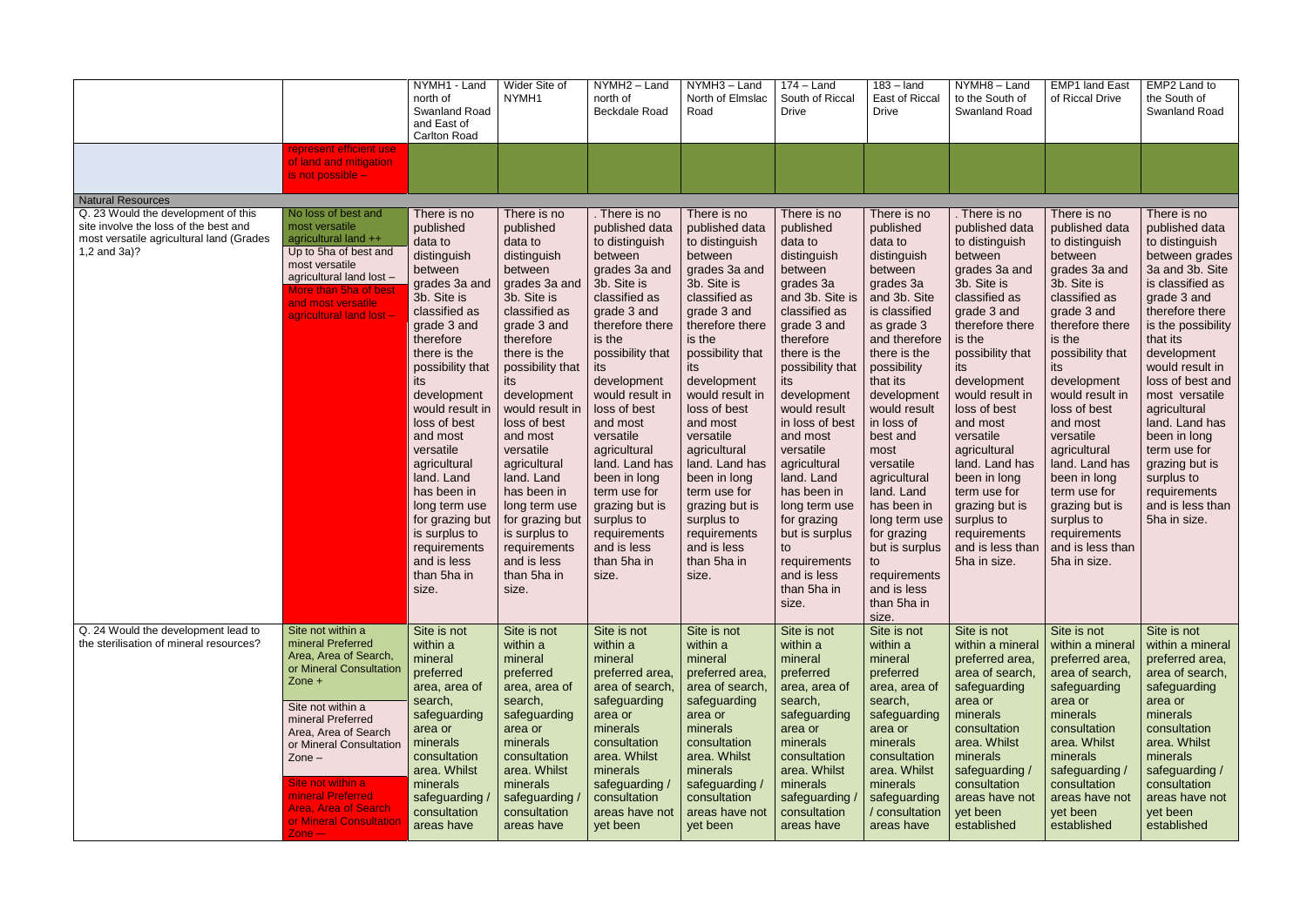|                                                                                                   |                                                                                                                                                                | NYMH1 - Land<br>north of<br>Swanland Road<br>and East of<br><b>Carlton Road</b><br>not yet been<br>established<br>maps<br>produced as<br>background<br>evidence for<br><b>MSAs suggest</b><br>that the site<br>may lie within<br>an area of<br>sand and<br>gravel<br>resource<br>which may be<br>safeguarded<br>in the future,<br>although there<br>is no policy<br>basis against<br>which this | Wider Site of<br>NYMH1<br>not yet been<br>established<br>maps<br>produced as<br>background<br>evidence for<br><b>MSAs suggest</b><br>that the site<br>may lie within<br>an area of<br>sand and<br>gravel<br>resource<br>which may be<br>safeguarded<br>in the future,<br>although there<br>is no policy<br>basis against<br>which this   | NYMH2 - Land<br>north of<br><b>Beckdale Road</b><br>established<br>maps<br>produced as<br>background<br>evidence for<br><b>MSAs suggest</b><br>that the site<br>may lie within<br>an area of<br>sand and<br>gravel<br>resource<br>which may be<br>safeguarded in<br>the future,<br>although there<br>is no policy<br>basis against<br>which this<br>could be | NYMH3 - Land<br>North of Elmslac<br>Road<br>established<br>maps<br>produced as<br>background<br>evidence for<br><b>MSAs suggest</b><br>that the site<br>may lie within<br>an area of<br>sand and<br>gravel<br>resource which<br>may be<br>safeguarded in<br>the future,<br>although there<br>is no policy<br>basis against<br>which this<br>could be | $174 -$ Land<br>South of Riccal<br><b>Drive</b><br>not yet been<br>established<br>maps<br>produced as<br>background<br>evidence for<br><b>MSAs</b><br>suggest that<br>the site may<br>lie within an<br>area of sand<br>and gravel<br>resource<br>which may be<br>safeguarded<br>in the future,<br>although<br>there is no<br>policy basis<br>against which | $183 -$ land<br>East of Riccal<br><b>Drive</b><br>not yet been<br>established<br>maps<br>produced as<br>background<br>evidence for<br><b>MSAs</b><br>suggest that<br>the site may<br>lie within an<br>area of sand<br>and gravel<br>resource<br>which may<br>be<br>safeguarded<br>in the future,<br>although<br>there is no<br>policy basis                             | NYMH8-Land<br>to the South of<br>Swanland Road<br>maps produced<br>as background<br>evidence for<br><b>MSAs suggest</b><br>that the site<br>may lie within<br>an area of sand<br>and gravel<br>resource which<br>may be<br>safeguarded in<br>the future,<br>although there<br>is no policy<br>basis against<br>which this<br>could be<br>considered at<br>present. No<br>sites for | <b>EMP1 land East</b><br>of Riccal Drive<br>maps produced<br>as background<br>evidence for<br><b>MSAs suggest</b><br>that the site<br>may lie within<br>an area of sand<br>and gravel<br>resource which<br>may be<br>safeguarded in<br>the future,<br>although there<br>is no policy<br>basis against<br>which this<br>could be<br>considered at<br>present. No<br>sites for | EMP2 Land to<br>the South of<br>Swanland Road<br>maps produced<br>as background<br>evidence for<br><b>MSAs suggest</b><br>that the site<br>may lie within<br>an area of sand<br>and gravel<br>resource which<br>may be<br>safeguarded in<br>the future,<br>although there<br>is no policy<br>basis against<br>which this could<br>be considered<br>at present. No<br>sites for<br>minerals |
|---------------------------------------------------------------------------------------------------|----------------------------------------------------------------------------------------------------------------------------------------------------------------|-------------------------------------------------------------------------------------------------------------------------------------------------------------------------------------------------------------------------------------------------------------------------------------------------------------------------------------------------------------------------------------------------|------------------------------------------------------------------------------------------------------------------------------------------------------------------------------------------------------------------------------------------------------------------------------------------------------------------------------------------|--------------------------------------------------------------------------------------------------------------------------------------------------------------------------------------------------------------------------------------------------------------------------------------------------------------------------------------------------------------|------------------------------------------------------------------------------------------------------------------------------------------------------------------------------------------------------------------------------------------------------------------------------------------------------------------------------------------------------|------------------------------------------------------------------------------------------------------------------------------------------------------------------------------------------------------------------------------------------------------------------------------------------------------------------------------------------------------------|-------------------------------------------------------------------------------------------------------------------------------------------------------------------------------------------------------------------------------------------------------------------------------------------------------------------------------------------------------------------------|------------------------------------------------------------------------------------------------------------------------------------------------------------------------------------------------------------------------------------------------------------------------------------------------------------------------------------------------------------------------------------|------------------------------------------------------------------------------------------------------------------------------------------------------------------------------------------------------------------------------------------------------------------------------------------------------------------------------------------------------------------------------|--------------------------------------------------------------------------------------------------------------------------------------------------------------------------------------------------------------------------------------------------------------------------------------------------------------------------------------------------------------------------------------------|
|                                                                                                   |                                                                                                                                                                | could be<br>considered at<br>present. No<br>sites for<br>minerals<br>extraction<br>have been<br>submitted for<br>Helmsley as<br>part of the<br>Minerals and<br><b>Waste Joint</b><br>Plan currently<br>being<br>produced for<br><b>North</b><br>Yorkshire,<br>York and the<br><b>North York</b><br><b>Moors</b><br><b>National Park.</b>                                                        | could be<br>considered at<br>present. No<br>sites for<br>minerals<br>extraction<br>have been<br>submitted for<br>Helmsley as<br>part of the<br>Minerals and<br><b>Waste Joint</b><br>Plan currently<br>being<br>produced for<br><b>North</b><br>Yorkshire,<br>York and the<br><b>North York</b><br><b>Moors</b><br><b>National Park.</b> | considered at<br>present. No<br>sites for<br>minerals<br>extraction<br>have been<br>submitted for<br>Helmsley as<br>part of the<br>Minerals and<br><b>Waste Joint</b><br><b>Plan currently</b><br>being<br>produced for<br><b>North</b><br>Yorkshire,<br>York and the<br><b>North York</b><br><b>Moors</b><br><b>National Park</b>                           | considered at<br>present. No<br>sites for<br>minerals<br>extraction have<br>been<br>submitted for<br>Helmsley as<br>part of the<br><b>Minerals and</b><br>  Waste Joint<br><b>Plan currently</b><br>being<br>produced for<br><b>North</b><br>Yorkshire,<br>York and the<br><b>North York</b><br><b>Moors National</b><br>Park                        | this could be<br>considered at<br>present. No<br>sites for<br>minerals<br>extraction<br>have been<br>submitted for<br>Helmsley as<br>part of the<br>Minerals and<br><b>Waste Joint</b><br><b>Plan currently</b><br>being<br>produced for<br><b>North</b><br>Yorkshire,<br>York and the<br><b>North York</b><br><b>Moors</b><br><b>National Park</b>        | against which<br>this could be<br>considered at<br>present. No<br>sites for<br>minerals<br>extraction<br>have been<br>submitted for<br>Helmsley as<br>part of the<br><b>Minerals and</b><br><b>Waste Joint</b><br>Plan<br>currently<br>being<br>produced for<br><b>North</b><br>Yorkshire,<br>York and the<br><b>North York</b><br><b>Moors</b><br><b>National Park</b> | minerals<br>extraction have<br>been submitted<br>for Helmsley as<br>part of the<br>Minerals and<br><b>Waste Joint</b><br>Plan currently<br>being produced<br>for North<br>and the North<br><b>York Moors</b><br><b>National Park</b>                                                                                                                                               | minerals<br>extraction have<br>been submitted<br>for Helmsley as<br>part of the<br>Minerals and<br><b>Waste Joint</b><br>Plan currently<br>being produced<br>for North<br>Yorkshire, York   Yorkshire, York   and the North<br>and the North<br><b>York Moors</b><br><b>National Park</b>                                                                                    | extraction have<br>been submitted<br>for Helmsley as<br>part of the<br>Minerals and<br><b>Waste Joint</b><br><b>Plan currently</b><br>being produced<br>for North<br>Yorkshire, York<br><b>York Moors</b><br><b>National Park</b>                                                                                                                                                          |
| Q. 25 Would the development have an<br>adverse impact on a Groundwater<br>Source Protection Zone? | Development would<br>not affect the public<br>water supply $++$<br>Development could<br>potentially affect public<br>water supply but<br>mitigation possible + | The site is not<br>within a<br>Groundwater<br>Source<br>Protection<br>Zone.                                                                                                                                                                                                                                                                                                                     | The site is not<br>within a<br>Groundwater<br>Source<br>Protection<br>Zone.                                                                                                                                                                                                                                                              | The site is not<br>within a<br>Groundwater<br>Source<br><b>Protection Zone.</b>                                                                                                                                                                                                                                                                              | The site is not<br>within a<br>Groundwater<br>Source<br>Protection Zone.                                                                                                                                                                                                                                                                             | The site is not<br>within a<br>Groundwater<br>Source<br><b>Protection</b><br>Zone.                                                                                                                                                                                                                                                                         | The site is not<br>within a<br>Groundwater<br>Source<br>Protection<br>Zone.                                                                                                                                                                                                                                                                                             | The site is not<br>within a<br>Groundwater<br>Source<br>Protection Zone.                                                                                                                                                                                                                                                                                                           | The site is not<br>within a<br>Groundwater<br>Source<br>Protection Zone.                                                                                                                                                                                                                                                                                                     | The site is not<br>within a<br>Groundwater<br>Source<br>Protection Zone.                                                                                                                                                                                                                                                                                                                   |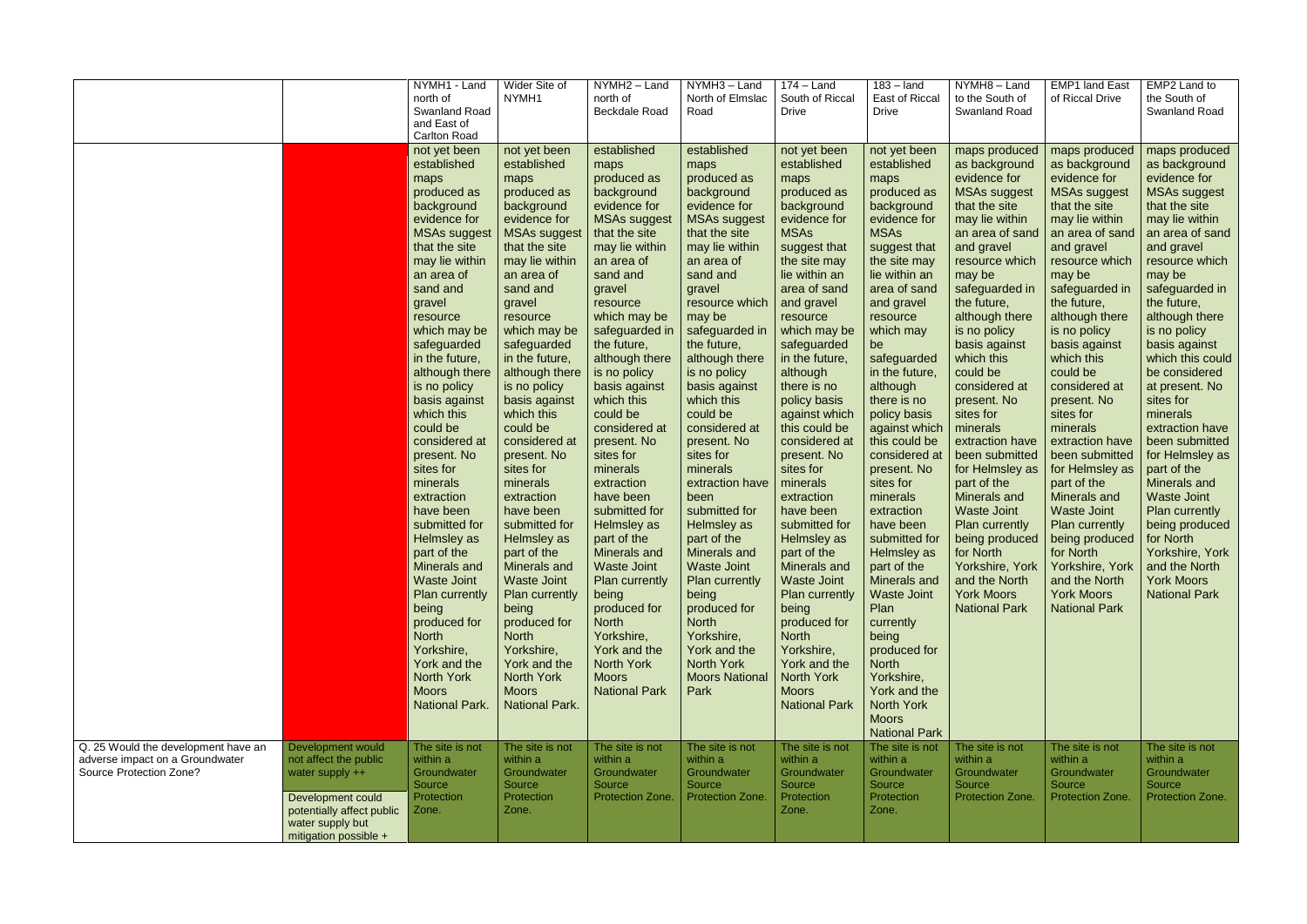|                                                                                                                                              |                                                                                                                                                                        | NYMH1 - Land<br>north of<br><b>Swanland Road</b><br>and East of<br><b>Carlton Road</b> | Wider Site of<br>NYMH1                                                | $\overline{NYMH2}$ – Land<br>north of<br><b>Beckdale Road</b>        | NYMH3-Land<br>North of Elmslac<br>Road                            | $174 -$ Land<br>South of Riccal<br><b>Drive</b>                      | $183 -$ land<br>East of Riccal<br><b>Drive</b>                       | NYMH8-Land<br>to the South of<br>Swanland Road                    | <b>EMP1 land East</b><br>of Riccal Drive                          | EMP2 Land to<br>the South of<br>Swanland Road                     |
|----------------------------------------------------------------------------------------------------------------------------------------------|------------------------------------------------------------------------------------------------------------------------------------------------------------------------|----------------------------------------------------------------------------------------|-----------------------------------------------------------------------|----------------------------------------------------------------------|-------------------------------------------------------------------|----------------------------------------------------------------------|----------------------------------------------------------------------|-------------------------------------------------------------------|-------------------------------------------------------------------|-------------------------------------------------------------------|
|                                                                                                                                              | Development could<br>potentially affect public<br>water supply but no<br>investigation<br>undertaken-                                                                  |                                                                                        |                                                                       |                                                                      |                                                                   |                                                                      |                                                                      |                                                                   |                                                                   |                                                                   |
|                                                                                                                                              | <b>Development would</b><br>lead to serious risk of<br>contamination of public<br>water supply and<br>mitigation not possible                                          |                                                                                        |                                                                       |                                                                      |                                                                   |                                                                      |                                                                      |                                                                   |                                                                   |                                                                   |
| Q. 26 Would the development have an<br>adverse impact on the Malton Air<br>Quality Management Area or any other<br>site of poor air quality? | N/A                                                                                                                                                                    | N/A                                                                                    | N/A                                                                   | N/A                                                                  | N/A                                                               | N/A                                                                  | N/A                                                                  | N/A                                                               | N/A                                                               | N/A                                                               |
| Q. 27 Is any part of the development on<br>suspected unstable land?                                                                          | Land has no instability<br>concerns ++                                                                                                                                 | No evidence<br>that the land is<br>unstable                                            | No evidence<br>that the land is<br>unstable                           | No evidence<br>that the land is<br>unstable                          | No evidence<br>that the land is<br>unstable                       | No evidence<br>that the land is<br>unstable                          | No evidence<br>that the land is<br>unstable                          | No evidence that<br>the land is<br>unstable                       | No evidence that<br>the land is<br>unstable                       | No evidence that<br>the land is<br>unstable                       |
|                                                                                                                                              | Land potentially<br>unstable but<br>investigation has<br>shown that mitigation<br>is possible +                                                                        |                                                                                        |                                                                       |                                                                      |                                                                   |                                                                      |                                                                      |                                                                   |                                                                   |                                                                   |
|                                                                                                                                              | Land potentially<br>unstable but no<br>investigation has been<br>carried out -                                                                                         |                                                                                        |                                                                       |                                                                      |                                                                   |                                                                      |                                                                      |                                                                   |                                                                   |                                                                   |
|                                                                                                                                              | Land suffers from<br>significant instability<br>problems and either no<br>mitigation has been<br>proposed or instability<br>problems are not<br>possible to mitigate - |                                                                                        |                                                                       |                                                                      |                                                                   |                                                                      |                                                                      |                                                                   |                                                                   |                                                                   |
| Q. 28 Will the site impact on major<br>hazard sites or pipelines?                                                                            | <b>HSE Standing Advice</b><br>states "do not advise<br>against development"<br>$^{++}$<br><b>HSE Standing Advice</b><br>states "advise against<br>development"         | Site will not<br>impact any<br>major hazard<br>sites or<br>pipelines.                  | Site will not<br>impact any<br>major hazard<br>sites or<br>pipelines. | Site will not<br>impact any<br>major hazard<br>sites or<br>pipelines | Site will not<br>impact any<br>major hazard<br>sites or pipelines | Site will not<br>impact any<br>major hazard<br>sites or<br>pipelines | Site will not<br>impact any<br>major hazard<br>sites or<br>pipelines | Site will not<br>impact any major<br>hazard sites or<br>pipelines | Site will not<br>impact any major<br>hazard sites or<br>pipelines | Site will not<br>impact any major<br>hazard sites or<br>pipelines |
| H Overall Rating for 'Natural Resources' Site would not                                                                                      |                                                                                                                                                                        | Site would not                                                                         | Site would not                                                        | Site would not                                                       | Site would not                                                    | Site would not                                                       | Site would not   Site would not                                      |                                                                   | Site would not                                                    | Site would not                                                    |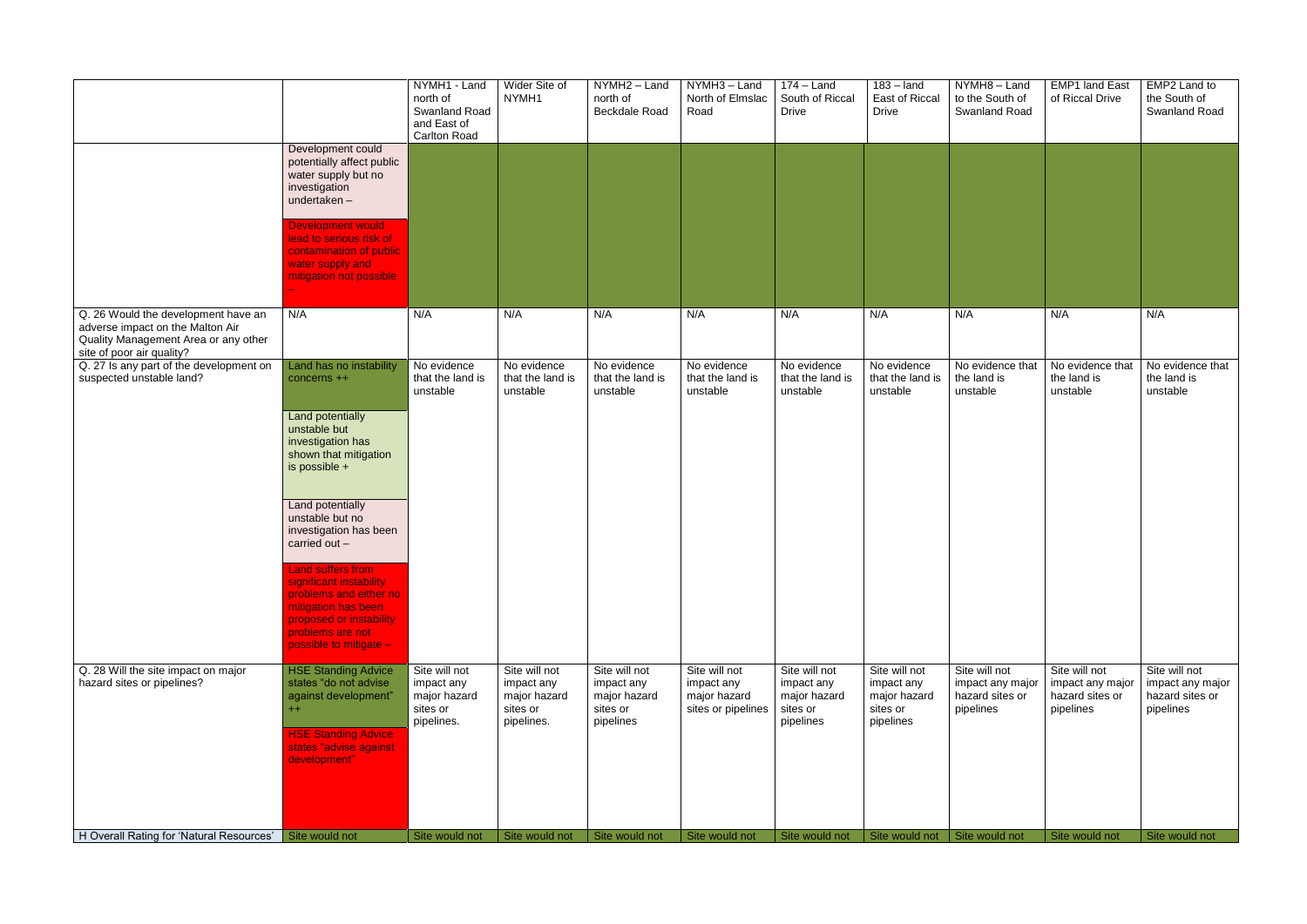|                                                                                                                                                                                                                                                 |                                                                                                                                                                                                                                                                                                                                                                                                                                                                                                                                                                                                                                                                                                                                | NYMH1 - Land<br>north of<br>Swanland Road<br>and East of<br><b>Carlton Road</b>                                                                                                                                                                              | Wider Site of<br>NYMH1                                                                                                                                                                                                                                          | NYMH2 - Land<br>north of<br><b>Beckdale Road</b>                                                                                                                                                                                                                   | NYMH3 - Land<br>North of Elmslac<br>Road                                                                                                                                                                                                                 | $174 -$ Land<br>South of Riccal<br><b>Drive</b>                                                                                                                                                                | $183 -$ land<br>East of Riccal<br><b>Drive</b>                                                                                                                                                                    | NYMH8-Land<br>to the South of<br><b>Swanland Road</b>                                                                                                                                                                                                    | <b>EMP1 land East</b><br>of Riccal Drive                                                                                                                                                                               | EMP2 Land to<br>the South of<br>Swanland Road                                                                                                                                                                       |
|-------------------------------------------------------------------------------------------------------------------------------------------------------------------------------------------------------------------------------------------------|--------------------------------------------------------------------------------------------------------------------------------------------------------------------------------------------------------------------------------------------------------------------------------------------------------------------------------------------------------------------------------------------------------------------------------------------------------------------------------------------------------------------------------------------------------------------------------------------------------------------------------------------------------------------------------------------------------------------------------|--------------------------------------------------------------------------------------------------------------------------------------------------------------------------------------------------------------------------------------------------------------|-----------------------------------------------------------------------------------------------------------------------------------------------------------------------------------------------------------------------------------------------------------------|--------------------------------------------------------------------------------------------------------------------------------------------------------------------------------------------------------------------------------------------------------------------|----------------------------------------------------------------------------------------------------------------------------------------------------------------------------------------------------------------------------------------------------------|----------------------------------------------------------------------------------------------------------------------------------------------------------------------------------------------------------------|-------------------------------------------------------------------------------------------------------------------------------------------------------------------------------------------------------------------|----------------------------------------------------------------------------------------------------------------------------------------------------------------------------------------------------------------------------------------------------------|------------------------------------------------------------------------------------------------------------------------------------------------------------------------------------------------------------------------|---------------------------------------------------------------------------------------------------------------------------------------------------------------------------------------------------------------------|
|                                                                                                                                                                                                                                                 | adversely affect any<br>natural resources ++<br>Site would not have<br>any significant adverse<br>effect on natural<br>resources +<br>Site would have an<br>adverse effect on<br>natural resources but<br>mitigation is possible -<br>Site would have a<br>significant adverse<br>effect on natural<br>resources and<br>limited/no mitigation is<br>$possible -$                                                                                                                                                                                                                                                                                                                                                               | adversely affect<br>any natural<br>resources                                                                                                                                                                                                                 | adversely affect<br>any natural<br>resources                                                                                                                                                                                                                    | adversely affect<br>any natural<br>resources                                                                                                                                                                                                                       | adversely affect<br>any natural<br>resources                                                                                                                                                                                                             | adversely affect<br>any natural<br>resources                                                                                                                                                                   | adversely<br>affect any<br>natural<br>resources                                                                                                                                                                   | adversely affect<br>any natural<br>resources                                                                                                                                                                                                             | adversely affect<br>any natural<br>resources                                                                                                                                                                           | adversely affect<br>any natural<br>resources                                                                                                                                                                        |
| Amenity<br>Q. 29 Is the development in an area<br>where noise, light, dust or smell is likely<br>to cause nuisance to new users or is the<br>development likely to generate noise,<br>light, smell or dust which will affect<br>existing users? | The development is<br>unlikely to cause<br>nuisance to existing<br>neighbouring uses or<br>neighbouring uses are<br>unlikely to cause<br>nuisance to the<br>proposed occupants of<br>the site $+$<br>The development may<br>cause some nuisance<br>to existing<br>neighbouring uses or<br>neighbouring uses<br>may cause some<br>nuisance to the<br>proposed occupants of<br>the site. Mitigation of<br>some of this nuisance<br>is possible $-$<br>The development will<br>cause significant<br>nuisance to existing<br>neighbouring uses or<br>neighbouring uses will<br>cause significant<br>nuisance to the<br>proposed occupants of<br>the site. There is<br>limited or no means of<br>mitigation of this<br>$nuisance -$ | Site is not<br>located in close<br>proximity to any<br>activity that will<br>generate noise,<br>light, dust or<br>any other<br>pollution or<br>nuisance. The<br>development<br>would result in<br>additional<br>houses in an<br>already<br>residential area. | Site is not<br>located in close<br>proximity to any<br>activity that will<br>generate noise,<br>light, dust or<br>any other<br>pollution or<br>nuisance. The<br>development<br>would result in<br>additional<br>houses in an<br>already<br>residential<br>area. | Site is not<br>located in close<br>proximity to any<br>activity that will<br>generate noise,<br>light, dust or any<br>other pollution<br>or nuisance.<br><b>The</b><br>development<br>would result in<br>additional<br>houses in an<br>already<br>residential area | Site is not<br>located in close<br>proximity to any<br>activity that will<br>generate noise,<br>light, dust or any<br>other pollution or<br>nuisance. The<br>development<br>would result in<br>additional<br>houses in an<br>already<br>residential area | Site is within<br>close proximity<br>to designated<br>industrial site<br>so there is a<br>risk that<br>development<br>may cause<br>some nuisance<br>to proposed<br>occupants but<br>mitigation is<br>possible. | Site is within<br>close proximity<br>to designated<br>industrial site<br>so there is a<br>risk that<br>development<br>may cause<br>some<br>nuisance to<br>proposed<br>occupants but<br>mitigation is<br>possible. | Site is not<br>located in close<br>proximity to any<br>activity that will<br>generate noise,<br>light, dust or any<br>other pollution or<br>nuisance. The<br>development<br>would result in<br>additional<br>houses in an<br>already<br>residential area | Site is adjacent<br>to an existing<br>residential area<br>and a proposed<br>residential<br>allocation and<br>there is therefore<br>a risk that<br>development<br>may cause some<br>nuisance to<br>nearby<br>residents. | Site is adjacent<br>to an existing<br>residential area<br>and a proposed<br>residential<br>allocation and<br>there is therefore<br>a risk that<br>development<br>may cause some<br>nuisance to<br>nearby residents. |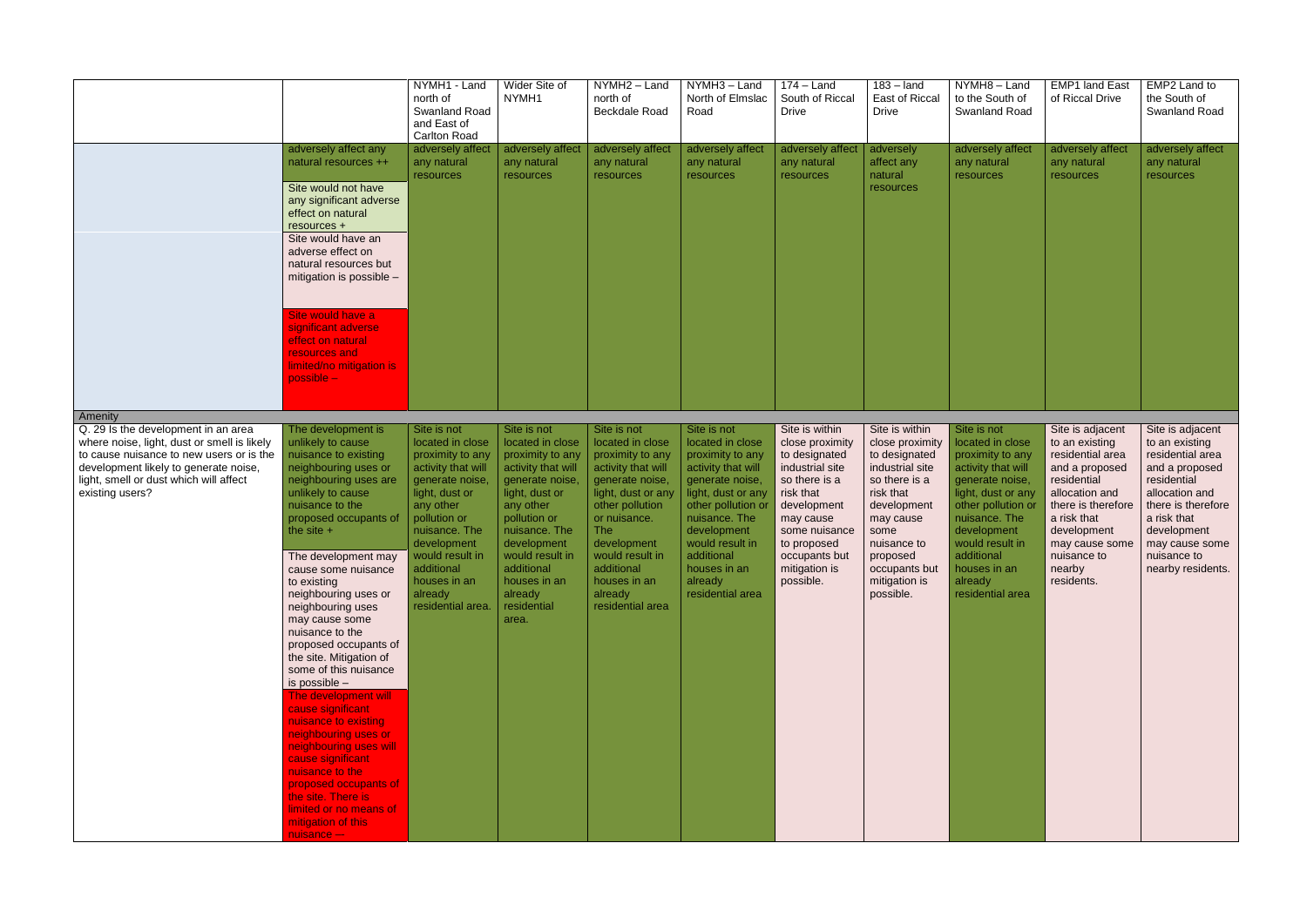|                                                                                                                                                                                                                                                                                                                   |                                                                                                                                                                                                                                                                                                                                                                                                                                                                                                                                                                                                                                                                                                                             | NYMH1 - Land<br>north of<br><b>Swanland Road</b><br>and East of<br><b>Carlton Road</b>                                                                                                                                              | Wider Site of<br>NYMH1                                                                                                                                                                                                              | NYMH2 - Land<br>north of<br>Beckdale Road                                                                                                                                                                                      | NYMH3 - Land<br>North of Elmslac<br>Road                                                                                                                                                                                            | $174 -$ Land<br>South of Riccal<br><b>Drive</b>                                                                                                                                                | $183 -$ land<br>East of Riccal<br><b>Drive</b>                                                                                                                                                                                            | NYMH8-Land<br>to the South of<br><b>Swanland Road</b>                                                                                                                                                                               | <b>EMP1 land East</b><br>of Riccal Drive                                                                                                                                                                               | EMP2 Land to<br>the South of<br>Swanland Road                                                                                                                                                                      |
|-------------------------------------------------------------------------------------------------------------------------------------------------------------------------------------------------------------------------------------------------------------------------------------------------------------------|-----------------------------------------------------------------------------------------------------------------------------------------------------------------------------------------------------------------------------------------------------------------------------------------------------------------------------------------------------------------------------------------------------------------------------------------------------------------------------------------------------------------------------------------------------------------------------------------------------------------------------------------------------------------------------------------------------------------------------|-------------------------------------------------------------------------------------------------------------------------------------------------------------------------------------------------------------------------------------|-------------------------------------------------------------------------------------------------------------------------------------------------------------------------------------------------------------------------------------|--------------------------------------------------------------------------------------------------------------------------------------------------------------------------------------------------------------------------------|-------------------------------------------------------------------------------------------------------------------------------------------------------------------------------------------------------------------------------------|------------------------------------------------------------------------------------------------------------------------------------------------------------------------------------------------|-------------------------------------------------------------------------------------------------------------------------------------------------------------------------------------------------------------------------------------------|-------------------------------------------------------------------------------------------------------------------------------------------------------------------------------------------------------------------------------------|------------------------------------------------------------------------------------------------------------------------------------------------------------------------------------------------------------------------|--------------------------------------------------------------------------------------------------------------------------------------------------------------------------------------------------------------------|
| Q. 30 Is the development in an area<br>where other factors are likely to cause<br>nuisance to new users or is the<br>development likely to generate forms of<br>nuisance which may affect the amenity<br>of existing users? These may include<br>issues such as privacy, lack of sunlight<br>overbearing effects. | The development is<br>unlikely to cause<br>nuisance to existing<br>neighbouring uses or<br>neighbouring uses are<br>unlikely to cause<br>nuisance to the<br>proposed occupants of<br>the site $+$<br>The development may<br>cause some nuisance<br>to existing<br>neighbouring uses or<br>neighbouring uses<br>may cause some<br>nuisance to the<br>proposed occupants of<br>the site. Mitigation of<br>some of this nuisance<br>is possible -<br>The development will<br>cause significant<br>nuisance to existing<br>neighbouring uses or<br>neighbouring uses will<br>cause significant<br>nuisance to the<br>proposed occupants of<br>the site. There is<br>limited or no means of<br>mitigation of this<br>nuisance -- | <b>The</b><br>development of<br>the site is<br>unlikely to<br>cause nuisance<br>to existing<br>neighbouring<br>uses or<br>neighbouring<br>uses are<br>unlikely to<br>cause nuisance<br>to the proposed<br>occupants of<br>the site. | The<br>development of<br>the site is<br>unlikely to<br>cause nuisance<br>to existing<br>neighbouring<br>uses or<br>neighbouring<br>uses are<br>unlikely to<br>cause nuisance<br>to the proposed<br>occupants of<br>the site.        | . The<br>development of<br>the site is<br>unlikely to<br>cause nuisance<br>to existing<br>neighbouring<br>uses or<br>neighbouring<br>uses are<br>unlikely to<br>cause nuisance<br>to the proposed<br>occupants of the<br>site. | <b>The</b><br>development of<br>the site is<br>unlikely to cause<br>nuisance to<br>existing<br>neighbouring<br>uses or<br>neighbouring<br>uses are unlikely<br>to cause<br>nuisance to the<br>proposed<br>occupants of the<br>site. | Site is within<br>close proximity<br>to designated<br>industrial site<br>so there is a<br>risk that future<br>industrial uses<br>may cause<br>some nuisance<br>to proposed<br>occupants.       | <b>The</b><br>development<br>of the site is<br>unlikely to<br>cause<br>nuisance to<br>existing<br>neighbouring<br>uses or<br>neighbouring<br>uses are<br>unlikely to<br>cause<br>nuisance to<br>the proposed<br>occupants of<br>the site. | <b>The</b><br>development of<br>the site is<br>unlikely to cause<br>nuisance to<br>existing<br>neighbouring<br>uses or<br>neighbouring<br>uses are unlikely<br>to cause<br>nuisance to the<br>proposed<br>occupants of the<br>site. | Site is adjacent<br>to an existing<br>residential area<br>and a proposed<br>residential<br>allocation and<br>there is therefore<br>a risk that<br>development<br>may cause some<br>nuisance to<br>nearby<br>residents. | Site is adjacent<br>to an existing<br>residential area<br>and a proposed<br>residential<br>allocation and<br>there is therefore<br>a risk that<br>development<br>may cause some<br>nuisance to<br>nearby residents |
| I Overall Rating for 'Amenity'                                                                                                                                                                                                                                                                                    | The development is<br>unlikely to cause<br>nuisance to existing<br>neighbouring uses or<br>neighbouring uses are<br>unlikely to cause<br>nuisance to the<br>proposed occupants of<br>the site $+$<br>The development may<br>cause some nuisance<br>to existing<br>neighbouring uses or<br>neighbouring uses<br>may cause some<br>nuisance to the<br>proposed occupants of<br>the site. Mitigation of<br>some of this nuisance<br>is possible -<br>The development will<br>cause significant<br>nuisance to existing                                                                                                                                                                                                         | <b>The</b><br>unlikely to<br>cause nuisance<br>to existing<br>neighbouring<br>uses or<br>neighbouring<br>uses are<br>unlikely to<br>cause nuisance<br>to the proposed<br>occupants of<br>the site                                   | The<br>development is $\vert$ development is<br>unlikely to<br>cause nuisance<br>to existing<br>neighbouring<br>uses or<br>neighbouring<br>uses are<br>unlikely to<br>cause nuisance<br>to the proposed<br>occupants of<br>the site | <b>The</b><br>development is<br>unlikely to<br>cause nuisance<br>to existing<br>neighbouring<br>uses or<br>neighbouring<br>uses are<br>unlikely to<br>cause nuisance<br>to the proposed<br>occupants of the<br>site            | <b>The</b><br>development is<br>unlikely to cause<br>nuisance to<br>existing<br>neighbouring<br>uses or<br>neighbouring<br>uses are unlikely<br>to cause<br>nuisance to the<br>proposed<br>occupants of the<br>site                 | The<br>development is<br>unlikely to<br>cause nuisance<br>to existing<br>neighbouring<br>uses but<br>neighbouring<br>uses may<br>cause nuisance<br>to the proposed<br>occupants of<br>the site | The<br>development<br>is unlikely to<br>cause<br>nuisance to<br>existing<br>neighbouring<br>uses but<br>neighbouring<br>uses may<br>cause<br>nuisance to<br>the proposed<br>occupants of<br>the site                                      | <b>The</b><br>development is<br>unlikely to cause<br>nuisance to<br>existing<br>neighbouring<br>uses or<br>neighbouring<br>uses are unlikely<br>to cause<br>nuisance to the<br>proposed<br>occupants of the<br>site                 | The<br>development<br>may cause<br>nuisance to<br>neighbouring<br>residential<br>properties either<br>established or<br>allocated.                                                                                     | The development<br>may cause<br>nuisance to<br>neighbouring<br>residential<br>properties either<br>established or<br>allocated.                                                                                    |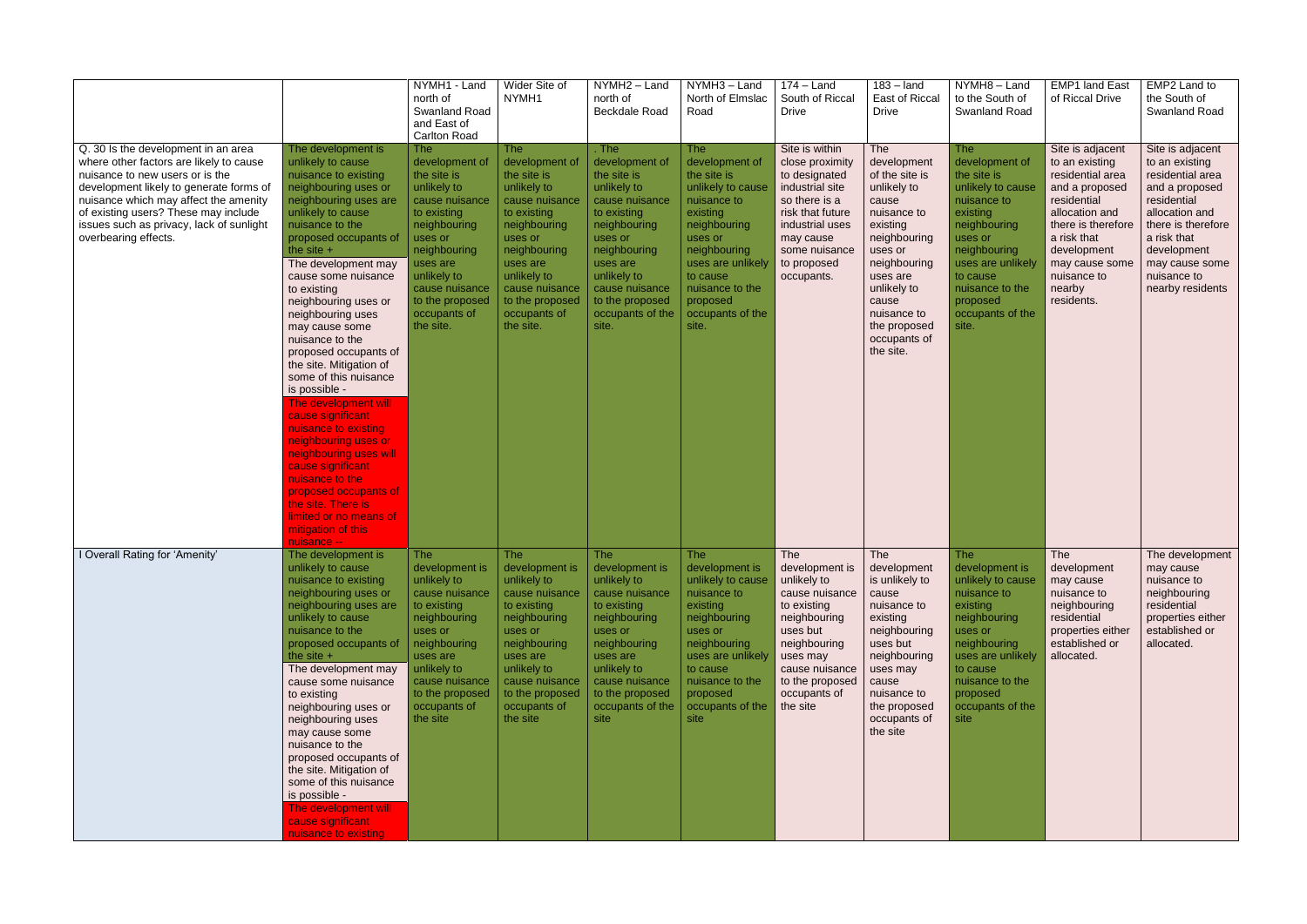|                                                                                                 |                                                                                                                                                                                                       | NYMH1 - Land<br>north of<br>Swanland Road<br>and East of<br><b>Carlton Road</b>                                                                                                      | Wider Site of<br>NYMH <sub>1</sub>                                                                                                                                                   | NYMH2 - Land<br>north of<br>Beckdale Road                                                                                                                                                                   | NYMH3 - Land<br>North of Elmslac<br>Road                                                                                                                                                                    | $174 -$ Land<br>South of Riccal<br><b>Drive</b>                                                                                                                                                               | $183 -$ land<br>East of Riccal<br><b>Drive</b>                                                                                                                                                                    | NYMH8-Land<br>to the South of<br><b>Swanland Road</b>                                                                                                                                                    | <b>EMP1 land East</b><br>of Riccal Drive                                                                                                                                                                       | EMP2 Land to<br>the South of<br>Swanland Road                                                                                                                                                            |
|-------------------------------------------------------------------------------------------------|-------------------------------------------------------------------------------------------------------------------------------------------------------------------------------------------------------|--------------------------------------------------------------------------------------------------------------------------------------------------------------------------------------|--------------------------------------------------------------------------------------------------------------------------------------------------------------------------------------|-------------------------------------------------------------------------------------------------------------------------------------------------------------------------------------------------------------|-------------------------------------------------------------------------------------------------------------------------------------------------------------------------------------------------------------|---------------------------------------------------------------------------------------------------------------------------------------------------------------------------------------------------------------|-------------------------------------------------------------------------------------------------------------------------------------------------------------------------------------------------------------------|----------------------------------------------------------------------------------------------------------------------------------------------------------------------------------------------------------|----------------------------------------------------------------------------------------------------------------------------------------------------------------------------------------------------------------|----------------------------------------------------------------------------------------------------------------------------------------------------------------------------------------------------------|
|                                                                                                 | neighbouring uses or<br>neighbouring uses will<br>cause significant<br>nuisance to the<br>proposed occupants of<br>this site. There is<br>limited or no means of<br>mitigation of this<br>nuisance -- |                                                                                                                                                                                      |                                                                                                                                                                                      |                                                                                                                                                                                                             |                                                                                                                                                                                                             |                                                                                                                                                                                                               |                                                                                                                                                                                                                   |                                                                                                                                                                                                          |                                                                                                                                                                                                                |                                                                                                                                                                                                          |
| <b>Flood Risk</b>                                                                               |                                                                                                                                                                                                       |                                                                                                                                                                                      |                                                                                                                                                                                      |                                                                                                                                                                                                             |                                                                                                                                                                                                             |                                                                                                                                                                                                               |                                                                                                                                                                                                                   |                                                                                                                                                                                                          |                                                                                                                                                                                                                |                                                                                                                                                                                                          |
| Q. 31 Has a Flood Risk Assessment<br>been undertaken?                                           | <b>Yes</b><br>No.                                                                                                                                                                                     | Yes                                                                                                                                                                                  | Yes                                                                                                                                                                                  | No. Flood risk<br>assessment will<br>be required at<br>full application<br>stage, which will<br>need to<br>consider surface<br>water run-off in<br>detail and there<br>may be a<br>requirement for<br>SuDS. | No. Flood risk<br>assessment will<br>be required at<br>full application<br>stage, which will<br>need to consider<br>surface water<br>run-off in detail<br>and there may<br>be a<br>requirement for<br>SuDS. | No. Flood risk<br>assessment wil<br>be required at<br>full application<br>stage, which<br>will need to<br>consider<br>surface water<br>run-off in detail<br>and there may<br>be a<br>requirement for<br>SuDS. | No. Flood risk<br>assessment<br>will be<br>required at full<br>application<br>stage, which<br>will need to<br>consider<br>surface water<br>run-off in detail<br>and there may<br>be a<br>requirement<br>for SuDS. | No. Flood risk<br>assessment will<br>be required at<br>full application<br>stage, which will<br>need to consider<br>surface water<br>run-off in detail<br>and there may<br>be a requirement<br>for SuDS. | <b>No.Flood risk</b><br>assessment will<br>be required at<br>full application<br>stage, which will<br>need to consider<br>surface water<br>run-off in detail<br>and there may<br>be a requirement<br>for SuDS. | No. Flood risk<br>assessment will<br>be required at full<br>application stage,<br>which will need<br>to consider<br>surface water<br>run-off in detail<br>and there may be<br>a requirement for<br>SuDS. |
| Q. 32 Is the site potentially affected by                                                       | N <sub>o</sub>                                                                                                                                                                                        | The SFRA does                                                                                                                                                                        | The SFRA does                                                                                                                                                                        | The SFRA does                                                                                                                                                                                               | The SFRA does                                                                                                                                                                                               | The SFRA                                                                                                                                                                                                      | The SFRA                                                                                                                                                                                                          | The SFRA does                                                                                                                                                                                            | The SFRA does                                                                                                                                                                                                  | The SFRA does                                                                                                                                                                                            |
| groundwater flooding?                                                                           | <b>Yes – further</b><br>investigation required                                                                                                                                                        | not indicate any<br>incidences of<br>groundwater<br>flooding                                                                                                                         | not indicate any<br>incidences of<br>groundwater<br>flooding                                                                                                                         | not indicate any<br>incidences of<br>groundwater<br>flooding.                                                                                                                                               | not indicate any<br>incidences of<br>groundwater<br>flooding.                                                                                                                                               | does not<br>indicate any<br>incidences of<br>groundwater<br>flooding.                                                                                                                                         | does not<br>indicate any<br>incidences of<br>groundwater<br>flooding.                                                                                                                                             | not indicate any<br>incidences of<br>groundwater<br>flooding.                                                                                                                                            | not indicate any<br>incidences of<br>groundwater<br>flooding.                                                                                                                                                  | not indicate any<br>incidences of<br>groundwater<br>flooding.                                                                                                                                            |
| Q. 33 Is the site potentially affected by                                                       | <b>No</b>                                                                                                                                                                                             | The site is not                                                                                                                                                                      | The site is not                                                                                                                                                                      | The site is not                                                                                                                                                                                             | The site is not                                                                                                                                                                                             | The SFRA                                                                                                                                                                                                      | The SFRA                                                                                                                                                                                                          | The SFRA                                                                                                                                                                                                 | The SFRA                                                                                                                                                                                                       | The SFRA                                                                                                                                                                                                 |
| surface water flooding and is this site<br>considered to be within a critical<br>drainage area? | <b>Yes</b> – further<br>investigation required                                                                                                                                                        | within a<br><b>Drainage</b><br><b>Sensitive Area</b><br>(as shown on<br>the SFRA). The<br><b>SFRA</b> does not<br>identify any<br>incidences of<br><b>Overland Flow</b><br>Flooding. | within a<br><b>Drainage</b><br><b>Sensitive Area</b><br>(as shown on<br>the SFRA). The<br><b>SFRA</b> does not<br>identify any<br>incidences of<br><b>Overland Flow</b><br>Flooding. | within a<br><b>Drainage</b><br><b>Sensitive Area</b><br>(as shown on<br>the SFRA). The<br><b>SFRA</b> does not<br>identify any<br>incidences of<br><b>Overland Flow</b><br>Flooding.                        | within a<br>Drainage<br><b>Sensitive Area</b><br>(as shown on<br>the SFRA). The<br><b>SFRA</b> does not<br>identify any<br>incidences of<br><b>Overland Flow</b><br>Flooding.                               | identifies part<br>of the site as<br>'more<br>vulnerable' to<br>surface water<br>flooding. The<br>site is not in a<br><b>Drainage</b><br><b>Sensitive Area</b><br>as identified by<br>the SFRA.               | identifies part<br>of the site as<br>'more<br>vulnerable' to<br>surface water<br>flooding. The<br>site is not in a<br><b>Drainage</b><br><b>Sensitive Area</b><br>as identified<br>by the SFRA.                   | identifies part of<br>the site as 'more<br>vulnerable' to<br>surface water<br>flooding. The site<br>is not in a<br><b>Drainage</b><br><b>Sensitive Area</b><br>as identified by<br>the SFRA.             | identifies part of<br>$ $ the site as 'more<br>vulnerable' to<br>surface water<br>flooding. The site<br>is not in a<br><b>Drainage</b><br><b>Sensitive Area</b><br>as identified by<br>the SFRA.               | identifies part of<br>the site as 'more<br>vulnerable' to<br>surface water<br>flooding. The site<br>is not in a<br><b>Drainage</b><br>Sensitive Area as<br>identified by the<br>SFRA.                    |
| Q. 34 Is the site potentially affected by                                                       | <b>No</b>                                                                                                                                                                                             | There are no                                                                                                                                                                         | There are no                                                                                                                                                                         | There are no                                                                                                                                                                                                | There are no                                                                                                                                                                                                | There are no                                                                                                                                                                                                  | There are no                                                                                                                                                                                                      | There are no                                                                                                                                                                                             | There are no                                                                                                                                                                                                   | There are no                                                                                                                                                                                             |
| sewer flooding?                                                                                 | <b>Yes-further</b><br>investigation required                                                                                                                                                          | reported<br>incidences of<br>sewer flooding                                                                                                                                          | reported<br>incidences of<br>sewer flooding                                                                                                                                          | reported<br>incidences of<br>sewer flooding                                                                                                                                                                 | reported<br>incidences of<br>sewer flooding                                                                                                                                                                 | reported<br>incidences of<br>sewer flooding                                                                                                                                                                   | reported<br>incidences of<br>sewer flooding                                                                                                                                                                       | reported<br>incidences of<br>sewer flooding                                                                                                                                                              | reported<br>incidences of<br>sewer flooding                                                                                                                                                                    | reported<br>incidences of<br>sewer flooding                                                                                                                                                              |
|                                                                                                 |                                                                                                                                                                                                       | (as shown in<br>the SFRA).                                                                                                                                                           | (as shown in<br>the SFRA).                                                                                                                                                           | (as shown in the<br>SFRA).                                                                                                                                                                                  | (as shown in the<br>SFRA).                                                                                                                                                                                  | (as shown in<br>the SFRA).                                                                                                                                                                                    | (as shown in<br>the SFRA).                                                                                                                                                                                        | (as shown in the<br>SFRA).                                                                                                                                                                               | (as shown in the<br>SFRA).                                                                                                                                                                                     | (as shown in the<br>SFRA).                                                                                                                                                                               |
| Q. 35 Have Sustainable Drainage                                                                 | Site capable of                                                                                                                                                                                       | <b>Developers</b>                                                                                                                                                                    | <b>Developers</b>                                                                                                                                                                    | No information                                                                                                                                                                                              | Developer that                                                                                                                                                                                              | Will be                                                                                                                                                                                                       | No information                                                                                                                                                                                                    | Level of                                                                                                                                                                                                 | No information                                                                                                                                                                                                 | Will be                                                                                                                                                                                                  |
| Systems (SuDS) been proposed as part<br>of the development?                                     | accommodating SDS<br>and have been<br>proposed as part of the<br>development ++                                                                                                                       | have confirmed<br>that site will<br>incorporate<br>SuDS where                                                                                                                        | have confirmed<br>that site will<br>incorporate<br>SuDS where                                                                                                                        | has been<br>provided<br>although there<br>is no reason to                                                                                                                                                   | this would be<br>considered at<br>detailed<br>application                                                                                                                                                   | considered if<br>necessary                                                                                                                                                                                    | has been<br>provided<br>although there<br>is no reason to                                                                                                                                                         | development<br>unlikely to<br>support the<br>requirement for                                                                                                                                             | has been<br>provided<br>although there is<br>no reason to                                                                                                                                                      | considered if<br>necessary                                                                                                                                                                               |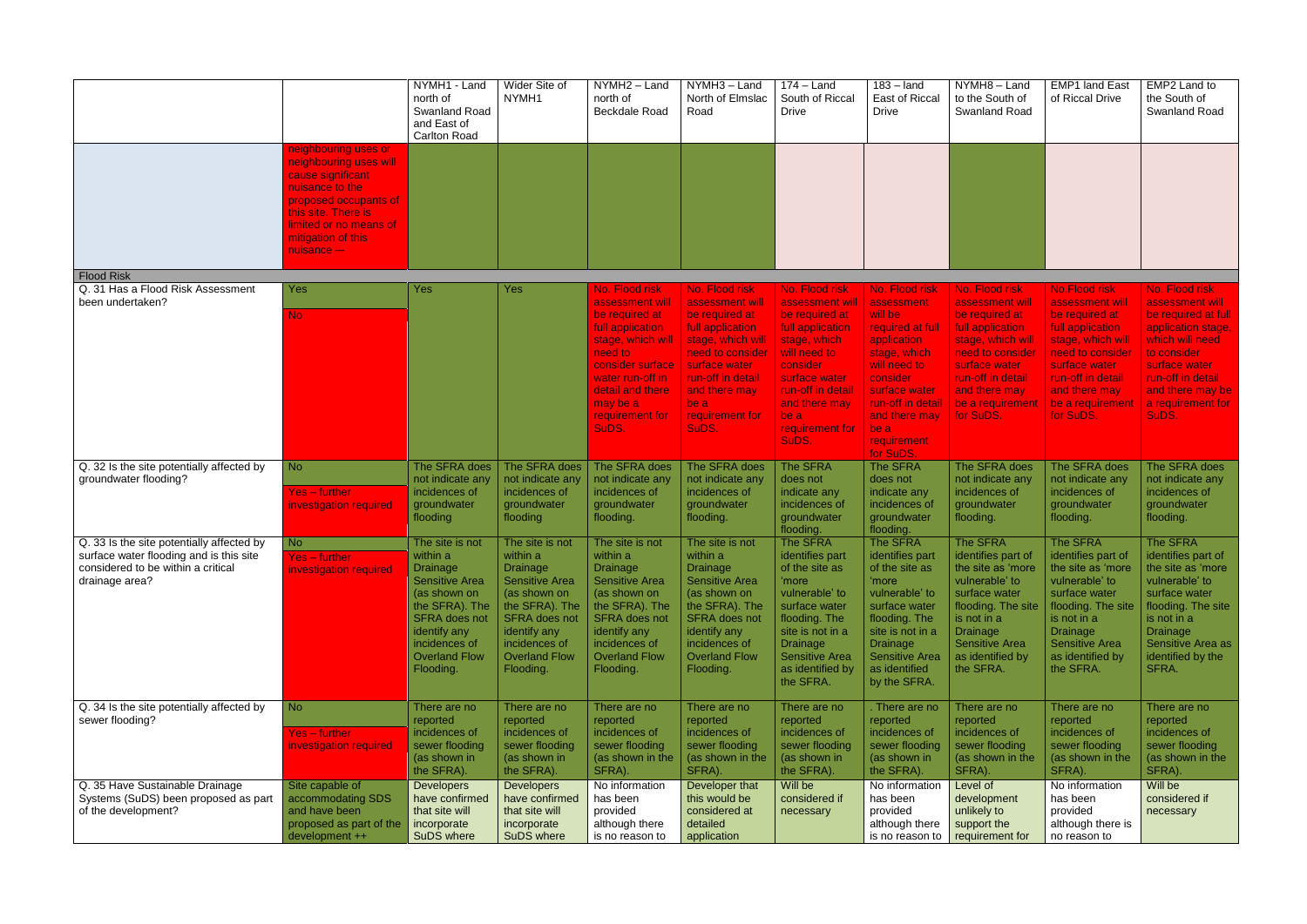|                                                                                                                      | Site capable of<br>accommodating SDS<br>though no information<br>on whether SDS<br>proposed as part of the<br>development +<br>Site capable of<br>accommodating SDS<br>however SDS not<br>being proposed on site<br>Site not suitable for<br>accommodating SDS -                                                                                                                  | NYMH1 - Land<br>north of<br>Swanland Road<br>and East of<br><b>Carlton Road</b><br>possible.                                                                                                                                                                                                                                                                                                                                                                | Wider Site of<br>NYMH1<br>possible.                                                                                                                                                                                                                                                                                                                                                                                                                         | NYMH2 - Land<br>north of<br><b>Beckdale Road</b><br>assume this<br>would not be<br>possible.                  | NYMH3 - Land<br>North of Elmslac<br>Road<br>stage.                                                                                | $174 -$ Land<br>South of Riccal<br><b>Drive</b>                                                                    | $183 -$ land<br>East of Riccal<br><b>Drive</b><br>assume this<br>would not be<br>possible.                    | NYMH8-Land<br>to the South of<br><b>Swanland Road</b><br>SuDS.                                                                                                                                                                                                                                                                                                                                                                                              | <b>EMP1 land East</b><br>of Riccal Drive<br>assume this<br>would not be<br>possible.                                    | EMP2 Land to<br>the South of<br>Swanland Road                                                                    |
|----------------------------------------------------------------------------------------------------------------------|-----------------------------------------------------------------------------------------------------------------------------------------------------------------------------------------------------------------------------------------------------------------------------------------------------------------------------------------------------------------------------------|-------------------------------------------------------------------------------------------------------------------------------------------------------------------------------------------------------------------------------------------------------------------------------------------------------------------------------------------------------------------------------------------------------------------------------------------------------------|-------------------------------------------------------------------------------------------------------------------------------------------------------------------------------------------------------------------------------------------------------------------------------------------------------------------------------------------------------------------------------------------------------------------------------------------------------------|---------------------------------------------------------------------------------------------------------------|-----------------------------------------------------------------------------------------------------------------------------------|--------------------------------------------------------------------------------------------------------------------|---------------------------------------------------------------------------------------------------------------|-------------------------------------------------------------------------------------------------------------------------------------------------------------------------------------------------------------------------------------------------------------------------------------------------------------------------------------------------------------------------------------------------------------------------------------------------------------|-------------------------------------------------------------------------------------------------------------------------|------------------------------------------------------------------------------------------------------------------|
| Q. 36 What other measures have been<br>considered which ensure the<br>development is resilient to climate<br>change? | Multiple additional<br>measures proposed<br>which build in<br>resilience to climate<br>change $++$<br>Single additional<br>measure proposed to<br>build in resilience to<br>climate change +<br>No information<br>provided on measures<br>proposed to build in<br>resilience to climate<br>change --<br>No measures<br>proposed to build in<br>resilience to climate<br>change -- | Developer has<br>confirmed that<br>houses will be<br>orientated in<br>response to<br>solar gain and<br>super insulated<br>to minimise<br>energy use and<br>carbon<br>emissions.<br>Overland flow<br>routes will be<br>mapped to<br>eliminate risk of<br>flooding and<br>surface water<br>attenuation will<br>be integrated<br>into SuDS to<br>minimise risk of<br>surface water<br>from the site<br>causing of<br>contributing to<br>flooding<br>elsewhere. | Developer has<br>confirmed that<br>houses will be<br>orientated in<br>response to<br>solar gain and<br>super insulated<br>to minimise<br>energy use and<br>carbon<br>emissions.<br>Overland flow<br>routes will be<br>mapped to<br>eliminate risk of<br>flooding and<br>surface water<br>attenuation will<br>be integrated<br>into SuDS to<br>minimise risk of<br>surface water<br>from the site<br>causing of<br>contributing to<br>flooding<br>elsewhere. | Information not<br>provided,<br>although there<br>is no reason to<br>assume this<br>would not be<br>possible. | <b>Developers</b><br>have confirmed<br>that the scheme<br>drainage will be<br>designed to take<br>into account<br>climate change. | <b>Developers</b><br>have confirmed<br>that attenuation<br>measures will<br>be incorporated<br>where<br>necessary. | Information<br>not provided,<br>although there<br>is no reason to<br>assume this<br>would not be<br>possible. | Developer has<br>confirmed that<br>houses will be<br>orientated in<br>response to<br>solar gain and<br>super insulated<br>to minimise<br>energy use and<br>carbon<br>emissions.<br>Overland flow<br>routes will be<br>mapped to<br>eliminate risk of<br>flooding and<br>surface water<br>attenuation will<br>be integrated<br>into SuDS to<br>minimise risk of<br>surface water<br>from the site<br>causing of<br>contributing to<br>flooding<br>elsewhere. | No information<br>has been<br>provided<br>although there is<br>no reason to<br>assume this<br>would not be<br>possible. | Developers have<br>confirmed that<br>attenuation<br>measures will be<br>incorporated<br>where<br>necessary.      |
| J Overall Rating for 'Flood Risk'                                                                                    | No flood risk<br>associated with the<br>$site + +$<br>Limited flood risk<br>associated with the<br>site which can be fully<br>mitigated $+$                                                                                                                                                                                                                                       | There is no<br>flood risk<br>associated with<br>this site                                                                                                                                                                                                                                                                                                                                                                                                   | There is no<br>flood risk<br>associated with<br>this site                                                                                                                                                                                                                                                                                                                                                                                                   | There is no<br>flood risk<br>associated with<br>this site                                                     | There is no flood<br>risk associated<br>with the site                                                                             | There is<br>potential for<br>flood risk on a<br>small part of<br>the site<br>however this<br>can be fully          | There is<br>potential for<br>flood risk on a<br>small part of<br>the site<br>however this<br>can be fully     | There is a very<br>small part of the<br>site which may<br>be at risk of<br>flooding on parts<br>of the sites, but<br>this can be                                                                                                                                                                                                                                                                                                                            | There is<br>potential for<br>flood risk on a<br>small part of the<br>site however this<br>can be fully<br>mitigated     | There is potential<br>for flood risk on a<br>small part of the<br>site however this<br>can be fully<br>mitigated |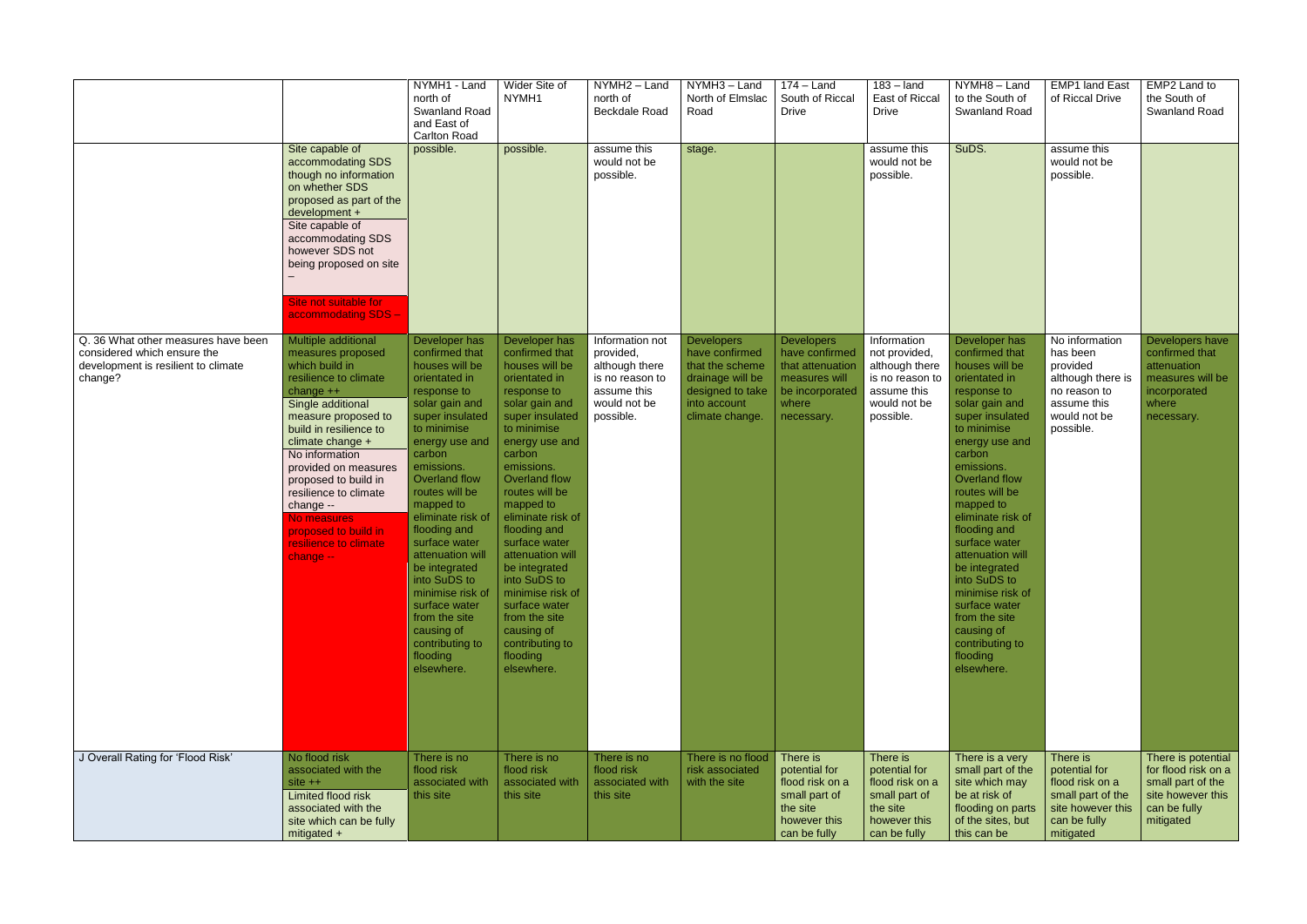|                                                                                                                                                                       |                                                                                                                                                                                                                                                                                                                     | NYMH1 - Land<br>north of<br><b>Swanland Road</b><br>and East of<br><b>Carlton Road</b>                                                                                                                                                                                                                                                                                                        | Wider Site of<br>NYMH1                                                                                                                                                                                                                                                                                                                                                                 | NYMH2 - Land<br>north of<br><b>Beckdale Road</b>                                                                                                                                                                                                                                                                                                                             | NYMH3 - Land<br>North of Elmslac<br>Road                                                                                                                                                                                                                                                                                                                                               | $174 -$ Land<br>South of Riccal<br><b>Drive</b>                                                                                                                                                                                                                                                                                                                                        | $183 -$ land<br>East of Riccal<br><b>Drive</b>                                                                                                                                                                                                                                                                                                                   | $\overline{NYMH8}$ – Land<br>to the South of<br><b>Swanland Road</b>                                                                                                                                                                                                                                                                                                         | <b>EMP1 land East</b><br>of Riccal Drive                                                                                                                                                                                                                                                                                                                                  | EMP2 Land to<br>the South of<br>Swanland Road                                                                                                                                                                                                                                                                                                                             |
|-----------------------------------------------------------------------------------------------------------------------------------------------------------------------|---------------------------------------------------------------------------------------------------------------------------------------------------------------------------------------------------------------------------------------------------------------------------------------------------------------------|-----------------------------------------------------------------------------------------------------------------------------------------------------------------------------------------------------------------------------------------------------------------------------------------------------------------------------------------------------------------------------------------------|----------------------------------------------------------------------------------------------------------------------------------------------------------------------------------------------------------------------------------------------------------------------------------------------------------------------------------------------------------------------------------------|------------------------------------------------------------------------------------------------------------------------------------------------------------------------------------------------------------------------------------------------------------------------------------------------------------------------------------------------------------------------------|----------------------------------------------------------------------------------------------------------------------------------------------------------------------------------------------------------------------------------------------------------------------------------------------------------------------------------------------------------------------------------------|----------------------------------------------------------------------------------------------------------------------------------------------------------------------------------------------------------------------------------------------------------------------------------------------------------------------------------------------------------------------------------------|------------------------------------------------------------------------------------------------------------------------------------------------------------------------------------------------------------------------------------------------------------------------------------------------------------------------------------------------------------------|------------------------------------------------------------------------------------------------------------------------------------------------------------------------------------------------------------------------------------------------------------------------------------------------------------------------------------------------------------------------------|---------------------------------------------------------------------------------------------------------------------------------------------------------------------------------------------------------------------------------------------------------------------------------------------------------------------------------------------------------------------------|---------------------------------------------------------------------------------------------------------------------------------------------------------------------------------------------------------------------------------------------------------------------------------------------------------------------------------------------------------------------------|
|                                                                                                                                                                       | Site affected by a<br>number of flood risk<br>issues, however<br>mitigation possible-                                                                                                                                                                                                                               |                                                                                                                                                                                                                                                                                                                                                                                               |                                                                                                                                                                                                                                                                                                                                                                                        |                                                                                                                                                                                                                                                                                                                                                                              |                                                                                                                                                                                                                                                                                                                                                                                        | mitigated                                                                                                                                                                                                                                                                                                                                                                              | mitigated                                                                                                                                                                                                                                                                                                                                                        | mitigated<br>through detailed<br>design                                                                                                                                                                                                                                                                                                                                      |                                                                                                                                                                                                                                                                                                                                                                           |                                                                                                                                                                                                                                                                                                                                                                           |
|                                                                                                                                                                       | Site affected by<br>significant flood risk<br><b>issues and limited</b><br>mitigation possible --                                                                                                                                                                                                                   |                                                                                                                                                                                                                                                                                                                                                                                               |                                                                                                                                                                                                                                                                                                                                                                                        |                                                                                                                                                                                                                                                                                                                                                                              |                                                                                                                                                                                                                                                                                                                                                                                        |                                                                                                                                                                                                                                                                                                                                                                                        |                                                                                                                                                                                                                                                                                                                                                                  |                                                                                                                                                                                                                                                                                                                                                                              |                                                                                                                                                                                                                                                                                                                                                                           |                                                                                                                                                                                                                                                                                                                                                                           |
| People                                                                                                                                                                |                                                                                                                                                                                                                                                                                                                     |                                                                                                                                                                                                                                                                                                                                                                                               |                                                                                                                                                                                                                                                                                                                                                                                        |                                                                                                                                                                                                                                                                                                                                                                              |                                                                                                                                                                                                                                                                                                                                                                                        |                                                                                                                                                                                                                                                                                                                                                                                        |                                                                                                                                                                                                                                                                                                                                                                  |                                                                                                                                                                                                                                                                                                                                                                              |                                                                                                                                                                                                                                                                                                                                                                           |                                                                                                                                                                                                                                                                                                                                                                           |
| Q. 37 Would the development of the site<br>lead to the loss of an existing use which<br>contributes to the social character and<br>distinctiveness of the settlement? | Development<br>incorporates existing<br>use(s), as part of the<br>overall scheme ++<br><b>Development proposes</b><br>relocation of use to<br>suitable alternative<br>location +<br><b>Development will result</b><br>in the loss of a valued<br>facility/use and no<br>justification or<br>alternative provided -- | <b>The</b><br>development<br>will not lead to<br>the loss of an<br>existing use,<br>which<br>contributes to<br>the social<br>character and<br>distinctiveness<br>of the<br>settlement.<br>Land is part of<br>an agricultural<br>holding and<br>developers say<br>that although it<br>is capable of<br>accommodating<br>grazing it is<br>surplus to<br>requirements.                           | <b>The</b><br>development<br>will not lead to<br>the loss of an<br>existing use,<br>which<br>contributes to<br>the social<br>character and<br>distinctiveness<br>of the<br>settlement.<br>Land is part of<br>an agricultural<br>holding and<br>developers say<br>that although it<br>is capable of<br>accommodating<br>grazing it is<br>surplus to<br>requirements.                    | Development<br>will not lead to<br>the loss of an<br>existing use,<br>which<br>contributes to<br>the social<br>character and<br>distinctiveness<br>of the<br>settlement.                                                                                                                                                                                                     | Site is currently<br>used as a sports<br>field.<br>Landowners<br>have identified<br>an alternative<br>site for this use.                                                                                                                                                                                                                                                               | There is no use<br>on the site<br>Development<br>will not lead to<br>the loss of an<br>existing use,<br>which<br>contributes to<br>the social<br>character and<br>distinctiveness<br>of the<br>settlement.                                                                                                                                                                             | There is no<br>use on the site<br>Development<br>will not lead to<br>the loss of an<br>existing use,<br>which<br>contributes to<br>the social<br>character and<br>distinctiveness<br>of the<br>settlement.                                                                                                                                                       | Development will<br>not lead to the<br>loss of an<br>existing use,<br>which<br>contributes to<br>the social<br>character and<br>distinctiveness of<br>the settlement.                                                                                                                                                                                                        | . There is no use<br>on the site<br>Development will<br>not lead to the<br>loss of an<br>existing use,<br>which<br>contributes to<br>the social<br>character and<br>distinctiveness of<br>the settlement.                                                                                                                                                                 | There is no use<br>on the site<br>Development will<br>not lead to the<br>loss of an<br>existing use,<br>which contributes<br>to the social<br>character and<br>distinctiveness of<br>the settlement.                                                                                                                                                                      |
| Q. 38 Will the site incorporate the<br>principles of Secured By Design,<br>reducing the potential for crime and<br>discouraging anti-social behaviour?                | Yes - SBD principles<br>taken into account or<br>will be taken into<br>account following<br>liaison with North<br>Yorkshire police +<br>No - SBD principles<br>not taken into account                                                                                                                               | <b>Developers</b><br>nave confirmed<br>they are willing<br>to adopt the<br>principles of<br>Secure by<br>Design (the<br>specific<br>requirements of<br>Secured by<br>Design may not<br>be appropriate<br>in the National<br>Park or the<br>townscape of<br><b>Helmsley and</b><br>therefore the<br>Plan refers to<br>the need to<br>consider<br>implications for<br>crime more<br>generally). | <b>Developers</b><br>nave confirmed<br>they are willing<br>to adopt the<br>principles of<br>Secure by<br>Design (the<br>specific<br>requirements of<br>Secured by<br>Design may not<br>be appropriate<br>in the National<br>Park or the<br>townscape of<br>Helmsley and<br>therefore the<br>Plan refers to<br>the need to<br>consider<br>implications for<br>crime more<br>generally). | No information<br>provided but<br>there is no<br>reason to<br>assume this<br>would not be<br>possible (the<br>specific<br>requirements of<br>Secured by<br>Design may not<br>be appropriate<br>in the National<br>Park or the<br>townscape of<br>Helmsley and<br>therefore the<br>Plan refers to<br>the need to<br>consider<br>implications for<br>crime more<br>generally). | <b>Developers</b><br>nave confirmed<br>they are willing<br>to adopt the<br>principles of<br>Secure by<br>Design (the<br>specific<br>requirements of<br>Secured by<br>Design may not<br>be appropriate<br>in the National<br>Park or the<br>townscape of<br>Helmsley and<br>therefore the<br>Plan refers to<br>the need to<br>consider<br>implications for<br>crime more<br>generally). | <b>Developers</b><br>nave confirmed<br>they are willing<br>to adopt the<br>principles of<br>Secure by<br>Design (the<br>specific<br>requirements of<br>Secured by<br>Design may not<br>be appropriate<br>in the National<br>Park or the<br>townscape of<br>Helmsley and<br>therefore the<br>Plan refers to<br>the need to<br>consider<br>implications for<br>crime more<br>generally). | No information<br>provided but<br>there is no<br>reason to<br>assume this<br>would not be<br>possible (the<br>specific<br>requirements<br>of Secured by<br>Design may<br>not be<br>appropriate in<br>the National<br>Park or the<br>townscape of<br>Helmsley and<br>therefore the<br>Plan refers to<br>the need to<br>consider<br>implications for<br>crime more | Developers have<br>confirmed they<br>are willing to<br>adopt the<br>principles of<br>Secure by<br>Design (the<br>specific<br>requirements of<br>Secured by<br>Design may not<br>be appropriate in<br>the National<br>Park or the<br>townscape of<br>Helmsley and<br>therefore the<br>Plan refers to the<br>need to consider<br>implications for<br>crime more<br>generally). | No information<br>provided but<br>there is no<br>reason to<br>assume this<br>would not be<br>possible (the<br>specific<br>requirements of<br>Secured by<br>Design may not<br>be appropriate in<br>the National<br>Park or the<br>townscape of<br>Helmsley and<br>therefore the<br>Plan refers to the<br>need to consider<br>implications for<br>crime more<br>generally). | Developers have<br>confirmed they<br>are willing to<br>adopt the<br>principles of<br>Secure by<br>Design (the<br>specific<br>requirements of<br>Secured by<br>Design may not<br>be appropriate in<br>the National Park<br>or the townscape<br>of Helmsley and<br>therefore the<br>Plan refers to the<br>need to consider<br>implications for<br>crime more<br>generally). |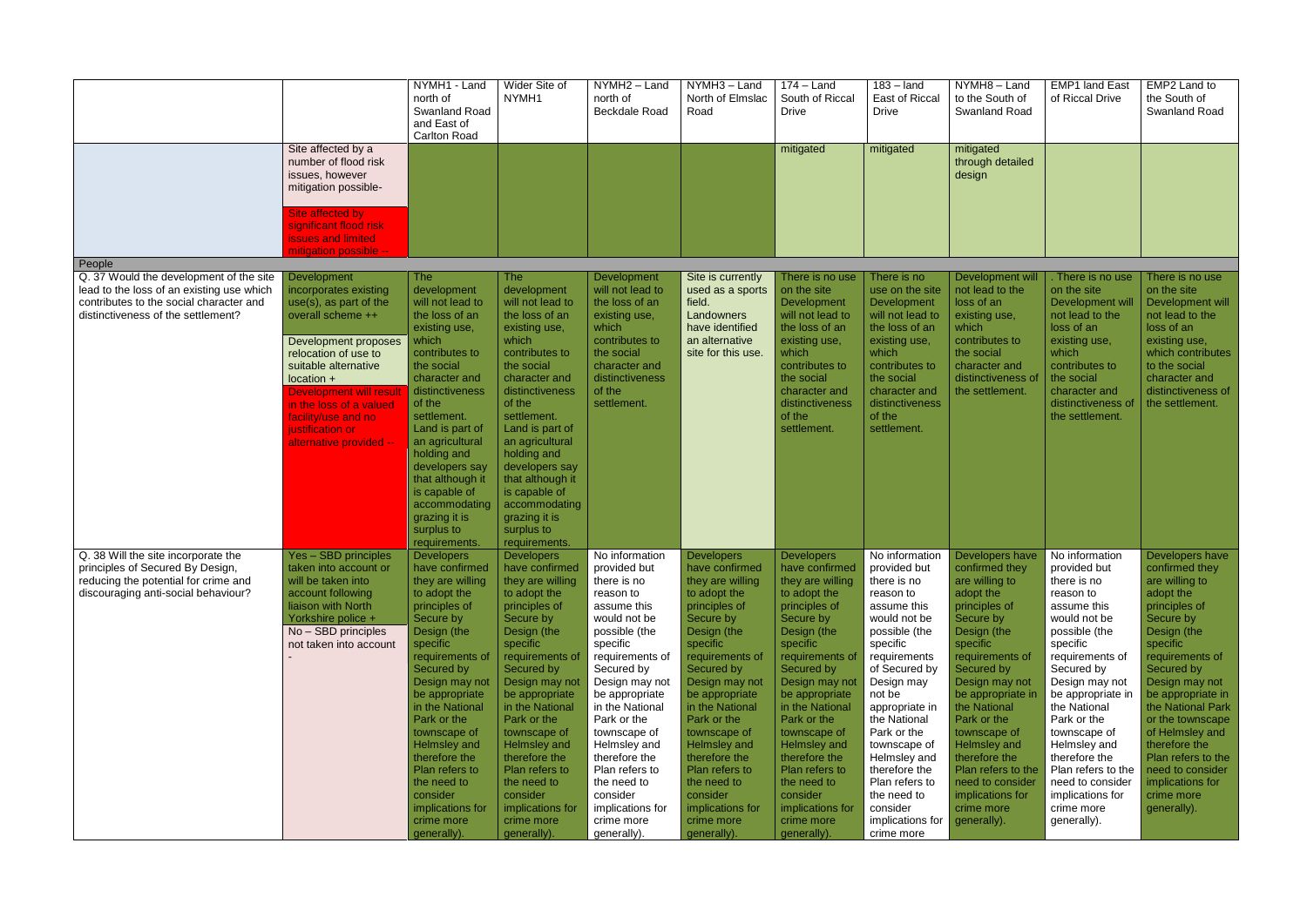|                                                                                                                                           |                                                                                                                                                                                                                                                                                                                                                                | NYMH1 - Land<br>north of<br><b>Swanland Road</b><br>and East of<br><b>Carlton Road</b>                                                                                                                                                                                                                                                                        | Wider Site of<br>NYMH1                                                                                                                                                                                                                                                                                                                                           | NYMH2 - Land<br>north of<br><b>Beckdale Road</b>                                                             | NYMH3 - Land<br>North of Elmslac<br>Road                                                                                                                                   | $174 -$ Land<br>South of Riccal<br><b>Drive</b>                                                                                       | $183 -$ land<br>East of Riccal<br><b>Drive</b>                                                               | NYMH8-Land<br>to the South of<br><b>Swanland Road</b>                                                                                                                                                                                                                                                                                                     | <b>EMP1 land East</b><br>of Riccal Drive                                                                     | EMP2 Land to<br>the South of<br>Swanland Road                                                                                      |
|-------------------------------------------------------------------------------------------------------------------------------------------|----------------------------------------------------------------------------------------------------------------------------------------------------------------------------------------------------------------------------------------------------------------------------------------------------------------------------------------------------------------|---------------------------------------------------------------------------------------------------------------------------------------------------------------------------------------------------------------------------------------------------------------------------------------------------------------------------------------------------------------|------------------------------------------------------------------------------------------------------------------------------------------------------------------------------------------------------------------------------------------------------------------------------------------------------------------------------------------------------------------|--------------------------------------------------------------------------------------------------------------|----------------------------------------------------------------------------------------------------------------------------------------------------------------------------|---------------------------------------------------------------------------------------------------------------------------------------|--------------------------------------------------------------------------------------------------------------|-----------------------------------------------------------------------------------------------------------------------------------------------------------------------------------------------------------------------------------------------------------------------------------------------------------------------------------------------------------|--------------------------------------------------------------------------------------------------------------|------------------------------------------------------------------------------------------------------------------------------------|
|                                                                                                                                           |                                                                                                                                                                                                                                                                                                                                                                |                                                                                                                                                                                                                                                                                                                                                               |                                                                                                                                                                                                                                                                                                                                                                  |                                                                                                              |                                                                                                                                                                            |                                                                                                                                       | generally).                                                                                                  |                                                                                                                                                                                                                                                                                                                                                           |                                                                                                              |                                                                                                                                    |
| Q. 38A Does the design of the<br>development encourage people to walk<br>and cycle rather than travel by car?                             | Cycleways and<br>footpaths effectively<br>integrated into the<br>development<br>encouraging walking<br>and cycling ++<br>Some cycleways<br>and/or footpaths<br>shown encouraging<br>walking and cycling +<br>No cycleways and<br>footpaths indicated as<br>part of this<br>$development -$                                                                     | <b>Developers</b><br>have said that<br>attractive, safe<br>and convenient<br>routes for both<br>cyclists and<br>pedestrians will<br>be incorporated<br>into the layout<br>of the site and<br>all homes will<br>be provided<br>with secure<br>storage for<br>cycles. Site is<br>within close<br>proximity of a<br>bus stop.                                    | <b>Developers</b><br>have said that<br>attractive, safe<br>and convenient<br>routes for both<br>cyclists and<br>pedestrians will<br>be incorporated<br>into the layout<br>of the site and<br>all homes will<br>be provided<br>with secure<br>storage for<br>cycles. Site is<br>within close<br>proximity of a<br>bus stop.                                       | No information<br>provided,<br>although there<br>is no reason to<br>assume this<br>would not be<br>possible. | Site will<br>incorporate<br>footpath links to<br>the existing<br>footpath<br>network, in<br>particular<br>providing<br>pedestrian<br>access to<br>community<br>facilities. | The design of<br>the scheme<br>incorporates<br>footpaths                                                                              | No information<br>provided,<br>although there<br>is no reason to<br>assume this<br>would not be<br>possible. | Footpaths will be<br>will be integrated<br>into the design of<br>the scheme and<br>the site is<br>located close to<br>a bus stop.                                                                                                                                                                                                                         | No information<br>provided,<br>although there is<br>no reason to<br>assume this<br>would not be<br>possible. | The design of the<br>scheme<br>incorporates<br>footpaths.                                                                          |
| Q. 38B For sites over 1ha or over 80<br>houses- Has a Travel Plan been<br>produced which assesses alternative<br>options and initiatives? | <b>Travel Plan</b><br>undertaken and clear<br>implementable<br>initiatives for promoting<br>modal shift set out ++<br><b>Travel Plan</b><br>undertaken and some<br>initiatives identified for<br>promoting modal shift<br><b>Travel Plan</b><br>undertaken which<br>identifies limited<br>opportunities for modal<br>shift or Travel Plan not<br>undertaken -- | The developers<br>have confirmed<br>that a travel<br>plan will be<br>prepared for the<br>development,<br>which will focus<br>on the<br>promotion of<br>walking, cycling<br>and public<br>transport but<br>will also explore<br>the potential to<br>introduce a Car<br>Club for the<br>benefit of both<br>existing<br>residents and<br>the new<br>development. | The developers<br>have confirmed<br>that a travel<br>plan will be<br>prepared for<br>the<br>development,<br>which will focus<br>on the<br>promotion of<br>walking, cycling<br>and public<br>transport but<br>will also explore<br>the potential to<br>introduce a Car<br>Club for the<br>benefit of both<br>existing<br>residents and<br>the new<br>development. | A travel plan will<br>be required at<br>full application<br>stage.                                           | A travel plan will<br>be submitted at<br>full application<br>stage.                                                                                                        | Developers<br>have confirmed<br>they would<br>expect to<br>undertake<br>green travel<br>plans as part of<br>any planning<br>consents. | A travel plan<br>will be<br>required at full<br>application<br>stage.                                        | Developers have<br>confirmed that a<br>travel plan will<br>be prepared for<br>the<br>development,<br>which will focus<br>on the promotion<br>of walking,<br>cycling and<br>public transport<br>but will also<br>explore the<br>potential to<br>introduce a Car<br>Club for the<br>benefit of both<br>existing<br>residents and<br>the new<br>development. | A travel plan will<br>be required at<br>full application<br>stage.                                           | Developers have<br>confirmed they<br>would expect to<br>undertake green<br>travel plans as<br>part of any<br>planning<br>consents. |
| Q. 39 Will the proposed development<br>attract a balanced living and/or working                                                           | Development<br>proposed is clearly                                                                                                                                                                                                                                                                                                                             | <b>Developers</b><br>intend to build a                                                                                                                                                                                                                                                                                                                        | <b>Developers</b><br>intend to build a                                                                                                                                                                                                                                                                                                                           | No information<br>provided,                                                                                  | A mix of housing<br>has been shown                                                                                                                                         | Developers say<br>that the                                                                                                            | No information<br>provided,                                                                                  | <b>Developers</b><br>intend to build a                                                                                                                                                                                                                                                                                                                    | No information<br>provided,                                                                                  | The proposal will<br>allow for a mix of                                                                                            |
| population, reducing inequality of                                                                                                        | designed to attract a                                                                                                                                                                                                                                                                                                                                          | mix of dwellings                                                                                                                                                                                                                                                                                                                                              | mix of dwellings                                                                                                                                                                                                                                                                                                                                                 | although there                                                                                               | on the initial                                                                                                                                                             | residential                                                                                                                           | although there                                                                                               | mix of dwellings                                                                                                                                                                                                                                                                                                                                          | although there is                                                                                            | new                                                                                                                                |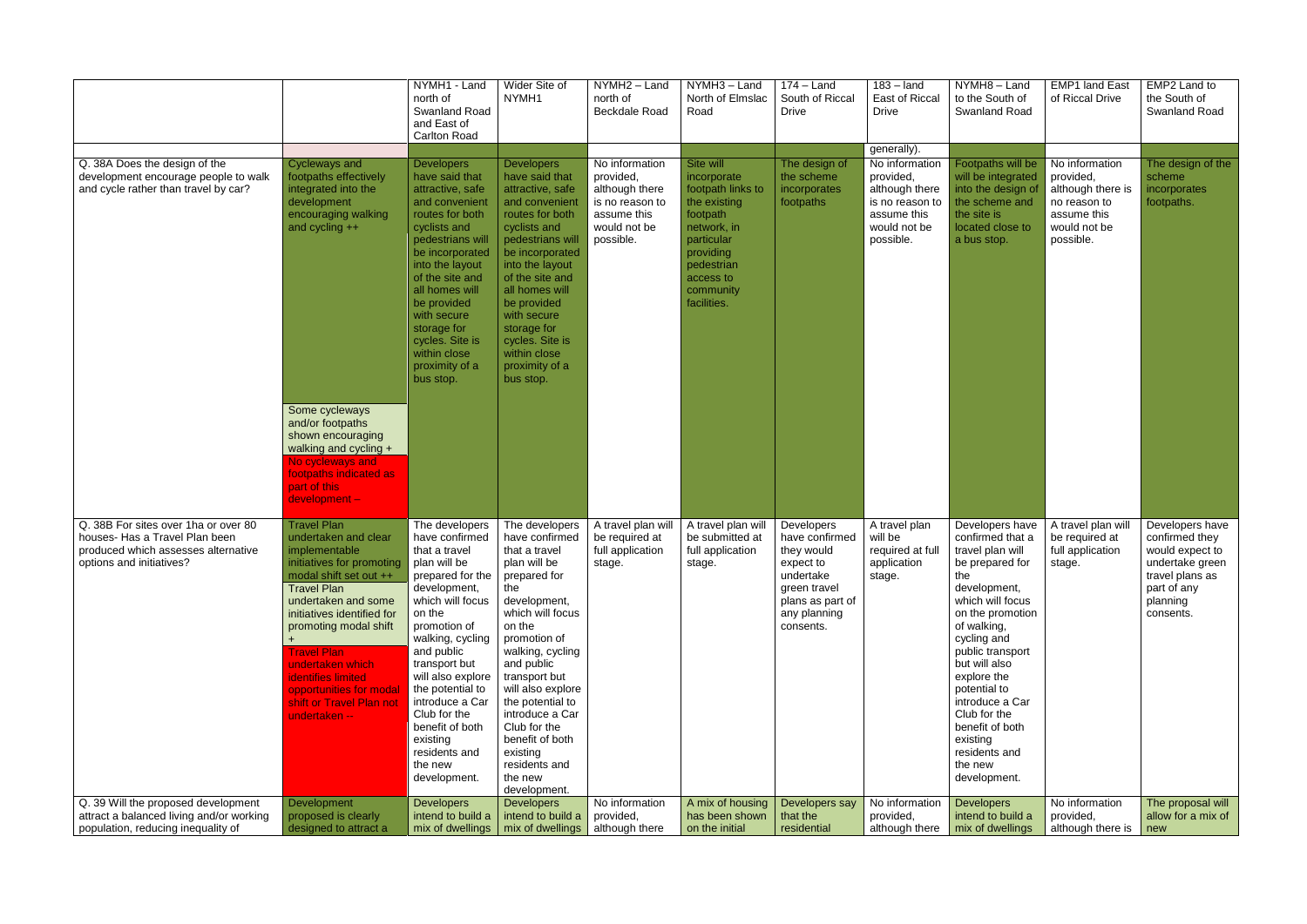|                                                                                                                                                                                                                                                                                                |                                                                                                                                                                                                                                                                                                                                                                                         | NYMH1 - Land<br>north of<br><b>Swanland Road</b><br>and East of<br><b>Carlton Road</b>                                                                                                                                                           | Wider Site of<br>NYMH1                                                                                                                                                                                                                          | NYMH2 - Land<br>north of<br><b>Beckdale Road</b>                                                                                                                                                                                                                                       | NYMH3-Land<br>North of Elmslac<br>Road                                                                                                                        | $174 -$ Land<br>South of Riccal<br><b>Drive</b>                                                                                                                                                                                                                                             | $183 -$ land<br>East of Riccal<br><b>Drive</b>                                                                                                                                                                                                                        | NYMH8-Land<br>to the South of<br><b>Swanland Road</b>                                                                                                                                                                                         | <b>EMP1 land East</b><br>of Riccal Drive                                                                                                                                                                                                                                                   | EMP2 Land to<br>the South of<br>Swanland Road                                                                                                                 |
|------------------------------------------------------------------------------------------------------------------------------------------------------------------------------------------------------------------------------------------------------------------------------------------------|-----------------------------------------------------------------------------------------------------------------------------------------------------------------------------------------------------------------------------------------------------------------------------------------------------------------------------------------------------------------------------------------|--------------------------------------------------------------------------------------------------------------------------------------------------------------------------------------------------------------------------------------------------|-------------------------------------------------------------------------------------------------------------------------------------------------------------------------------------------------------------------------------------------------|----------------------------------------------------------------------------------------------------------------------------------------------------------------------------------------------------------------------------------------------------------------------------------------|---------------------------------------------------------------------------------------------------------------------------------------------------------------|---------------------------------------------------------------------------------------------------------------------------------------------------------------------------------------------------------------------------------------------------------------------------------------------|-----------------------------------------------------------------------------------------------------------------------------------------------------------------------------------------------------------------------------------------------------------------------|-----------------------------------------------------------------------------------------------------------------------------------------------------------------------------------------------------------------------------------------------|--------------------------------------------------------------------------------------------------------------------------------------------------------------------------------------------------------------------------------------------------------------------------------------------|---------------------------------------------------------------------------------------------------------------------------------------------------------------|
| opportunity?                                                                                                                                                                                                                                                                                   | balanced living and/or<br>working community ++<br>Development takes<br>into account the need<br>to attract a balanced<br>and/or working<br>$community +$<br>Development takes no<br>account of the need to<br>attract a balanced<br>living and/or working<br>$community -$                                                                                                              | from 2 beds to<br>5 bedrooms to<br>provide a mixed<br>community. The<br>developers say<br>they recognise<br>the growing<br>elderly<br>population of<br>the town and<br>will include<br>some single<br>storey dwellings<br>in the<br>development. | from 2 beds to<br>5 bedrooms to<br>provide a mixed<br>community. The<br>developers say<br>they recognise<br>the growing<br>elderly<br>population of<br>the town and<br>will include<br>some single<br>storey dwellings<br>in the<br>development | is no reason to<br>assume this<br>would not be<br>possible.                                                                                                                                                                                                                            | layout however<br>further<br>discussions are<br>required on the<br>details.                                                                                   | element of the<br>site would<br>incorporate a<br>broad range of<br>building types<br>to satisfy the<br>needs of young<br>people, key<br>workers,<br>families, senior<br>citizens and the<br>elderly. The<br>development<br>will include<br>different sized<br>houses, types<br>and tenures. | is no reason to<br>assume this<br>would not be<br>possible.                                                                                                                                                                                                           | from 2 beds to 5<br>bedrooms to<br>provide a mixed<br>community. The<br>developers say<br>they recognise<br>the growing<br>elderly<br>population of the<br>town and will<br>include some<br>single storey<br>dwellings in the<br>development. | no reason to<br>assume this<br>would not be<br>possible                                                                                                                                                                                                                                    | development<br>opportunities<br>which will help<br>create a mixed<br>population.                                                                              |
| K Overall Rating for 'People'                                                                                                                                                                                                                                                                  | Development actively<br>planned to encourage<br>the development of<br>sustainable<br>communities ++<br>Development has<br>taken into account the<br>need to develop<br>sustainable<br>communities +<br>Development has little<br>regard to the need to<br>develop sustainable<br>communities -<br>Development has no<br>regard for the need to<br>develop sustainable<br>communities -- | <b>The</b><br>development<br>has been<br>actively<br>planned to<br>encourage the<br>development of<br>sustainable<br>communities                                                                                                                 | <b>The</b><br>development<br>has been<br>actively<br>planned to<br>encourage the<br>development of<br>sustainable<br>communities                                                                                                                | No information<br>provided,<br>although there<br>is no reason to<br>assume this<br>would not be<br>possible                                                                                                                                                                            | <b>The</b><br>development<br>has been<br>actively planned<br>to encourage<br>the development<br>of sustainable<br>communities                                 | <b>The</b><br>development<br>has been<br>actively<br>planned to<br>encourage the<br>development of<br>sustainable<br>communities                                                                                                                                                            | No information<br>provided,<br>although there<br>is no reason to<br>assume this<br>would not be<br>possible.                                                                                                                                                          | <b>The</b><br>development has<br>been actively<br>planned to<br>encourage the<br>development of<br>sustainable<br>communities                                                                                                                 | No information<br>provided,<br>although there is<br>no reason to<br>assume this<br>would not be<br>possible.                                                                                                                                                                               | The development<br>has been actively<br>planned to<br>encourage the<br>development of<br>sustainable<br>communities                                           |
| Meeting needs<br>Q.40 Does the type and mix of<br>development proposed meet the needs<br>identified in the Strategic Housing<br>Market Assessment (SHMA),<br><b>Employment Land Review Update 2010</b><br>(ELR), Ryedale Retail Capacity Studies<br>(RRCS) and Malton Town Centre<br>Strategy? | Proposal clearly<br>identifies what the<br>needs are and how<br>they will be met by the<br>development ++<br>Proposal identifies<br>what the needs are<br>and how some needs<br>will be met by the<br>development +<br>Proposal either does<br>not identify what the<br>needs are or how any<br>needs will be met by<br>the development -                                               | Developers say<br>they propose a<br>broad mix of<br>size, type and<br>tenure of<br>housing in<br>direct response<br>to the SHMA.                                                                                                                 | Developers say<br>they propose a<br>broad mix of<br>size, type and<br>tenure of<br>housing in<br>direct response<br>to the SHMA.                                                                                                                | No information<br>provided,<br>although there<br>is no reason to<br>assume this<br>would not be<br>possible.<br>Although the<br><b>SSM</b><br>assessment<br>may conclude<br>this should be a<br>double negative<br>this is an issue<br>which can be<br>overcome at the<br>design stage | Developer is<br>working closely<br>with a non profit<br>care provider<br>and is<br>committed to<br>providing<br>affordable<br>housing to meet<br>local needs. | From the initial<br>layouts and<br>information<br>provided the<br>proposal is<br>considered<br>likely to meet<br>the proposed<br>needs set out<br>in the SHMA.                                                                                                                              | No information<br>provided,<br>although there<br>is no reason to<br>assume this<br>would not be<br>possible.<br>Although the<br><b>SSM</b><br>assessment<br>may conclude<br>this should be<br>a double<br>negative this is<br>an issue which<br>can be<br>overcome at | Developers say<br>they propose a<br>broad mix of<br>size, type and<br>tenure of<br>housing in direct<br>response to the<br>SHMA.                                                                                                              | No information<br>provided,<br>although there is<br>no reason to<br>assume this<br>would not be<br>possible.<br>Although the<br><b>SSM</b><br>assessment may<br>conclude this<br>should be a<br>double negative<br>this is an issue<br>which can be<br>overcome at the<br>design stage and | From the initial<br>layouts and<br>information<br>provided the<br>proposal is<br>considered likely<br>to meet the<br>proposed needs<br>set out in the<br>ELR. |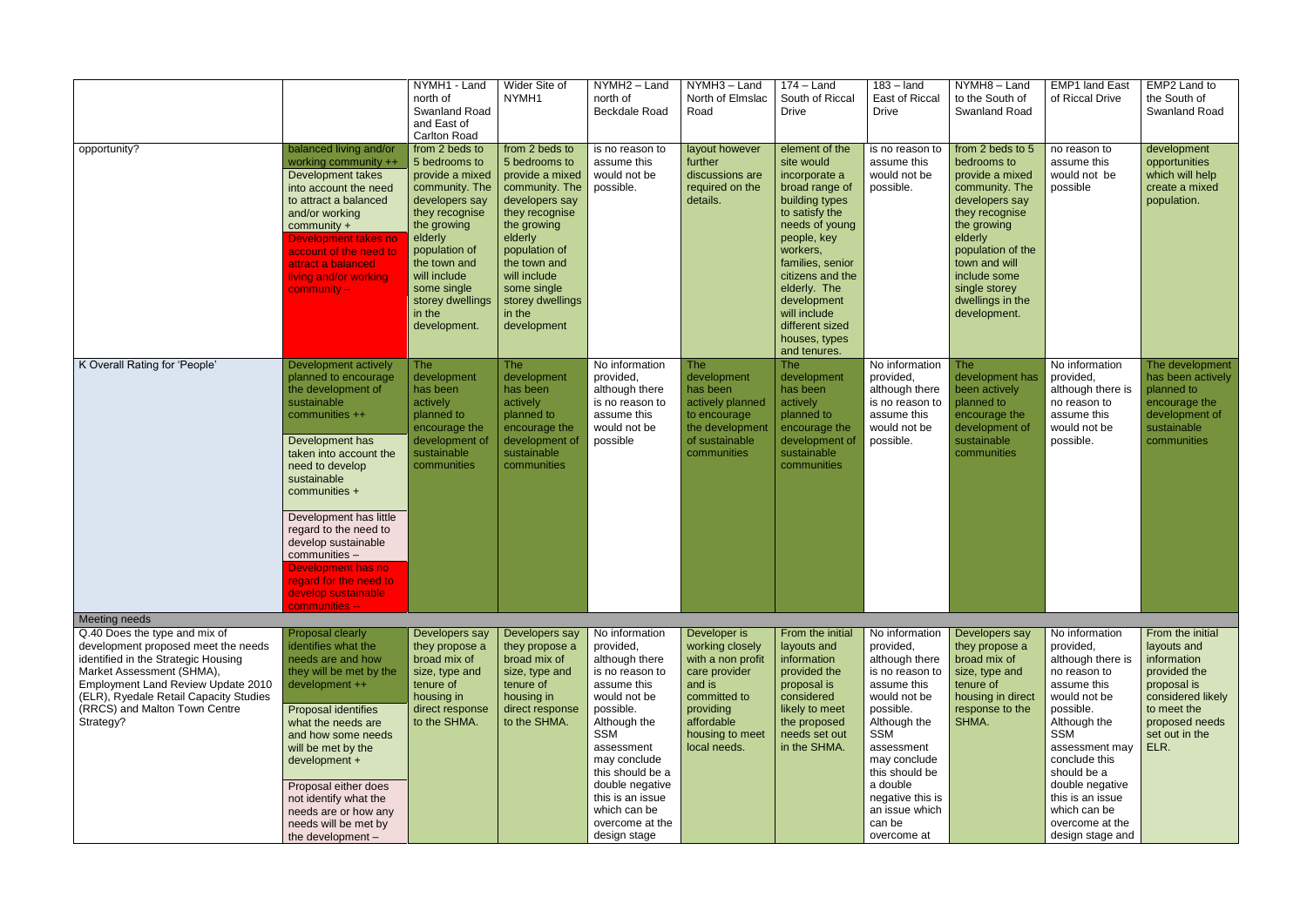|                                                                         |                                                                                                                                                                                                                                                                                                                                                                                                                                                                                                                                                                                                                                                    | NYMH1 - Land<br>north of<br>Swanland Road<br>and East of<br><b>Carlton Road</b>                                                                                                                                       | Wider Site of<br>NYMH1                                                                                                                                                                                               | NYMH2 - Land<br>north of<br>Beckdale Road<br>and for this                                                    | NYMH3 - Land<br>North of Elmslac<br>Road                                                                                                                | $174 -$ Land<br>South of Riccal<br><b>Drive</b>                                                                                                                            | $183 -$ land<br>East of Riccal<br><b>Drive</b><br>the design                                                 | NYMH8-Land<br>to the South of<br><b>Swanland Road</b>                                                                                                                                                                 | <b>EMP1 land East</b><br>of Riccal Drive<br>for this reason is | EMP2 Land to<br>the South of<br>Swanland Road |
|-------------------------------------------------------------------------|----------------------------------------------------------------------------------------------------------------------------------------------------------------------------------------------------------------------------------------------------------------------------------------------------------------------------------------------------------------------------------------------------------------------------------------------------------------------------------------------------------------------------------------------------------------------------------------------------------------------------------------------------|-----------------------------------------------------------------------------------------------------------------------------------------------------------------------------------------------------------------------|----------------------------------------------------------------------------------------------------------------------------------------------------------------------------------------------------------------------|--------------------------------------------------------------------------------------------------------------|---------------------------------------------------------------------------------------------------------------------------------------------------------|----------------------------------------------------------------------------------------------------------------------------------------------------------------------------|--------------------------------------------------------------------------------------------------------------|-----------------------------------------------------------------------------------------------------------------------------------------------------------------------------------------------------------------------|----------------------------------------------------------------|-----------------------------------------------|
|                                                                         | No assessment is<br>undertaken of what the<br>needs are and whether<br>any needs will be met                                                                                                                                                                                                                                                                                                                                                                                                                                                                                                                                                       |                                                                                                                                                                                                                       |                                                                                                                                                                                                                      | reason is<br>assessed as<br>unknown.                                                                         |                                                                                                                                                         |                                                                                                                                                                            | stage and for<br>this reason is<br>assessed as<br>unknown.                                                   |                                                                                                                                                                                                                       | assessed as<br>unknown.                                        |                                               |
| Q. 41 What level and type of affordable<br>housing is proposed?         | Development offers<br>appropriate level and<br>type of affordable<br>housing which meets<br>the needs as set out in<br>the SHMA, LPS and<br>NYMNPA viability<br>assessment ++<br>Development offers<br>some affordable<br>housing which meets<br>some of the need as<br>set out in the SHMA,<br>LPS and NYMNPA<br>viability assessment +<br>Development does not<br>offer the appropriate<br>level and type of<br>affordable housing or<br>does not meet the<br>need for affordable<br>housing as set out in<br>the SHMA, LPS and<br>NYMNPA viability<br>assessment-<br><u>i në development </u><br>makes no provision for<br>affordable housing - | Subject to<br>negotiations at<br>planning stage<br>- depends on<br>viability,<br>however<br>developers<br>have said that<br>40% of units<br>are expected to<br>be developed<br>as affordable<br>housing.              | Subject to<br>negotiations at<br>planning stage<br>- depends on<br>viability,<br>however<br>developers<br>have said that<br>40% of units<br>are expected to<br>be developed<br>as affordable<br>housing.             | No information<br>provided,<br>although there<br>is no reason to<br>assume this<br>would not be<br>possible. | The scheme as<br>a whole will<br>provide an<br>appropriate level<br>of affordable<br>housing which<br>will meet the<br>needs as set out<br>in the SHMA. | Subject to<br>negotiations at<br>planning stage<br>- depends on<br>viability.<br>Developers say<br>they hope that<br>LPA targets for<br>affordable<br>homes can be<br>met. | No information<br>provided,<br>although there<br>is no reason to<br>assume this<br>would not be<br>possible. | Subject to<br>negotiations at<br>planning stage -<br>depends on<br>viability however<br>developers have<br>said that 40% of<br>units are<br>expected to be<br>developed as<br>affordable<br>housing.                  | N/A                                                            | N/A                                           |
| Q. 42 What provision has been made for<br>Ryedale's elderly population? | Development<br>addresses and meets<br>the needs of Ryedale's<br>elderly population,<br>through provision of<br>5% bungalows on<br>schemes of 50 or more<br>dwellings $++$<br>Development takes<br>into account and<br>meets some of the<br>needs of Ryedale's<br>elderly population<br>provision of 5%<br>bungalows on<br>schemes of 50 or more<br>dwellings +                                                                                                                                                                                                                                                                                     | No specific<br>proposals at<br>this stage but<br>there is scope<br>to address this<br>requirement.<br>Will be built to<br><b>Building for Life</b><br>standards so<br>that they can be<br>adapted as<br>needs change. | No specific<br>proposals at<br>this stage but<br>there is scope<br>to address this<br>requirement.<br>Will be built to<br><b>Building for Life</b><br>standards so<br>that they can<br>be adapted as<br>needs change | No information<br>provided,<br>although there<br>is no reason to<br>assume this<br>would not be<br>possible  | The developer is<br>utilising half of<br>the site for the<br>development of<br>an extra care<br>facility on behalf<br>of NYCC.                          | The developers<br>will address the<br>need for the<br>elderly and<br>indicative<br>layout shows<br>possible<br>residential care<br>home.                                   | No information<br>provided,<br>although there<br>is no reason to<br>assume this<br>would not be<br>possible. | No specific<br>proposals at this<br>stage but there<br>is scope to<br>address this<br>requirement. Will<br>be built to<br><b>Building for Life</b><br>standards so<br>that they can be<br>adapted as<br>needs change. | Not relevant to<br>employment<br>uses.                         | Not relevant to<br>employment<br>uses.        |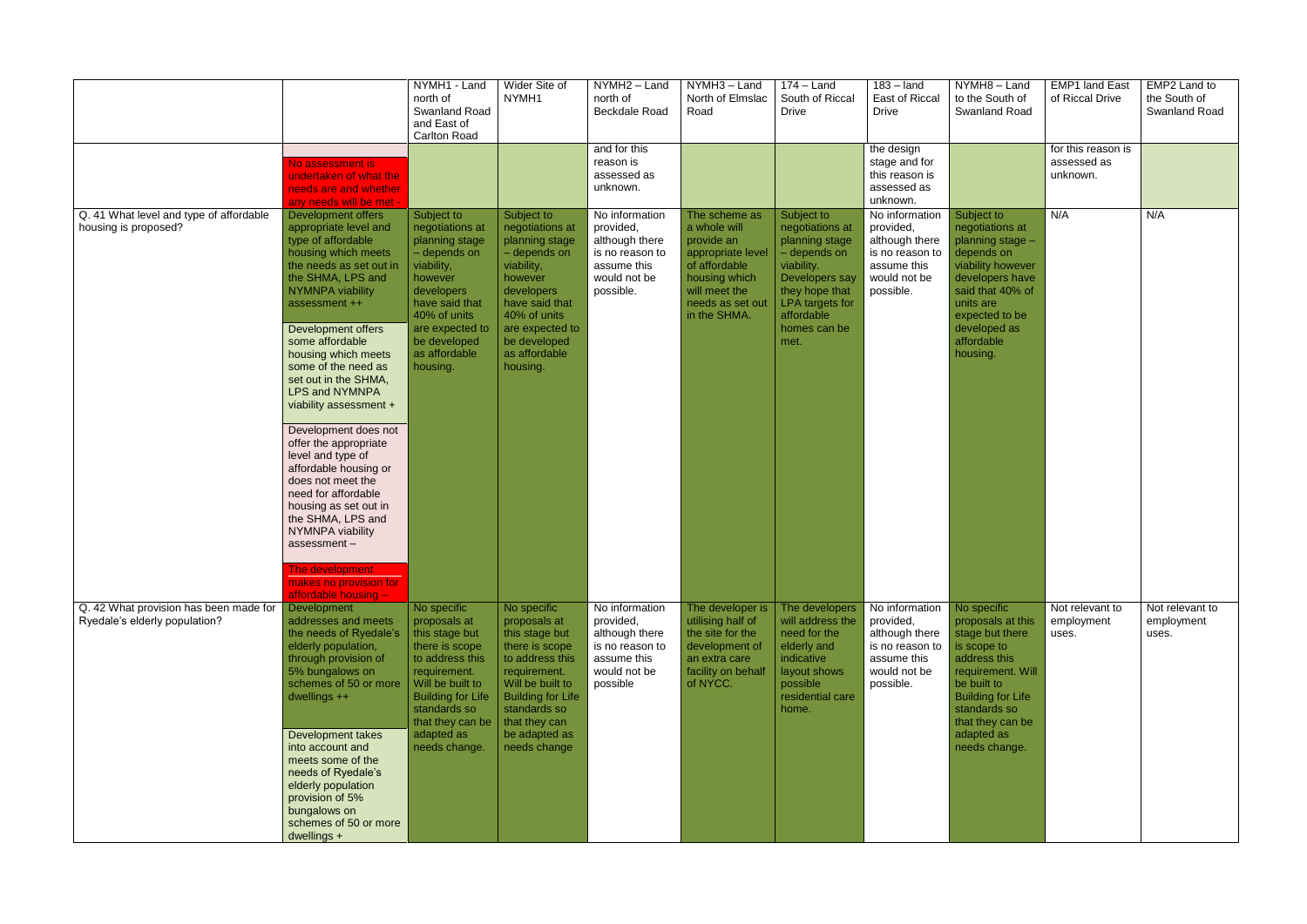|                                                                                                                                       | NYMH1 - Land<br>north of<br><b>Swanland Road</b><br>and East of<br><b>Carlton Road</b>                                                                                                                                                                                                                                                                                                                                                                                                                                                                                   | Wider Site of<br>NYMH1                                                                                         | NYMH2 - Land<br>north of<br><b>Beckdale Road</b>                                           | NYMH3 - Land<br>North of Elmslac<br>Road                                                                                                                         | $174 -$ Land<br>South of Riccal<br><b>Drive</b>                                                                | $183 -$ land<br>East of Riccal<br><b>Drive</b>                                             | NYMH8-Land<br>to the South of<br>Swanland Road                                                                       | <b>EMP1 land East</b><br>of Riccal Drive                                                   | EMP2 Land to<br>the South of<br>Swanland Road                                                                        |
|---------------------------------------------------------------------------------------------------------------------------------------|--------------------------------------------------------------------------------------------------------------------------------------------------------------------------------------------------------------------------------------------------------------------------------------------------------------------------------------------------------------------------------------------------------------------------------------------------------------------------------------------------------------------------------------------------------------------------|----------------------------------------------------------------------------------------------------------------|--------------------------------------------------------------------------------------------|------------------------------------------------------------------------------------------------------------------------------------------------------------------|----------------------------------------------------------------------------------------------------------------|--------------------------------------------------------------------------------------------|----------------------------------------------------------------------------------------------------------------------|--------------------------------------------------------------------------------------------|----------------------------------------------------------------------------------------------------------------------|
| $dwellings -$                                                                                                                         | Development does not<br>address the needs of<br>Ryedale's elderly<br>population provision of<br>5% bungalows on<br>schemes of 50 or more                                                                                                                                                                                                                                                                                                                                                                                                                                 |                                                                                                                |                                                                                            |                                                                                                                                                                  |                                                                                                                |                                                                                            |                                                                                                                      |                                                                                            |                                                                                                                      |
| bungalows on<br>$dwellings -$                                                                                                         | The development<br>makes no provision for<br>the needs of Ryedale's<br>elderly population<br>provision of 5%<br>schemes of 50 or more                                                                                                                                                                                                                                                                                                                                                                                                                                    |                                                                                                                |                                                                                            |                                                                                                                                                                  |                                                                                                                |                                                                                            |                                                                                                                      |                                                                                            |                                                                                                                      |
| <b>Overall Rating for 'Meeting Needs'</b><br>any needs $-$                                                                            | <b>Proposal clearly</b><br><b>Developers</b><br>identifies what the<br>say they will<br>needs are and how<br>meet the<br>identified needs<br>they will be met by the<br>set out in the<br>development ++<br>SHMA subject<br>Proposal identifies<br>to viability.<br>what the needs are<br>and how some needs<br>will be met by the<br>development +<br>Proposal either does<br>not identify what the<br>needs are or how any<br>needs are or how any<br>needs will be met by<br>the development -<br>vo assessment is<br>undertaken of what the<br>needs are and whether | Developers say<br>they will meet<br>the identified<br>needs set out in<br>the SHMA<br>subject to<br>viability. | No details<br>provided                                                                     | Half of the site<br>will be used as<br>an extra care<br>facility for the<br>over 55s.<br><b>Discussions are</b><br>ongoing<br>regarding<br>remainder of<br>site. | Developers say<br>they will meet<br>the identified<br>needs set out<br>in the SHMA<br>subject to<br>viability. | No details<br>provided                                                                     | Developers say<br>they will meet<br>the identified<br>needs set out in<br>the SHMA<br>subject to<br>viability.       | No details<br>provided                                                                     | Developers say<br>they will meet the<br>identified needs<br>set out in the<br>SHMA subject to<br>viability.          |
| Community Facilities, utilities and Infrastructure                                                                                    |                                                                                                                                                                                                                                                                                                                                                                                                                                                                                                                                                                          |                                                                                                                |                                                                                            |                                                                                                                                                                  |                                                                                                                |                                                                                            |                                                                                                                      |                                                                                            |                                                                                                                      |
| Q43 Malton only<br>N/A<br>Q. 44 Is highway mitigation required as                                                                     | N/A<br>A full transport<br>No mitigation required                                                                                                                                                                                                                                                                                                                                                                                                                                                                                                                        | N/A<br>A full transport                                                                                        | N/A<br>No information                                                                      | N/A<br>A full traffic                                                                                                                                            | N/A<br><b>Developers</b>                                                                                       | N/A<br>No information                                                                      | N/A<br>A full transport                                                                                              | N/A<br>No information                                                                      | N/A<br>Developers have                                                                                               |
| part of the development and what is the<br>impact of the development on the<br>highway network following mitigation?<br>mitigation ++ | or no impact on the<br>assessment will<br>highway following<br>be required<br>when details of<br>proposal are<br>developed in<br>more detail.<br><b>Mitigation required but</b><br>no unacceptable                                                                                                                                                                                                                                                                                                                                                                       | assessment will<br>be required<br>when details of<br>proposal are<br>developed in<br>more detail.              | provided,<br>although there<br>is no reason to<br>assume this<br>would not be<br>possible. | assessment will<br>be carried out in<br>due course. The<br>site will be<br>accessed via<br>Ashwood Close,<br>which Highways                                      | have carried<br>out an<br>independent<br>traffic impact<br>assessment<br>which says that<br>the local          | provided,<br>although there<br>is no reason to<br>assume this<br>would not be<br>possible. | assessment will<br>be required<br>when details of<br>proposal are<br>developed in<br>more detail,<br>however initial | provided,<br>although there is<br>no reason to<br>assume this<br>would not be<br>possible. | carried out an<br>independent<br>traffic impact<br>assessment<br>which says that<br>the local highway<br>network has |
| mitigation $+$                                                                                                                        | impact following<br>Site will need to<br>be accessed<br>via Carlton<br>Road, Initial<br>advice<br>Mitigation required and<br>suggests that<br>development<br>development would                                                                                                                                                                                                                                                                                                                                                                                           | Site will need to<br>be accessed<br>via Carlton<br>Road, Initial<br>advice<br>suggests that<br>development     |                                                                                            | have indicated<br>will be<br>acceptable<br>subject to a TA.                                                                                                      | highway<br>network has<br>sufficient<br>capacity to<br>accommodate<br>safely the traffic<br>movements          |                                                                                            | proposals are<br>considered<br>acceptable.                                                                           |                                                                                            | sufficient<br>capacity to<br>accommodate<br>safely the traffic<br>movements<br>generated by<br>proposed              |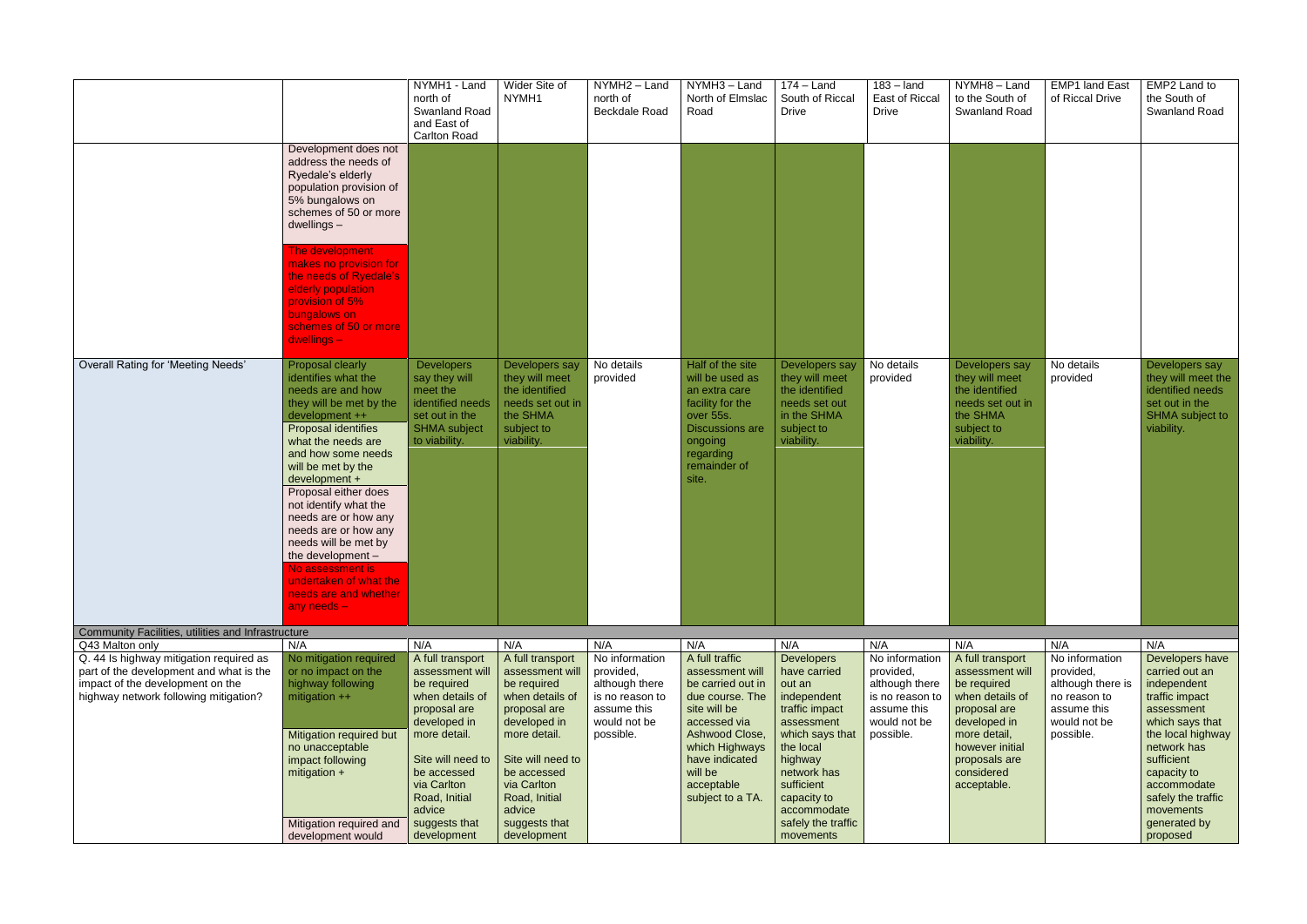|                                                                                                 |                                                                                                                                                                                                                                                                                                                                                                                                  | NYMH1 - Land<br>north of<br>Swanland Road<br>and East of<br><b>Carlton Road</b>                                                                                                                                                                                                                                                                                                                                                                                         | Wider Site of<br>NYMH1                                                                                                                                                                                                                                                                                                                                                                                                                                              | NYMH2 - Land<br>north of<br>Beckdale Road                                                                    | NYMH3-Land<br>North of Elmslac<br>Road                                                                              | $174 -$ Land<br>South of Riccal<br><b>Drive</b>                                                             | $183 -$ land<br>East of Riccal<br><b>Drive</b>                                                                              | NYMH8-Land<br>to the South of<br>Swanland Road                                                                                   | <b>EMP1 land East</b><br>of Riccal Drive                                                                     | EMP2 Land to<br>the South of<br>Swanland Road                                                              |
|-------------------------------------------------------------------------------------------------|--------------------------------------------------------------------------------------------------------------------------------------------------------------------------------------------------------------------------------------------------------------------------------------------------------------------------------------------------------------------------------------------------|-------------------------------------------------------------------------------------------------------------------------------------------------------------------------------------------------------------------------------------------------------------------------------------------------------------------------------------------------------------------------------------------------------------------------------------------------------------------------|---------------------------------------------------------------------------------------------------------------------------------------------------------------------------------------------------------------------------------------------------------------------------------------------------------------------------------------------------------------------------------------------------------------------------------------------------------------------|--------------------------------------------------------------------------------------------------------------|---------------------------------------------------------------------------------------------------------------------|-------------------------------------------------------------------------------------------------------------|-----------------------------------------------------------------------------------------------------------------------------|----------------------------------------------------------------------------------------------------------------------------------|--------------------------------------------------------------------------------------------------------------|------------------------------------------------------------------------------------------------------------|
|                                                                                                 | have a significant<br>impact though not<br>unacceptable impact<br>after mitigation -<br><b>Mitigation required and</b><br>development would<br>still have an<br>unacceptable impact<br>following mitigation -                                                                                                                                                                                    | can be<br>accommodated<br>within existing<br>highway<br>network.<br><b>Developers</b><br>have confirmed<br>that<br>consideration<br>will be given to<br>the need for the<br>provision of<br>traffic calming<br>on Carlton<br>Road and all<br>streets within<br>development<br>will be designed<br>in accordance<br>with Manual for<br><b>Streets</b><br>adopting the<br>principles of<br>Homezones<br>where<br>appropriate to<br>achieve a<br>design speed of<br>20mph. | can be<br>accommodated<br>within existing<br>highway<br>network.<br><b>Developers</b><br>have confirmed<br>that<br>consideration<br>will be given to<br>the need for the<br>provision of<br>traffic calming<br>on Carlton<br>Road and all<br>streets within<br>development<br>will be<br>designed in<br>accordance<br>with Manual<br>for Streets<br>adopting the<br>principles of<br>Homezones<br>where<br>appropriate to<br>achieve a<br>design speed of<br>20mph. |                                                                                                              |                                                                                                                     | generated by<br>proposed<br>development.                                                                    |                                                                                                                             |                                                                                                                                  |                                                                                                              | development.                                                                                               |
| Q. 45 Can the site accommodate<br>adequate parking and servicing<br>facilities?                 | Site meets highway<br>guidelines for parking<br>and servicing ++<br>Site does not currently<br>meet parking and/or<br>servicing<br>requirements.<br>However these issues<br>can potentially be<br>overcome or mitigated<br>Site does not meet<br>highway requirements<br>for parking and/or<br>servicing and the<br>issues identified are<br>difficult/not practically<br>possible to overcome - | No parking<br>provision has<br>been indicated<br>as yet however<br>there is no<br>reason to<br>believe that<br>adequate<br>parking cannot<br>be achieved.                                                                                                                                                                                                                                                                                                               | No parking<br>provision has<br>been indicated<br>as yet however<br>there is no<br>reason to<br>believe that<br>adequate<br>parking cannot<br>be achieved.                                                                                                                                                                                                                                                                                                           | No information<br>provided,<br>although there<br>is no reason to<br>assume this<br>would not be<br>possible. | <b>Early drawings</b><br>identify required<br>parking<br>provision                                                  | <b>Early drawings</b><br>identify<br>required<br>parking<br>provision                                       | No information<br>provided,<br>although there<br>is no reason to guidelines for<br>assume this<br>would not be<br>possible. | <b>Initial layout</b><br>drawings meet<br>highways<br>parking and<br>servicing.                                                  | No information<br>provided,<br>although there is<br>no reason to<br>assume this<br>would not be<br>possible. | <b>Early drawings</b><br>identify required<br>parking provision                                            |
| Q. 46 Will the proposal provide, enable<br>or improve access to public rights of<br>way (PROW)? | Proposal will create<br>new PROW or<br>integrate existing<br>PROW into the<br>development ++<br>Proposal will not affect                                                                                                                                                                                                                                                                         | Developers say<br>there are<br>opportunities to<br>improve<br>connections to<br>existing PROW                                                                                                                                                                                                                                                                                                                                                                           | Developers say<br>there are<br>opportunities to<br>improve<br>connections to<br>existing PROW                                                                                                                                                                                                                                                                                                                                                                       | No information<br>provided,<br>although there<br>is no reason to<br>assume this<br>would not be<br>possible. | Early<br>discussions<br>have indicated<br>that a footpath<br>will be created<br>to link dwellings<br>and extra care | A footpath is<br>shown on the<br>indicative<br>layout plan<br>which will link<br>to existing<br><b>PROW</b> | No information<br>provided,<br>although there<br>is no reason to<br>assume this<br>would not be<br>possible.                | There is a<br>PROW to the<br>north of the site.<br>Initial proposals<br>will provide links<br>with this existing<br>footpath and | No information<br>provided,<br>although there is<br>no reason to<br>assume this<br>would not be<br>possible. | A footpath is<br>shown on the<br>indicative layout<br>plan which will<br>link to existing<br>PROW network. |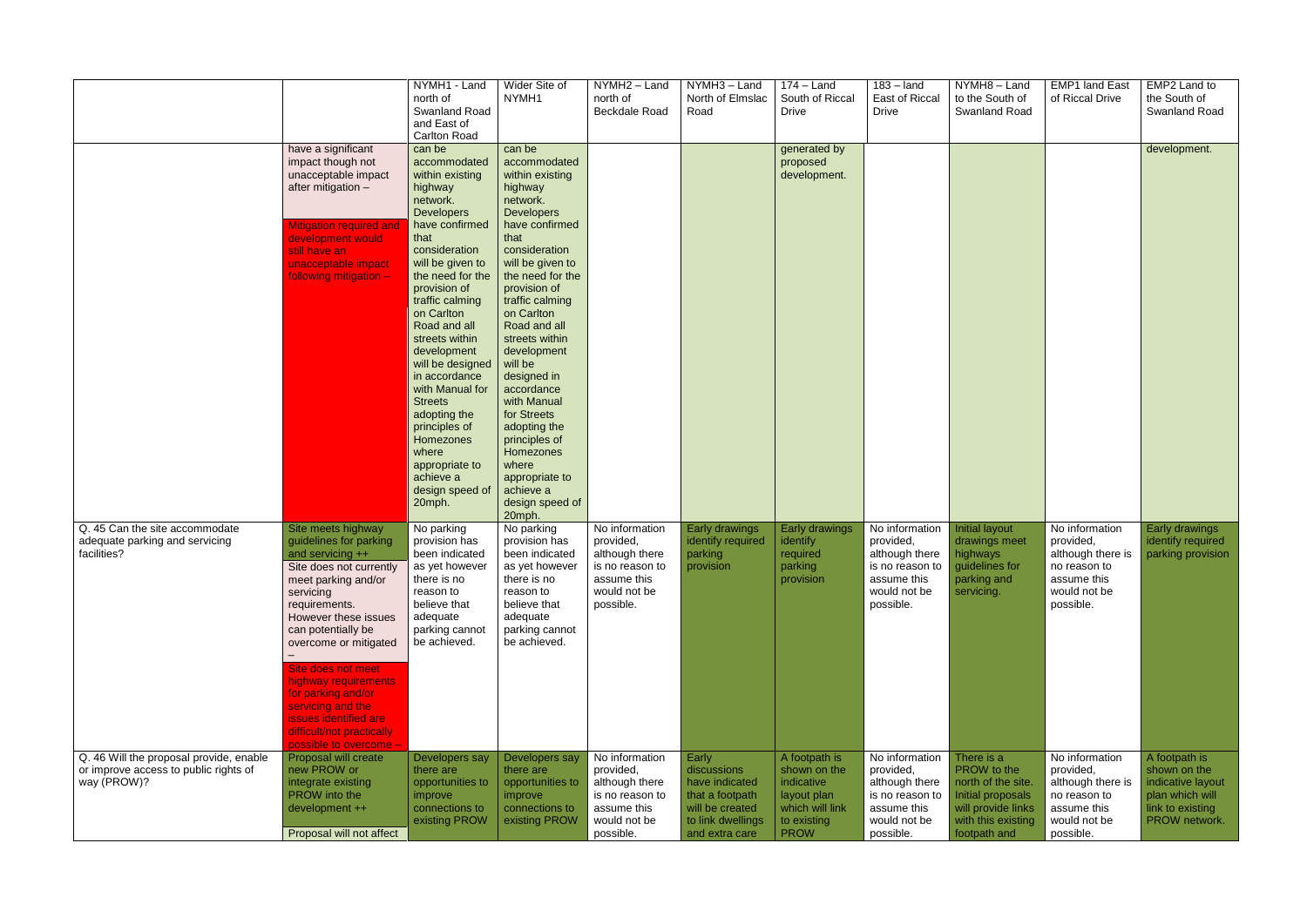|                                                                                                                                    |                                                                                                                                                                                                                                                                                                                                                                                                                                                                                                                                                                                                                                                  | NYMH1 - Land<br>north of<br><b>Swanland Road</b><br>and East of<br><b>Carlton Road</b>                                                                                                        | Wider Site of<br>NYMH1                                                                                                                                                                        | NYMH2 - Land<br>north of<br><b>Beckdale Road</b>                                                             | NYMH3 - Land<br>North of Elmslac<br>Road                                                                                                           | $174 -$ Land<br>South of Riccal<br><b>Drive</b>                                                                                                                                                       | $183 -$ land<br>East of Riccal<br><b>Drive</b>                                                               | NYMH8-Land<br>to the South of<br>Swanland Road                                                              | <b>EMP1 land East</b><br>of Riccal Drive                                                                     | EMP2 Land to<br>the South of<br>Swanland Road                                                                                                                                                      |
|------------------------------------------------------------------------------------------------------------------------------------|--------------------------------------------------------------------------------------------------------------------------------------------------------------------------------------------------------------------------------------------------------------------------------------------------------------------------------------------------------------------------------------------------------------------------------------------------------------------------------------------------------------------------------------------------------------------------------------------------------------------------------------------------|-----------------------------------------------------------------------------------------------------------------------------------------------------------------------------------------------|-----------------------------------------------------------------------------------------------------------------------------------------------------------------------------------------------|--------------------------------------------------------------------------------------------------------------|----------------------------------------------------------------------------------------------------------------------------------------------------|-------------------------------------------------------------------------------------------------------------------------------------------------------------------------------------------------------|--------------------------------------------------------------------------------------------------------------|-------------------------------------------------------------------------------------------------------------|--------------------------------------------------------------------------------------------------------------|----------------------------------------------------------------------------------------------------------------------------------------------------------------------------------------------------|
|                                                                                                                                    | a PROW +<br><b>Proposal would involve</b><br>the diversion or loss of<br>a PROW-                                                                                                                                                                                                                                                                                                                                                                                                                                                                                                                                                                 |                                                                                                                                                                                               |                                                                                                                                                                                               |                                                                                                              | facility with<br>adjacent sports<br>facilities and<br>wider rights of<br>way.                                                                      | network.                                                                                                                                                                                              |                                                                                                              | links to others<br>south of A170.                                                                           |                                                                                                              |                                                                                                                                                                                                    |
| Q. 47 Does the proposal involve new<br>public realm or enhancements to the<br>existing public realm as part of its<br>development? | Proposal will create<br>high quality new public<br>realm or significantly<br>enhance existing<br>public realm as part of<br>its development ++<br>Proposal will create<br>some new public realm<br>or partially enhance<br>existing public realm<br>as part of its<br>development+<br>Though capable of<br>incorporating new or<br>enhancing existing<br>public realm, the<br>proposal makes no<br>provision for it --                                                                                                                                                                                                                           | Developers say<br>they will include<br>a new<br>landscape<br>corridor running<br>along Spittle<br>Beck, which will<br>provide a new<br>habitat for<br>wildlife and<br>fauna                   | Developers say<br>they will include<br>a new<br>landscape<br>corridor running<br>along Spittle<br>Beck, which will<br>provide a new<br>habitat for<br>wildlife and<br>fauna.                  | No information<br>provided,<br>although there<br>is no reason to<br>assume this<br>would not be<br>possible. | Links will be<br>made with the<br>existing footpath<br>network and<br>between the<br>community<br>facilities and<br>proposed extra<br>care scheme. | Linking the site<br>with the PROW<br>network will<br>improve the<br>existing public<br>realm. There is<br>also provision<br>of allotments<br>on this site<br>which will have<br>a positive<br>impact. | No information<br>provided,<br>although there<br>is no reason to<br>assume this<br>would not be<br>possible. | Site is too small<br>to require on site<br>improvements<br>but off site<br>contributions will<br>be sought. | No information<br>provided,<br>although there is<br>no reason to<br>assume this<br>would not be<br>possible. | Linking the site<br>with the PROW<br>network will<br>improve the<br>existing public<br>realm. There is<br>also provision of<br>allotments on this<br>site which will<br>have a positive<br>impact. |
| Q. 48 What is the capacity of existing<br>utilities and infrastructure to cope with<br>impact of the development?                  | Site has limited or no<br>adverse impact on<br>utilities and<br>infrastructure and can<br>be satisfactorily<br>accommodated. Or<br>site has an adverse<br>impact but through the<br>provision of new<br>infrastructure as<br>proposed by the site,<br>this impact can be fully<br>mitigated ++<br>Site has limited to<br>medium adverse<br>impact on utilities and<br>infrastructure but can<br>be satisfactorily<br>accommodated. Or<br>site has an adverse<br>impact but through the<br>provision of new<br>infrastructure as<br>proposed by the site,<br>this can be<br>satisfactorily mitigated<br>Site has medium to<br>high adverse impact | <b>Utilities</b><br>infrastructure<br>already exists<br>along Carlton<br>Road. Any new<br>infrastructure<br>identified once<br>full details have<br>been drawn up<br>will be<br>accommodated. | <b>Utilities</b><br>infrastructure<br>already exists<br>along Carlton<br>Road. Any new<br>infrastructure<br>identified once<br>full details have<br>been drawn up<br>will be<br>accommodated. | <b>Utilities are</b><br>already present<br>to adjacent<br>properties.                                        | Utilities are<br>already present<br>to adjacent<br>properties.                                                                                     | Utilities are<br>already present<br>on the site.<br>Electricity,<br>surface and<br>foul water<br>traverse the<br>site and BT,<br>gas and water<br>are available in<br>the<br>neighbouring<br>streets. | <b>Utilities are</b><br>already<br>present to<br>adjacent<br>properties.                                     | Utilities are<br>already present<br>to adjacent<br>properties.                                              | <b>Utilities are</b><br>already present<br>to adjacent<br>properties.                                        | <b>Utilities are</b><br>already present<br>to adjacent<br>properties.                                                                                                                              |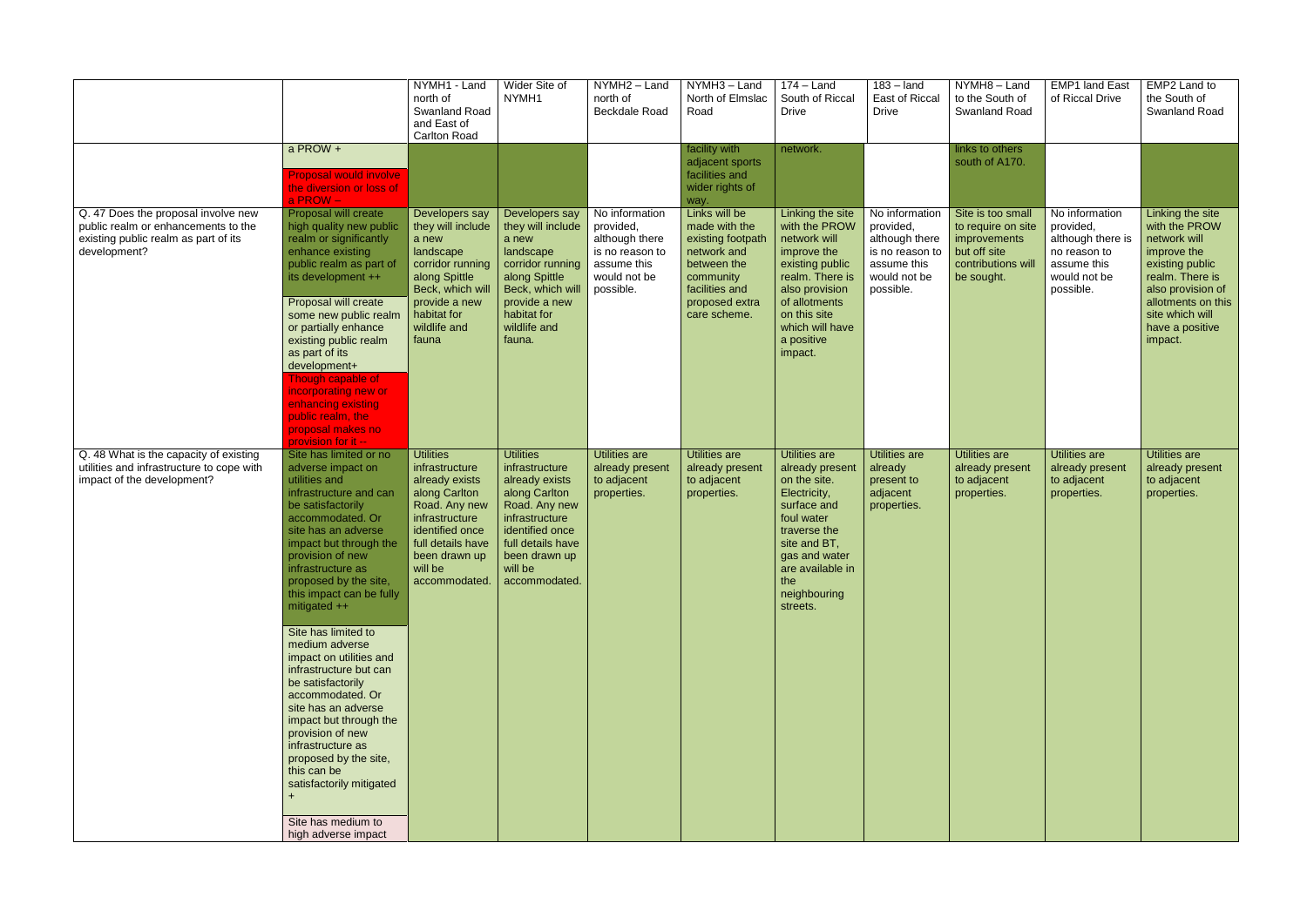|                                                                                                                                                                                  |                                                                                                                                                                                                                                                                                                                                                                                                                                                                                                                                                                                                                                                                      | NYMH1 - Land<br>north of<br><b>Swanland Road</b><br>and East of<br><b>Carlton Road</b>                                                                                                                                                                                                                      | Wider Site of<br>NYMH1                                                                                                                                                                                                                                                                               | $\overline{NYMH2}$ – Land<br>north of<br><b>Beckdale Road</b>                                                | NYMH3 - Land<br>North of Elmslac<br>Road                                                                                                                                                                                                   | $174 -$ Land<br>South of Riccal<br><b>Drive</b>                                                             | $183 -$ land<br>East of Riccal<br><b>Drive</b>                                                                 | $\overline{NYMH8}$ – Land<br>to the South of<br>Swanland Road                                               | <b>EMP1 land East</b><br>of Riccal Drive                                                                     | EMP2 Land to<br>the South of<br>Swanland Road                                                                |
|----------------------------------------------------------------------------------------------------------------------------------------------------------------------------------|----------------------------------------------------------------------------------------------------------------------------------------------------------------------------------------------------------------------------------------------------------------------------------------------------------------------------------------------------------------------------------------------------------------------------------------------------------------------------------------------------------------------------------------------------------------------------------------------------------------------------------------------------------------------|-------------------------------------------------------------------------------------------------------------------------------------------------------------------------------------------------------------------------------------------------------------------------------------------------------------|------------------------------------------------------------------------------------------------------------------------------------------------------------------------------------------------------------------------------------------------------------------------------------------------------|--------------------------------------------------------------------------------------------------------------|--------------------------------------------------------------------------------------------------------------------------------------------------------------------------------------------------------------------------------------------|-------------------------------------------------------------------------------------------------------------|----------------------------------------------------------------------------------------------------------------|-------------------------------------------------------------------------------------------------------------|--------------------------------------------------------------------------------------------------------------|--------------------------------------------------------------------------------------------------------------|
|                                                                                                                                                                                  | on utilities and<br>infrastructure and can<br>only be satisfactorily<br>accommodated with<br>some mitigation -<br>Site has high adverse<br>impact on utilities and<br>infrastructure and can<br>only be satisfactorily<br>accommodated with<br>significant mitigation -                                                                                                                                                                                                                                                                                                                                                                                              |                                                                                                                                                                                                                                                                                                             |                                                                                                                                                                                                                                                                                                      |                                                                                                              |                                                                                                                                                                                                                                            |                                                                                                             |                                                                                                                |                                                                                                             |                                                                                                              |                                                                                                              |
| Q. 49 Would the development on its<br>own, have an impact on an existing<br>community facility and has mitigation of<br>this impact been proposed as part of the<br>development? | Site has no adverse<br>impact on community<br>facilities or where there<br>is an adverse impact<br>this is fully mitigated<br>through the provision<br>of new, expanded or<br>alternative facilities ++<br>Site does not have a<br>significant adverse<br>impact on community<br>facilities or where there<br>is a significant adverse<br>impact this is mitigated<br>through the provision<br>of new, expanded or<br>alternative facilities +<br>Site has an adverse<br>impact on community<br>facilities and limited<br>mitigation is indicated -<br>Site has a significant l<br>adverse impact on<br>community facilities<br>and no mitigation is<br>indicated -- | Development<br>would not have<br>any direct<br>impact on<br>community<br>facilities.<br><b>However there</b><br>will be<br>opportunities to<br>provide some<br>additional<br>community<br>facilities as part<br>of the<br>development or<br>to improve<br>existing<br>services<br>elsewhere in<br>the town. | Development<br>would not have<br>any direct<br>impact on<br>community<br>facilities.<br>However there<br>will be<br>opportunities to<br>provide some<br>additional<br>community<br>facilities as part<br>of the<br>development or<br>to improve<br>existing<br>services<br>elsewhere in<br>the town. | Site has no<br>adverse impact<br>on community<br>facilities                                                  | Development<br>would require<br>relocation of<br>existing sports<br>field, however a<br>alternative site<br>will need to be<br>secured before<br>planning<br>permission is<br>granted.                                                     | Development<br>would not have<br>any impact on<br>existing<br>community<br>facilities.                      | Site has no<br>adverse<br>impact on<br>community<br>facilities                                                 | Site has no<br>adverse impact<br>on community<br>facilities                                                 | Site has no<br>adverse impact<br>on community<br>facilities                                                  | Site has no<br>adverse impact<br>on community<br>facilities                                                  |
| M Overall Rating for 'Community<br>facilities, Utilities and Infrastructure'                                                                                                     | Site has limited or no<br>adverse impact on<br>community facilities,<br>utilities and<br>infrastructure and can<br>be satisfactorily<br>accommodated. Or<br>site has a adverse<br>impact but through the<br>provision of new<br>infrastructure as<br>proposed by the site,<br>this can be fully<br>mitigated ++<br>Site has limited to<br>medium adverse                                                                                                                                                                                                                                                                                                             | The site has<br>limited adverse<br>impact on<br>community<br>facilities,<br>utilities and<br>infrastructure.                                                                                                                                                                                                | The site has<br>limited adverse<br>impact on<br>community<br>facilities,<br>utilities and<br>infrastructure.                                                                                                                                                                                         | The site has<br>limited adverse<br>impact on<br>community<br>facilities, utilities<br>and<br>infrastructure. | The site is<br>currently used<br>as a sports field<br>by the local<br>community. An<br>appropriate<br>alternative site<br>for this has been<br>identified to the<br>north of the site,<br>which will link to<br>the existing<br>facilities | The site has<br>limited adverse<br>impact on<br>community<br>facilities,<br>utilities and<br>infrastructure | The site has<br>limited<br>adverse<br>impact on<br>community<br>facilities,<br>utilities and<br>infrastructure | The site has<br>limited adverse<br>impact on<br>community<br>facilities, utilities<br>and<br>infrastructure | The site has<br>limited adverse<br>impact on<br>community<br>facilities, utilities<br>and<br>infrastructure. | The site has<br>limited adverse<br>impact on<br>community<br>facilities, utilities<br>and<br>infrastructure. |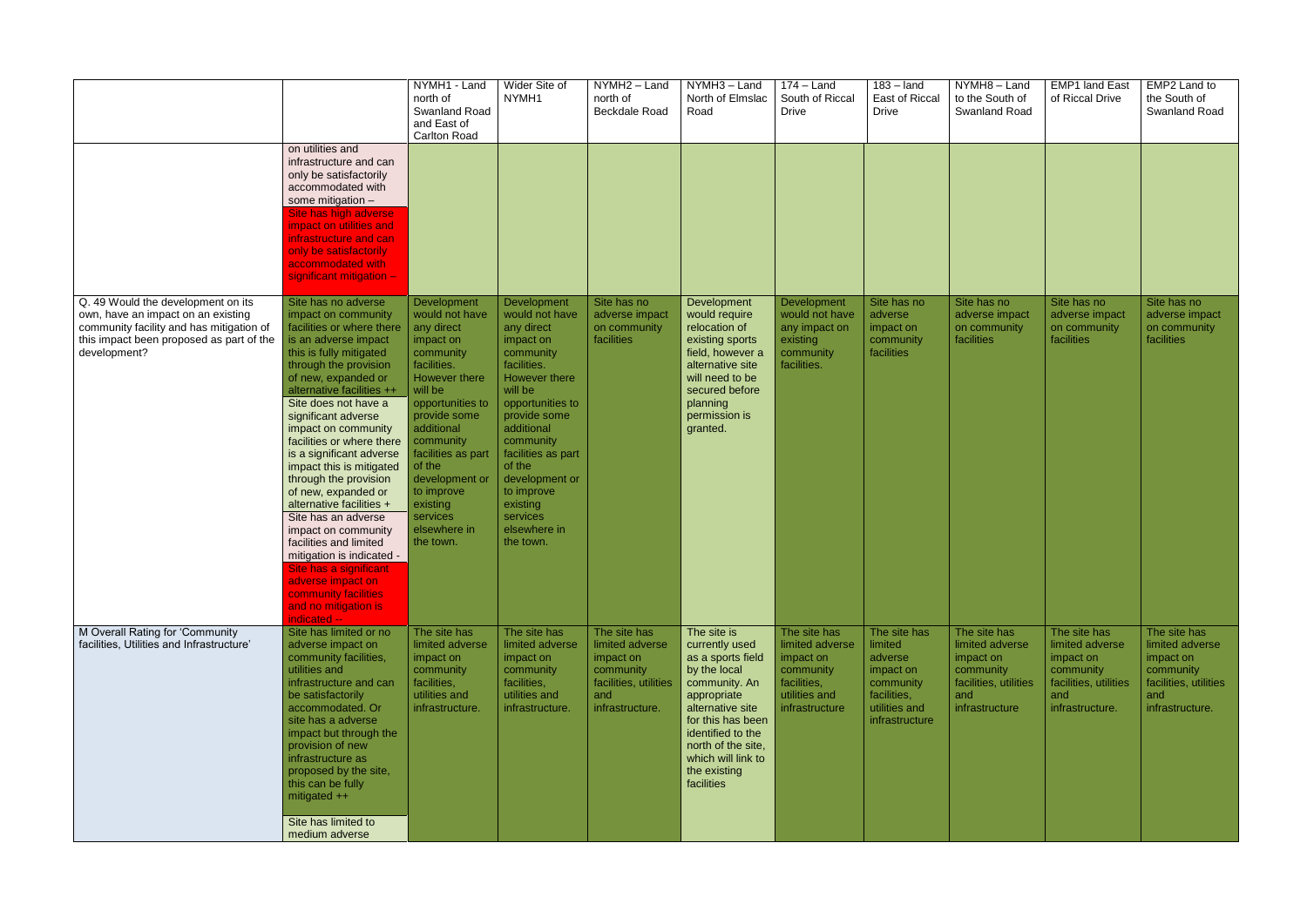|                                                                                                                |                                                                                                                                                                                                                                                                                                                                                                                                                                                                                                                                                                                                                   | NYMH1 - Land<br>north of<br>Swanland Road<br>and East of<br><b>Carlton Road</b>                                                                                                                                                     | Wider Site of<br>NYMH1                                                                                                                                                                                                              | NYMH2 - Land<br>north of<br><b>Beckdale Road</b>                                                                                                                                                                                 | NYMH3 - Land<br>North of Elmslac<br>Road                                                                                                                                                                                            | $174 -$ Land<br>South of Riccal<br><b>Drive</b>                                                                                                                                                                                     | $183 -$ land<br>East of Riccal<br><b>Drive</b>                                                                                                                                                                                         | NYMH8-Land<br>to the South of<br>Swanland Road                                                                                                                                                                                | <b>EMP1 land East</b><br>of Riccal Drive                                                                                                                                                                                         | EMP2 Land to<br>the South of<br>Swanland Road                                                                                                                                                                                       |
|----------------------------------------------------------------------------------------------------------------|-------------------------------------------------------------------------------------------------------------------------------------------------------------------------------------------------------------------------------------------------------------------------------------------------------------------------------------------------------------------------------------------------------------------------------------------------------------------------------------------------------------------------------------------------------------------------------------------------------------------|-------------------------------------------------------------------------------------------------------------------------------------------------------------------------------------------------------------------------------------|-------------------------------------------------------------------------------------------------------------------------------------------------------------------------------------------------------------------------------------|----------------------------------------------------------------------------------------------------------------------------------------------------------------------------------------------------------------------------------|-------------------------------------------------------------------------------------------------------------------------------------------------------------------------------------------------------------------------------------|-------------------------------------------------------------------------------------------------------------------------------------------------------------------------------------------------------------------------------------|----------------------------------------------------------------------------------------------------------------------------------------------------------------------------------------------------------------------------------------|-------------------------------------------------------------------------------------------------------------------------------------------------------------------------------------------------------------------------------|----------------------------------------------------------------------------------------------------------------------------------------------------------------------------------------------------------------------------------|-------------------------------------------------------------------------------------------------------------------------------------------------------------------------------------------------------------------------------------|
|                                                                                                                | impact on community<br>facilities, utilities and<br>infrastructure but can<br>be satisfactorily<br>accommodated. Or<br>site has an adverse<br>impact but through the<br>provision of new<br>infrastructure as<br>proposed by the site,<br>this impact can be<br>satisfactorily mitigated<br>Site has medium to<br>high adverse impact<br>on community<br>facilities, utilities and<br>infrastructure and can<br>only be satisfactorily<br>accommodated with<br>some mitigation -<br>Site has high adverse<br>impact on community<br>facilities, utilities and<br>infrastructure and can<br>only be satisfactorily |                                                                                                                                                                                                                                     |                                                                                                                                                                                                                                     |                                                                                                                                                                                                                                  |                                                                                                                                                                                                                                     |                                                                                                                                                                                                                                     |                                                                                                                                                                                                                                        |                                                                                                                                                                                                                               |                                                                                                                                                                                                                                  |                                                                                                                                                                                                                                     |
|                                                                                                                | accommodated with<br>significant mitigation -                                                                                                                                                                                                                                                                                                                                                                                                                                                                                                                                                                     |                                                                                                                                                                                                                                     |                                                                                                                                                                                                                                     |                                                                                                                                                                                                                                  |                                                                                                                                                                                                                                     |                                                                                                                                                                                                                                     |                                                                                                                                                                                                                                        |                                                                                                                                                                                                                               |                                                                                                                                                                                                                                  |                                                                                                                                                                                                                                     |
| <b>Strong Economy</b>                                                                                          |                                                                                                                                                                                                                                                                                                                                                                                                                                                                                                                                                                                                                   |                                                                                                                                                                                                                                     |                                                                                                                                                                                                                                     |                                                                                                                                                                                                                                  |                                                                                                                                                                                                                                     |                                                                                                                                                                                                                                     |                                                                                                                                                                                                                                        |                                                                                                                                                                                                                               |                                                                                                                                                                                                                                  |                                                                                                                                                                                                                                     |
| Q50. Will the site promote the viability<br>and vitality of Helmsley?<br>Q. 50A. Will the mix of uses proposed | Proposal will support<br>and enhance the<br>vitality and viability of<br>the town centre,<br>encouraging new<br>investment ++<br>Proposal will support<br>the vitality and viability<br>of the town centre in<br>retaining key services<br>and facilities +<br><b>Proposal could</b><br>adversely harm the<br>viability and vitality of<br>the town centre<br>leading to decline --<br>Mix of uses proposed                                                                                                                                                                                                       | Proposal will<br>support the<br>vitality and<br>viability of the<br>town centre<br>through<br>enabling more<br>people to<br>continue to live<br>in Helmsley,<br>thus supporting<br>local services<br>and<br>businesses.<br>Proposed | Proposal will<br>support the<br>vitality and<br>viability of the<br>town centre<br>through<br>enabling more<br>people to<br>continue to live<br>in Helmsley,<br>thus supporting<br>local services<br>and<br>businesses.<br>Proposed | Proposal will<br>support the<br>vitality and<br>viability of the<br>town centre<br>through<br>enabling more<br>people to<br>continue to live<br>in Helmsley,<br>thus supporting<br>local services<br>and businesses.<br>Proposed | Proposal will<br>support the<br>vitality and<br>viability of the<br>town centre<br>through enabling<br>more people to<br>continue to live<br>in Helmsley,<br>thus supporting<br>local services<br>and businesses.<br>The employment | Proposal will<br>support the<br>vitality and<br>viability of the<br>town centre<br>through<br>enabling more<br>people to<br>continue to live<br>in Helmsley,<br>thus supporting<br>local services<br>and<br>businesses.<br>Proposed | Proposal will<br>support the<br>vitality and<br>viability of the<br>town centre<br>through<br>enabling more<br>people to<br>continue to<br>live in<br>Helmsley, thus<br>supporting<br>local services<br>and<br>businesses.<br>Proposed | Proposal will<br>support the<br>vitality and<br>viability of the<br>town centre<br>through enabling<br>more people to<br>continue to live<br>in Helmsley, thus<br>supporting local<br>services and<br>businesses.<br>Proposed | Proposal will<br>support the<br>vitality and<br>viability of the<br>town centre<br>through enabling<br>more people to<br>continue to live<br>in Helmsley, thus<br>supporting local<br>services and<br>businesses.<br>Although no | Proposal will<br>support the<br>vitality and<br>viability of the<br>town centre<br>through enabling<br>more people to<br>continue to live in<br>Helmsley, thus<br>supporting local<br>services and<br>businesses.<br>The indicative |
| by the development assist in diversifying<br>the economy as set out in the ELR?                                | will diversify the<br>economy as set out in<br>the $ELR + +$                                                                                                                                                                                                                                                                                                                                                                                                                                                                                                                                                      | allocation is for<br>residential use                                                                                                                                                                                                | allocation is for<br>residential use                                                                                                                                                                                                | allocation is for<br>residential use                                                                                                                                                                                             | opportunities<br>provided<br>through the                                                                                                                                                                                            | allocation is for<br>residential use                                                                                                                                                                                                | allocation is for<br>residential use                                                                                                                                                                                                   | allocation is for<br>residential use                                                                                                                                                                                          | information has<br>been provided<br>the proposal will                                                                                                                                                                            | scheme shows<br>the provision of<br>1.3ha of                                                                                                                                                                                        |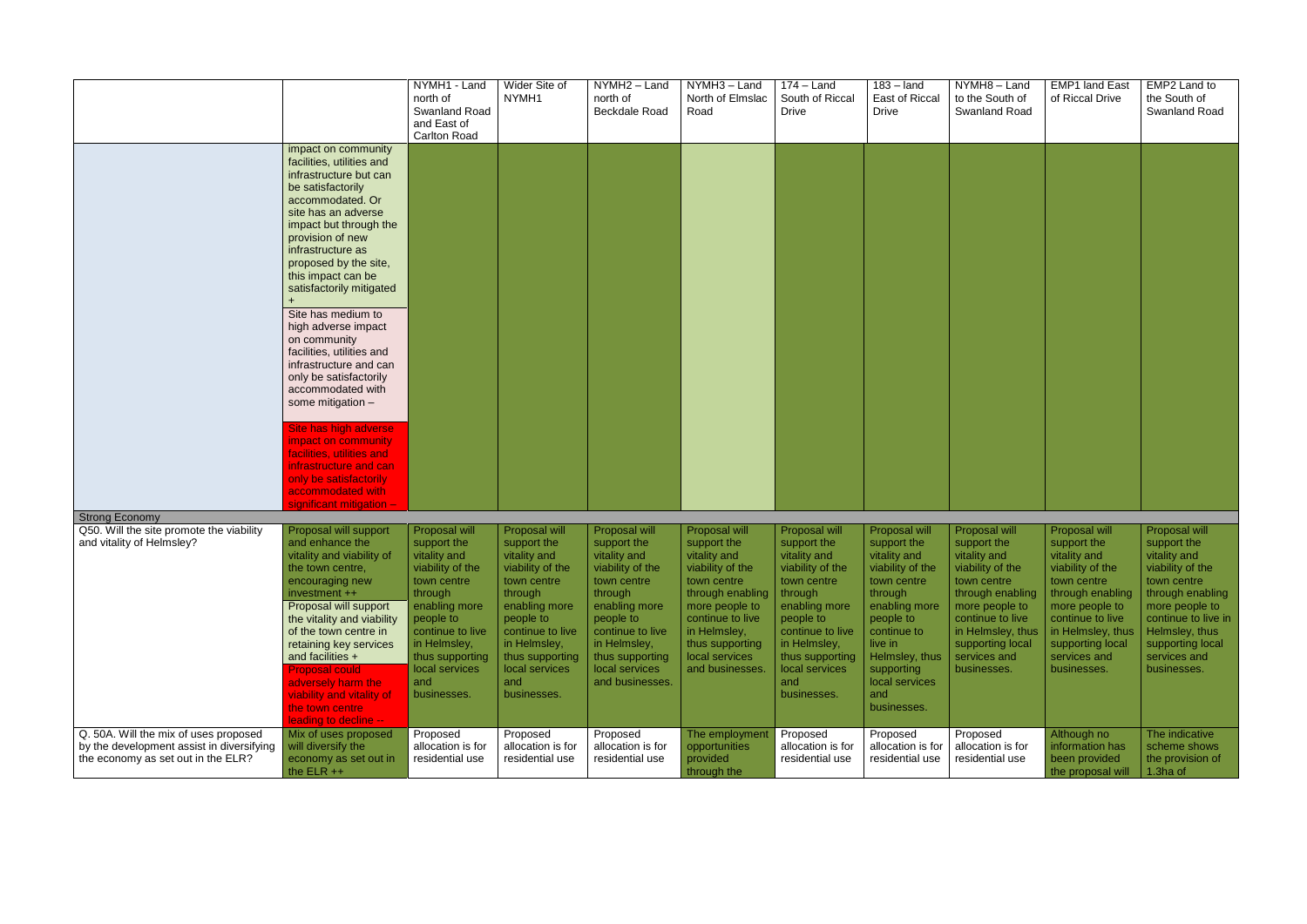|                                                                                                                                                                        |                                                                                                                                                                                                                                                                                          | NYMH1 - Land<br>north of<br><b>Swanland Road</b><br>and East of<br><b>Carlton Road</b>                                                                                                                                                                                                                                                | Wider Site of<br>NYMH1                                                                                                                                                                                                                                                                                                                | NYMH2 - Land<br>north of<br><b>Beckdale Road</b>                                                                                                                                                                                                                                                                                   | NYMH3 - Land<br>North of Elmslac<br>Road                                                                                                                    | $174 -$ Land<br>South of Riccal<br><b>Drive</b>                                                                                                                                                                                                                                                                                          | $183 -$ land<br>East of Riccal<br><b>Drive</b>                                                                                                                                                                                                                                                                                           | NYMH8-Land<br>to the South of<br>Swanland Road                                                                                                                                                                                                                                                                                  | <b>EMP1 land East</b><br>of Riccal Drive                                                                                                                                                                                                           | EMP2 Land to<br>the South of<br>Swanland Road                                                                                                                                                                                                   |
|------------------------------------------------------------------------------------------------------------------------------------------------------------------------|------------------------------------------------------------------------------------------------------------------------------------------------------------------------------------------------------------------------------------------------------------------------------------------|---------------------------------------------------------------------------------------------------------------------------------------------------------------------------------------------------------------------------------------------------------------------------------------------------------------------------------------|---------------------------------------------------------------------------------------------------------------------------------------------------------------------------------------------------------------------------------------------------------------------------------------------------------------------------------------|------------------------------------------------------------------------------------------------------------------------------------------------------------------------------------------------------------------------------------------------------------------------------------------------------------------------------------|-------------------------------------------------------------------------------------------------------------------------------------------------------------|------------------------------------------------------------------------------------------------------------------------------------------------------------------------------------------------------------------------------------------------------------------------------------------------------------------------------------------|------------------------------------------------------------------------------------------------------------------------------------------------------------------------------------------------------------------------------------------------------------------------------------------------------------------------------------------|---------------------------------------------------------------------------------------------------------------------------------------------------------------------------------------------------------------------------------------------------------------------------------------------------------------------------------|----------------------------------------------------------------------------------------------------------------------------------------------------------------------------------------------------------------------------------------------------|-------------------------------------------------------------------------------------------------------------------------------------------------------------------------------------------------------------------------------------------------|
|                                                                                                                                                                        | Mix of uses proposed<br>will not diversify the<br>economy but will<br>support existing<br>employment sectors in<br>Ryedale +                                                                                                                                                             |                                                                                                                                                                                                                                                                                                                                       |                                                                                                                                                                                                                                                                                                                                       |                                                                                                                                                                                                                                                                                                                                    | extra care<br>facility will assist<br>with diversifying<br>the local<br>economy.                                                                            |                                                                                                                                                                                                                                                                                                                                          |                                                                                                                                                                                                                                                                                                                                          |                                                                                                                                                                                                                                                                                                                                 | support the<br>vitality and<br>viability of the<br>town centre in<br>retaining key<br>services and<br>facilities.                                                                                                                                  | employment<br>land. The<br>proposals will<br>provide<br>opportunities to<br>diversify the local<br>economy.                                                                                                                                     |
| Q. 51 Does the proposal involve the<br>creation of net additional or net loss of<br>jobs in Ryedale?                                                                   | Up to 250 net jobs<br>created $++$<br>Up to 50 net jobs<br>created +<br>Up to 50 net jobs lost -<br>Up to 250 net jobs lost                                                                                                                                                              | Proposed<br>allocation is for<br>residential use.<br>It is<br>acknowledged<br>that there may<br>be minor<br>temporary<br>benefits for<br>local<br>employment<br>associated with<br>the construction<br>of new housing<br>but this is not<br>considered to<br>be certain or<br>significant<br>enough to<br>warrant a<br>positive score | Proposed<br>allocation is for<br>residential use.<br>It is<br>acknowledged<br>that there may<br>be minor<br>temporary<br>benefits for<br>local<br>employment<br>associated with<br>the construction<br>of new housing<br>but this is not<br>considered to<br>be certain or<br>significant<br>enough to<br>warrant a<br>positive score | Proposed<br>allocation is for<br>residential use.<br>It is<br>acknowledged<br>that there may<br>be minor<br>temporary<br>benefits for local<br>employment<br>associated with<br>the construction<br>of new housing<br>but this is not<br>considered to<br>be certain or<br>significant<br>enough to<br>warrant a<br>positive score | Proposal will<br>involve the<br>creation of some<br>jobs resulting<br>from the extra<br>care facility                                                       | Proposed<br>allocation is for<br>residential use.<br>It is<br>acknowledged<br>that there may<br>be minor<br>temporary<br>benefits for<br>local<br>employment<br>associated with<br>the<br>construction of<br>new housing<br>but this is not<br>considered to<br>be certain or<br>significant<br>enough to<br>warrant a<br>positive score | Proposed<br>allocation is for<br>residential<br>use. It is<br>acknowledged<br>that there may<br>be minor<br>temporary<br>benefits for<br>local<br>employment<br>associated<br>with the<br>construction of<br>new housing<br>but this is not<br>considered to<br>be certain or<br>significant<br>enough to<br>warrant a<br>positive score | Proposed<br>allocation is for<br>residential use. It<br>is acknowledged<br>that there may<br>be minor<br>temporary<br>benefits for local<br>employment<br>associated with<br>the construction<br>of new housing<br>but this is not<br>considered to be<br>certain or<br>significant<br>enough to<br>warrant a<br>positive score | Not possible to<br>estimate how<br>many jobs will be<br>created but will<br>have a positive<br>impact. It is<br>acknowledge<br>that there may<br>be minor<br>temporary<br>benefits for local<br>employment<br>associated with<br>the construction. | Not possible to<br>estimate how<br>many jobs will be<br>created but will<br>have a positive<br>impact. It is<br>acknowledge that<br>there may be<br>minor temporary<br>benefits for local<br>employment<br>associated with<br>the construction. |
| N Overall rating for 'Strong Economy'                                                                                                                                  | Proposal will have a<br>significant positive<br>impact on the<br>economy ++<br>Proposal will have a<br>positive impact on the<br>economy +<br>Proposal will have a<br>negative impact on the<br>economy -<br>Proposal will have a<br>significant negative<br>impact on the<br>economy -- | Proposal will<br>have a positive<br>impact on the<br>economy                                                                                                                                                                                                                                                                          | Proposal will ha<br>significant<br>positive impact<br>on the<br>economy                                                                                                                                                                                                                                                               | Proposal will<br>have a positive<br>impact on the<br>economy                                                                                                                                                                                                                                                                       | Proposal will<br>have a positive<br>impact on the<br>economy and<br>providing<br>employment<br>opportunities                                                | Proposal will ha<br>significant<br>positive impact<br>on the<br>economy                                                                                                                                                                                                                                                                  | Proposal will<br>have a<br>positive impact<br>on the<br>economy                                                                                                                                                                                                                                                                          | Proposal will<br>have a positive<br>impact on the<br>economy                                                                                                                                                                                                                                                                    | Proposal will<br>have significant<br>positive impact<br>on the economy<br>by providing<br>accommodation<br>for new<br>employment use<br>in the town                                                                                                | Proposal will<br>have significant<br>positive impact<br>on the economy<br>by providing<br>accommodation<br>for new<br>employment use<br>in the town                                                                                             |
| Deliverability/Developability                                                                                                                                          |                                                                                                                                                                                                                                                                                          |                                                                                                                                                                                                                                                                                                                                       |                                                                                                                                                                                                                                                                                                                                       |                                                                                                                                                                                                                                                                                                                                    |                                                                                                                                                             |                                                                                                                                                                                                                                                                                                                                          |                                                                                                                                                                                                                                                                                                                                          |                                                                                                                                                                                                                                                                                                                                 |                                                                                                                                                                                                                                                    |                                                                                                                                                                                                                                                 |
| Q. 52 How does the site perform against<br>the SHLAA update, ELR update and<br>RRCS in terms of its ability to come<br>forward and its suitability for<br>development? | Housing<br>Category 1<br>(deliverable) ++<br>Category 2<br>(developable) +<br><b>Category 3 (not</b><br>currently developable)                                                                                                                                                           | <b>Developers</b><br>have a current<br>option<br>agreement<br>which will<br>enable it to<br>acquire the site<br>free of any<br>restriction on                                                                                                                                                                                         | <b>Developers</b><br>have a current<br>option<br>agreement<br>which will<br>enable it to<br>acquire the site<br>free of any<br>restriction on                                                                                                                                                                                         | <b>Developers</b><br>have a current<br>option<br>agreement<br>which will<br>enable them<br>acquire the site<br>free of any<br>restriction on                                                                                                                                                                                       | <b>Developers</b><br>have an option<br>on the land<br>which will<br>enable them to<br>acquire the site<br>free of any<br>restriction on the<br>use of land. | <b>Developers</b><br>have a current<br>option<br>agreement<br>which will<br>enable it to<br>acquire the site<br>free of any<br>restriction on                                                                                                                                                                                            | There is an<br>existing<br>covenant on<br>part of the<br>land which<br>restricts its<br>use to<br>employment<br>only. However                                                                                                                                                                                                            | Developers have<br>a current option<br>agreement which<br>will enable it to<br>acquire the site<br>free of any<br>restriction on the<br>use of land.                                                                                                                                                                            | There are no<br>reasons why the<br>land cannot<br>come forward for<br>development.                                                                                                                                                                 | Developers have<br>a current option<br>agreement which<br>will enable it to<br>acquire the site<br>free of any<br>restriction on the<br>use of land.                                                                                            |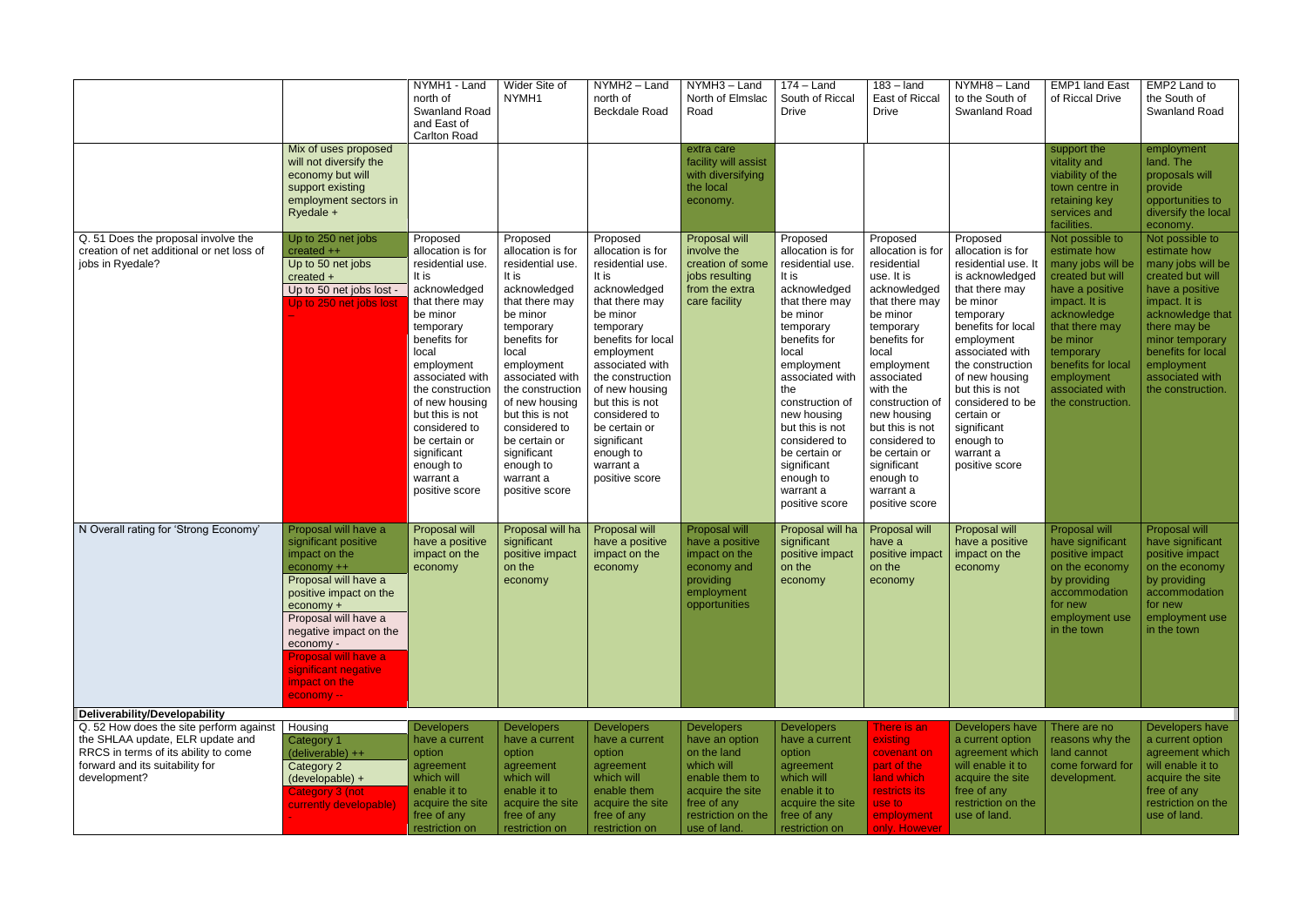|                                                                                                                        |                                                                                                                                                                                                 | NYMH1 - Land<br>north of<br>Swanland Road<br>and East of<br><b>Carlton Road</b>                                                                                                             | Wider Site of<br>NYMH1                                                                                                                                                                      | NYMH2 - Land<br>north of<br>Beckdale Road                                                                    | NYMH3 - Land<br>North of Elmslac<br>Road                                                         | $174 -$ Land<br>South of Riccal<br><b>Drive</b>                                                                                                                                                                      | $\overline{183}$ – land<br>East of Riccal<br><b>Drive</b>                                                                                                                     | $\overline{NYMH8}$ – Land<br>to the South of<br><b>Swanland Road</b>                                                                                                                           | <b>EMP1 land East</b><br>of Riccal Drive                                                                     | EMP2 Land to<br>the South of<br>Swanland Road                                                                                                                                                                  |
|------------------------------------------------------------------------------------------------------------------------|-------------------------------------------------------------------------------------------------------------------------------------------------------------------------------------------------|---------------------------------------------------------------------------------------------------------------------------------------------------------------------------------------------|---------------------------------------------------------------------------------------------------------------------------------------------------------------------------------------------|--------------------------------------------------------------------------------------------------------------|--------------------------------------------------------------------------------------------------|----------------------------------------------------------------------------------------------------------------------------------------------------------------------------------------------------------------------|-------------------------------------------------------------------------------------------------------------------------------------------------------------------------------|------------------------------------------------------------------------------------------------------------------------------------------------------------------------------------------------|--------------------------------------------------------------------------------------------------------------|----------------------------------------------------------------------------------------------------------------------------------------------------------------------------------------------------------------|
|                                                                                                                        |                                                                                                                                                                                                 | the use of land.                                                                                                                                                                            | the use of land.                                                                                                                                                                            | the use of land.                                                                                             | Option will<br>include<br>alternative land<br>for sports field                                   | the use of land.                                                                                                                                                                                                     | officers are<br>working to<br>resolve this.                                                                                                                                   |                                                                                                                                                                                                |                                                                                                              |                                                                                                                                                                                                                |
|                                                                                                                        | Employment<br>Category 1<br>(deliverable) ++<br>Category 2<br>(developable) +<br>Category 3 (not<br>currently developable)                                                                      | N/A                                                                                                                                                                                         | N/A                                                                                                                                                                                         | N/A                                                                                                          | N/A                                                                                              | N/A                                                                                                                                                                                                                  | N/A                                                                                                                                                                           | N/A                                                                                                                                                                                            | The site is<br>ownership of<br>developer.                                                                    | Developers have<br>a current option<br>agreement which<br>will enable it to<br>acquire the site<br>free of any<br>restriction on the<br>use of land.                                                           |
|                                                                                                                        | Retail<br>No constraints<br>identified ++<br><b>Constraints identified</b><br>but resolution possible<br><b>Constraints identified</b><br>but resolution is<br>uncertain -                      | N/A                                                                                                                                                                                         | N/A                                                                                                                                                                                         | N/A                                                                                                          | N/A                                                                                              | N/A                                                                                                                                                                                                                  | N/A                                                                                                                                                                           | N/A                                                                                                                                                                                            | N/A                                                                                                          | N/A                                                                                                                                                                                                            |
| Q.53 Are there any other legal or<br>physical constraints which may affect<br>the ability of the site to come forward? | No constraints<br>identified ++<br>Constraint(s) identified<br>but resolution possible<br><b>Constraint(s) identified</b><br>but resolution is<br>uncertain -                                   | No constraints,<br>developer has<br>option on land.                                                                                                                                         | No constraints,<br>developer has<br>option on land.                                                                                                                                         | No constraints,<br>developer has<br>option on land.                                                          | No constraints,<br>developer has<br>option on land.                                              | <b>Developers</b><br>have a current<br>option<br>agreement<br>which will<br>enable it to<br>acquire the site<br>free of any<br>restriction on<br>the use of land,<br>however access<br>is required over<br>site 183. | There is a<br>covenant on<br>land which<br><b>restricts</b><br>housing<br>development,<br>however<br>officers are<br>working with<br>all parties to<br>resolve this<br>issue. | No constraints,<br>developer has<br>option on land.                                                                                                                                            | Owned by<br>developer.                                                                                       | <b>Developers have</b><br>a current option<br>agreement which<br>will enable it to<br>acquire the site<br>free of any<br>restriction on the<br>use of land,<br>however access<br>is required over<br>site 183. |
| Q. 54 Will the development provide<br>appropriate levels of developer<br>contribution?                                 | Normal range of<br>contributions can be<br>achieved ++<br>Some contributions<br>can be achieved +<br><b>Limited contributions</b><br>can be achieved -<br>No contributions can<br>be achieved - | Yes.<br>Developers say<br>there are no<br>constraints or<br>abnormalities<br>that need to be<br>overcome so<br>will be able to<br>support normal<br>range of<br>developer<br>contributions. | Yes.<br>Developers say<br>there are no<br>constraints or<br>abnormalities<br>that need to be<br>overcome so<br>will be able to<br>support normal<br>range of<br>developer<br>contributions. | No information<br>provided,<br>although there<br>is no reason to<br>assume this<br>would not be<br>possible. | The extra care<br>facility will<br>provide the bulk<br>of the affordable<br>housing<br>provision | Normal range of<br>contributions<br>can be<br>achieved.                                                                                                                                                              | No<br>information<br>provided,<br>although there<br>is no reason<br>to assume<br>this would not<br>be possible.                                                               | <b>Yes. Developers</b><br>say there are no<br>constraints or<br>abnormalities<br>that need to be<br>overcome so will<br>be able to<br>support normal<br>range of<br>developer<br>contributions | No information<br>provided,<br>although there is<br>no reason to<br>assume this<br>would not be<br>possible. | Normal range of<br>contributions can<br>be achieved.                                                                                                                                                           |
| Q. 55 Can the development support the<br>requirements of the CIL charging<br>schedule?                                 |                                                                                                                                                                                                 | <b>Developers</b><br>have confirmed<br>that<br>contributions of<br>£15k per<br>dwelling can be                                                                                              | <b>Developers</b><br>have confirmed<br>that<br>contributions of<br>£15k per<br>dwelling can be                                                                                              | No information<br>provided,<br>although there<br>is no reason to<br>assume this<br>would not be              | Dependent on<br>viability of<br>scheme.                                                          | £15k per<br>dwelling is likely<br>to be achieved<br>subject to<br>viability                                                                                                                                          | No<br>information<br>provided,<br>although there<br>is no reason<br>to assume                                                                                                 | Developers have<br>confirmed that<br>contributions of<br>£15k per<br>dwelling can be<br>achieved.                                                                                              | No information<br>provided,<br>although there is<br>no reason to<br>assume this<br>would not be              | £15k per dwelling<br>is likely to be<br>achieved subject<br>to viability                                                                                                                                       |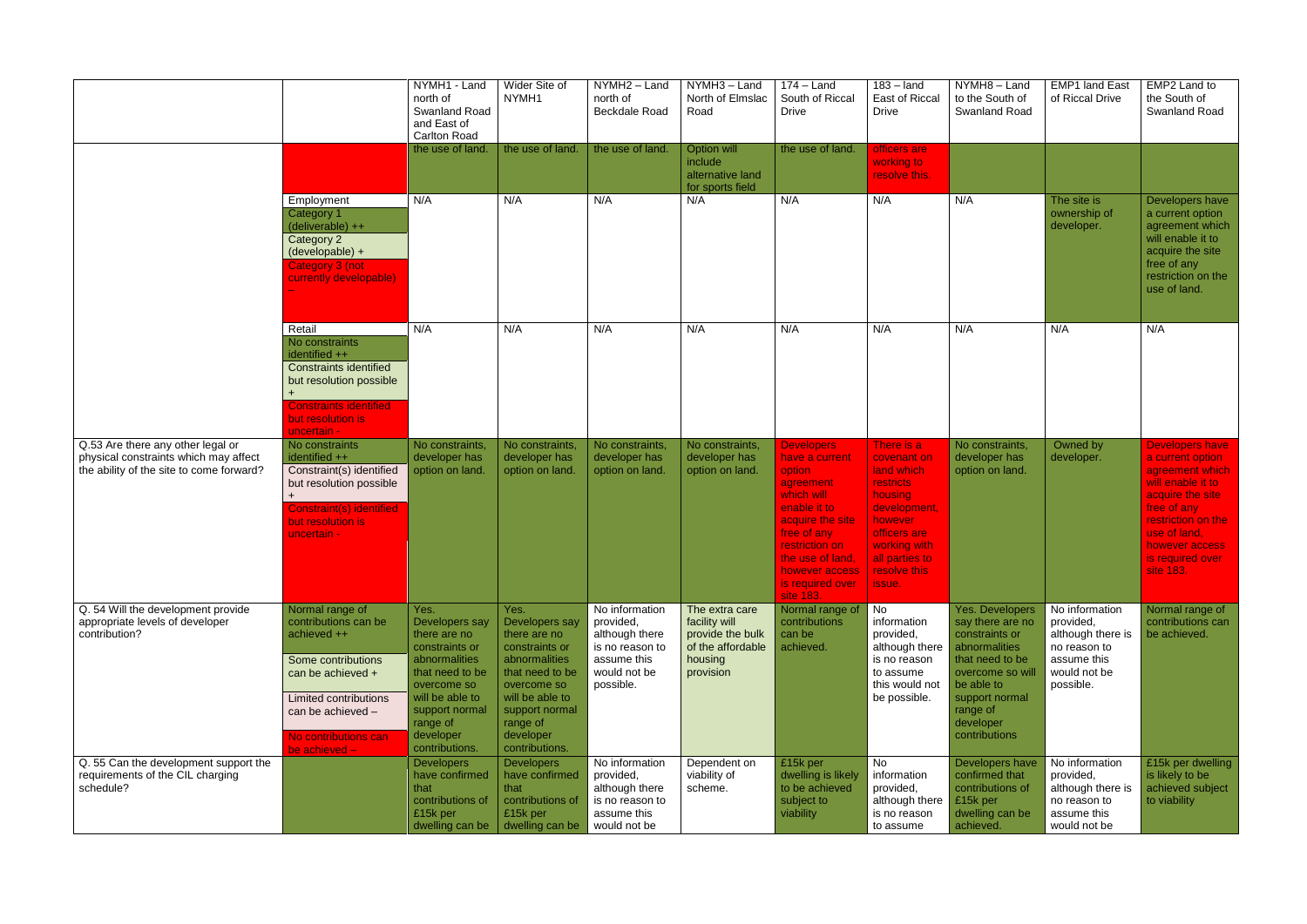|                                                           |                                                                                                                                                                                                                                                                                                                                                             | NYMH1 - Land<br>north of<br><b>Swanland Road</b><br>and East of<br><b>Carlton Road</b>                                                            | Wider Site of<br>NYMH1                                                                                                                            | NYMH2 - Land<br>north of<br>Beckdale Road                                                                                                         | NYMH3 - Land<br>North of Elmslac<br>Road                                                                                                                                                                                                                                                                                            | $\overline{174}$ – Land<br>South of Riccal<br><b>Drive</b>                                                                                                                                                                | $183 -$ land<br>East of Riccal<br><b>Drive</b>                                                                                                                                                 | NYMH8-Land<br>to the South of<br><b>Swanland Road</b>                                                                                          | <b>EMP1 land East</b><br>of Riccal Drive                                                                                                       | EMP2 Land to<br>the South of<br><b>Swanland Road</b>                                                                                                                                                      |
|-----------------------------------------------------------|-------------------------------------------------------------------------------------------------------------------------------------------------------------------------------------------------------------------------------------------------------------------------------------------------------------------------------------------------------------|---------------------------------------------------------------------------------------------------------------------------------------------------|---------------------------------------------------------------------------------------------------------------------------------------------------|---------------------------------------------------------------------------------------------------------------------------------------------------|-------------------------------------------------------------------------------------------------------------------------------------------------------------------------------------------------------------------------------------------------------------------------------------------------------------------------------------|---------------------------------------------------------------------------------------------------------------------------------------------------------------------------------------------------------------------------|------------------------------------------------------------------------------------------------------------------------------------------------------------------------------------------------|------------------------------------------------------------------------------------------------------------------------------------------------|------------------------------------------------------------------------------------------------------------------------------------------------|-----------------------------------------------------------------------------------------------------------------------------------------------------------------------------------------------------------|
|                                                           |                                                                                                                                                                                                                                                                                                                                                             | achieved.                                                                                                                                         | achieved.                                                                                                                                         | possible.                                                                                                                                         |                                                                                                                                                                                                                                                                                                                                     |                                                                                                                                                                                                                           | this would not<br>be possible.                                                                                                                                                                 |                                                                                                                                                | possible.                                                                                                                                      |                                                                                                                                                                                                           |
| O overall Deliverability/<br><b>Developability Rating</b> | Site is able to come<br>forward without<br>impairment and is able<br>to provide a normal<br>range of contributions<br>Some has some<br>constraints and/or may<br>not be able to support<br>the full range of<br>developer<br>contributions +<br>Site faces significant<br>constraints and may<br>not be able to support<br>any developer<br>contributions - | The site is<br>developable<br>immediately<br>and it is not<br>considered that<br>the<br>development<br>will have to<br>bear any<br>abnormal costs | The site is<br>developable<br>immediately<br>and it is not<br>considered that<br>the<br>development<br>will have to<br>bear any<br>abnormal costs | The site is<br>developable<br>immediately and<br>it is not<br>considered that<br>the<br>development<br>will have to bear<br>any abnormal<br>costs | The developers<br>have an option<br>on the land and<br>committed<br>funding for the<br>provision of the<br>extra care<br>facility, which<br>will be cross<br>subsidised by<br>the open market<br>housing<br>element. It is<br>considered that<br>the site in its<br>entirety will<br>provide a normal<br>range of<br>contributions. | <b>The</b><br>development of<br>the site is reliant<br>on the<br>construction of<br>a new access<br>road through<br>site 183.<br>Officers are<br>continuing to<br>work with all<br>parties to<br>resolve these<br>issues. | The site is<br>restricted to<br>employment<br>development<br>only through a<br>restrictive<br>covenant,<br>however<br>officers are<br>working with<br>all parties to<br>resolve this<br>issue. | The site is<br>developable<br>immediately and<br>it is not<br>considered that<br>the development<br>will have to bear<br>any abnormal<br>costs | The site is<br>developable<br>immediately and<br>it is not<br>considered that<br>the development<br>will have to bear<br>any abnormal<br>costs | The development<br>of the site is<br>reliant on the<br>construction of a<br>new access road<br>through site 183.<br>Officers are<br>continuing to<br>work with all<br>parties to resolve<br>these issues. |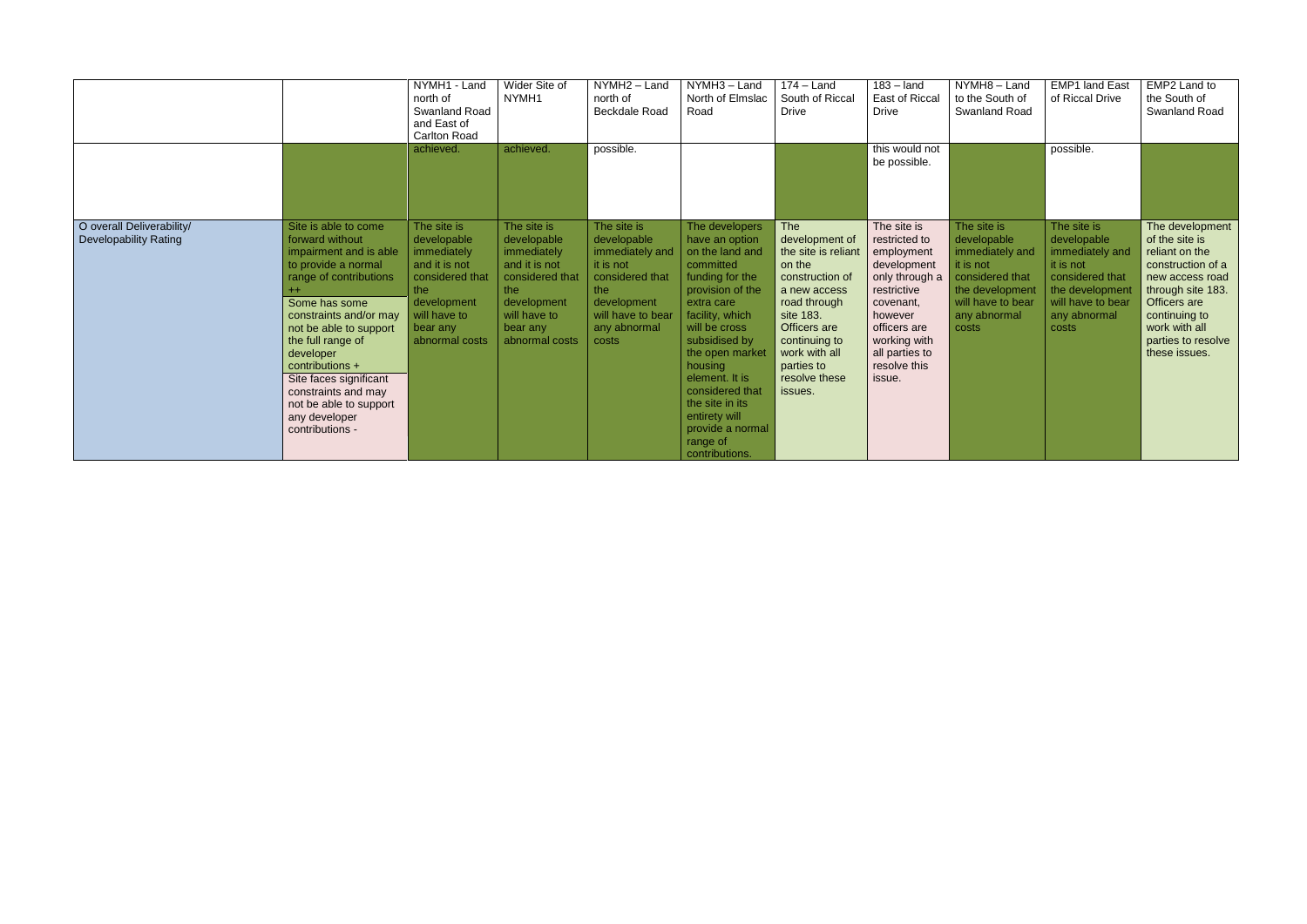## **STAGE 3 - CONCLUSIONS**

|                                                                               | NYMH1 -<br>Land north<br>of Swanland<br>Road and<br>East of<br>Carlton<br>Road | Wider Site of<br>NYMH1 | NYMH <sub>2</sub> - Land<br>north of Beckdale<br>Road | $\overline{NYMH3}$ – Land<br>North of Elmslac<br>Road | 174 - Land South<br>of Riccal Drive | 183 - land East<br>of Riccal Drive | NYMH8 - Land to<br>the South of<br>Swanland Road | <b>EMP1 land East of</b><br><b>Riccal Drive</b> | EMP2 Land to the<br>South of Swanland<br>Road |
|-------------------------------------------------------------------------------|--------------------------------------------------------------------------------|------------------------|-------------------------------------------------------|-------------------------------------------------------|-------------------------------------|------------------------------------|--------------------------------------------------|-------------------------------------------------|-----------------------------------------------|
| Overall accessibility rating                                                  |                                                                                |                        |                                                       |                                                       |                                     |                                    |                                                  |                                                 |                                               |
| Flood Risk Assessment                                                         |                                                                                |                        |                                                       |                                                       |                                     |                                    |                                                  |                                                 |                                               |
| Overall rating for 'Biodiversity<br>and Geo-diversity'                        |                                                                                |                        |                                                       |                                                       |                                     |                                    |                                                  |                                                 |                                               |
| Overall Rating for 'Special<br>Qualities, Landscape and<br>Setting'           |                                                                                |                        |                                                       |                                                       |                                     |                                    |                                                  |                                                 |                                               |
| Overall Rating for 'Culture and<br>Heritage'                                  |                                                                                |                        |                                                       |                                                       |                                     |                                    |                                                  |                                                 |                                               |
| Overall rating for 'Low Carbon<br>Development and Renewable<br>Energy'        |                                                                                |                        |                                                       |                                                       |                                     |                                    |                                                  |                                                 |                                               |
| <b>Overall Rating for 'Sustainable</b><br>Building and Waste Minimisation'    |                                                                                |                        |                                                       |                                                       |                                     |                                    |                                                  |                                                 |                                               |
| Overall Rating for 'Efficient Use<br>of Land'                                 |                                                                                |                        |                                                       |                                                       |                                     |                                    |                                                  |                                                 |                                               |
| <b>Overall Rating for 'Natural</b><br>Resources'                              |                                                                                |                        |                                                       |                                                       |                                     |                                    |                                                  |                                                 |                                               |
| Overall Rating for 'Amenity'                                                  |                                                                                |                        |                                                       |                                                       |                                     |                                    |                                                  |                                                 |                                               |
| Overall Rating for 'Flood Risk'                                               |                                                                                |                        |                                                       |                                                       |                                     |                                    |                                                  |                                                 |                                               |
| Overall Rating for 'People'                                                   |                                                                                |                        |                                                       |                                                       |                                     |                                    |                                                  |                                                 |                                               |
| <b>Overall Rating for 'Meeting</b><br>Needs'                                  |                                                                                |                        |                                                       |                                                       |                                     |                                    |                                                  |                                                 |                                               |
| Overall Rating for 'Community<br>facilities, Utilities and<br>Infrastructure' |                                                                                |                        |                                                       |                                                       |                                     |                                    |                                                  |                                                 |                                               |
| Overall rating for 'Strong<br>Economy'                                        |                                                                                |                        |                                                       |                                                       |                                     |                                    |                                                  |                                                 |                                               |
| O overall Deliverability/<br>Developability Rating                            |                                                                                |                        |                                                       |                                                       |                                     |                                    |                                                  |                                                 | $\circ$                                       |